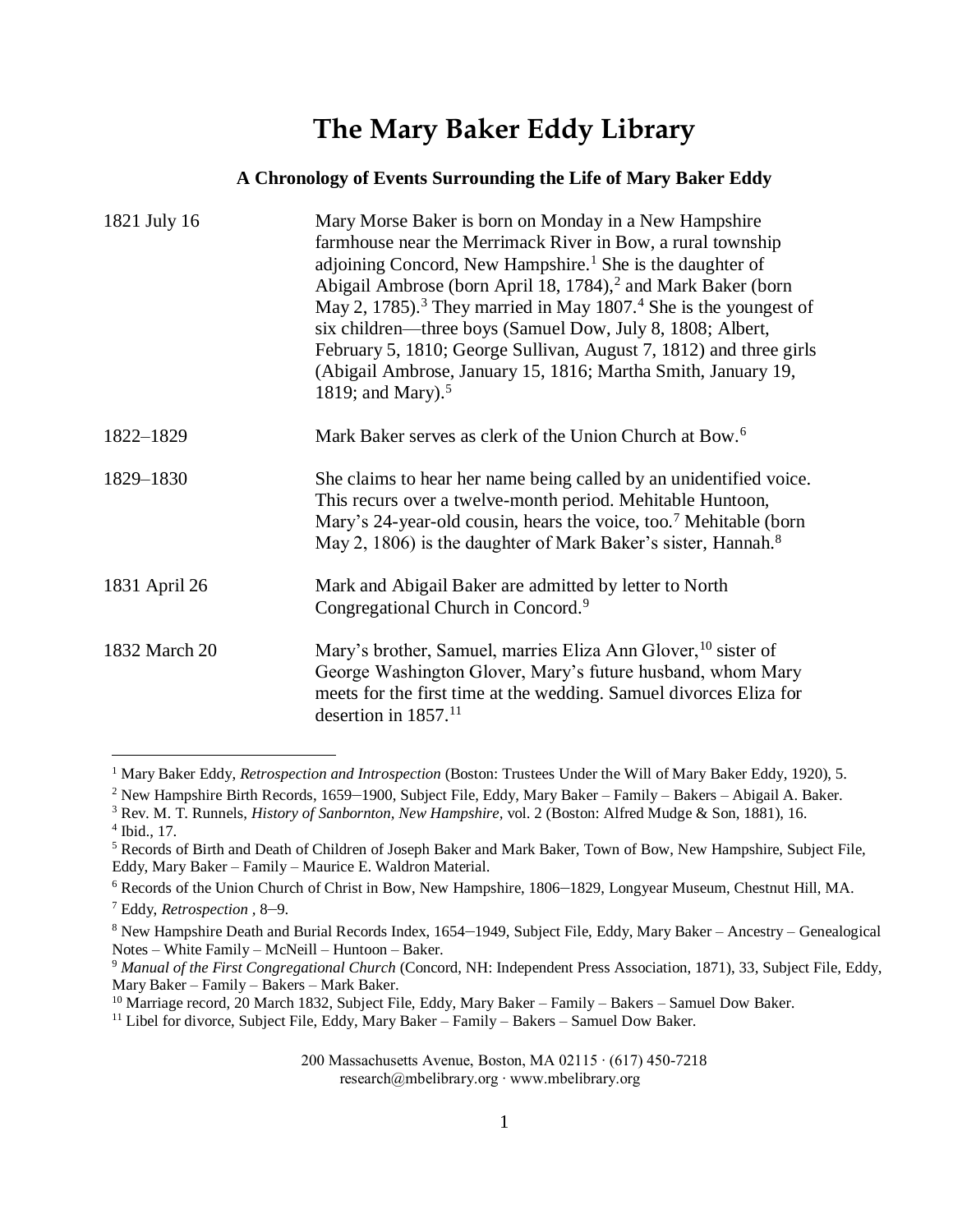| 1834            | Her brother, Albert, graduates from Dartmouth College (entered<br>1830). <sup>12</sup>                                                                                                  |
|-----------------|-----------------------------------------------------------------------------------------------------------------------------------------------------------------------------------------|
| 1835 January 27 | Her grandmother, Mary Ann Moore Baker (age 91), dies. <sup>13</sup> She had<br>been living in the Bakers' Bow home. Her grandfather, Joseph<br>Baker, had passed in 1816. <sup>14</sup> |
| 1835 July       | Her brother, George, leaves the Bow home and moves to<br>Connecticut. <sup>15</sup>                                                                                                     |
| 1836 January 11 | The Baker family moves to a farm near Sanbornton Bridge. <sup>16</sup><br>(Sanbornton Bridge is renamed Tilton in June $1869.$ ) <sup>17</sup>                                          |
| 1837            | It is in this year that she claimed to have begun writing for<br>newspapers. <sup>18</sup>                                                                                              |
|                 | Mark Baker is elected as a Trustee of Sanbornton Academy (one of<br>the local schools). He is President of the Trustees for three years,<br>and resigns in $1847.19$                    |
| 1837 July 27    | Her sister, Abigail, marries Alexander Hamilton Tilton. <sup>20</sup>                                                                                                                   |
| 1838 June 17    | Mark and Abigail Baker are admitted to Sanbornton Bridge's<br>(Trinitarian) Congregational Church. <sup>21</sup>                                                                        |
| 1838 July 26    | Mary joins the Congregational (Trinitarian) Church at Sanbornton                                                                                                                        |

<sup>13</sup> Genealogical and Family History of the State of New Hampshire, vol. 1 (New York: The Lewis Publishing Company, 1908), 115, Subject File, Eddy, Mary Baker – Family – Bakers – Joseph Baker. <sup>14</sup> Ibid.

<sup>15</sup> Albert Baker and Abigail Baker Tilton to George Sullivan Baker, 1 August 1835, Baker Family Letters, Longyear Museum, Chestnut Hill, MA; and Martha S. Baker to George Sullivan Baker, 7 September 1835, Baker Family Letters, Longyear Museum, Chestnut Hill, MA.

<sup>19</sup> *Record Book of Sanbornton Academy,* Longyear Museum, Chestnut Hill, MA.

<sup>20</sup> Runnels, *History of Sanbornton, New Hampshire,* vol. 2, 805.

 $\overline{a}$ 

 $^{21}$  Congregational Church Records of Sanbornton Bridge, New Hampshire, Monthly Membership and Meeting Records, 80, Longyear Museum, Chestnut Hill, MA.

<sup>12</sup> *Catalogus Collegii Dartmuthensis* (Boston: Typis Perkins Et Marvin, 1837), 30, Subject File, Eddy, Mary Baker – Family – Bakers – Albert Baker.

<sup>&</sup>lt;sup>16</sup> Martha S. Baker and Mark Baker to George Sullivan Baker, 20 January 1836, Baker Family Letters, Longyear Museum, Chestnut Hill, MA.

<sup>&</sup>lt;sup>17</sup> Laws of the State of New Hampshire: "An act to constitute the town of Tilton from a part of the territory of the town of Sanbornton," Subject File, Sanbornton Bridge and Tilton, NH – Folder – General – Miscellaneous.

<sup>&</sup>lt;sup>18</sup> Mary Baker Eddy, "To Whom it Concerns," *The Christian Science Journal*, July 1903, 253.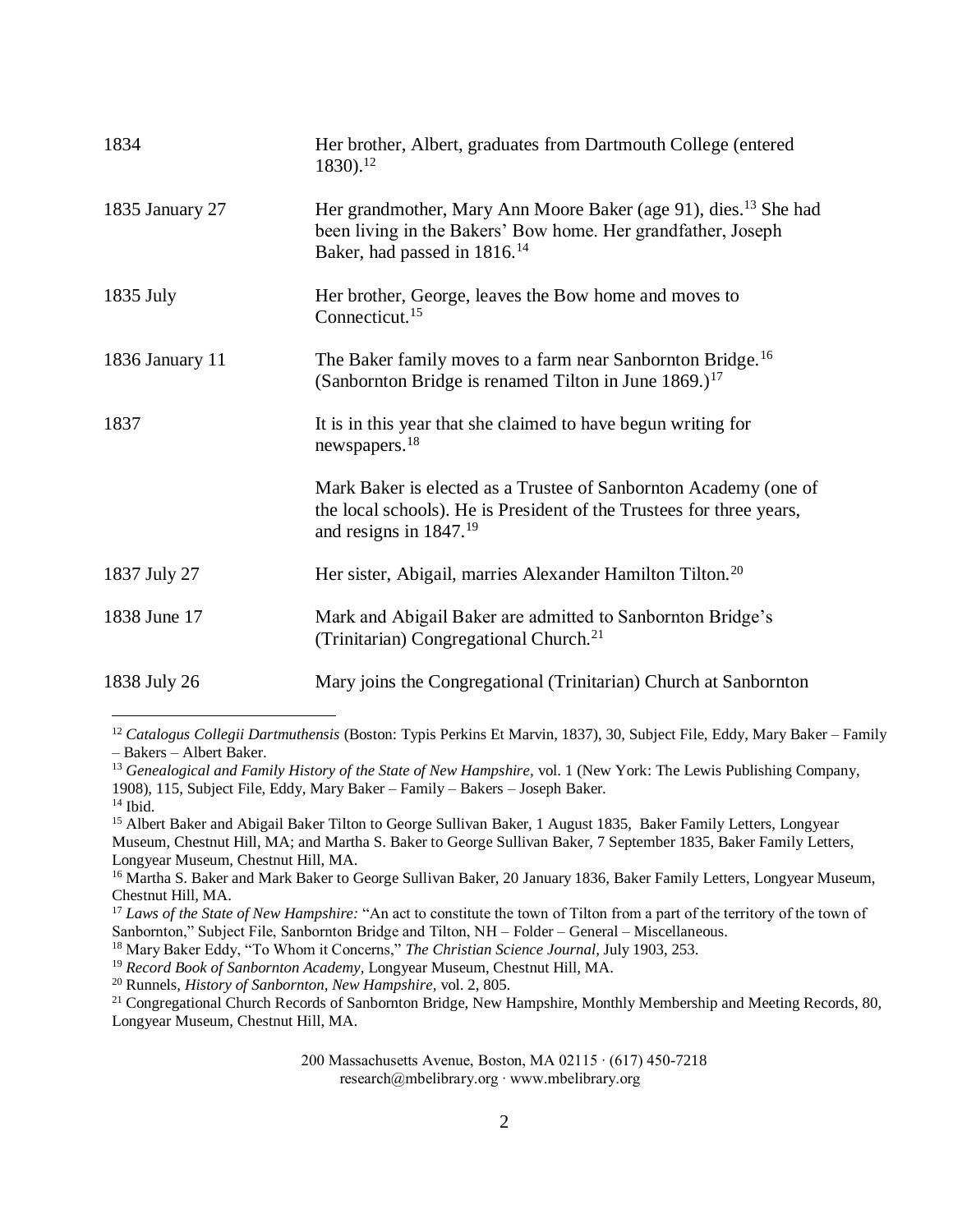|                              | Bridge. <sup>22</sup> She had begun exploring membership the previous year. <sup>23</sup>                                                                                                                                                                                                                                    |
|------------------------------|------------------------------------------------------------------------------------------------------------------------------------------------------------------------------------------------------------------------------------------------------------------------------------------------------------------------------|
| 1841 October 17              | Her brother, Albert, dies at Hillsborough, New Hampshire. <sup>24</sup>                                                                                                                                                                                                                                                      |
| 1842                         | She attends Sanbornton Academy at Sanbornton Bridge. <sup>25</sup>                                                                                                                                                                                                                                                           |
| 1843 July                    | She takes a trip with her brother, George, through the White<br>Mountains of New Hampshire. <sup>26</sup>                                                                                                                                                                                                                    |
| 1843 December 10<br>(Sunday) | She marries George Washington Glover (born August 2, 1811) <sup>27</sup> at<br>the Baker home in Sanbornton Bridge. <sup>28</sup>                                                                                                                                                                                            |
| 1843 December 25             | The Glovers sail from Boston to Charleston, South Carolina, <sup>29</sup><br>possibly stopping en route at Wilmington, North Carolina. <sup>30</sup>                                                                                                                                                                         |
| 1844 early February          | The Glovers move to Wilmington, North Carolina. <sup>31</sup>                                                                                                                                                                                                                                                                |
| 1844 June 27                 | George Washington Glover dies in Wilmington. <sup>32</sup> Obituaries state<br>the cause was bilious fever. <sup>33</sup> Mary will later write it was yellow<br>fever. <sup>34</sup> She returns to her parents' home in Sanbornton Bridge,<br>leaving Wilmington about July 20. The journey takes four days. <sup>35</sup> |
| 1844 September 12            | Her son, George Washington Glover II, is born at the Baker<br>home. <sup>36</sup>                                                                                                                                                                                                                                            |
| 1845 December                | She begins writing for <i>The Covenant</i> , a magazine devoted to the                                                                                                                                                                                                                                                       |

 $22$  Ibid.

<sup>23</sup> Albert Baker to Mary Baker, 27 March 1838, Baker Family Letters, Longyear Museum, Chestnut Hill, MA.

<sup>24</sup> "Deaths," Subject File, Eddy, Mary Baker – Family – Bakers – Albert Baker.

<sup>25</sup> *Record Book of Sanbornton Academy*, Longyear Museum, Chestnut Hill, MA.

<sup>26</sup> Mary Baker Eddy, copybook, n.d., A09002, 94.

<sup>27</sup> Abigail Evans Holmes to Edith Augusta Holmes Swasey, 13 December 1843, Subject File, Glover, George Washington – Marriage.

<sup>29</sup> George Baker journal, 25 December 1843, 19, Longyear Museum, Chestnut Hill, MA.

<sup>30</sup> Ibid.

<sup>31</sup> Abigail Tilton and Martha Baker to Mary Baker Eddy, 6 February 1844, Baker Family Letters, Longyear Museum, Chestnut Hill, MA.

<sup>32</sup> "Died," *Wilmington Chronicle,* July 3, 1844.

 $33$  Ibid.

<sup>34</sup> Mary Baker Eddy, *The First Church of Christ, Scientist, and Miscellany* (Boston: The Writings of Mary Baker Eddy, 1941), 335.

<sup>36</sup> Names copied from the Glover family Bible, Subject File, Glover, George Washington – Delaney Material.

 $28$  Ibid.

<sup>35</sup> Mary Baker Eddy, copybook, July 1844, A09002, 52–53.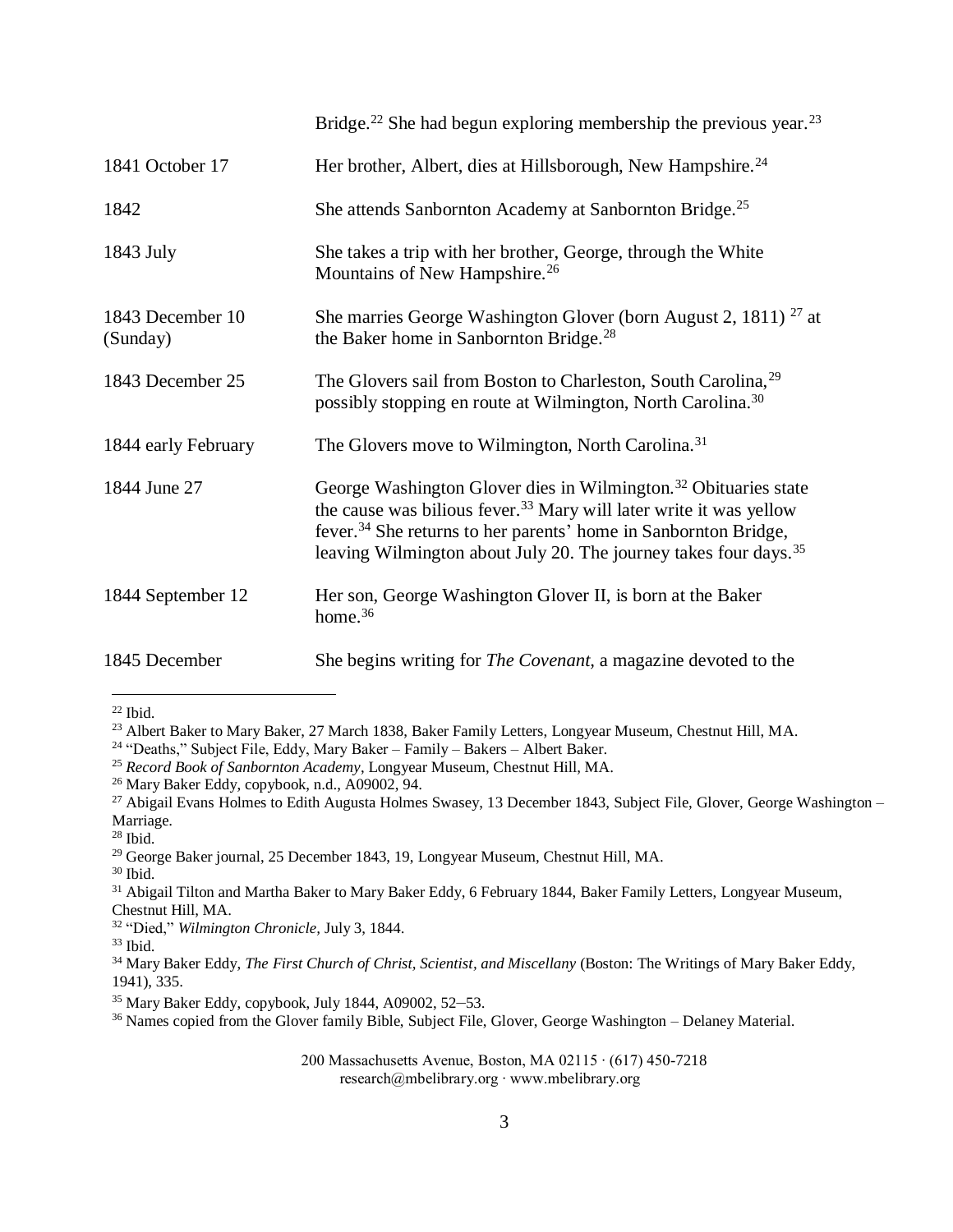|                                  | International Order of Odd Fellows. <sup>37</sup>                                                                                                           |
|----------------------------------|-------------------------------------------------------------------------------------------------------------------------------------------------------------|
| 1846                             | She founds a short-lived experimental school for children in<br>Sanbornton, one of the first in New Hampshire. <sup>38</sup>                                |
| 1847                             | Mark Baker resigns as a Trustee of Sanbornton Academy. <sup>39</sup>                                                                                        |
|                                  | She visits Boston. <sup>40</sup>                                                                                                                            |
| 1848 Summer                      | She attends the graduation of long-time friend and beau, John H.<br>Bartlett, from Harvard Law School in Cambridge, Massachusetts. <sup>41</sup>            |
| 1849 mid-June-August             | She spends two months in Warner, New Hampshire, for medical<br>treatment from Parsons Whidden. She studies allopathy with him<br>while there. <sup>42</sup> |
| 1849 November 4                  | Her brother, George, marries her friend, Martha Rand. <sup>43</sup>                                                                                         |
| 1849 November 21                 | Her mother, Abigail Ambrose Baker (born April 18, 1784), dies. <sup>44</sup>                                                                                |
| 1849 December 11                 | John H. Bartlett, to whom she had become engaged, <sup>45</sup> dies in<br>Sacramento, California. <sup>46</sup>                                            |
| 1849 December or<br>1850 January | She moves with her son and her father from the Sanbornton Bridge<br>farm to a house in town on West Main Street. <sup>47</sup>                              |
| 1850 December 5                  | Her father marries Elizabeth Patterson. <sup>48</sup>                                                                                                       |

<sup>37</sup> Mrs. M. M. Glover, "Thoughts at a Grave," *The Covenant*, December 1845, 537, Subject File, Eddy, Mary Baker – Writings – Early Writings – Pre 1866.

<sup>38</sup> Mary Baker Eddy, "Mrs. Eddy's Reply to the January *McClure* Article," *Christian Science Sentinel,* January 5, 1907, 311; and Ruth W. Wardwell, 1 February 1920, Reminiscence, Ruth W. Wardwell, 3.

<sup>39</sup> Record book of Sanbornton Academy, New Hampshire Historical Society. (Note: As of Spring 2015, this is missing from their collection.)

<sup>42</sup>Abigail A. Baker to George Sullivan Baker, 7 August 1849, Baker Family Letters, Longyear Museum, Chestnut Hill, MA.

<sup>43</sup> Runnels, *History of Sanbornton, New Hampshire,* vol. 2, 19.

<sup>44</sup> Obituary, *New Hampshire Patriot and State Gazette,* December 6, 1849, Subject File, Eddy, Mary Baker – Family – Bakers – Abigail A. Baker.

<sup>45</sup> Mary Baker Eddy, scrapbook, SB001, 75.

 $\overline{a}$ 

- <sup>46</sup> "Died," Subject File, Bartlett, John Harriman.
- <sup>47</sup> Mark Baker to George Sullivan Baker, 10 January 1850, Baker Family Letters, Longyear Museum, Chestnut Hill, MA.

<sup>48</sup> "Marriages," Subject File, Eddy, Mary Baker – Family – Bakers – Elizabeth Patterson.

<sup>40</sup> Mary Baker Eddy to George Sullivan Baker, 22 January 1848, F00035.

<sup>41</sup> Abigail A. Baker to George Sullivan Baker, 2 September 1848, Baker Family Letters, Longyear Museum, Chestnut Hill, MA.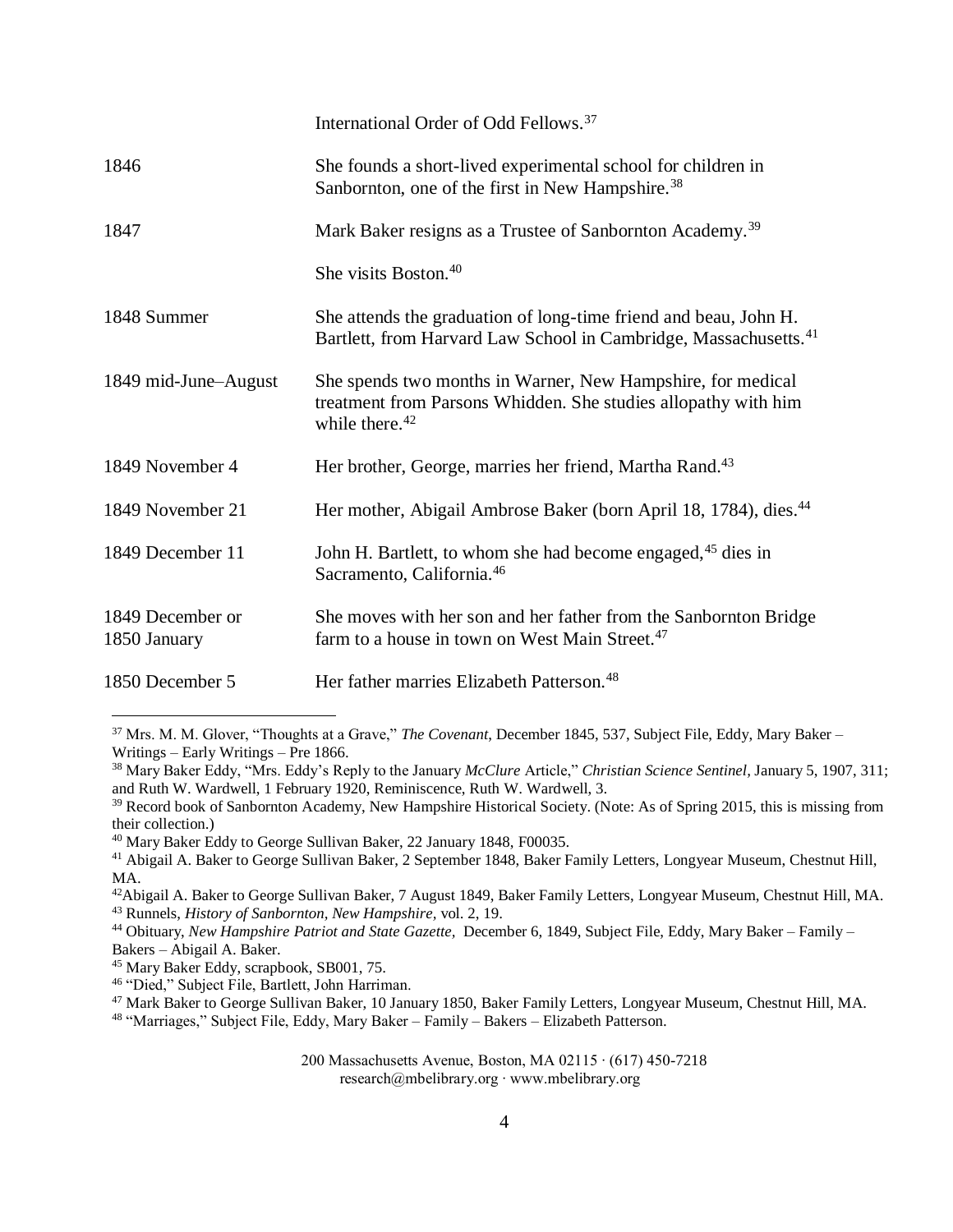| 1851 May 9             | This could be the date her son is sent to live with Mahala and<br>Russell Cheney, in North Groton, thirty miles north of Sanbornton<br>Bridge. Glover writes the poem "The Mother at Parting with her<br>Child."49                                                                                                                                                                                           |
|------------------------|--------------------------------------------------------------------------------------------------------------------------------------------------------------------------------------------------------------------------------------------------------------------------------------------------------------------------------------------------------------------------------------------------------------|
| 1853 June 21 (Tuesday) | She marries Daniel Patterson, an itinerant dentist. <sup>50</sup> He is a nephew<br>of Mary's new stepmother. <sup>51</sup> It's likely they live in Franklin, five<br>miles west of Sanbornton Bridge. <sup>52</sup>                                                                                                                                                                                        |
| 1853 November          | The Pattersons move into their own home at 34 Main Street,<br>Franklin. <sup>53</sup>                                                                                                                                                                                                                                                                                                                        |
| 1855 late April        | The Pattersons move to North Groton to be near her son, George. <sup>54</sup>                                                                                                                                                                                                                                                                                                                                |
| 1856                   | She writes that she is bedridden for most of the next six years. <sup>55</sup>                                                                                                                                                                                                                                                                                                                               |
| 1856 April             | Her son, George, almost twelve years old, is taken to Minnesota by<br>the Cheneys. <sup>56</sup> According to Eddy, he is told that his mother died. <sup>57</sup><br>They won't see each other again until 1879. <sup>58</sup> A letter dated June 6,<br>1856, from Elizabeth Baker (Mark Baker's second wife), states that<br>the Cheneys and George had visited them en route to Minnesota. <sup>59</sup> |
| 1857 April             | Martha Pilsbury forecloses on the house owned by the Pattersons in<br>Franklin. <sup>60</sup>                                                                                                                                                                                                                                                                                                                |

<sup>49</sup> Mary Baker Eddy, copybook, 9 May 1851, A09002, 110.

<sup>50</sup> Certificate of marriage, Subject File, Patterson, Daniel – Papers – Re Marriage to Mary Baker Eddy.

<sup>51</sup> Janette Weller, "The Human Side of Mrs. Eddy," n.d., Reminiscence, Janette Weller, 13.

<sup>&</sup>lt;sup>52</sup> Daniel Patterson to Mary Baker Eddy, 10 April 1853, L16249; Daniel Patterson to Mary Baker Eddy, 11 April 1853,

L16250; Daniel Patterson to Mary Baker Eddy, 31 March 1853, L16252.

<sup>53</sup> Mortgage, 4 November 1853, Subject File, Eddy, Mary Baker – Residences – Franklin, NH.

<sup>54</sup> "Foreclosure of Mortgage," *New Hampshire Patriot and State Gazette,* August 26, 1857, Subject File, Eddy, Mary Baker – Residences – North Groton, NH.

<sup>55</sup> Mary Baker Eddy to Phineas P. Quimby, 29 May 1862, V03341.

<sup>56</sup> Elizabeth Patterson Baker to George Sullivan Baker, 6 June 1856, Baker Family Letters, Longyear Museum, Chestnut Hill, MA.

<sup>57</sup> Eddy, *Retrospection*, 21.

<sup>58</sup> Christian Scientist Association, meeting minutes, Vol. 1, 22 November 1879, EOR10, 54.

<sup>59</sup> Elizabeth Patterson Baker to George Sullivan Baker, 6 June 1856, Baker Family Letters, Longyear Museum, Chestnut Hill, MA.

<sup>60</sup> "Foreclosure of Mortgage," *New Hampshire Patriot and State Gazette,* August 26, 1857, Subject File, Eddy, Mary Baker – Residences – North Groton, NH.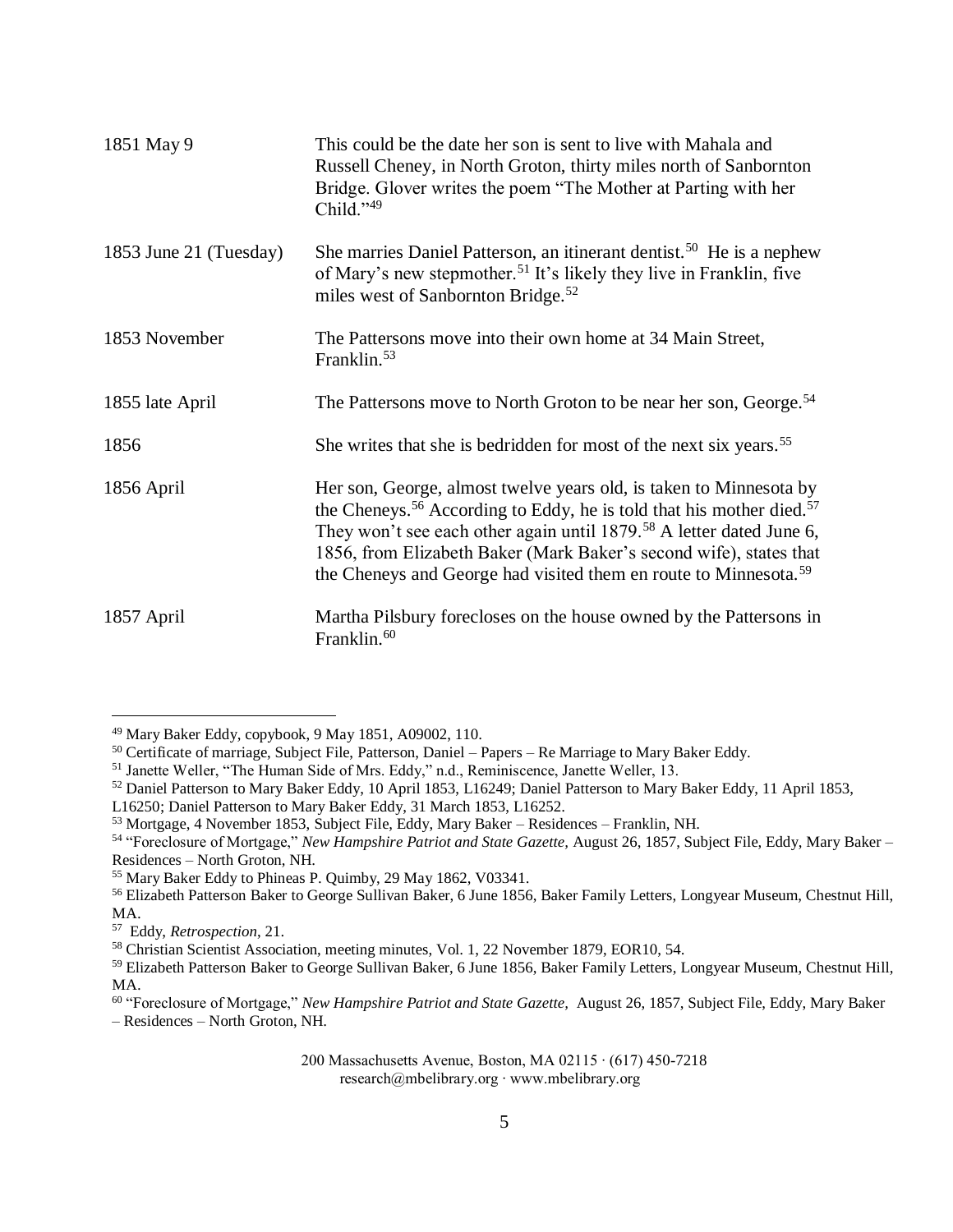| 1858 November 2   | Her brother, Samuel, marries his second wife, Mary Ann Cook. <sup>61</sup>                                                                                                                                                                                                                             |
|-------------------|--------------------------------------------------------------------------------------------------------------------------------------------------------------------------------------------------------------------------------------------------------------------------------------------------------|
| 1859 September 20 | "On this day my sister [Martha Baker Pilsbury] sells our homestead<br>" in North Groton. <sup>62</sup>                                                                                                                                                                                                 |
| 1860 March 19     | The Pattersons leave their home in North Groton. <sup>63</sup> They move to<br>Rumney Depot, six miles from North Groton. It's possible they<br>board for a few weeks with John Herbert and his wife. <sup>64</sup> They then<br>move to a home of their own in Rumney Village. <sup>65</sup>          |
| 1861 October 14   | Daniel Patterson writes Phineas Parkhurst Quimby on his wife's<br>behalf asking if he will take her as a patient. <sup>66</sup>                                                                                                                                                                        |
| 1862              | She begins "to write down and give to friends the results of her<br>Scriptural study"67                                                                                                                                                                                                                |
| 1862 March        | Daniel Patterson is captured by Confederate soldiers. <sup>68</sup> He had been<br>appointed by the governor of New Hampshire to "disburse to loyal"<br>Southerners some government fees." <sup>69</sup> At some point during his<br>imprisonment, she visits his family in Saco, Maine. <sup>70</sup> |
| 1862 June         | At the initiative of her sister, Abigail Baker Tilton, she goes to Dr.<br>W.T. Vail's Hydropathic [water cure] Institute at Hill, New<br>Hampshire, seeking a cure. <sup>71</sup> She stays there about three months<br>and does not find the cure she hoped for. <sup>72</sup>                        |
| 1862 September 20 | Daniel Patterson escapes from prison and, after about seven weeks<br>of hardship, reaches safety. <sup>73</sup>                                                                                                                                                                                        |

<sup>61</sup> Commonwealth of Massachusetts, marriage certificate, 2 November 1858, Subject File, Eddy, Mary Baker – Family – Bakers – Samuel Dow Baker.

research@mbelibrary.org ∙ www.mbelibrary.org

<sup>&</sup>lt;sup>62</sup> Mary Baker Eddy, copybook, 20 September 1859, A09001, 60.

<sup>63</sup> Cyrus Blood diary, 19 March 1860, Longyear Museum, Chestnut Hill, MA.

<sup>64</sup> Abbie W. Griffin to Willard S. Mattox, 13 May 1911, Subject File, Eddy, Mary Baker – Residences – Rumney, NH.

<sup>&</sup>lt;sup>65</sup>William McKee, "Report re Houses in Rumney, New Hampshire, formerly occupied by Dr. and Mrs. Patterson," 1932, Subject File, Eddy, Mary Baker – Residences – Rumney, NH.

<sup>66</sup> Daniel Patterson to Phineas P. Quimby, 14 October 1861, V03340.

<sup>67</sup> Mary Baker Eddy, *Science and Health with Key to the Scriptures* (Boston: Trustees Under the Will of Mary Baker Eddy, 1934), viii.

<sup>68</sup> Daniel Patterson to Mary Baker Eddy, 2 April 1862, L16248.

<sup>69</sup> Mary Baker Eddy, "Footprints Fadeless," 1902, A10402, 5.

<sup>70</sup> John Patterson to Mary Baker Eddy, 28 December 1899, IC224.37.001.

<sup>71</sup> Mary Baker Eddy to Phineas P. Quimby, August 1862, V03342.

 $72$  Ibid.

<sup>73</sup> "Escape of Dr. Patterson," *New Hampshire Patriot and State Gazette,* November 26, 1862, Subject File, Patterson, Daniel

<sup>200</sup> Massachusetts Avenue, Boston, MA 02115 ∙ (617) 450-7218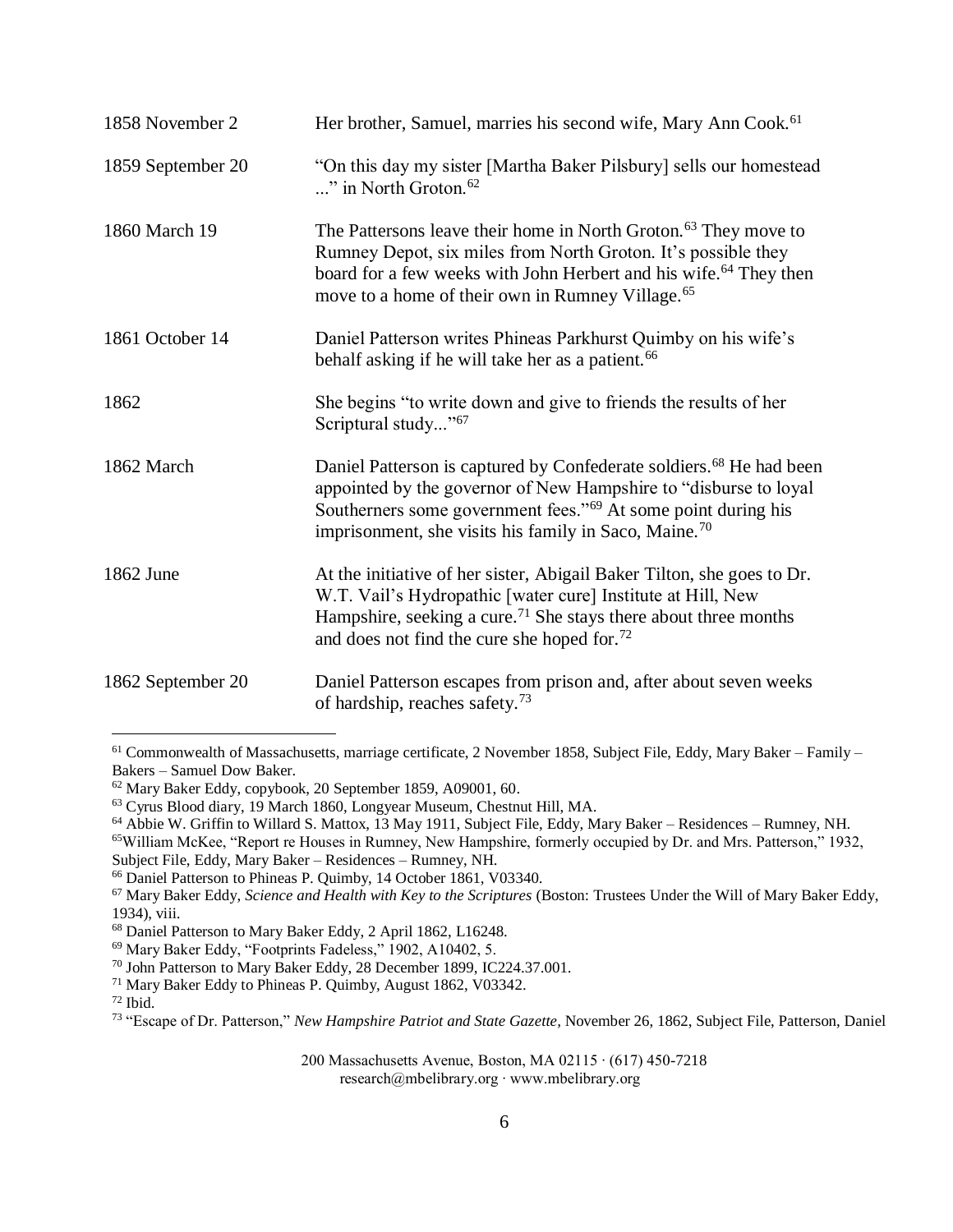| 1862 October      | Accompanied by her brother, Samuel, and his wife, Mary Ann<br>Baker, she visits Phineas Parkhurst Quimby for the first time at his<br>office in the International Hotel, Portland, Maine. <sup>74</sup>                                                                       |
|-------------------|-------------------------------------------------------------------------------------------------------------------------------------------------------------------------------------------------------------------------------------------------------------------------------|
| 1862 November 7   | Her first letter endorsing Phineas Parkhurst Quimby is published in<br>the Portland Evening Courier. <sup>75</sup>                                                                                                                                                            |
| 1862 December     | She gives her first public lecture in Portland, at City Hall, on the<br>subject of Spiritualism. <sup>76</sup>                                                                                                                                                                |
| 1862 December 19  | Daniel Patterson lectures in Portland regarding his experience in<br>the South. <sup>77</sup>                                                                                                                                                                                 |
| 1863 January      | The Pattersons move to the home of her sister, Abigail Baker<br>Tilton, in Sanbornton Bridge. <sup>78</sup>                                                                                                                                                                   |
| 1863 July         | She visits Portland. <sup>79</sup>                                                                                                                                                                                                                                            |
| 1863 September    | She visits Daniel Patterson's brother in Saco, Maine. 80                                                                                                                                                                                                                      |
| 1863 September 12 | Daniel Patterson opens a dental practice in Lynn, Massachusetts. <sup>81</sup>                                                                                                                                                                                                |
| 1864 January 10   | She gives an address at Mechanics Hall in Portland. <sup>82</sup>                                                                                                                                                                                                             |
| 1864 March 29     | She spends two months in Warren, Maine, with a patient of Phineas<br>Parkhurst Quimby, Mary Ann Jarvis. <sup>83</sup> While in Warren she gives a<br>lecture on "P.P. Quimby's spiritual Science healing disease—as<br>opposed to Deism or Rochester-Rapping Spiritualism."84 |

– Papers – Imprisonment.

 $\overline{a}$ 

<sup>82</sup> Mary Baker Eddy, scrapbook, SB001A, 13.

<sup>74</sup> Diary page, October 1862, Subject File, Dresser, Julius and Annetta.

<sup>75</sup> Mary Baker Eddy, scrapbook, SB001A, 12.

<sup>76</sup> Mary Baker Eddy, "Footprints Fadeless," 1902, A10402, 24.

<sup>77</sup> "Lecture," *Portland Daily Advertiser,* December 20, 1862, Subject File, Patterson, Daniel – Papers – Imprisonment.

<sup>78</sup> Mary Baker Eddy to Phineas P. Quimby, 12 January 1863, V03343.

<sup>79</sup> "Reminiscences of Portland," *Portland Daily Press,* October 21, 1863, Subject File, Eddy, Mary Baker – Writings – Early Writings – Pre 1866.

<sup>80</sup> Mary Baker Eddy to Phineas P. Quimby, 14 September 1863, V05006.

<sup>81</sup> "A Card," *Lynn Weekly Reporter,* September 12, 1863, Subject File, Patterson, Daniel – Papers – General.

<sup>83</sup> Mary Baker Eddy to Phineas P. Quimby, 31 March 1864, V03347; Mary Baker Eddy to Phineas P. Quimby, 10 April 1864, V03349; Mary Baker Eddy to Phineas P. Quimby, 24 April 1864, V03350; Mary Baker Eddy to Phineas P. Quimby, May 1864, V03351; and Mary Baker Eddy to Phineas P. Quimby, 27 May 1864, V03352.

<sup>&</sup>lt;sup>84</sup> Mary Baker Eddy to Phineas P. Quimby, 24 April 1864, V03350.

<sup>200</sup> Massachusetts Avenue, Boston, MA 02115 ∙ (617) 450-7218 research@mbelibrary.org ∙ www.mbelibrary.org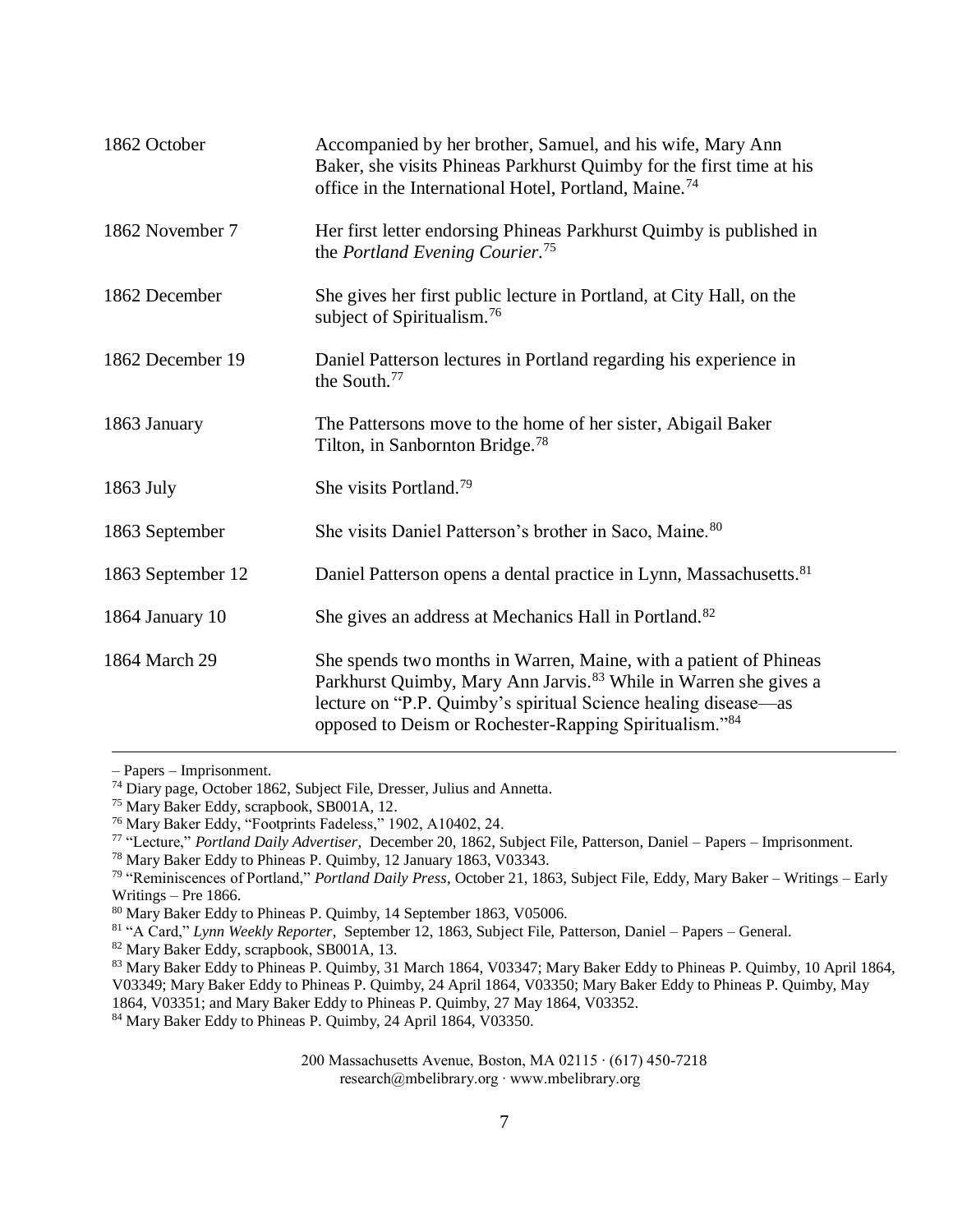| 1864 late May     | She goes to Portland for a short visit, and stays with a Mrs.<br>Wilson. <sup>85</sup>                                           |
|-------------------|----------------------------------------------------------------------------------------------------------------------------------|
| 1864 after July 9 | She visits Sarah G. Crosby, another patient of Quimby's, for a few<br>months in Albion, Maine. <sup>86</sup>                     |
| 1864 September 6  | She lectures at Waterville College in Maine, on "The South and the<br>North."87                                                  |
| 1864 Autumn       | She returns to Lynn. <sup>88</sup>                                                                                               |
| 1865 Spring       | She stays with Thomas, Hannah, and Dorr Phillips in Lynn. <sup>89</sup>                                                          |
| 1865 April        | She visits Phineas Parkhurst Quimby in Portland. <sup>90</sup>                                                                   |
| 1865 June         | She and her husband live on Buffum Court in Lynn. <sup>91</sup>                                                                  |
| 1865 September    | She visits Phineas Parkhurst Quimby in Belfast, Maine. <sup>92</sup> This is<br>the last time she sees him before his death.     |
| 1865 October 6    | Her father, Mark Baker (born May 2, 1785), dies at Sanbornton<br>Bridge. $93$                                                    |
| 1866 January 16   | Phineas Parkhurst Quimby (born February 16, 1802) dies at his<br>home in Belfast, Maine. <sup>94</sup>                           |
| 1866 February 1   | On this Thursday, while en route to a temperance meeting at the<br>Linwood Lodge of Good Templars, she falls on the ice near the |

<sup>85</sup> Mary Baker Eddy to Phineas P. Quimby, 27 May 1864, V03352.

<sup>86</sup> Mary Baker Eddy to Phineas P. Quimby, 8 July 1864, V03353; Georgine Milmine, handwritten notes, 26 June 1920, 2, Subject File, Milmine, Georgine Collection – Affidavits and Interviews [items 54–59].

<sup>&</sup>lt;sup>87</sup> "The South and the North," *Waterville Mail*, September 9, 1864, Subject File, Writings – Lectures and Addresses.

<sup>88</sup> Mary Baker Eddy, "Day After Thanksgiving," scrapbook, SB001A, 8.

<sup>89</sup> Fannie Phillips to Thomas Phillips, 3 May 1865, Subject File, Phillips – Family (Fannie) – Lynn, MA.

<sup>90</sup> Daniel Patterson to Phineas P. Quimby, 24 April 1865, V05007.

<sup>91</sup> Lynn city directory, 1865, Subject File, Eddy, Mary Baker – Residences – Lynn, Massachusetts – Newsclippings and Miscellaneous; Massachusetts state census, 1865, Subject File, Eddy, Mary Baker – Residences – Lynn, Massachusetts – Newsclippings and Miscellaneous.

<sup>&</sup>lt;sup>92</sup> Mary Baker Eddy to Martha Pilsbury, 7 September 1865, L11151.

<sup>93</sup> State of New Hampshire, Department of Vital Records, 4 March 1866, Subject File, Eddy, Mary Baker – Family – Bakers – Mark Baker.

<sup>94 &</sup>quot;Dr. Phineas Parkhurst Quimby," Find A Grave, Subject File, Quimby, Phineas P. – Folder I.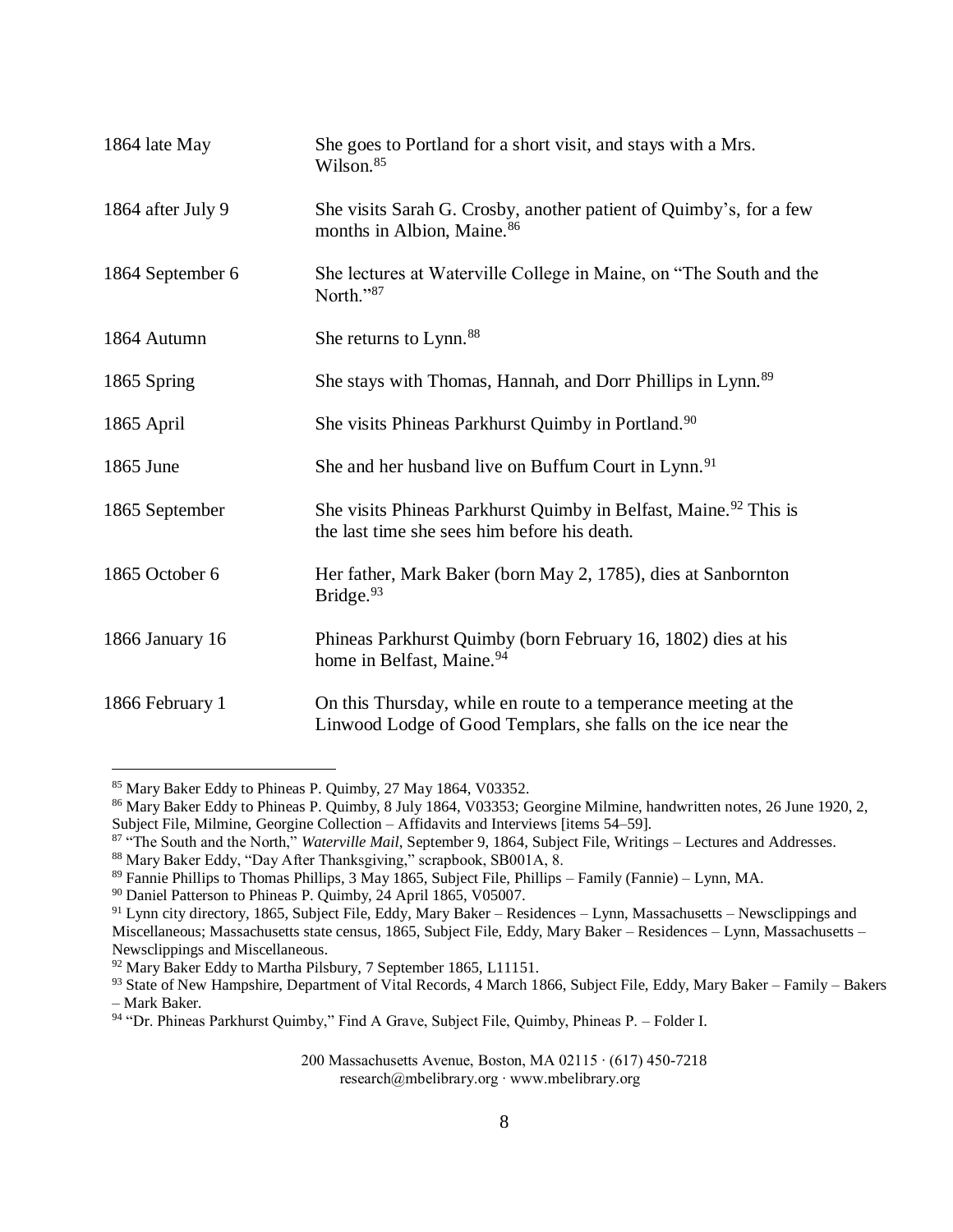|                                  | corner of Oxford and Market Streets in Lynn. She is taken<br>unconscious to the nearby house of Samuel Bubier, a successful<br>businessman of Lynn. <sup>95</sup> Friends call Dr. Alvin M. Cushing, a<br>homeopathic doctor, to care for her. <sup>96</sup> |
|----------------------------------|--------------------------------------------------------------------------------------------------------------------------------------------------------------------------------------------------------------------------------------------------------------|
| 1866 February 2                  | She is taken to her home in Swampscott. <sup>97</sup>                                                                                                                                                                                                        |
| 1866 February 4<br>(Sunday)      | She reads two texts from the New Testament of the Bible and is<br>healed of injuries from the fall. <sup>98</sup>                                                                                                                                            |
| 1866 end of March/early<br>April | The Pattersons move to the house of Rev. Russell in Lynn. <sup>99</sup> Daniel<br>Patterson deserts her. <sup>100</sup> She is later evicted for non-payment of<br>rent. $^{101}$                                                                            |
| 1866 June 19                     | She files a lawsuit against the city of Lynn for damages related to<br>her fall. <sup>102</sup> She withdraws it December 26. <sup>103</sup>                                                                                                                 |
| 1866 August                      | She lives at George D. Clark's boarding house on Summer Street in<br>$Lymn.$ <sup>104</sup>                                                                                                                                                                  |
| 1866 late                        | In her autobiography, she states that " in the latter part of 1866 I<br>gained the scientific certainty that all causation was Mind, and<br>every effect a mental phenomenon." <sup>105</sup>                                                                |
| 1867 early                       | She teaches Hiram S. Crafts what she has learned about spiritual<br>healing from her study of the Bible, using her exeges is of Matthew<br>$14 - 17$ . 106                                                                                                   |

<sup>95</sup> Eddy, *Science and Health*, 3rd ed., vol. 1 (Lynn, MA: Dr. Asa G. Eddy, 1881), 155–57.

<sup>102</sup> Mary Baker Eddy to Mayor of Lynn, Massachusetts, 19 June 1866, V03291.

<sup>96</sup> Alvin M. Cushing, affidavit, 30 August 1904, Subject File, Eddy, Mary Baker – Lynn, February 1866 – Accident and Aftermath.

<sup>97</sup> Ibid.; "Accidents," *Lynn Reporter,* February 3, 1866, Subject File, Eddy, Mary Baker – Lynn, February 1866 – Accident and Aftermath.

<sup>98</sup> Eddy, *Science and Health*, 3rd ed., vol. 1, 155–57.

<sup>&</sup>lt;sup>99</sup> Georgine Milmine, notes on P. R. Russell, n.d., Subject File, Milmine, Georgine – Research Notes [I].

 $100$  Ibid.

<sup>101</sup> Ibid.

<sup>103</sup> "Municipal Matters," *Lynn Reporter,* December 29, 1866, Subject File, Eddy, Mary Baker – Lynn, February 1866 – Accident and Aftermath.

<sup>104</sup> Alvin M. Cushing, affidavit, 30 August 1904, 2, Subject File, Eddy, Mary Baker – Lynn, February 1866 – Accident and Aftermath.

<sup>105</sup> Eddy, *Retrospection* , 24.

<sup>106</sup> Mary Baker Eddy, 22 February 1902, A10062b.

<sup>200</sup> Massachusetts Avenue, Boston, MA 02115 ∙ (617) 450-7218 research@mbelibrary.org ∙ www.mbelibrary.org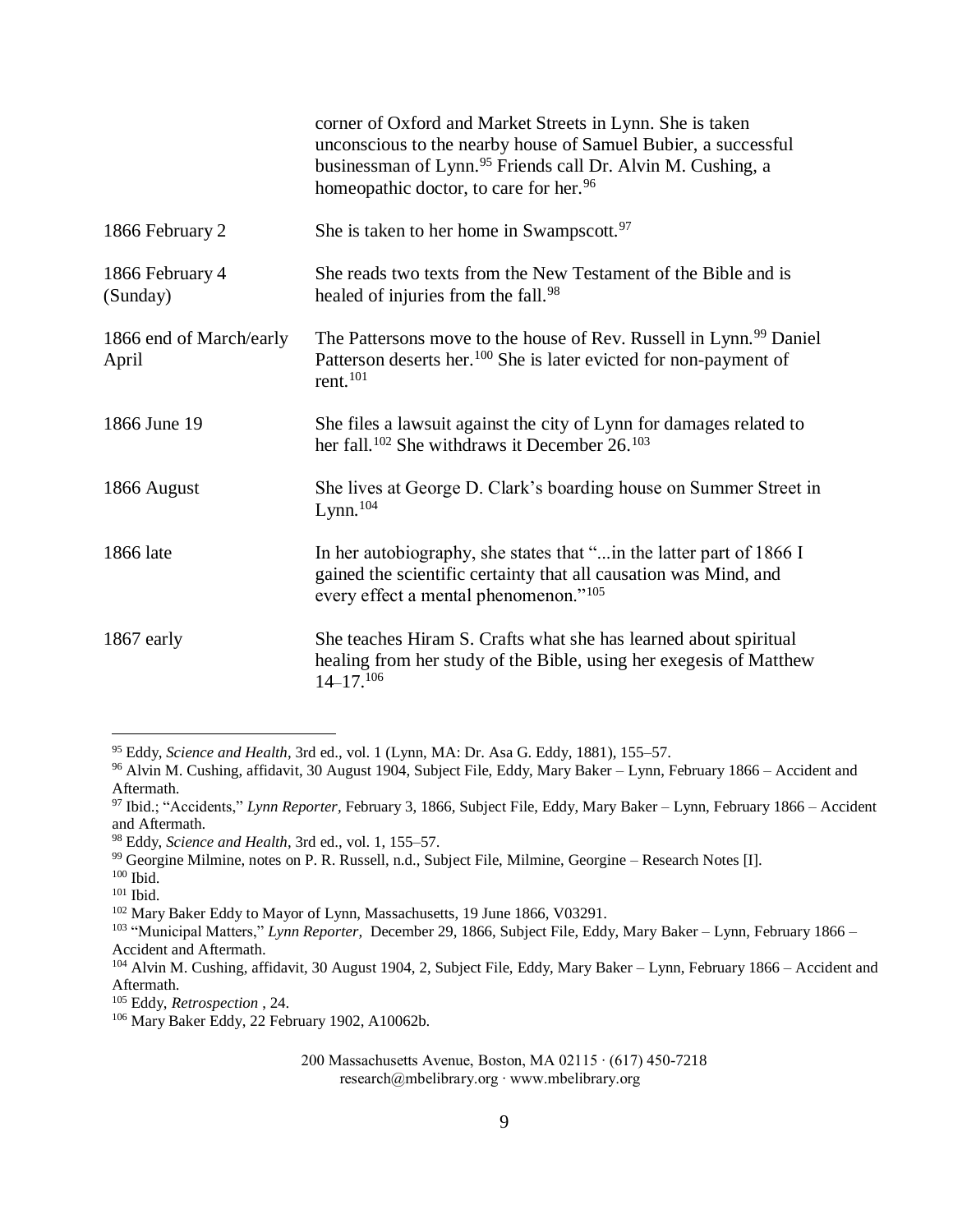| 1867 February      | She visits her family in Sanbornton Bridge, probably staying with<br>her sister, Martha Pilsbury. <sup>107</sup>                                                                                                                           |
|--------------------|--------------------------------------------------------------------------------------------------------------------------------------------------------------------------------------------------------------------------------------------|
| 1867 April         | She moves with Hiram S. Crafts' family to Taunton,<br>Massachusetts, where Crafts sets up a public spiritual healing<br>practice at 90 Main Street. <sup>108</sup> It is based on the teaching he has<br>received on the subject from her. |
| 1867 May           | During this month Daniel Patterson deserts her for the final time. <sup>109</sup><br>He provides an annual payment in support for a few years. <sup>110</sup>                                                                              |
| 1867 August 6      | She leaves the home of Hiram S. Crafts and goes to Lynn for a<br>short visit with Charles Winslow and his wife. <sup>111</sup>                                                                                                             |
| 1867 November 21   | Her brother, George (born August 7, 1812), dies. <sup>112</sup>                                                                                                                                                                            |
| 1867 late December | She visits Swampscott over the holiday season. <sup>113</sup>                                                                                                                                                                              |
| 1868 April         | She uses the name Glover again. <sup>114</sup> She is not consistent about this<br>until the second half of 1869.                                                                                                                          |
| 1868 June 1-8      | She is called to heal Mary Gale in Manchester, New Hampshire,<br>who is dying of pneumonia caused by consumption<br>(tuberculosis). $^{115}$                                                                                               |
| 1868 July          | She makes another visit to Mary Gale in Manchester, New<br>Hampshire. <sup>116</sup>                                                                                                                                                       |
| 1868 Summer        | Sometime during the summer, Sarah O. Bagley of Amesbury<br>introduces her to John Greenleaf Whittier, and she heals him of                                                                                                                 |

<sup>&</sup>lt;sup>107</sup> Mary Baker Eddy to Martha Pilsbury, 28 February 1867, L11152.

<sup>&</sup>lt;sup>108</sup> Hiram Crafts to Mary Baker Eddy, 7 January 1902, Subject File, Crafts, Hiram.

<sup>&</sup>lt;sup>109</sup> Commonwealth of Massachusetts and Mary Baker Eddy, decree of divorce, 4 November 1873, Subject File, Patterson, Daniel – Papers – Marriage to Mary Baker Eddy.

<sup>&</sup>lt;sup>110</sup> Mary Baker Eddy to Charlotte Penniman Mulliken, 7 June 1869, L08866.

<sup>111</sup> M. P. Ellis to Mary Baker Eddy, 7 August 1867, Fred O. Ellis folder, LMDB–4659, Longyear Museum, Chestnut Hill, MA.

<sup>112</sup> Runnels, *History of Sanbornton, New Hampshire,* vol. 2, 19.

<sup>&</sup>lt;sup>113</sup> Mary Baker Eddy, 4 January 1868, A10019.

<sup>114</sup> Mrs. Nathaniel Webster, 5 April 1868, L09794.

<sup>&</sup>lt;sup>115</sup> Mary Gale to Mary Baker Eddy, 30 May 1868, Subject File, Gale, Mary.

<sup>116</sup> Mary Baker Eddy to Sarah O. Bagley, 5 July 1868, L03916.

<sup>200</sup> Massachusetts Avenue, Boston, MA 02115 ∙ (617) 450-7218 research@mbelibrary.org ∙ www.mbelibrary.org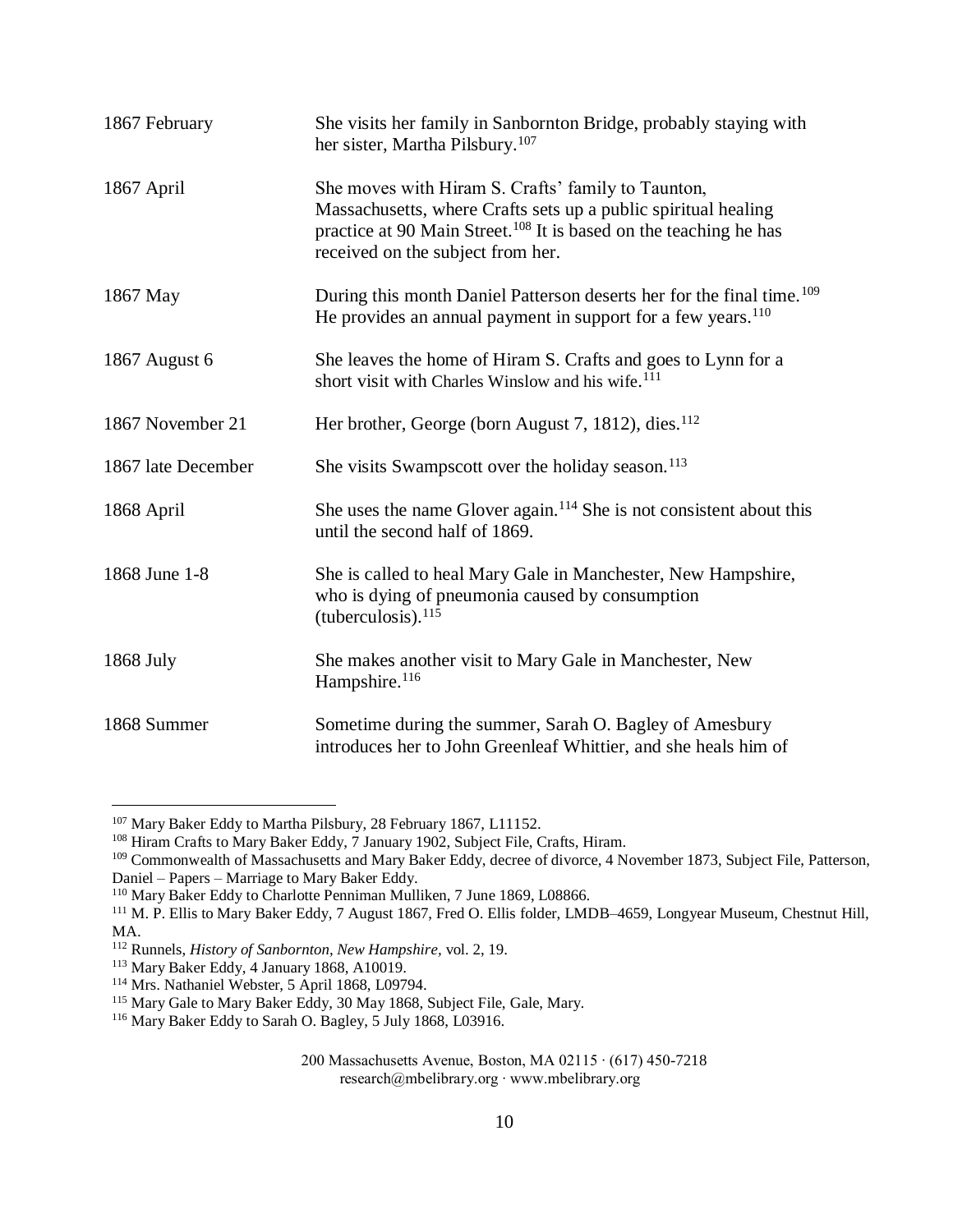consumption.<sup>117</sup>

| 1868 early September | She moves to the home of Alanson C. and Sally Wentworth in<br>Stoughton at 133 Center Street. <sup>118</sup> She remains there 18 months<br>until the spring of 1870. <sup>119</sup> Sally Wentworth became her third<br>student in $1867$ . <sup>120</sup>                                                                                                                                      |
|----------------------|--------------------------------------------------------------------------------------------------------------------------------------------------------------------------------------------------------------------------------------------------------------------------------------------------------------------------------------------------------------------------------------------------|
| 1868 September 28    | Her eldest brother, Samuel (born July 8, 1808), dies in<br>Charlestown, Massachusetts. <sup>121</sup>                                                                                                                                                                                                                                                                                            |
| 1868 October         | She visits her family in Sanbornton Bridge for one week, <sup>122</sup> and<br>then visits Charles Winslow and his wife in Lynn for two days<br>before returning to Stoughton. <sup>123</sup>                                                                                                                                                                                                    |
| 1869 June            | Sanbornton Bridge is renamed Tilton, New Hampshire. <sup>124</sup> Tilton is<br>the family name of Alexander Hamilton Tilton, Abigail Baker<br>Tilton's husband. They own a large textile mill in the town. <sup>125</sup>                                                                                                                                                                       |
| 1869 June 7          | She writes, "I have just sent a work to the press for publication<br>entitled 'Science of Soul'I have written this and notes on the<br>entire book of Genesis within the last year." <sup>126</sup> ("Science of Soul"<br>is probably a version of "The Science of Man," which she began in<br>1867.)                                                                                            |
| 1870-1871            | She begins to teach students on a regular basis, giving a course of<br>twelve lessons. <sup>127</sup> The texts she writes for the class are "The Soul's"<br>Inquiry of Man" and "Spiritualism and Individuality," which are<br>used by the students along with "The Science of Man, By Which<br>the Sick are Healed." <sup>128</sup> (The latter is copyrighted in 1870. <sup>129</sup> It will |

<sup>117</sup> Mary Baker Eddy, n.d., A11063.

<sup>118</sup> Mary Baker Eddy to Sarah O. Bagley, 10 September 1868, L07797.

<sup>119</sup> Mary Baker Eddy, notebook, 23 March 1870, EF054.

<sup>&</sup>lt;sup>120</sup> Mary Baker Eddy, notebook, 1867, EF109.

<sup>121</sup> Mary Ann Baker, Petition, 27 October 1868, Subject File, Eddy, Mary Baker – Family – Bakers – Samuel Dow Baker.

<sup>&</sup>lt;sup>122</sup> Mary Baker Eddy to Sarah O. Bagley, 20 October 1868, L08306.

 $123$  Ibid.

<sup>&</sup>lt;sup>124</sup> State of New Hampshire, *Laws of the State of New Hampshire* (Concord, NH: B. W. Sanborn & Co., 1869), 304–05 Subject File, Sanbornton Bridge and Tilton, NH – Folder – General – Miscellaneous.

<sup>125</sup> Runnels, *History of Sanbornton, New Hampshire,* vol. 2, 804.

<sup>&</sup>lt;sup>126</sup> Mary Baker Eddy to Charlotte Penniman Mulliken, 7 June 1869, L08866.

<sup>&</sup>lt;sup>127</sup> Samuel Putnam Bancroft, *Mrs. Eddy as I Knew Her in 1870* (Boston: George H. Ellis Co., 1923), 2.

<sup>128</sup> Ibid., 59–125.

<sup>&</sup>lt;sup>129</sup> Mary Baker Eddy, 1876, "The Science of Man," A11319, 2.

<sup>200</sup> Massachusetts Avenue, Boston, MA 02115 ∙ (617) 450-7218 research@mbelibrary.org ∙ www.mbelibrary.org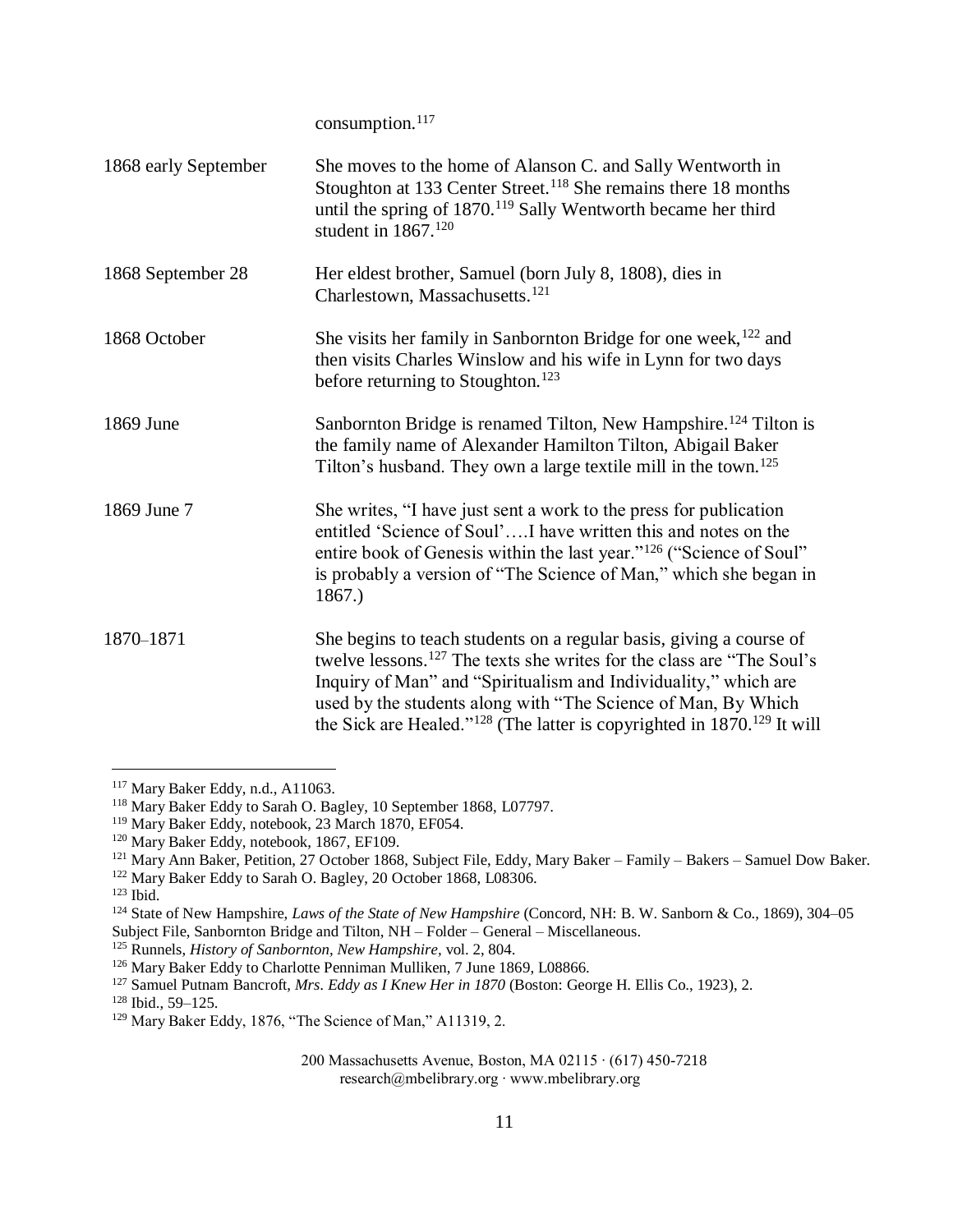|                | be published in 1876, <sup>130</sup> but the printed editions of 1876 and 1879<br>differ slightly. In 1881, she puts its substance into the chapter<br>"Recapitulation" in Science and Health. Pages 167–193 and the<br>Preface of Science and Health are jointly published as "The<br>Science of Man" in 1883 and copyrighted as such. <sup>131</sup> )                                           |
|----------------|----------------------------------------------------------------------------------------------------------------------------------------------------------------------------------------------------------------------------------------------------------------------------------------------------------------------------------------------------------------------------------------------------|
| 1870 March 23  | She returns to Sarah O. Bagley's home in Amesbury for six<br>weeks. <sup>132</sup> Bagley becomes her fourth student. <sup>133</sup>                                                                                                                                                                                                                                                               |
| 1870 May 13    | She moves to Lynn with student Richard Kennedy, and they stay<br>for a short time with Thomas Clarkson Oliver at 31 South Common<br>Street. <sup>134</sup> She will reside in Lynn from 1870 to January 1882<br>(except for ten months in Boston $1879-1880$ , $135$ and her trip to<br>Washington, D.C., <sup>136</sup> and Philadelphia, Pennsylvania, in the spring<br>of 1882). <sup>137</sup> |
| 1870 June-July | She and Richard Kennedy maintain separate rooms at a boarding<br>house at 71 South Common Street in Lynn. <sup>138</sup>                                                                                                                                                                                                                                                                           |
| 1870 June 18   | She enters into a partnership with Richard Kennedy. She assumes<br>the role of teacher, and he acts as the primary public Christian<br>Science healer or practitioner. <sup>139</sup>                                                                                                                                                                                                              |
| 1870 August    | She and Richard Kennedy move into the second floor quarters over<br>Susie Magoun's private school for young children on the corner of<br>29 South Common and 2 Shepard Streets in Lynn. <sup>140</sup>                                                                                                                                                                                             |

<sup>130</sup> Mary Baker Eddy, *Science of Man* (Lynn, Massachusetts: Thomas P. Nichols, 1876), Subject File, Eddy, Mary Baker – Writings – Science of Man 1.

<sup>&</sup>lt;sup>131</sup> Eddy, *Science of Man* (Cambridge, Massachusetts: University Press, 1883), Subject File, Eddy, Mary Baker – Writings – Science of Man 1.

<sup>132</sup> Mary Baker Eddy, notebook, 23 March 1870, EF054.

<sup>133</sup> Mary Baker Eddy, notebook, 1870, EF109.

<sup>134</sup> H. A. Kelly to Mary Baker Eddy, 15 September 1906, IC684a.77.042; US Census data, 1870, Subject File, Eddy, Mary Baker – Residences – Lynn, Massachusetts – Newsclippings and Miscellaneous; Lynn, Massachusetts, City Directory, 1871, Subject File, Eddy, Mary Baker – Residences – Lynn, Massachusetts – Newsclippings and Miscellaneous.

<sup>&</sup>lt;sup>135</sup> Mary Baker Eddy to James Ackland, 21 January 1880, L10638.

<sup>&</sup>lt;sup>136</sup> Mary Baker Eddy to Julia Bartlett, 20 January 1882, L07689; Mary Baker Eddy to James Ackland, 13 March 1882, L10642.

<sup>&</sup>lt;sup>137</sup> Mary Baker Eddy to Col. Eldridge J. and Mollie Smith, 29 March 1882, L02056; Mary Baker Eddy to Col. Eldridge J. and Mollie Smith, 17 March 1882, L02057.

<sup>138</sup> Mary Baker Eddy to Sarah O. Bagley, 6 July 1870, L03918.

<sup>&</sup>lt;sup>139</sup> Mary Baker Eddy, notebook, 18 June 1870, EF054.

<sup>140</sup> Mary Baker Eddy to Sarah O. Bagley, 12 January 1871, L08299.

<sup>200</sup> Massachusetts Avenue, Boston, MA 02115 ∙ (617) 450-7218 research@mbelibrary.org ∙ www.mbelibrary.org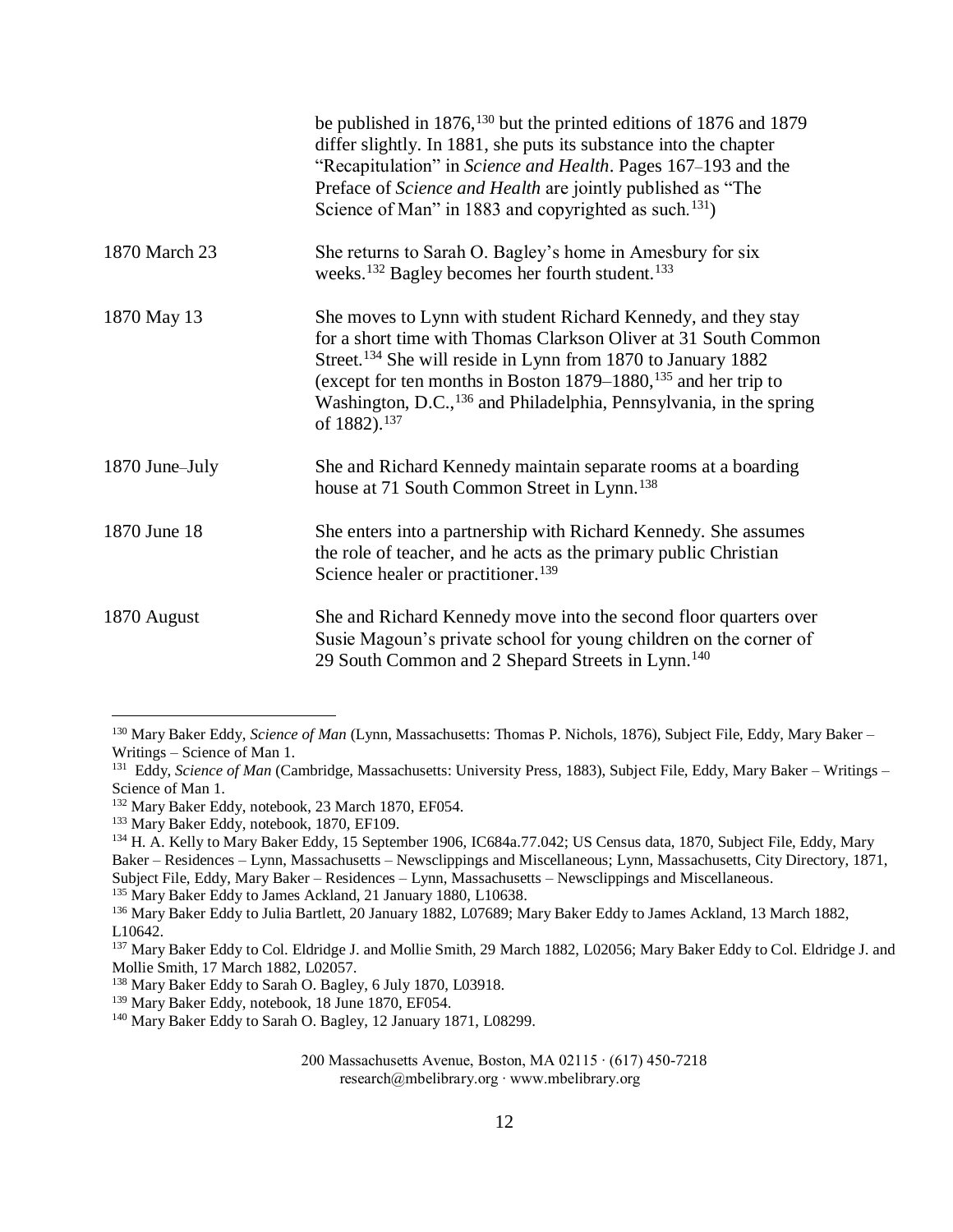| 1871 early July              | She visits her family in Tilton for one to two weeks. <sup>141</sup>                                                                                                                                                                                                                                                                                                                              |
|------------------------------|---------------------------------------------------------------------------------------------------------------------------------------------------------------------------------------------------------------------------------------------------------------------------------------------------------------------------------------------------------------------------------------------------|
| 1872 January                 | She begins writing Science and Health. <sup>142</sup> Her first working title for<br>the book is "The Science of Life." <sup>143</sup>                                                                                                                                                                                                                                                            |
| 1872 January 20              | She writes her first public statement explaining and defending the<br>"moral science" she has discovered, uses to heal, and is teaching<br>others to practice. It is published in the Lynn Transcript, <sup>144</sup> and<br>serves as an answer to an attack made by Wallace W. Wright (a<br>student from the 1871 class) and published in the same newspaper<br>the week before. <sup>145</sup> |
| 1872 February 3              | Her second public statement of Christian Science appears as a letter<br>published in the Lynn Transcript. The letter is headed "Moral<br>Science and Mesmerism." She also mentions that she is working on<br>a manuscript that will explain her theories in great detail. <sup>146</sup>                                                                                                          |
| 1872 March 14                | She begins teaching her fourth class, which includes Lydia Merrill,<br>Elizabeth Nichols, Miranda R. Rice, and Peter Sim. <sup>147</sup> No further<br>classes will be taught until the spring of $1875.^{148}$                                                                                                                                                                                   |
| 1872 May 8                   | She ends her partnership with Richard Kennedy. <sup>149</sup>                                                                                                                                                                                                                                                                                                                                     |
| 1872 mid May                 | She visits her family in Tilton. <sup>150</sup>                                                                                                                                                                                                                                                                                                                                                   |
| 1872 August 23-<br>September | She leaves the home of Susan Chadwell, 20 Commercial Street in<br>Lynn, because Chadwell takes up too much of her time while she is                                                                                                                                                                                                                                                               |

<sup>&</sup>lt;sup>141</sup> Mary Baker Eddy to Sarah O. Bagley, 11 July 1871, L07801; Mary Baker Eddy to Frances Spinney, 11 July 1871, L03929.

<sup>&</sup>lt;sup>142</sup> Ives and Lincoln, Attorneys at Law, to Mary Baker Eddy, September 1877, L09048.

<sup>&</sup>lt;sup>143</sup> Mary Baker Eddy to Ainsworth Spofford, 2 June 1875, V03276.

<sup>144</sup> Mary Baker Eddy, 20 January 1872, V05002.

<sup>145</sup> W. W. Wright, "Moral Science, alias Mesmerism," *Lynn Transcript,* Subject File, Eddy, Mary Baker – Residences – Lynn, Massachusetts – Newsclippings and Miscellaneous.

<sup>&</sup>lt;sup>146</sup> Mary Baker Eddy, 2 February 1872, V05003.

<sup>&</sup>lt;sup>147</sup> Mary Baker Eddy, notebook, 1872, EF109.

<sup>148</sup> Ibid.

<sup>149</sup> "Dissolution of Copartnership," *Lynn Semi-Weekly Reporter,* May 8, 1872, Subject File, Eddy, Mary Baker – Residences – Lynn, Massachusetts – Newsclippings and Miscellaneous.

<sup>&</sup>lt;sup>150</sup> Mary Baker Eddy to Fred O. Ellis, 27 May 1872, L05664.

<sup>200</sup> Massachusetts Avenue, Boston, MA 02115 ∙ (617) 450-7218 research@mbelibrary.org ∙ www.mbelibrary.org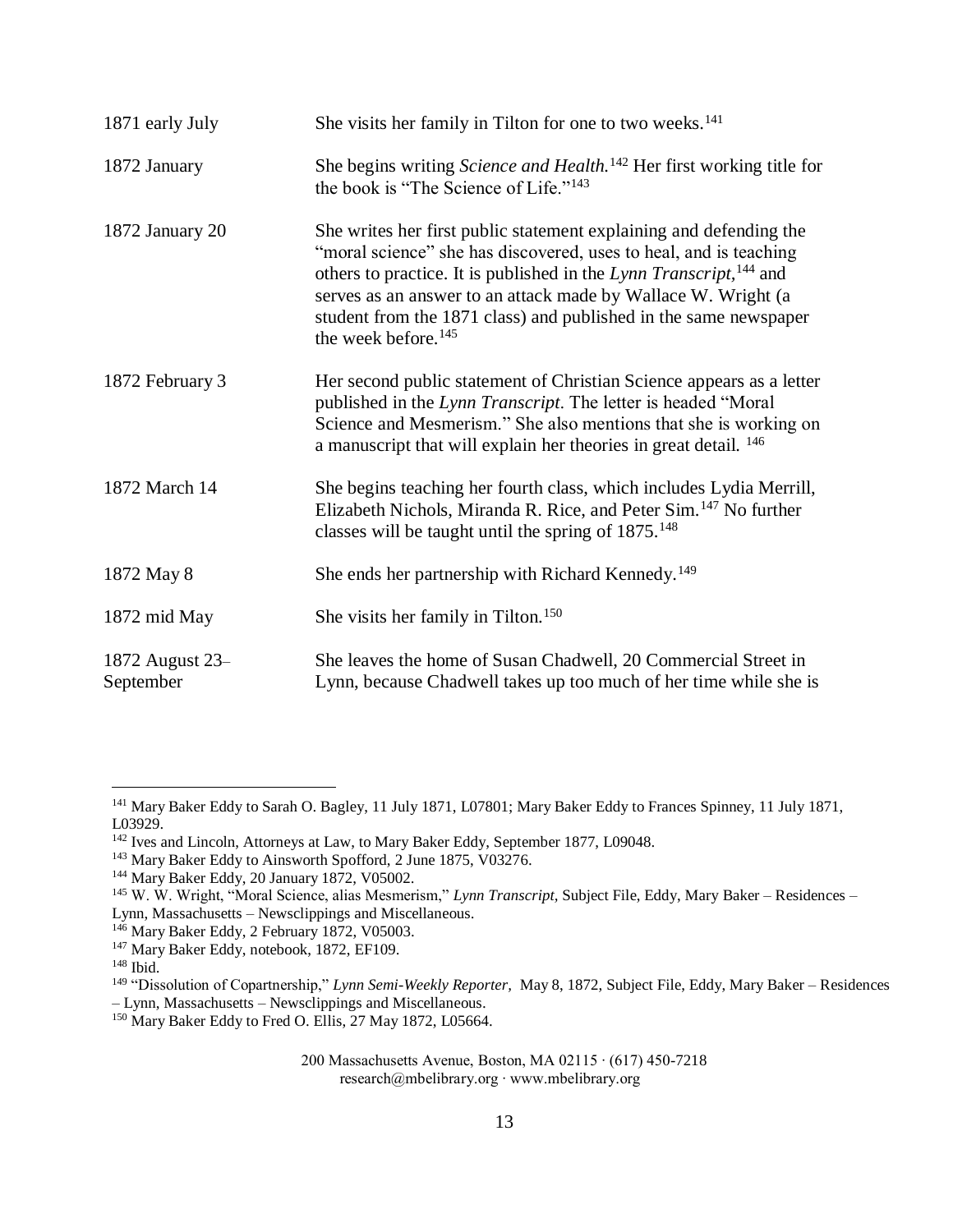|                       | working on the manuscript of "The Science of Life" (Science and<br>Health). <sup>151</sup>                                                                                                                                                                                                    |
|-----------------------|-----------------------------------------------------------------------------------------------------------------------------------------------------------------------------------------------------------------------------------------------------------------------------------------------|
| 1872 October-November | She rents a room that fronts Broad Street, and is two doors from the<br>crossroads where Chestnut becomes Atlantic Street in Lynn. <sup>152</sup>                                                                                                                                             |
| 1873                  | She boards at the corner of Beach and Mountain Avenues in<br>Swampscott. <sup>153</sup>                                                                                                                                                                                                       |
| 1873 September        | She boards at 6 Broad Street in Lynn. <sup>154</sup>                                                                                                                                                                                                                                          |
| 1873 Autumn           | The manuscript of "The Science of Life" (Science and Health) is<br>rejected by a publisher. <sup>155</sup>                                                                                                                                                                                    |
| 1873 November 4       | She obtains a divorce from Daniel Patterson in the court of Salem,<br>Massachusetts, after twenty years of marriage. <sup>156</sup> The divorce is<br>final on December 9. <sup>157</sup> The grounds are officially stated as<br>abandonment, although adultery was involved. <sup>158</sup> |
| 1874                  | She lives in eight different houses in Lynn during this year while<br>working on the manuscript of "The Science of Life" (Science and<br>Health). <sup>159</sup>                                                                                                                              |
| 1874 January          | She stays briefly with Amos Scribner and his wife at 7 Broad Street<br>in Lynn, <sup>160</sup> and then for some time in the home of George H. Allen<br>(1870 student) at 4 Garland Street in Lynn. <sup>161</sup>                                                                            |
| 1874 Spring           | After she revises the manuscript of "The Science of Life" (Science<br>and Health), it is again rejected by a publisher. <sup>162</sup>                                                                                                                                                        |

<sup>&</sup>lt;sup>151</sup> Mary Baker Eddy, notebook, 23 August 1872, EF054; Lynn, Massachusetts, city directory, 1873, Subject File, Eddy, Mary Baker – Residences – Lynn, Massachusetts – Newsclippings and Miscellaneous; Mary Baker Eddy to Mary Ellis, 7 October 1872, L05666.

<sup>158</sup> Eddy, *Miscellany,* 314.

<sup>160</sup> Mary Baker Eddy to Samuel Putnam Bancroft, 9 January 1874, F00347.

<sup>162</sup> Bancroft, *Mrs. Eddy as I Knew Her in 1870,* 46.

<sup>152</sup> Ibid.

<sup>153</sup> Bancroft, *Mrs. Eddy as I Knew Her in 1870,* 10–11.

<sup>154</sup> L. H. Kimball, 29 May 1917, Reminiscence, Lewis H. Kimball.

<sup>155</sup> Bancroft, *Mrs. Eddy as I Knew Her in 1870,* 46.

<sup>156</sup> Commonwealth of Massachusetts and Mary Baker Eddy, decree of divorce, 4 November 1873, Subject File, Patterson, Daniel – Papers – Re: Marriage to Mary Baker Eddy.

<sup>&</sup>lt;sup>157</sup> Ezra L. Woodbury to G. Harold Ellis, 21 February 1900, Subject File, Patterson, Daniel – Papers – General.

<sup>&</sup>lt;sup>159</sup> Mary Baker Eddy to Edward P. and Caroline S. Bates, 11 December, L08225.

<sup>&</sup>lt;sup>161</sup> Samuel Putnam Bancroft to Mary Beecher Longyear, 12 September 1920, Reminiscence, Samuel Putnam Bancroft 1.

<sup>200</sup> Massachusetts Avenue, Boston, MA 02115 ∙ (617) 450-7218 research@mbelibrary.org ∙ www.mbelibrary.org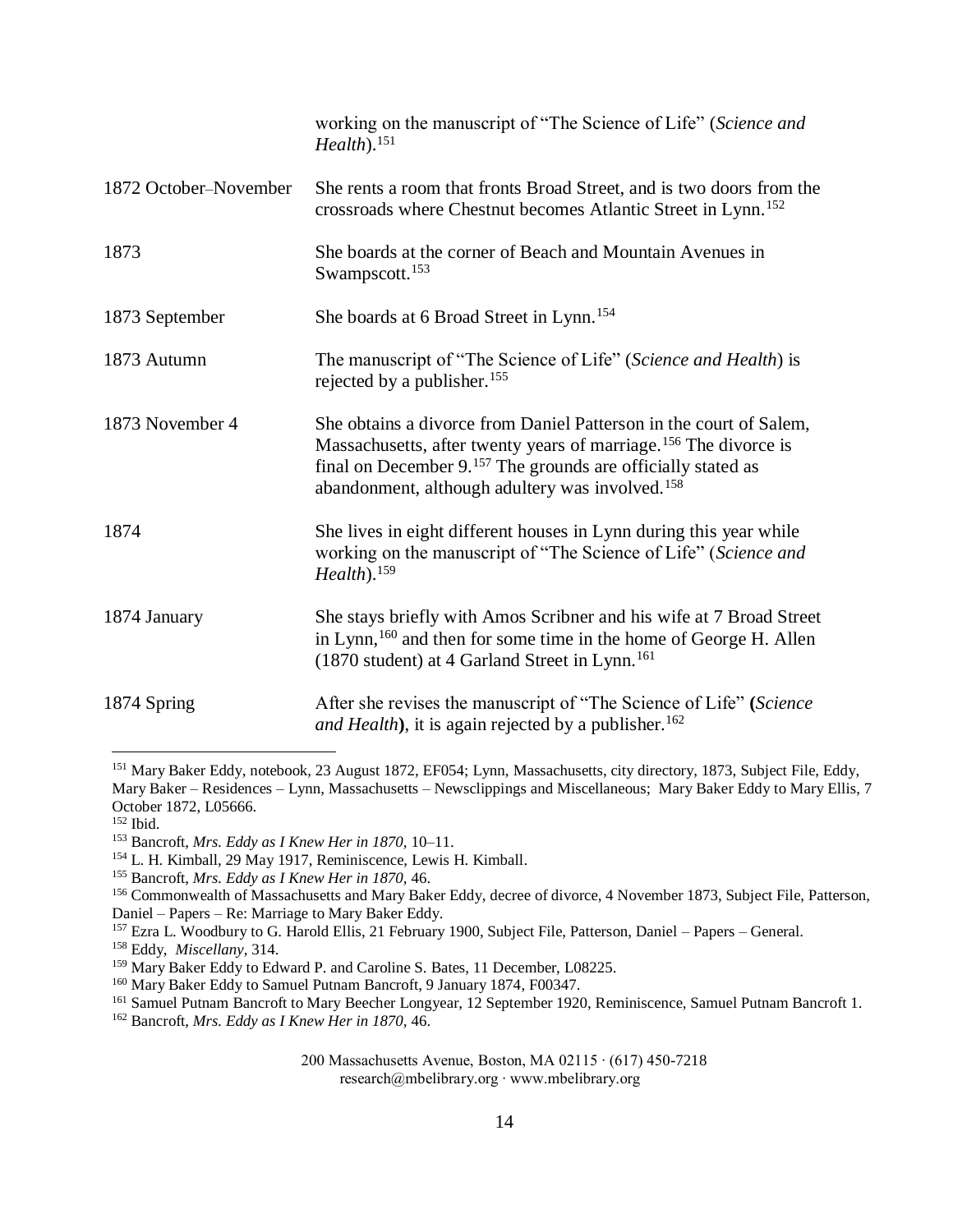| 1874 July 7      | "The Science of Life" is copyrighted. <sup>163</sup> A week later she finds a<br>printer. <sup>164</sup>                                                                                                                                                                                           |
|------------------|----------------------------------------------------------------------------------------------------------------------------------------------------------------------------------------------------------------------------------------------------------------------------------------------------|
| 1874 September 5 | She delivers the manuscript to the printer. <sup>165</sup> She begins<br>proofreading it in December. <sup>166</sup> At some point she discovers<br>another book titled "The Science of Life" and changes her title to<br>Science and Health. <sup>167</sup>                                       |
| 1874 Autumn      | She lives at Amos Scribner's home at 7 Broad Street in Lynn. <sup>168</sup>                                                                                                                                                                                                                        |
| 1875 January     | She sees the notice concerning the sale of 8 Broad Street, across the<br>street. $169$                                                                                                                                                                                                             |
| 1875 March 31    | She buys the house at 8 (now 12) Broad Street, Lynn. <sup>170</sup> She writes<br>sixteen pages (368–383 in the first edition) on animal magnetism<br>(hypnotism or mesmerism). <sup>171</sup> These are inserted in the last chapter<br>of Science and Health, "Healing the Sick." <sup>172</sup> |
| 1875 April       | She teaches a class of four pupils, which includes Daniel H.<br>Spofford (her first class since 1872). <sup>173</sup>                                                                                                                                                                              |
| 1875 May 23      | She lectures on Christian Science at Concert Hall on Market Street<br>in Lynn. The subject is "Christ Healing the Sick." <sup>174</sup>                                                                                                                                                            |
| 1875 June 4      | Science and Health is copyrighted. <sup>175</sup>                                                                                                                                                                                                                                                  |
| 1875 June 6      | Sunday services led by Eddy begin at Good Templars Hall at 30                                                                                                                                                                                                                                      |

<sup>163</sup> Mary Baker Eddy, notebook, 7 July 1874, EF109.

<sup>170</sup> F. E. Besse to M. M. B. Glover, deed, 30 March 1875, Subject File, Eddy, Mary Baker – Residences – Lynn, Massachusetts – Deeds.

<sup>164</sup> Ibid., 14 July 1874.

<sup>165</sup> Ibid., 5 September 1874.

<sup>&</sup>lt;sup>166</sup> Mary Baker Eddy to Samuel Putnam Bancroft, 15 December 1874, V03047.

<sup>&</sup>lt;sup>167</sup> Mary Baker Eddy to Ainsworth Spofford, 2 June 1875, V03276.

<sup>&</sup>lt;sup>168</sup> Samuel Putnam Bancroft to Mary Beecher Longyear, 12 September 1920, Reminiscence, Samuel Putnam Bancroft 1; Mary Baker Eddy, 6 October 1874, A10023.

<sup>169</sup> Bancroft, *Mrs. Eddy as I Knew Her in 1870,* 31.

<sup>171</sup> Eddy, *Retrospection ,* 38.

<sup>172</sup> Ibid., 37-38.

<sup>&</sup>lt;sup>173</sup> Mary Baker Eddy, notebook, 12 April 1875, EF109.

<sup>174</sup> *Lynn Transcript,* May 22, 1875, Subject File, Eddy, Mary Baker – Writings – Lectures Addresses.

<sup>&</sup>lt;sup>175</sup> Mary Baker Eddy to Ainsworth Spofford, 2 June 1875, V03276.

<sup>200</sup> Massachusetts Avenue, Boston, MA 02115 ∙ (617) 450-7218 research@mbelibrary.org ∙ www.mbelibrary.org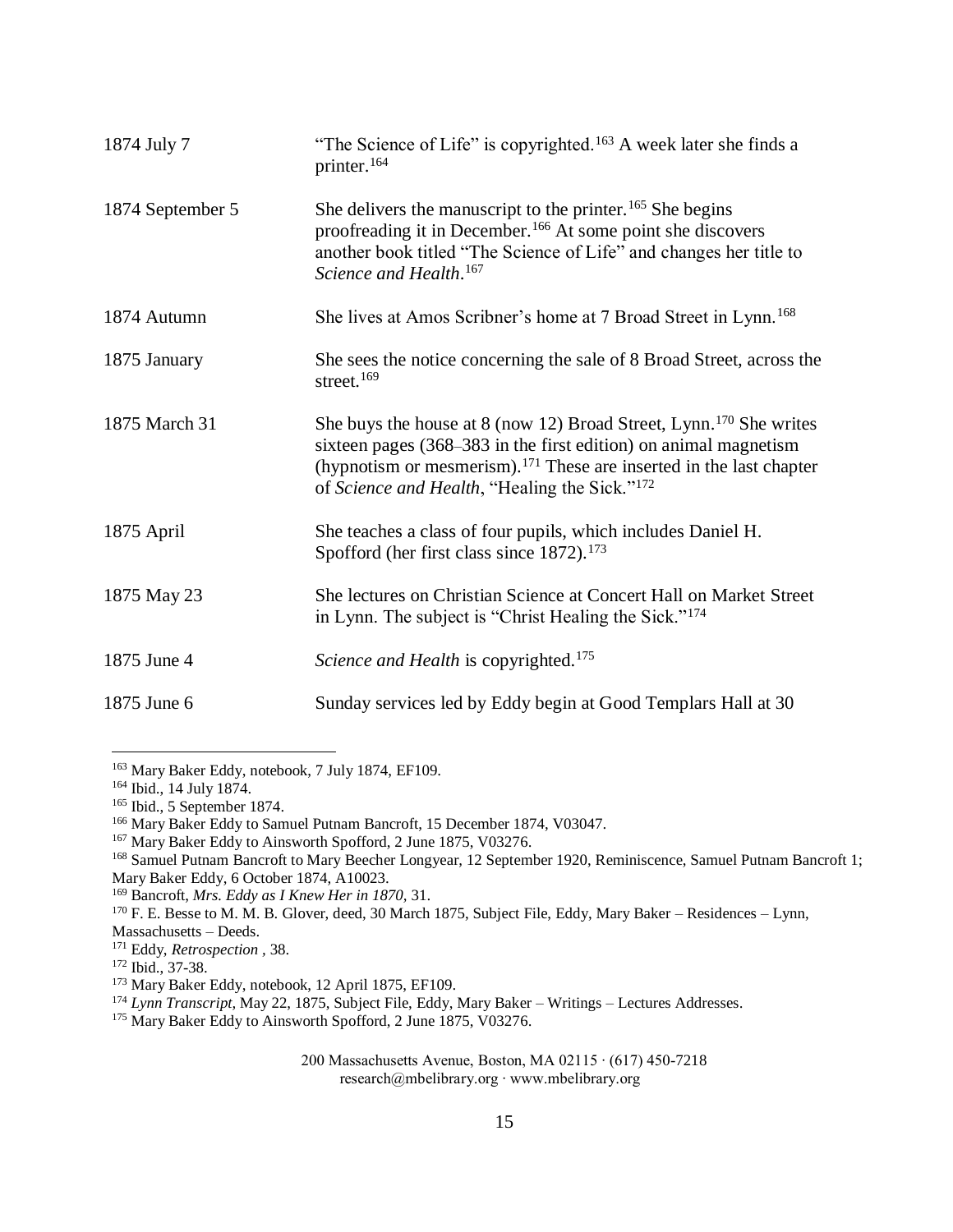|                  | Market Street in Lynn. They are discontinued after July 4. <sup>176</sup>                                                                                                                                                          |
|------------------|------------------------------------------------------------------------------------------------------------------------------------------------------------------------------------------------------------------------------------|
| 1875 June 13     | She obtains a letter of dismissal from the Congregational Church in<br>Tilton, after being a member for 37 years. <sup>177</sup>                                                                                                   |
| 1875 October 30  | Science and Health is published in a first edition of 1000 copies by<br>the "Christian Scientist Publishing Company." <sup>178</sup> She had given<br>\$200 and \$500 as down payment to printer W.F. Brown and Co. <sup>179</sup> |
| 1876 January 14  | She sends Amos Bronson Alcott (father of Louisa May Alcott) a<br>copy of her book. <sup>180</sup> He visits her in Lynn on January 20. <sup>181</sup>                                                                              |
| 1876 February 14 | The Science of Man, By Which the Sick Are Healed is published. <sup>182</sup><br>It had been copyrighted in $1870$ . <sup>183</sup>                                                                                                |
| 1876 February 16 | Amos Bronson Alcott makes a second visit to her and her students<br>in Lynn. "The evening is passed in discussing metaphysical<br>problems." <sup>184</sup>                                                                        |
| 1876 March       | She teaches a class. <sup>185</sup>                                                                                                                                                                                                |
| 1876 Spring      | She heals Asa Gilbert Eddy of a physical ailment. <sup>186</sup> He studies<br>with her and becomes a public healer or practitioner within four<br>weeks. <sup>187</sup>                                                           |
| 1876 June        | "Key to the Scriptures" is copyrighted, although it isn't inserted in<br>Science and Health until the sixth edition in 1883. <sup>188</sup>                                                                                        |

<sup>187</sup> Ibid.

<sup>176</sup> *Lynn Transcript,* various dates, Subject File, Eddy, Mary Baker – Residences – Lynn, Massachusetts – Newsclippings and Miscellaneous.

<sup>177</sup> Theodore C. Pratt, 13 June 1875, Subject File, Eddy, Mary Baker – Church Membership – Tilton and Pembroke. <sup>178</sup> Mary Baker Eddy, notebook, 30 October 1875, EF109; Eddy, *Science and Health* (Lynn, MA: Christian Scientist

Publishing Company, 1875), title page; Eddy, *Retrospection ,* 37.

 $179$  W. F. Brown & Co. to Edward Hitchings and George M. Barry, bill, 30 October 1875, Subject File, Eddy, Mary Baker – Writings – Science and Health – Publication and Sale – General.

<sup>&</sup>lt;sup>180</sup> Mary Baker Eddy to A. Bronson Alcott, 14 January 1876, L05660.

<sup>181</sup> Bronson Alcott, *The Journals of Bronson Alcott,* ed. Odell Shepard (Boston: Little, Brown and Company, 1938), 465.

<sup>182</sup> Mary Baker Eddy, 1876, A11319.

<sup>183</sup> Ibid.

<sup>184</sup> Alcott, *The Journals of Bronson Alcott,* ed. Odell Shepard, 467.

<sup>&</sup>lt;sup>185</sup> Mary Baker Eddy, notebook, March 1876, EF109.

<sup>186</sup> Mary Baker Eddy to Anna I. Kingsbury, 12 January 1877, L08737.

<sup>188</sup> Mary Baker Eddy to Librarian of Congress, 30 May 1877, V03277.

<sup>200</sup> Massachusetts Avenue, Boston, MA 02115 ∙ (617) 450-7218 research@mbelibrary.org ∙ www.mbelibrary.org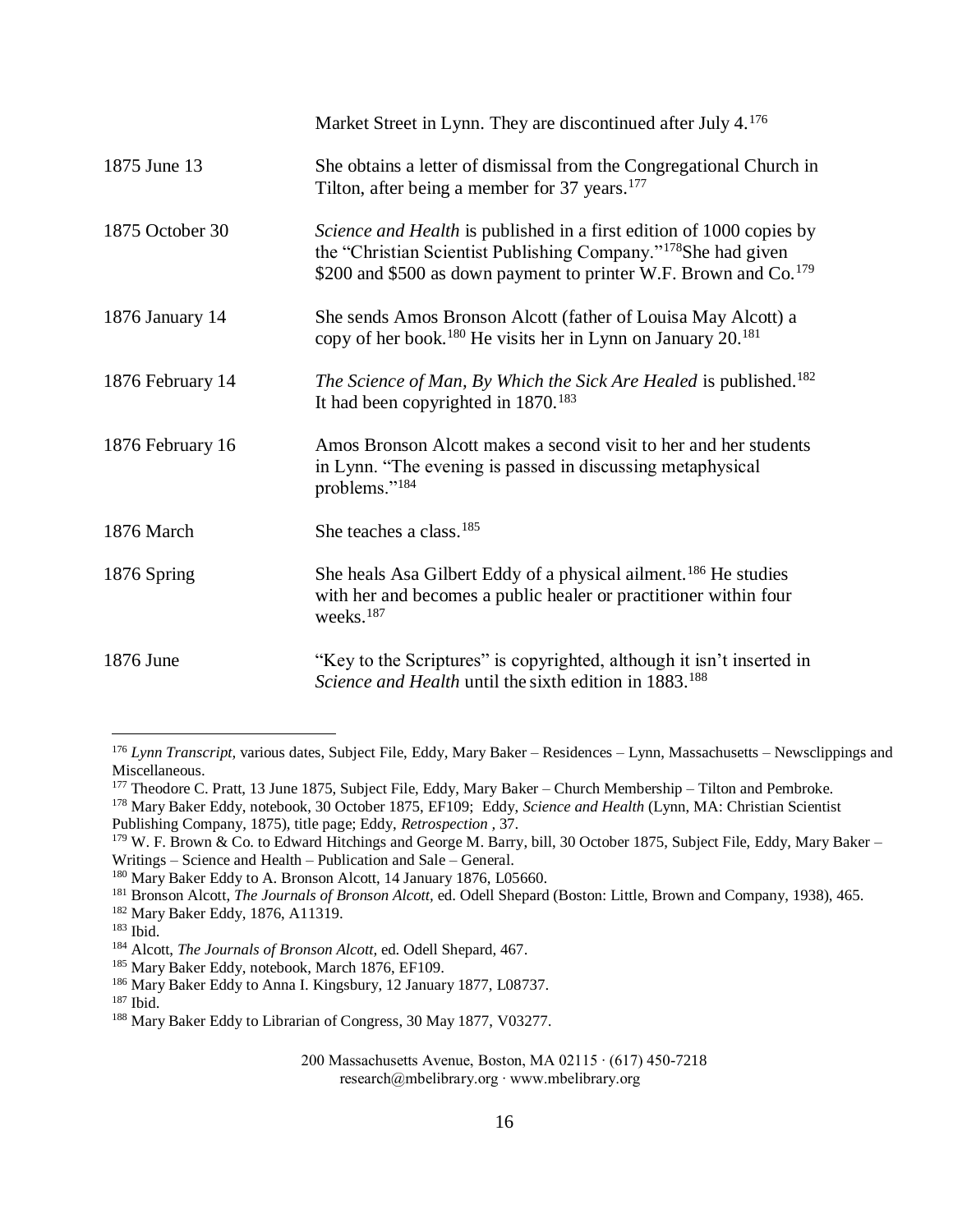| 1876 July 4           | She organizes the Christian Scientist Association (CSA). <sup>189</sup>                                                                                                                                              |
|-----------------------|----------------------------------------------------------------------------------------------------------------------------------------------------------------------------------------------------------------------|
| 1876 early November   | Traveling by boat, she visits Philadelphia for the American<br>Centennial Celebration. <sup>190</sup>                                                                                                                |
| 1877 January 1        | She marries Asa Gilbert Eddy at her home at 8 Broad Street in<br>Lynn. A Unitarian minister, Samuel B. Stewart, performs the<br>ceremony. <sup>191</sup>                                                             |
| 1877 February 7 or 14 | She begins teaching a class. $192$                                                                                                                                                                                   |
| 1877 Spring           | George W. Barry, a student and sometimes copyist, brings a lawsuit<br>against her for lack of payment for copy work done for her. <sup>193</sup> It is<br>settled in his favor October 3, 1879. <sup>194</sup>       |
| 1877 April            | The Eddys visit Fairhaven (today part of New Haven),<br>Connecticut. <sup>195</sup> They stay with Asa Gilbert Eddy's brother,<br>Washington, for five weeks. <sup>196</sup>                                         |
| 1877 May 30           | Daniel H. Spofford breaks with her and begins active opposition. <sup>197</sup>                                                                                                                                      |
| 1878 February         | Glover vs. Kennedy lawsuit filed. This suit claims that Richard<br>Kennedy did not fulfill his financial obligations to Glover (Mary<br>Baker Eddy) according to a February 1870 agreement he signed. <sup>198</sup> |
| 1878 March 14         | Glover vs. Kennedy comes to trial and Judge William Hale<br>Parmenter of the Boston Municipal Court decides in Eddy's<br>favor. <sup>199</sup> Richard Kennedy appeals the ruling and requests a jury                |

<sup>189</sup> Christian Scientist Association, record book, Vol. 1, n.d. EOR10, 1.

<sup>190</sup> "The Great Exhibition," *Lynn Transcript,* November 25, 1876, Subject File, Eddy, Mary Baker – Writings – Early Writings – Post 1866; E. J. Smith to Mary Baker Eddy, 14 November 1876, IC382.50.003; Charlotte R. Lowell, 3 October 1960, Reminiscence, Charlotte R. Lowell.

<sup>&</sup>lt;sup>191</sup> Samuel B. Stewart, marriage certificate, 1 January 1877, Subject File, Eddy, Asa G. – Marriage.

<sup>&</sup>lt;sup>192</sup> Mary Baker Eddy, notebook, February 1877, EF109; Mary Baker Eddy to Sarah G. Crosby, 5 February 1877, L02018.

<sup>&</sup>lt;sup>193</sup> Ives and Lincoln, Attorneys at Law, to Mary Baker Eddy, September 1877, L09048.

<sup>194</sup> J. A. Gillis, judgment, 3 October 1879, Subject File, Eddy, Mary Baker – Lawsuits – Barry vs. Eddy.

<sup>&</sup>lt;sup>195</sup> Mary Baker Eddy to Daniel H. Spofford, 14 April 1877, L07816.

<sup>&</sup>lt;sup>196</sup> Washington Eddy to Gilbert Eddy, 24 December 1876, Subject File, Eddy, Asa G. – Correspondence; Mary Baker Eddy to Daniel H. Spofford, 14 April 1877, L07816.

<sup>&</sup>lt;sup>197</sup> Daniel H. Spofford to Mary Baker Eddy, 30 May 1877, IC327.44.006.

<sup>&</sup>lt;sup>198</sup> Mary Baker Eddy to Suffolk County Municipal Court, declaration, 23 February 1878, Subject File, Eddy, Mary Baker – Lawsuits – Glover [Mary Baker] v. Kennedy.

<sup>&</sup>lt;sup>199</sup> Suffolk County Municipal Court, certificate of proceedings, 15 March 1878, Subject File, Eddy, Mary Baker – Lawsuits – Glover [Mary Baker] v. Kennedy.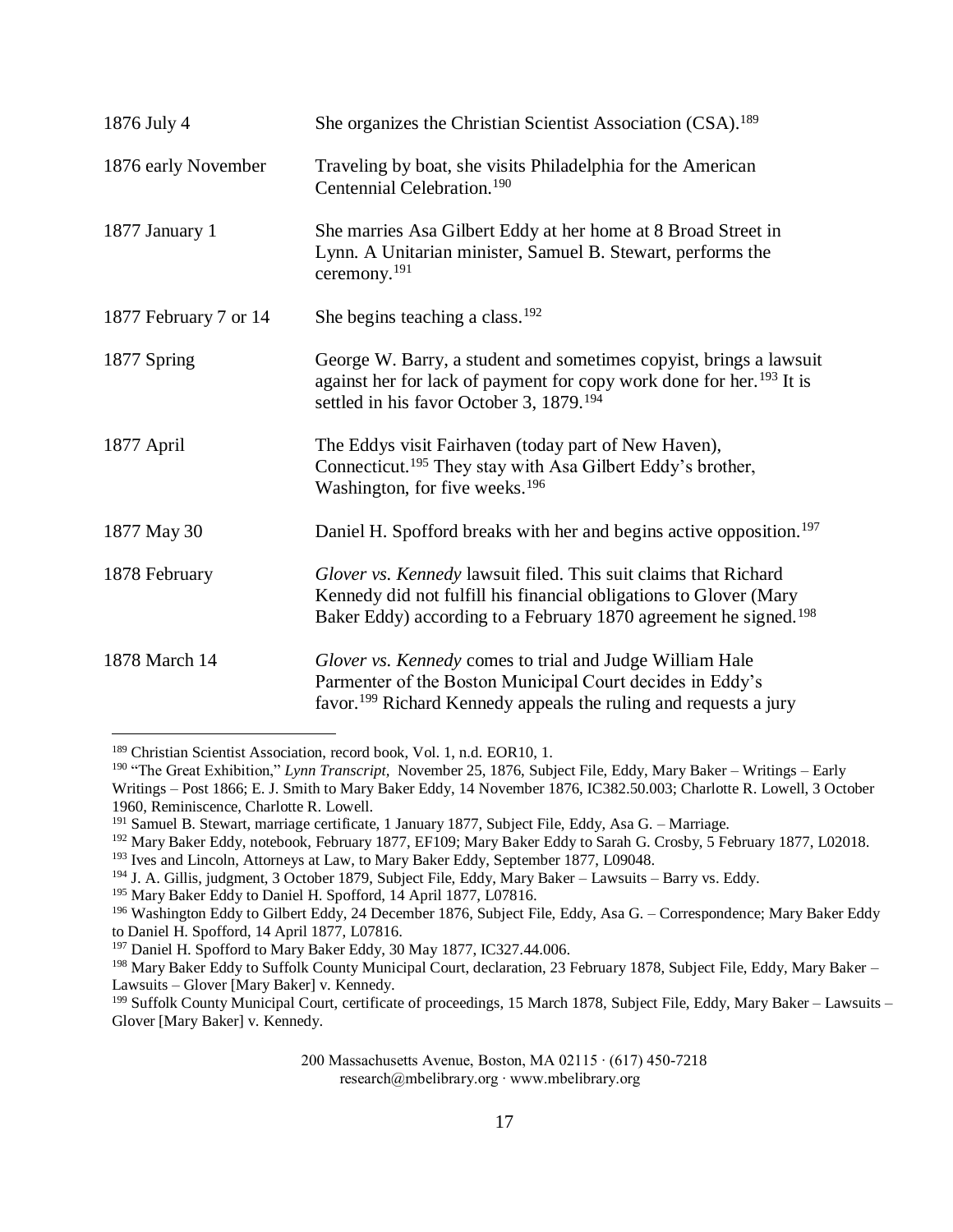|                 | trial, which takes place in November. <sup>200</sup>                                                                                                                                                                                                                                                                                                                                                                                                             |
|-----------------|------------------------------------------------------------------------------------------------------------------------------------------------------------------------------------------------------------------------------------------------------------------------------------------------------------------------------------------------------------------------------------------------------------------------------------------------------------------|
| 1878 April      | Edward J. Arens, a student of Eddy's, files a lawsuit on her behalf,<br><i>Eddy vs. Spofford, for unpaid tuition and royalties from Spofford's</i><br>practice. <sup>201</sup>                                                                                                                                                                                                                                                                                   |
| 1878 May        | Edward J. Arens files a lawsuit on behalf of Eddy: Eddy vs. Tuttle<br>et al. for unpaid tuition by George H. Tuttle & Charles S.<br>Stanley. <sup>202</sup>                                                                                                                                                                                                                                                                                                      |
| 1878 May 14     | "Ipswich Witchcraft Case" is brought by Lucretia L. S. Brown<br>against Daniel H. Spofford in Salem, Massachusetts. Brown<br>accuses Spofford of attacking her with negative and hateful<br>thoughts meant to physically injure or kill her. <sup>203</sup> The case is<br>dismissed on May 17.204                                                                                                                                                               |
| 1878 June 3     | <i>Eddy vs. Spofford</i> is dismissed because of defects in the writ and<br>insufficient service. <sup>205</sup>                                                                                                                                                                                                                                                                                                                                                 |
| 1878 August 15  | Eddy designates the term "Christian Scientists" as the name by<br>which students of Christian Science will be known. <sup>206</sup>                                                                                                                                                                                                                                                                                                                              |
| 1878 October    | The second (or "Ark") edition of Science and Health is published<br>by Dr. Asa G. Eddy. <sup>207</sup> On page five it states: "None need apply to<br>the author for consultations on disease, or to take patients. She is<br>not at present laboring in this department." <sup>208</sup> (An 1877 letter by<br>her mentions including "Key to the Scriptures" in the second<br>edition; but in fact it is not added until the sixth edition, in 1883.) $^{209}$ |
| 1878 October 29 | A conspiracy charge is brought against Asa Gilbert Eddy and                                                                                                                                                                                                                                                                                                                                                                                                      |

<sup>&</sup>lt;sup>200</sup> Jury finding, 8 November 1878, Subject File, Eddy, Mary Baker – Lawsuits – Glover [Mary Baker] v. Kennedy.

<sup>&</sup>lt;sup>201</sup> Essex County Supreme Judicial Court, judgment, April 1878, Subject File, Eddy, Mary Baker – Lawsuits – Eddy v. Spofford.

<sup>202</sup> "Magnetic Healers in Trouble," *Lawrence Daily Eagle,* May 18, 1878, Subject File, Eddy, Mary Baker – Lawsuits – Eddy v. Tuttle et al. [Stanley].

<sup>203</sup> "That Witchcraft Case," *Boston Daily Globe,* May 12, 1878, Subject File, Spofford, Daniel H.

<sup>204</sup> *Boston Evening Transcript,* May 18, 1878, Subject File, Spofford, Daniel H.

<sup>&</sup>lt;sup>205</sup> Supreme Judicial Court of Essex County, docket entries, n.d., Subject File, Milmine – Georgine Collection – Affidavits and Interviews [Item 71].

<sup>206</sup> Christian Scientist Association, meeting minutes, Vol. 1, 15 August 1878, EOR10, 54.

<sup>207</sup> Eddy, *Science and Health*, 2nd ed., vol. 1 (Lynn, MA: Dr. Asa G. Eddy, 1878).

<sup>208</sup> Ibid., 5.

<sup>209</sup> Mary Baker Eddy to Daniel H. Spofford, 14 April 1877, L07816.

<sup>200</sup> Massachusetts Avenue, Boston, MA 02115 ∙ (617) 450-7218 research@mbelibrary.org ∙ www.mbelibrary.org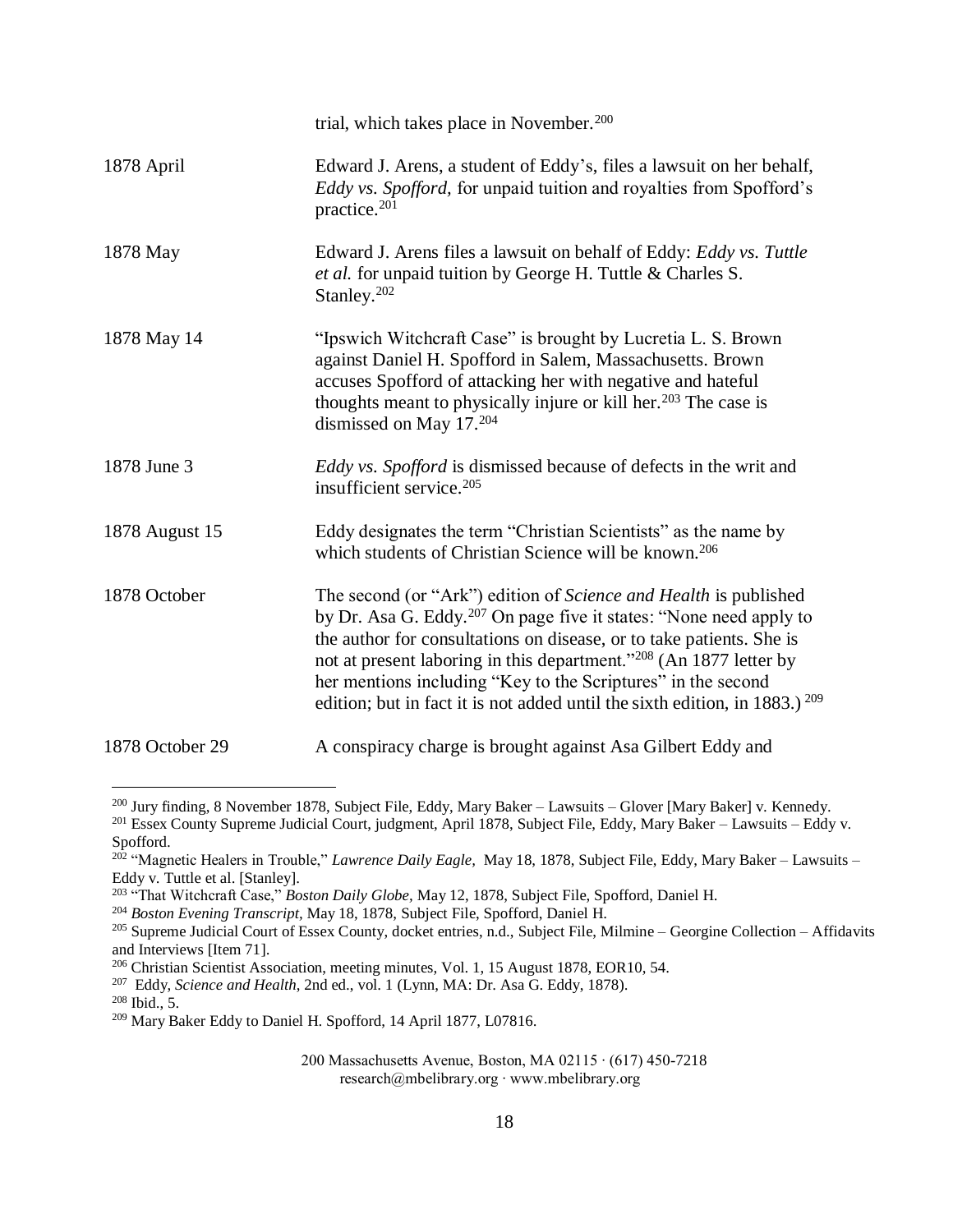|                  | Edward J. Arens for the murder of Daniel H. Spofford. <sup>210</sup> The case<br>is dismissed on January 31, 1879, when Spofford is found very<br>much alive, <sup>211</sup> and one of the key witnesses admits he lied under<br>oath on behalf of Spofford. <sup>212</sup>                                      |
|------------------|-------------------------------------------------------------------------------------------------------------------------------------------------------------------------------------------------------------------------------------------------------------------------------------------------------------------|
| 1878 November 8  | Glover vs. Kennedy comes up for trial before a jury in Suffolk<br>County Superior Court. The jury finds in favor of Richard<br>Kennedy. <sup>213</sup> Her attorney files exceptions to the verdict on January<br>6, 1879. <sup>214</sup> These exceptions are waived by the court on October<br>23, 1879. 215    |
| 1878 November 24 | She begins preaching a series of Sunday afternoon sermons in the<br>vestry of the Tabernacle Baptist Church on Shawmut Avenue in<br>Boston. <sup>216</sup> The last sermon she preaches in this church is delivered<br>on February 2, 1879. <sup>217</sup>                                                        |
| 1879 January 31  | The conspiracy case against Edward J. Arens and Asa Gilbert Eddy<br>is dismissed. <sup>218</sup>                                                                                                                                                                                                                  |
| 1879 February 16 | She preaches in Boston's Fraternity Hall in the Parker Memorial<br>Building, located on Berkeley Street (entrance on Appleton<br>Street), $219$ until June 29. $220$                                                                                                                                              |
| 1879 April 12    | Fourteen or fifteen members of the Christian Scientist Association<br>vote to organize a church. <sup>221</sup> The government is<br>congregational/democratic. She is appointed to the committee to<br>draft the tenets. <sup>222</sup> Originally there are only three tenets for the<br>church. <sup>223</sup> |

<sup>210</sup> "That Conspiracy," *The Boston Daily Globe,* October 30, 1878, Subject File, Spofford, Daniel H. – Info Re: "Conspiracy to Murder Daniel Spofford."

<sup>211</sup> "The Conspiracy Affair," *Lynn Transcript,* February 8, 1879, Mary Baker Eddy, scrapbook, 8 February 1879, SB001A, 2. <sup>212</sup> Asa G. Eddy, "A Personal Vindication," *Boston Daily Evening Traveler*, Mary Baker Eddy, scrapbook, February 11, 1879, SB001A, 7.

<sup>213</sup> Jury finding, 8 November 1878, Subject File, Eddy, Mary Baker – Lawsuits – Glover [Mary Baker] v. Kennedy.

<sup>214</sup> N. D. A. Clarke, plaintiff's exception, 6 January 1879, Eddy, Mary Baker – Lawsuits – Glover [Mary Baker] v. Kennedy.

<sup>&</sup>lt;sup>215</sup> Waive of exceptions, 23 October 1879, Eddy, Mary Baker – Lawsuits – Glover [Mary Baker] v. Kennedy.

<sup>216</sup> *Herald Supplement,* November 23, 1878, Subject File, Eddy, Mary Baker – Writings – Lectures and Addresses.

<sup>217</sup> *Herald Supplement,* February 1, 1879, Subject File, Eddy, Mary Baker – Writings – Lectures and Addresses.

<sup>218</sup> "The Conspiracy Affair," *Lynn Transcript,* February 8, 1879, Mary Baker Eddy, scrapbook, 8 February 1879, SB001A, 2.

<sup>219</sup> *Daily Evening Transcript,* February 15, 1879, Subject File, Eddy, Mary Baker – Writings – Lectures and Addresses.

<sup>220</sup> *Daily Evening Traveler,* June 28, 1879, Subject File, Eddy, Mary Baker – Writings – Lectures and Addresses.

<sup>221</sup> Christian Scientist Association, meeting minutes, Vol. 1, 12 April 1879, EOR10, 69.

<sup>222</sup> Church of Christ, Scientist, record book, n.d., EOR13, 71.

<sup>223</sup> Ibid., 72.

<sup>200</sup> Massachusetts Avenue, Boston, MA 02115 ∙ (617) 450-7218 research@mbelibrary.org ∙ www.mbelibrary.org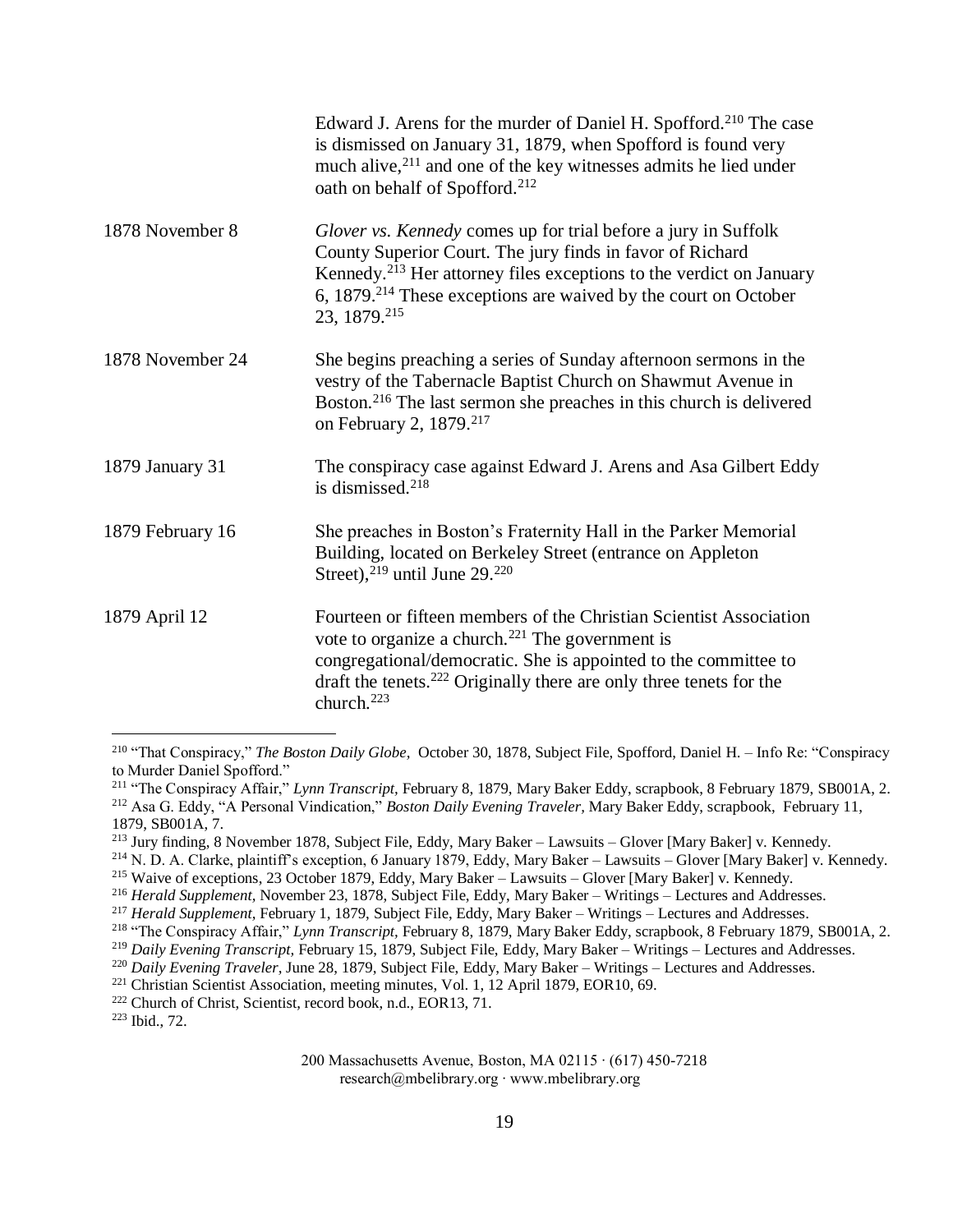| 1879 June 4     | <i>Eddy vs. Tuttle et al.</i> comes up in the probate court in Salem. <sup>224</sup> At<br>this point, George H. Tuttle has been dropped from the complaint,<br>leaving Charles S. Stanley as the sole defendant. The case is<br>decided in favor of the defendant, Stanley. <sup>225</sup> Her attorney appeals<br>this decision, but she withdraws the appeal in July $1880.^{226}$ |
|-----------------|---------------------------------------------------------------------------------------------------------------------------------------------------------------------------------------------------------------------------------------------------------------------------------------------------------------------------------------------------------------------------------------|
| 1879 August 16  | Church members decide to ordain her as pastor of the Church. <sup>227</sup><br>They call her for this service on August $22,^{228}$ but she doesn't<br>accept until December 1. <sup>229</sup>                                                                                                                                                                                        |
| 1879 August 19  | The Church submits a charter application to the Commonwealth of<br>Massachusetts. <sup>230</sup>                                                                                                                                                                                                                                                                                      |
| 1879 August 23  | The charter is granted for the Church of Christ (Scientist). <sup>231</sup>                                                                                                                                                                                                                                                                                                           |
| 1879 October 3  | George W. Barry's suit is settled in his favor. <sup>232</sup>                                                                                                                                                                                                                                                                                                                        |
| 1879 October 16 | Church members agree to start holding Sunday afternoon<br>meetings. <sup>233</sup>                                                                                                                                                                                                                                                                                                    |
| 1879 October 19 | The first service of the Church of Christ (Scientist) is held in<br>Charlestown (a part of Boston). <sup>234</sup>                                                                                                                                                                                                                                                                    |
| 1879 October 23 | The plaintiff's exceptions to the verdict in Glover vs. Kennedy are<br>waived due to the unexplained disappearance from her attorney's<br>office of the 1870 promissory note signed by Richard Kennedy.<br>This ends all legal action in the case. <sup>235</sup>                                                                                                                     |
| 1879 November   | The Eddys move to Boston for ten months, but they have no settled                                                                                                                                                                                                                                                                                                                     |

<sup>224</sup> "A Remarkable Trial," *Boston Daily Advertiser,* June 5, 1879, Subject File, Eddy, Mary Baker – Lawsuits – Eddy v. Tuttle et al. [Stanley].

 $231$  Ibid.

 $\overline{a}$ 

<sup>225</sup> Court record, November 1880, Subject File, Eddy, Mary Baker – Lawsuits – Eddy v. Tuttle et al. [Stanley]. <sup>226</sup> Ibid.

<sup>227</sup> Church of Christ, Scientist, record book, 16 August 1879, EOR13, 89.

<sup>&</sup>lt;sup>228</sup> Church of Christ, Scientist, record book, 22 August 1879, EOR13, 90.

<sup>229</sup> Church of Christ, Scientist, record book, 1 December 1879, EOR13, 95.

<sup>230</sup> Church of Christ, Scientist, record book, 23 August 1879, EOR13, 89.

<sup>232</sup> J. A. Gillis, judgment, 3 October 1879, Subject File, Eddy, Mary Baker – Lawsuits – Barry vs. Eddy.

<sup>&</sup>lt;sup>233</sup> Church of Christ, Scientist, record book, 16 October 1879, EOR13, 93.

 $234$  Ibid.

<sup>&</sup>lt;sup>235</sup> Waive of exceptions, 23 October 1879, Subject File, Eddy, Mary Baker – Lawsuits – Glover [Mary Baker] v. Kennedy.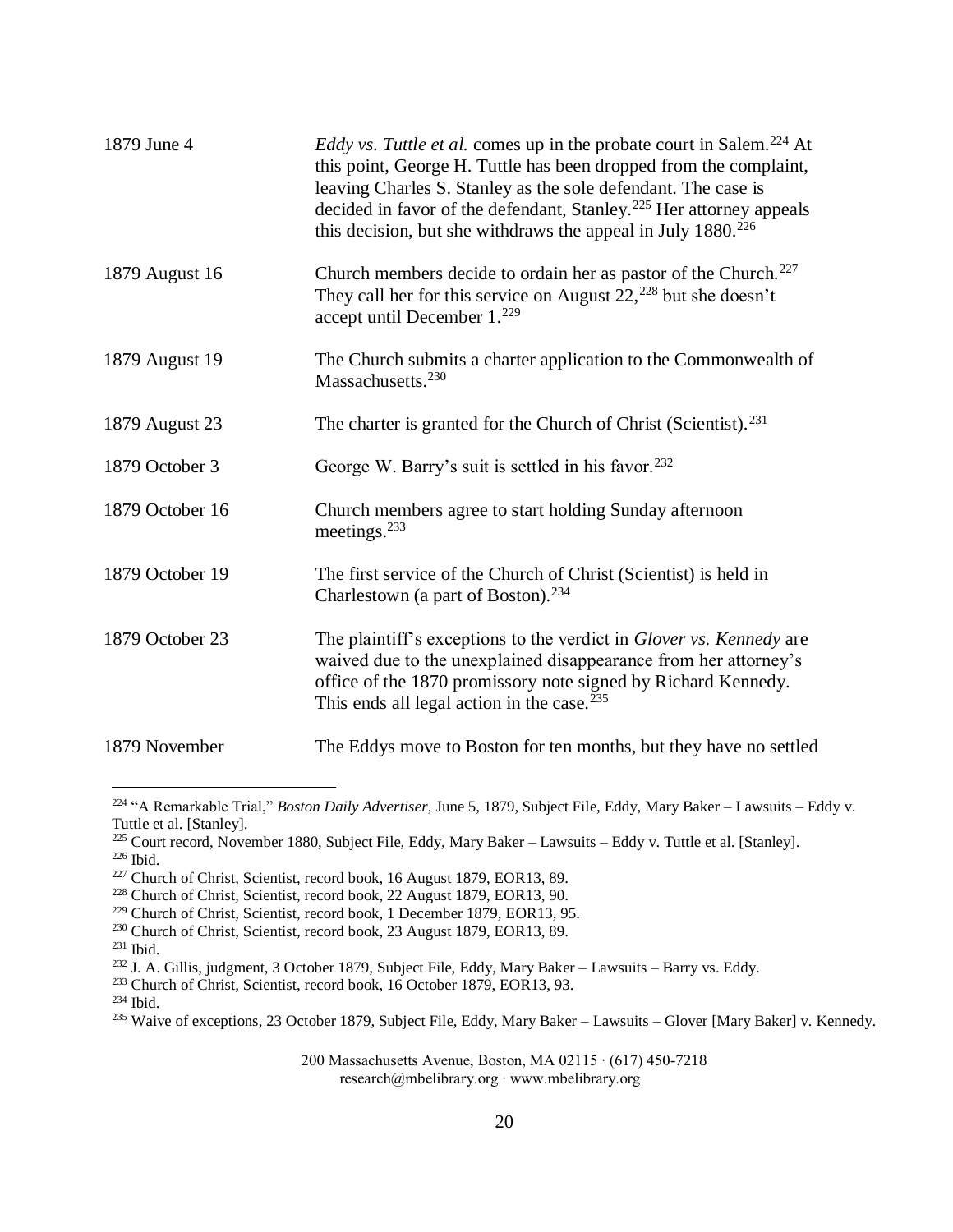|                    | home. They first live at 133 West Newton Street (near Tremont<br>Street) for at least five weeks. <sup>236</sup>                                                                                                                   |
|--------------------|------------------------------------------------------------------------------------------------------------------------------------------------------------------------------------------------------------------------------------|
|                    | She sees her son, George Washington Glover II, for the first time<br>since 1856. <sup>237</sup> Now living in Dakota Territory, he comes East for<br>the visit, and leaves Boston for Deadwood on February 5, 1880. <sup>238</sup> |
| 1879 November 30   | Services of the Church of Christ (Scientist) begin at Hawthorne<br>Hall, 2 Park Street in Boston. <sup>239</sup>                                                                                                                   |
| 1880 early January | The Eddys live at 221 West Springfield Street for at least ten days.<br>They are given notice to leave. <sup>240</sup>                                                                                                             |
| 1880 January 4     | The Church celebrates its first communion. <sup>241</sup>                                                                                                                                                                          |
| 1880 late January  | The Eddys stay with Clara Elizabeth Choate and George D. Choate<br>at Hotel Hosmer at 32 Hammond Street in Boston, $242$ and then<br>move with them to 551 Shawmut Avenue in Boston, living there<br>for five months. $243$        |
| 1880 February      | She teaches a class. <sup>244</sup>                                                                                                                                                                                                |
| 1880 March 14      | She delivers the sermon "The People's God and Its Effect on<br>Health and Morals."245                                                                                                                                              |
| 1880 April 18      | She delivers the sermon "Christian Healing" at Hawthorne Hall,<br>using Mark 16:18 as her text. <sup>246</sup>                                                                                                                     |

- <sup>239</sup> *Daily Evening Traveler,* November 29, 1879, Subject File, Eddy, Mary Baker Writings Lectures and Addresses.
- <sup>240</sup> Mary Baker Eddy to James Ackland, 21 January 1880, L10638.

<sup>&</sup>lt;sup>236</sup> Church of Christ, Scientist, record book, 1 December 1879, EOR13, 94; and Church of Christ, Scientist, record book, 2 January 1880, EOR13, 96.

<sup>&</sup>lt;sup>237</sup> Christian Scientist Association, meeting minutes, Vol. 1, 22 November 1879, EOR10, 86.

<sup>238</sup> Mary Baker Eddy to George Choate, 12 February 1880, L04079.

<sup>&</sup>lt;sup>241</sup> Church of Christ, Scientist, record book, 4 January 1880, EOR13, 96.

<sup>&</sup>lt;sup>242</sup> Clara E. Choate, "Patience under Tribulation," n.d., Reminiscence, Clara Choate 2; Asa Eddy, notebook #1, 75.

<sup>243</sup> Mary Baker Eddy to James C. Howard, 9 February 1880, L12926; *Boston City Directory* (Boston: Sampson, Davenport, and Company, 1880), Subject File, Eddy, Mary Baker – Residences – Boston (Area); Eddy to George W. Glover, 22 August

<sup>1880,</sup> L02095.

<sup>244</sup> Mary Baker Eddy, notebook, February 1880, EF130.

<sup>245</sup> "Lectures and Meetings," *Boston Evening Transcript,* March 13, 1880, Subject File, Eddy, Mary Baker – Writings – Lectures and Addresses.

<sup>246</sup> Mrs. Glover Eddy, *Christian Healing: A Lecture* (Cambridge, MA: John Wilson and Son, 1880).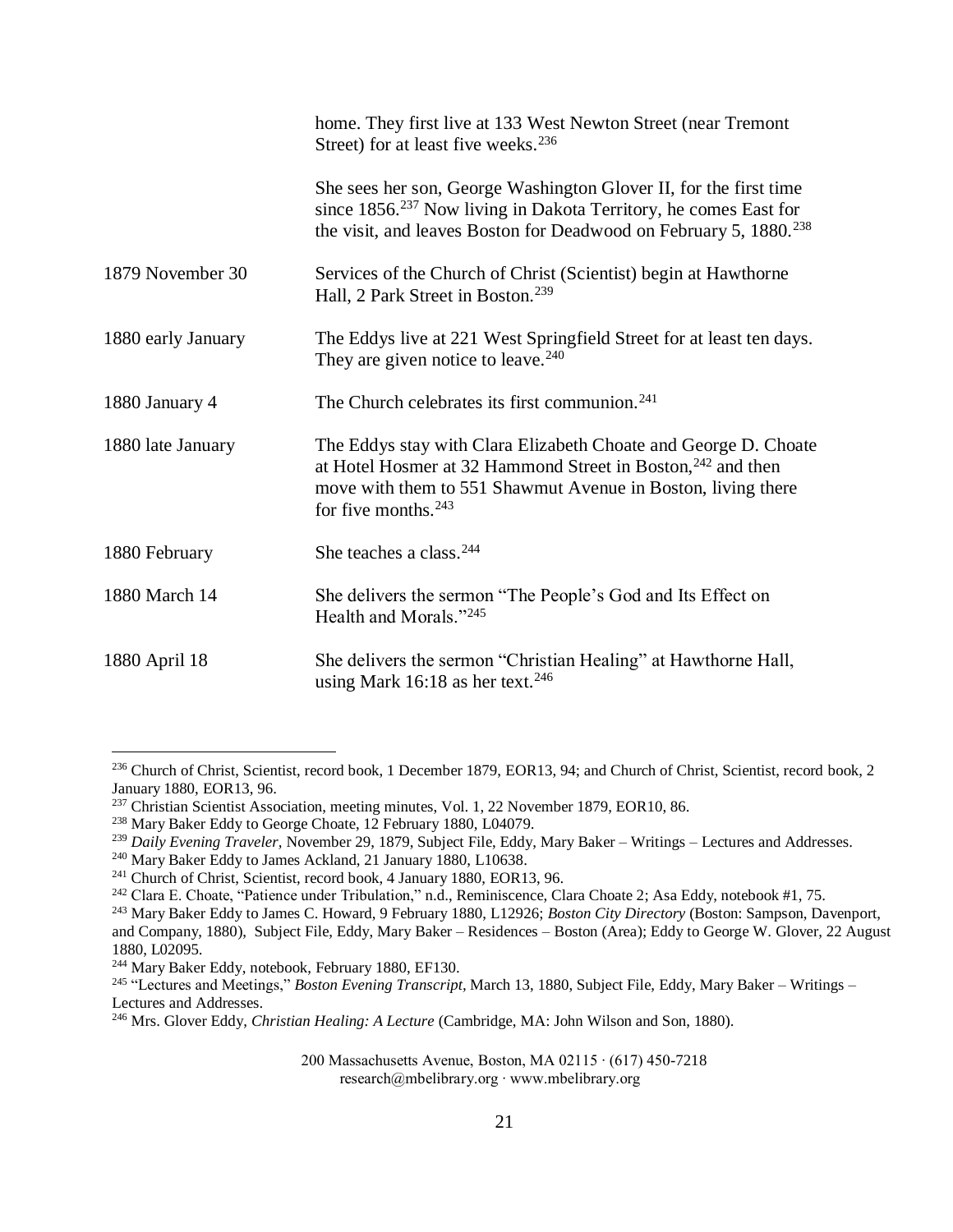| 1880 May         | She teaches a class. <sup>247</sup>                                                                                                                                                                          |
|------------------|--------------------------------------------------------------------------------------------------------------------------------------------------------------------------------------------------------------|
| 1880 May 19      | Her sermon Christian Healing becomes the first pamphlet on<br>Christian Science published for distribution. <sup>248</sup>                                                                                   |
| 1880 June 2      | Edward J. Arens is expelled from the Christian Scientist<br>Association. <sup>249</sup>                                                                                                                      |
| 1880 June-August | The Eddys stay in the home of a Mrs. Blanchard at 34 Warren<br>Street in Concord, New Hampshire, <sup>250</sup> although Mary Baker Eddy<br>returns to Boston at least once during this time. <sup>251</sup> |
| 1880 July 21     | The Eddys withdraw the appeal of the decision in the <i>Eddy vs</i> .<br>Tuttle et al. lawsuit. <sup>252</sup>                                                                                               |
| 1880 August 15   | The Eddys visit her family in Tilton for a week. <sup>253</sup>                                                                                                                                              |
| 1880 September   | The Eddys return to 8 Broad Street in Lynn. <sup>254</sup>                                                                                                                                                   |
|                  | She teaches a class of three that includes Julia S. Bartlett. <sup>255</sup> Bartlett<br>will be a staunch supporter and worker throughout the remainder of<br>Eddy's life and for years after.              |
| 1880 October 6   | A legal "agreement of association" signed by Eddy and six other<br>students forms the Massachusetts Metaphysical College. <sup>256</sup>                                                                     |
| 1880 November    | She teaches a class. <sup>257</sup>                                                                                                                                                                          |

<sup>247</sup> Mary Baker Eddy, notebook, May 1880, EF130.

<sup>&</sup>lt;sup>248</sup> John Wilson and Son to Mary Baker Eddy, 19 May 1880, IC334a.45.001.

<sup>249</sup> Christian Scientist Association, meeting minutes, Vol. 1, 2 June 1880, EOR10, 100.

<sup>&</sup>lt;sup>250</sup> Mary Baker Eddy to James C. Howard, 14 July 1880, L08655; Mary Baker Eddy to James C. Howard and "Ike," 27 July 1880, L08656; Mary Baker Eddy to James C. Howard, 29 July 1880, L08657; Mary Baker Eddy to James C. Howard, 3

August 1880, L08658; Mary Baker Eddy to James C. Howard, 4 August 1880, L08659.

<sup>&</sup>lt;sup>251</sup> Mary Baker Eddy to George D. Choate, 26 June 1880, L02477; Christian Scientist Association, meeting minutes, Vol. 1, 30 June 1880, EOR10, 103.

<sup>&</sup>lt;sup>252</sup> Essex County Supreme Judicial Court, docket entries, n.d., Subject File, Milmine, Georgine Collection – Affidavits and Interviews [Item 71].

<sup>253</sup> Abigail Tilton to Mary Baker Eddy, 22 August 1880, IC352.48.003.

<sup>254</sup> Mary Baker Eddy to James C. Howard, 4 August 1880, L08659.

<sup>255</sup> Mary Baker Eddy, notebook, September 1880, EF130.

<sup>256</sup> Mary B. G. Eddy, Charles J. Eastman, James C. Howard, Henry L. Bancroft, Hosea E. Stone, Edgar S. Woodbury, and Hugh Hart, Agreement of Association, Subject File, Massachusetts Metaphysical College - James C. Howard Material. <sup>257</sup> Mary Baker Eddy, notebook, November 1880, EF130.

<sup>200</sup> Massachusetts Avenue, Boston, MA 02115 ∙ (617) 450-7218 research@mbelibrary.org ∙ www.mbelibrary.org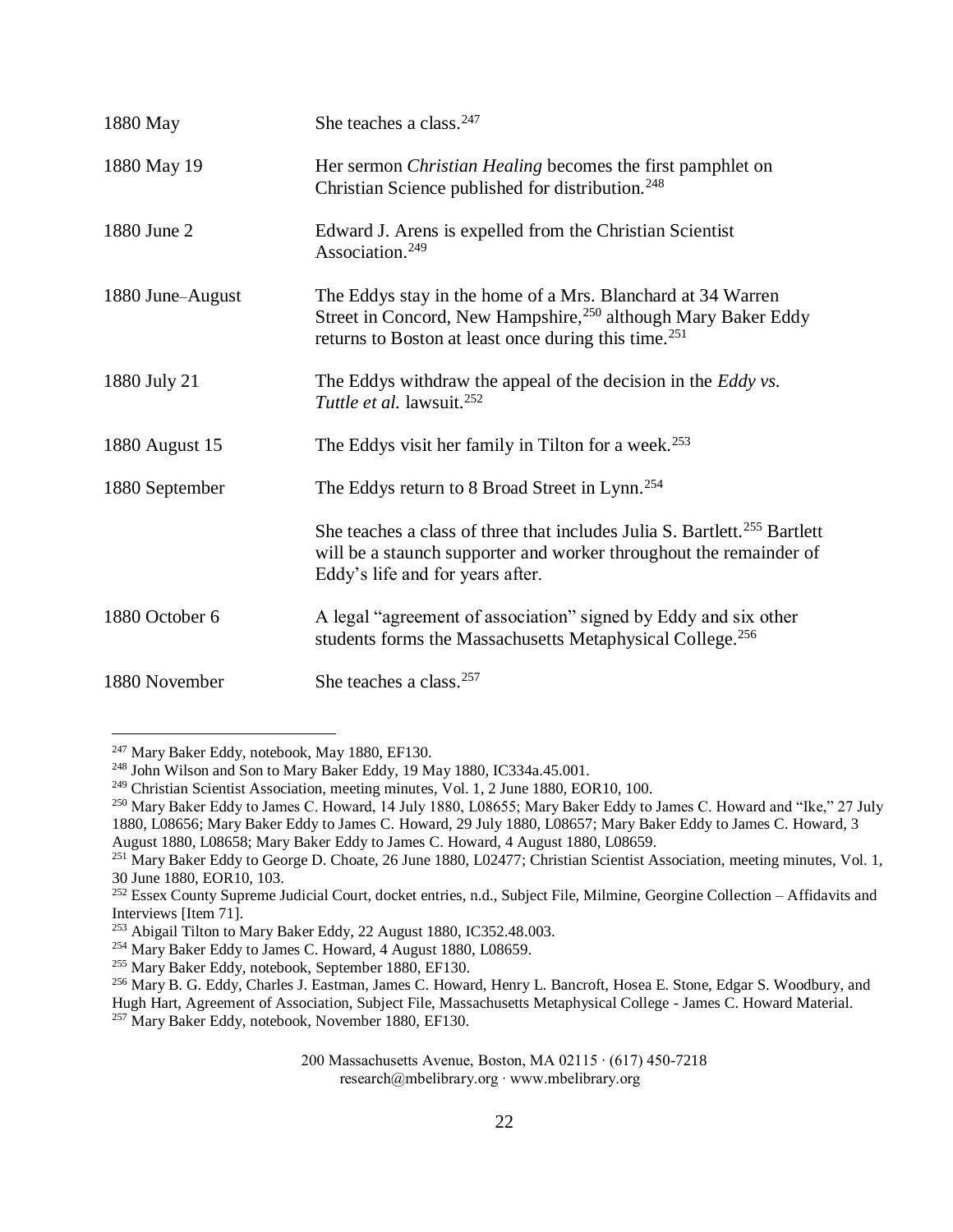| 1880 December 29               | A motion is made at the Christian Scientist Association to appoint<br>missionaries to expand the knowledge and recognition of Christian<br>Science. <sup>258</sup>                                                                                                                                                                                                                                                                                                                                                                                                     |
|--------------------------------|------------------------------------------------------------------------------------------------------------------------------------------------------------------------------------------------------------------------------------------------------------------------------------------------------------------------------------------------------------------------------------------------------------------------------------------------------------------------------------------------------------------------------------------------------------------------|
| 1880 December 31               | The first meeting of the signatories of the agreement of association<br>is held to open the Massachusetts Metaphysical College. <sup>259</sup>                                                                                                                                                                                                                                                                                                                                                                                                                         |
| 1881 January 31                | The Massachusetts Metaphysical College is chartered in Boston. <sup>260</sup><br>Eddy serves as its only President and teaches all but six of the<br>classes there for the next eight years. Asa Gilbert Eddy teaches two<br>classes, $^{261}$ Ebenezer J. Foster Eddy teaches three classes, $^{262}$ and<br>Erastus N. Bates teaches one class. <sup>263</sup> The College is closed in<br>1889, <sup>264</sup> but the charter is retained and the College reopens "as<br>auxiliary to her church" in 1899 when the Board of Education is<br>opened. <sup>265</sup> |
| 1881 March                     | She teaches a class. <sup>266</sup>                                                                                                                                                                                                                                                                                                                                                                                                                                                                                                                                    |
| 1881 late July–early<br>August | The Eddys vacation for two to three weeks. <sup>267</sup>                                                                                                                                                                                                                                                                                                                                                                                                                                                                                                              |
| 1881 August                    | The third edition of Science and Health (in two volumes) is<br>published. <sup>268</sup> On the cover is the first appearance of the Cross and<br>Crown seal.                                                                                                                                                                                                                                                                                                                                                                                                          |
| 1881 September 6               | She begins teaching a class. $269$                                                                                                                                                                                                                                                                                                                                                                                                                                                                                                                                     |
| 1881 October 16                | She begins teaching a class that includes Calvin A. Frye. <sup>270</sup> He will                                                                                                                                                                                                                                                                                                                                                                                                                                                                                       |

<sup>258</sup> Christian Scientist Association, meeting minutes, Vol. 1, 29 December 1880, EOR10, 116.

<sup>259</sup> Massachusetts Metaphysical College, record book, 31 December 1880, EOR21, 1.

<sup>260</sup> Commonwealth of Massachusetts, charter, 31 January 1881, EOR37.B.

<sup>261</sup> Eddy, *Retrospection,* 43.

<sup>&</sup>lt;sup>262</sup> Mary Baker Eddy to Mary E. Dillingham, 30 October 1888, V03099; Mary Baker Eddy to Sarah E. Lindsay, 29 April 1889, L04762; Mary Baker Eddy to Clara M. S. Shannon, 19 May 1889, V04976.

<sup>263</sup> Calvin Frye, "College Notice," *The Christian Science Journal,* October 1889, insert.

<sup>264</sup> Massachusetts Metaphysical College, record book, 29 October 1889, EOR21, 39.

<sup>265</sup> Mary Baker Eddy to William B. Johnson, 24 February 1898, L00714.

<sup>266</sup> Mary Baker Eddy, *Science and Health with Key to the Scriptures* (Boston: Trustees Under the Will of Mary Baker Eddy, 1934), xii

 $^{267}$  The Eddys were absent from the CSA meetings in late July and August 3, but present on August 17. There is no mention in any correspondence or CSA meeting records where they went on their vacation.

<sup>268</sup> Eddy, *Science and Health* (Lynn, MA: Dr. Asa G. Eddy, 1881); Mary Baker Eddy to Eldridge J. Smith, 22 November 1881, L02053.

<sup>269</sup> Mary Baker Eddy, notebook, 6 September 1881, EF127.

<sup>200</sup> Massachusetts Avenue, Boston, MA 02115 ∙ (617) 450-7218 research@mbelibrary.org ∙ www.mbelibrary.org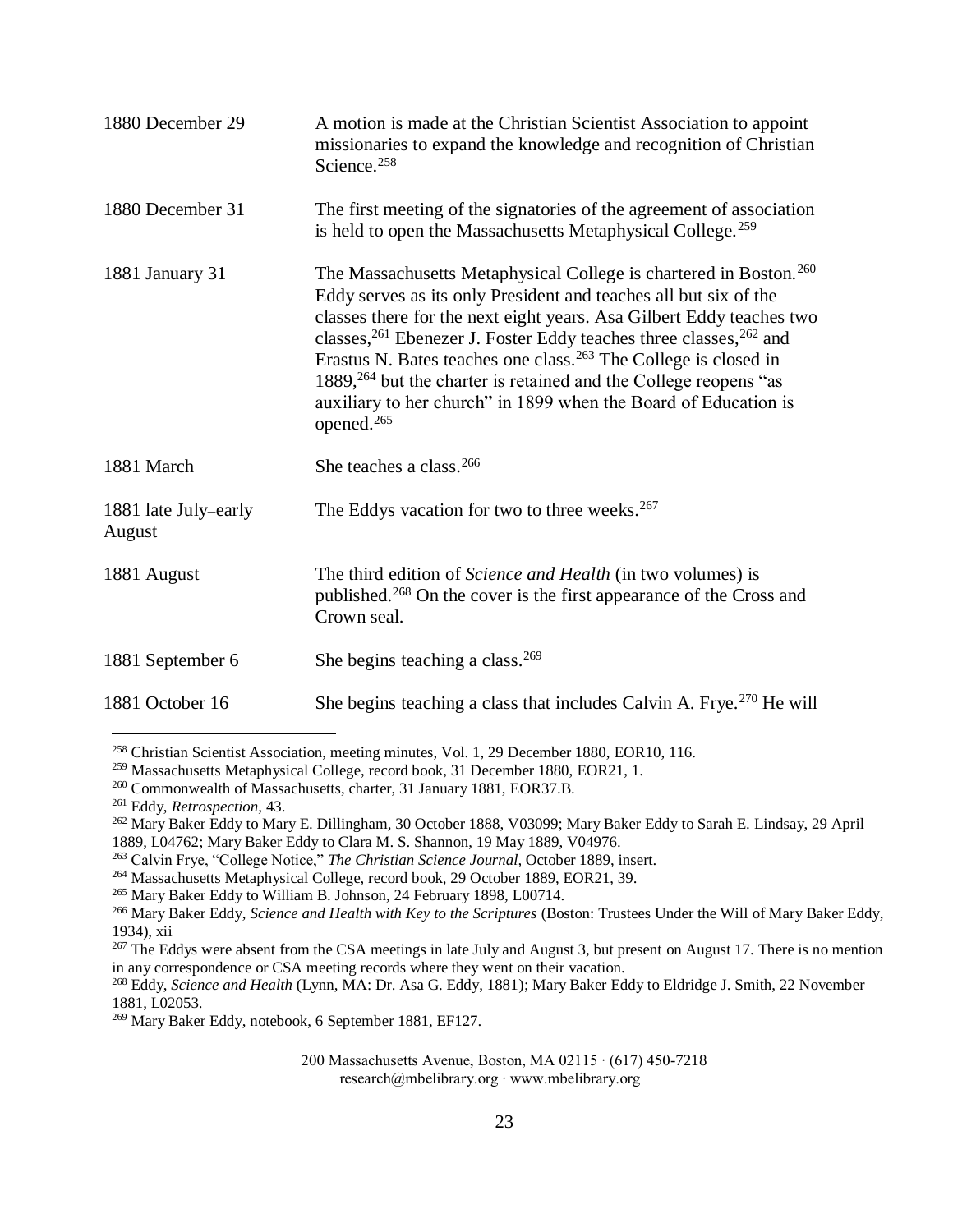|                 | serve as her personal secretary from 1882 until her death in 1910.                                                                                                                                                                                                                                                                                                                                    |
|-----------------|-------------------------------------------------------------------------------------------------------------------------------------------------------------------------------------------------------------------------------------------------------------------------------------------------------------------------------------------------------------------------------------------------------|
| 1881 October 26 | At the Christian Scientist Association meeting in Lynn, eight<br>rebellious students present the Association with an October 21<br>letter charging her with misconduct. They resign from the<br>Association. <sup>271</sup>                                                                                                                                                                           |
| 1881 November 9 | At her home in Lynn, she is ordained Pastor of her church under the<br>laws of Massachusetts. <sup>272</sup>                                                                                                                                                                                                                                                                                          |
| 1882 January 21 | The Eddys leave for Washington, D.C., <sup>273</sup> where she teaches and<br>gives twelve parlor lectures. <sup>274</sup> She also visits Charles Julius<br>Guiteau, assassin of President James A. Garfield, in prison. <sup>275</sup> They<br>stay in Washington about nine weeks. After their first week they<br>are guests of George H. and Hellen J. Durfee, at 13 First Street. <sup>276</sup> |
| 1882 March 17   | The Eddys visit Philadelphia for about two weeks before returning<br>to Boston. <sup>277</sup>                                                                                                                                                                                                                                                                                                        |
| 1882 March 26   | The Boston Sunday Globe publishes a front-page article on<br>Christian Science that covers half the page. <sup>278</sup>                                                                                                                                                                                                                                                                              |
| 1882 April 4    | The Eddys return to Boston. <sup>279</sup>                                                                                                                                                                                                                                                                                                                                                            |
| 1882 April 5    | Clara Elizabeth Choate gives the Eddys a reception in her home at<br>590 Tremont Street. <sup>280</sup>                                                                                                                                                                                                                                                                                               |
| 1882 mid April  | The Eddys stay briefly at 36 Bromfield Street in Boston. <sup>281</sup>                                                                                                                                                                                                                                                                                                                               |

<sup>279</sup> Mary Baker Eddy to Clara Choate, 28 March 1882, L02502.

<sup>270</sup> Mary Baker Eddy, notebook, 16 October 1881, EF127.

<sup>&</sup>lt;sup>271</sup> Christian Scientist Association, meeting minutes, Vol. 1, EOR10, 140; A. A. Draper, 26 October 1881, L09677.

<sup>&</sup>lt;sup>272</sup> Church of Christ, Scientist, record book, 9 November 1881, EOR13, 111.

<sup>273</sup> Mary Baker Eddy to Julia S. Bartlett, 20 January 1882, L07689.

 $274$  Circular, n.d., Subject File, Eddy, Mary Baker – Visits to – Washington, D.C.

<sup>275</sup> Mary Baker Eddy, *Miscellaneous Writings* (Boston: The First Church of Christ, Scientist, 1896), 112.

<sup>&</sup>lt;sup>276</sup> Eva M. Perley to Bureau of History and Records, 29 May 1935, Subject File, Eddy, Mary Baker – Visits to – Washington, D.C.

<sup>&</sup>lt;sup>277</sup> Mary Baker Eddy to Col. Eldridge J. and Mollie Smith, 29 March 1882, L02056; Mary Baker Eddy to Col. Eldridge J. and Mollie Smith, 17 March 1882, L02057.

<sup>278</sup> "Miracles?", *The Boston Sunday Globe,* March 26, 1882, Subject File, Christian Science – Articles.

<sup>&</sup>lt;sup>280</sup> Reception invitation, 5 April 1882, Subject File, Choate, Clara.

<sup>&</sup>lt;sup>281</sup> Arthur T. Buswell to Mary Baker Eddy, 15 April 1882, IC243.39.019.

<sup>200</sup> Massachusetts Avenue, Boston, MA 02115 ∙ (617) 450-7218 research@mbelibrary.org ∙ www.mbelibrary.org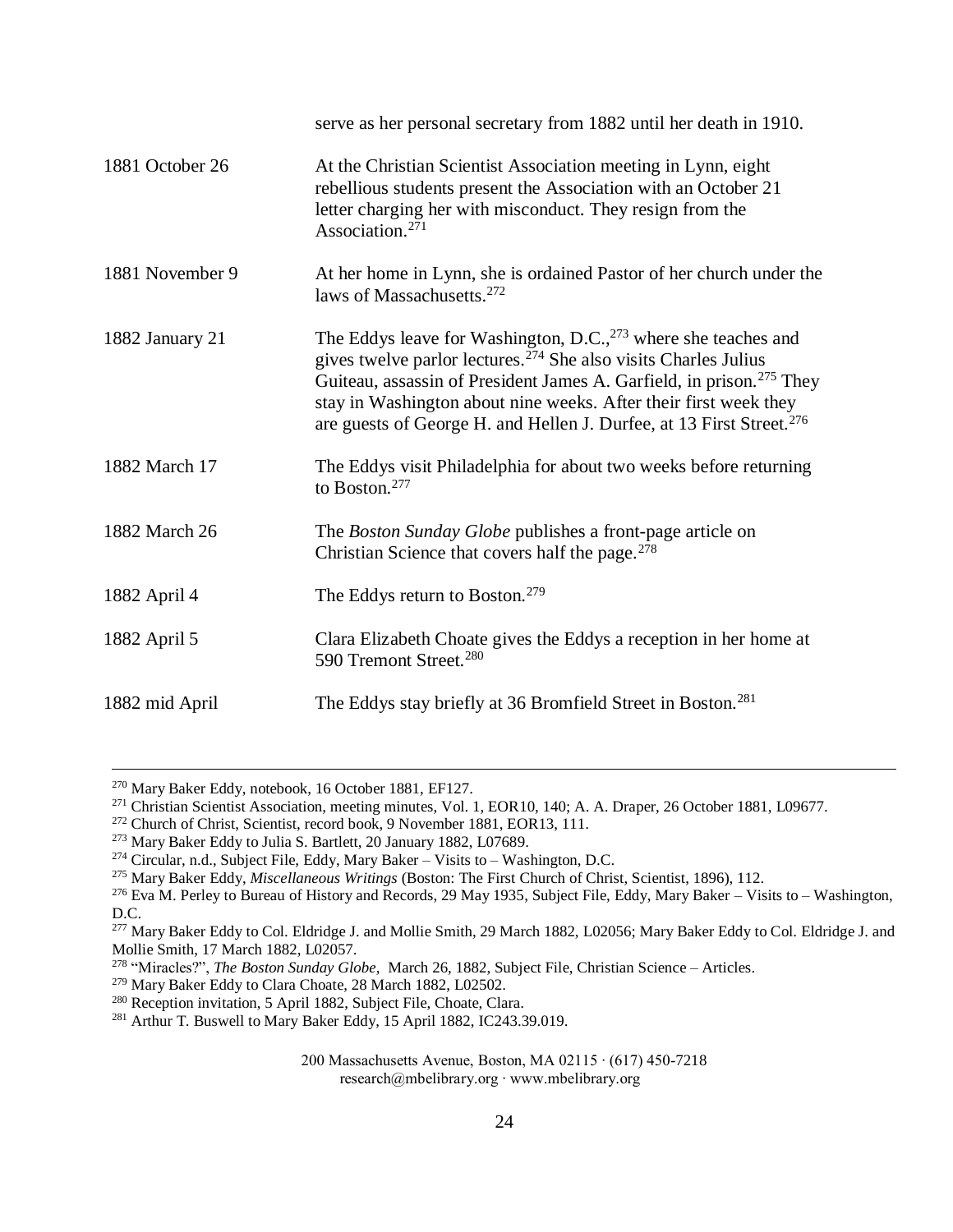| 1882 April 24        | The Eddys sign a lease for 569 Columbus Avenue in Boston. <sup>282</sup> She<br>will live here for one year and ten months.                                                                                                                                                                                                                                                                                                                                                             |
|----------------------|-----------------------------------------------------------------------------------------------------------------------------------------------------------------------------------------------------------------------------------------------------------------------------------------------------------------------------------------------------------------------------------------------------------------------------------------------------------------------------------------|
| 1882 May 12          | The College opens at 569 Columbus Avenue. She teaches a<br>class. $283$                                                                                                                                                                                                                                                                                                                                                                                                                 |
| 1882 June 2 or 3     | Asa Gilbert Eddy (born 1832) dies. <sup>284</sup>                                                                                                                                                                                                                                                                                                                                                                                                                                       |
| 1882 July 7-August 5 | Accompanied by Alice M. Sibley, $^{285}$ she spends a month dealing<br>with Asa Gilbert Eddy's death at Arthur T. Buswell's home in<br>Barton, Vermont. <sup>286</sup> She delivers the address "Christian Healing" at<br>the Methodist Church there. <sup>287</sup> (During this time she travels to and<br>stays overnight in Concord, New Hampshire, July 10; <sup>288</sup> in Warren,<br>Vermont, July 11; <sup>289</sup> and in St. Johnsbury, Vermont, August 3.) <sup>290</sup> |
| 1882 August 14       | Calvin A. Frye is employed by Eddy as her private secretary and<br>remains in that role until her death—over 28 years. <sup>291</sup> He was<br>chosen by Asa Gilbert Eddy. <sup>292</sup>                                                                                                                                                                                                                                                                                              |
| 1882 August 16       | She begins teaching a class. $293$                                                                                                                                                                                                                                                                                                                                                                                                                                                      |
| 1882 October 1       | Church services are held at 569 Columbus Avenue until Sunday,<br>June 24, 1883. <sup>294</sup>                                                                                                                                                                                                                                                                                                                                                                                          |
| 1882 October 23      | She begins teaching a class. <sup>295</sup>                                                                                                                                                                                                                                                                                                                                                                                                                                             |
| 1883 January 22      | She begins teaching a class. <sup>296</sup>                                                                                                                                                                                                                                                                                                                                                                                                                                             |

<sup>282</sup> Mary Baker Eddy, notebook, 24 April 1882, EF104.

<sup>283</sup> Notebook, 12 May 1882, Subject File, Eddy, Mary Baker – Students by Classes – Student List Recorded by Calvin Frye [Second Copy].

<sup>285</sup> Mary Baker Eddy to Alice Sibley, 4 July 1882, L13366.

- <sup>287</sup> *Orleans County Monitor,* July 24, 1882, Subject File, Eddy, Mary Baker Visits To Barton, VT.
- <sup>288</sup> Arthur T. Buswell, ledger, 7 August 1882, Subject File, Buswell, Arthur T.

 $\overline{a}$ 

<sup>292</sup> M. Adelaide Still, "Reminiscences of the time I spent in Mrs. Eddy's home," n.d., Reminiscence, Adelaide Still, 9.

<sup>293</sup> Notebook, 16 August 1882, Subject File, Eddy, Mary Baker – Students by Classes – Student List Recorded by Calvin Frye [Second Copy].

<sup>295</sup> Notebook, 23 October 1882, Subject File, Eddy, Mary Baker – Students by Classes – Student List Recorded by Calvin Frye [Second Copy].

<sup>284</sup> Mary Baker Eddy, notebook, n.d., EF104; Death certificate, 4 June 1882, Subject File, Eddy, Asa G. – Decease.

<sup>286</sup> Mary Baker Eddy to Clara Choate, 16 July 1882, L04089.

<sup>289</sup> Ibid.

<sup>290</sup> Ibid.

<sup>291</sup> Mary Baker Eddy, notebook, 14 August 1882, EF131.

<sup>&</sup>lt;sup>294</sup> Church of Christ, Scientist, record book, 4 December 1882, EOR13, 131.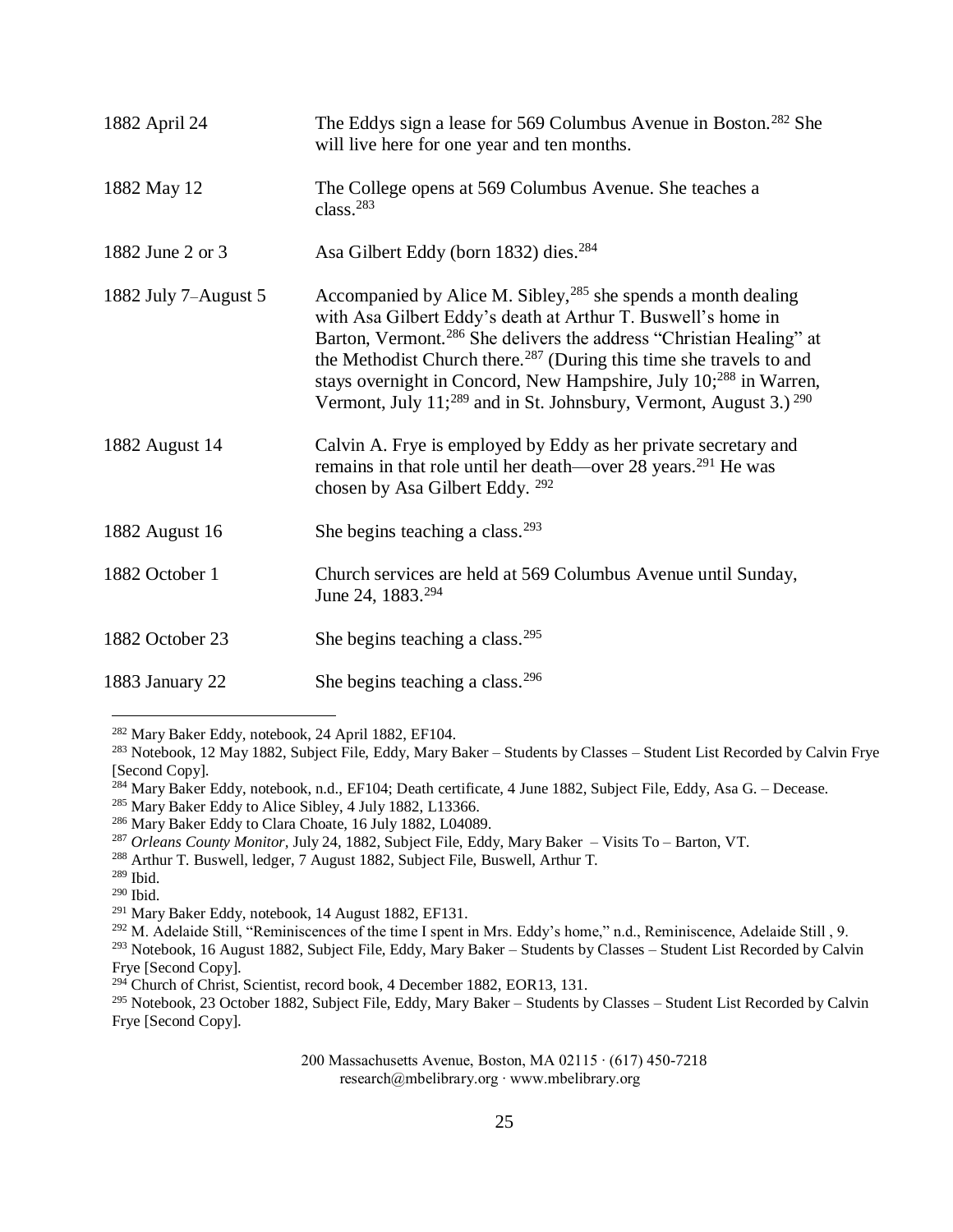| 1883 January 31 | The Christian Scientist Association establishes the Christian<br>Scientists' Publishing Company for the purpose of preparing a<br>"publication for the good of the Cause."297                                                                                                                                   |
|-----------------|-----------------------------------------------------------------------------------------------------------------------------------------------------------------------------------------------------------------------------------------------------------------------------------------------------------------|
| 1883 March 14   | The Board of Directors of the Christian Scientists' Publishing<br>Company dissolves itself because "the whole authority for<br>publishing is left with the editor and publisher of the proposed<br>paper." <sup>298</sup> She is the editor and publisher. <sup>299</sup>                                       |
| 1883 April      | She files a lawsuit against Edward J. Arens for infringement of<br>copyright. Arens has established a mind cure practice in Boston and<br>his publications plagiarize Science and Health. <sup>300</sup>                                                                                                        |
| 1883 April 14   | The first issue of the <i>Journal of Christian Science</i> (bimonthly) is<br>published by the Christian Scientists' Publishing Co. Among other<br>things it announces Thursday 3 p.m. lectures by her at the college.<br>She is editor. <sup>301</sup> She remains in that position until September<br>1884.302 |
| 1883 May 21     | She makes an overnight visit to Tilton to arrange for Asa Gilbert<br>Eddy's monument at his gravesite. $303$                                                                                                                                                                                                    |
| 1883 August     | The People's God: Its Effect on Health and Christianity is<br>published as a pamphlet. <sup>304</sup> It also had appeared in the June issue of<br>the Journal. <sup>305</sup> This sermon had been preached on March 14,<br>1880.306                                                                           |
| 1883 August 20  | She begins teaching a class. $307$                                                                                                                                                                                                                                                                              |

<sup>296</sup> Ibid., 22 January 1883.

<sup>297</sup> Christian Scientist Association, meeting minutes, Vol. 1, 17 January 1883, EOR10, 189; Christian Scientist Association, meeting minutes, Vol. 1, 31 January 1883, EOR10, 196.

<sup>298</sup> Christian Scientist Association, meeting minutes, Vol. 1, 14 March 1883, EOR10, 206.

<sup>299</sup> Ibid., 205–06.

 $\overline{a}$ 

<sup>300</sup> Mary Baker Eddy, bill of complaint, 6 April 1883, Subject File, Eddy, Mary Baker – Lawsuits – Eddy v. Arens – Misc. Legal Documents.

<sup>301</sup> *Journal of Christian Science,* April 14, 1883, 1.

<sup>302</sup> "Publisher's Note," *Journal of Christian Science,* September 1884, 4.

<sup>303</sup> Mary Baker Eddy to Eldridge J. Smith, 19 May 1883, L02061.

<sup>304</sup> Certificate of deposit, 10 August 1883, Subject File, Eddy, Mary Baker – Lawsuits – Eddy v. Arens – Copyright.

<sup>305</sup> Mary Baker Eddy, "The People's God," *Journal of Christian Science,* June 1883, 1.

<sup>306</sup> "Lectures and Meetings," *Boston Evening Transcript,* March 13, 1880, Subject File, Eddy, Mary Baker – Writings – Lectures and Addresses.

<sup>307</sup> Notebook, 20 August 1883, Subject File, Eddy, Mary Baker – Students by Classes – Student List Recorded by Calvin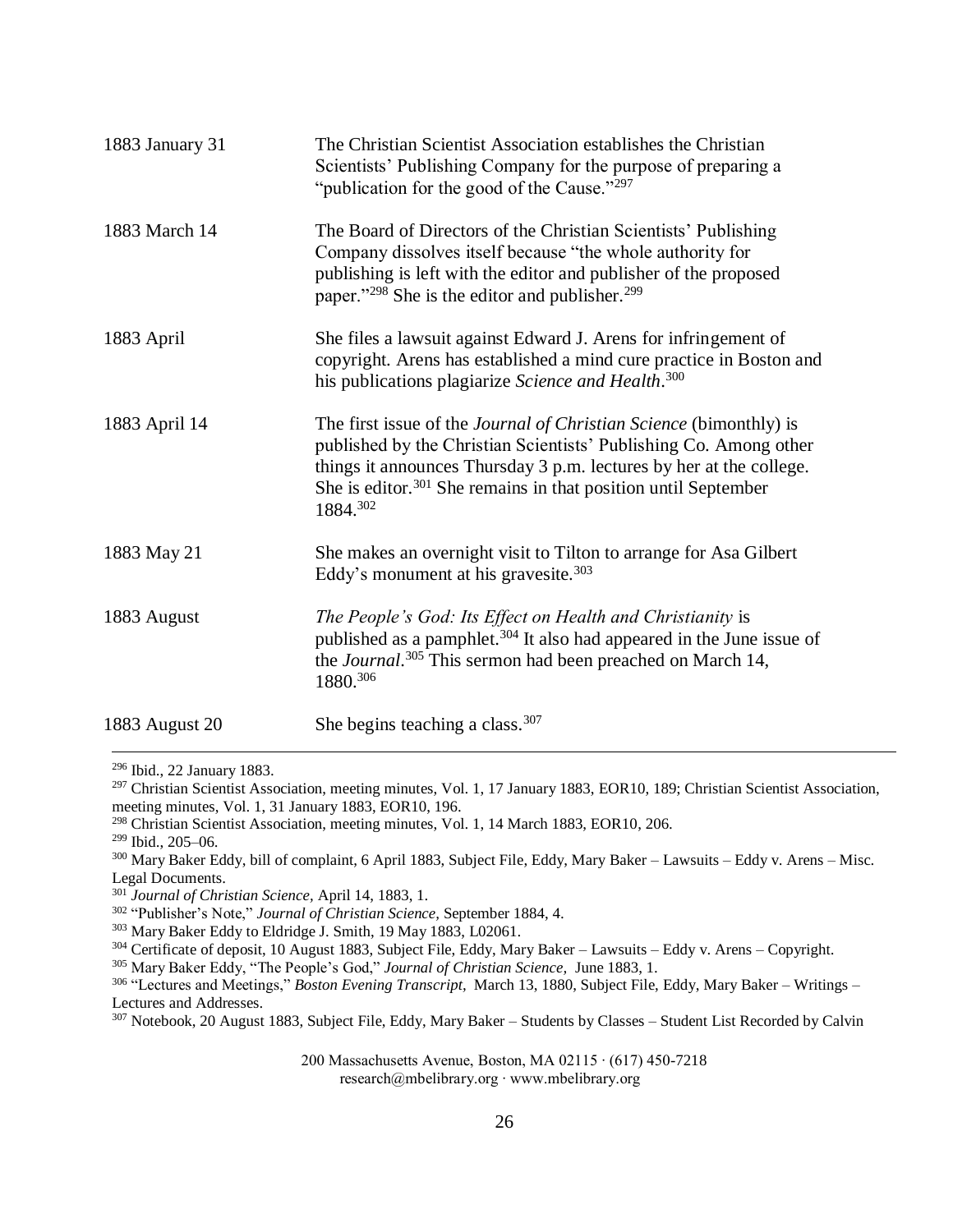| 1883 September    | The sixth edition of Science and Health is published, and includes<br>"Key to the Scriptures," as a single chapter comparable to the<br>"Glossary" of later editions. <sup>308</sup>                                                        |
|-------------------|---------------------------------------------------------------------------------------------------------------------------------------------------------------------------------------------------------------------------------------------|
| 1883 September 23 | The Thursday afternoon meetings are changed to Friday<br>evenings. <sup>309</sup>                                                                                                                                                           |
| 1883 September 24 | She wins the suit against Edward J. Arens. <sup>310</sup> The Court issues an<br>injunction against his pamphlet on October 4. <sup>311</sup>                                                                                               |
| 1883 November 4   | Sunday services are moved to Hawthorne Hall, 2 Park Street,<br>Boston, through October 18, 1885, except for summer recesses. <sup>312</sup>                                                                                                 |
| 1883 November 12  | She begins teaching a class. $313$                                                                                                                                                                                                          |
| 1883 December 27  | She begins teaching a class. <sup>314</sup>                                                                                                                                                                                                 |
| 1884 February 13  | Her sister, Martha, (born January 19, 1819) dies. <sup>315</sup>                                                                                                                                                                            |
| 1884 February 25  | She begins teaching a class. $316$                                                                                                                                                                                                          |
| 1884 March 21     | She moves from 569 Columbus Avenue to 571 (next door). <sup>317</sup> This<br>is the home of the Massachusetts Metaphysical College until it<br>closes in 1889. <sup>318</sup> She lives at the College for three years and nine<br>months. |
| 1884 early May    | She goes to Chicago "at the imperative call of people there and my                                                                                                                                                                          |

Frye [Second Copy].

 $\overline{a}$ 

 Certificate of deposit, 21 September 1883, Subject File, Eddy, Mary Baker – Lawsuits – Eddy v. Arens – Copyright. "Lectures and Parlor Talks on Christian Science and Metaphysics," *Journal of Christian Science,* October 1883, 7. US Circuit Court of Massachusetts, decree, 24 September 1883, Subject File, Eddy, Mary Baker – Lawsuits – Eddy v. Arens – Misc. Legal Documents. <sup>311</sup> Ibid. Church of Christ, Scientist, record book, 22 October 1883, EOR13, 139. Notebook, 12 November 1883, Subject File, Eddy, Mary Baker – Students by Classes – Student List Recorded by Calvin Frye [Second Copy].

<sup>314</sup> Ibid., 27 December 1883.

<sup>315</sup> "Died," *The Decatur Herald,* February 14, 1884, Subject File, Eddy, Mary Baker – Family – Bakers – Martha Baker Pilsbury and Luther Pilsbury.

<sup>316</sup> Notebook, 25 February 1884, Subject File, Eddy, Mary Baker – Students by Classes – Student List Recorded by Calvin Frye [Second Copy].

 $317$  Mary Baker Eddy, notebook, 21 March 1884, EF104.

<sup>318</sup> Eddy, *Miscellaneous Writings,* 271-74.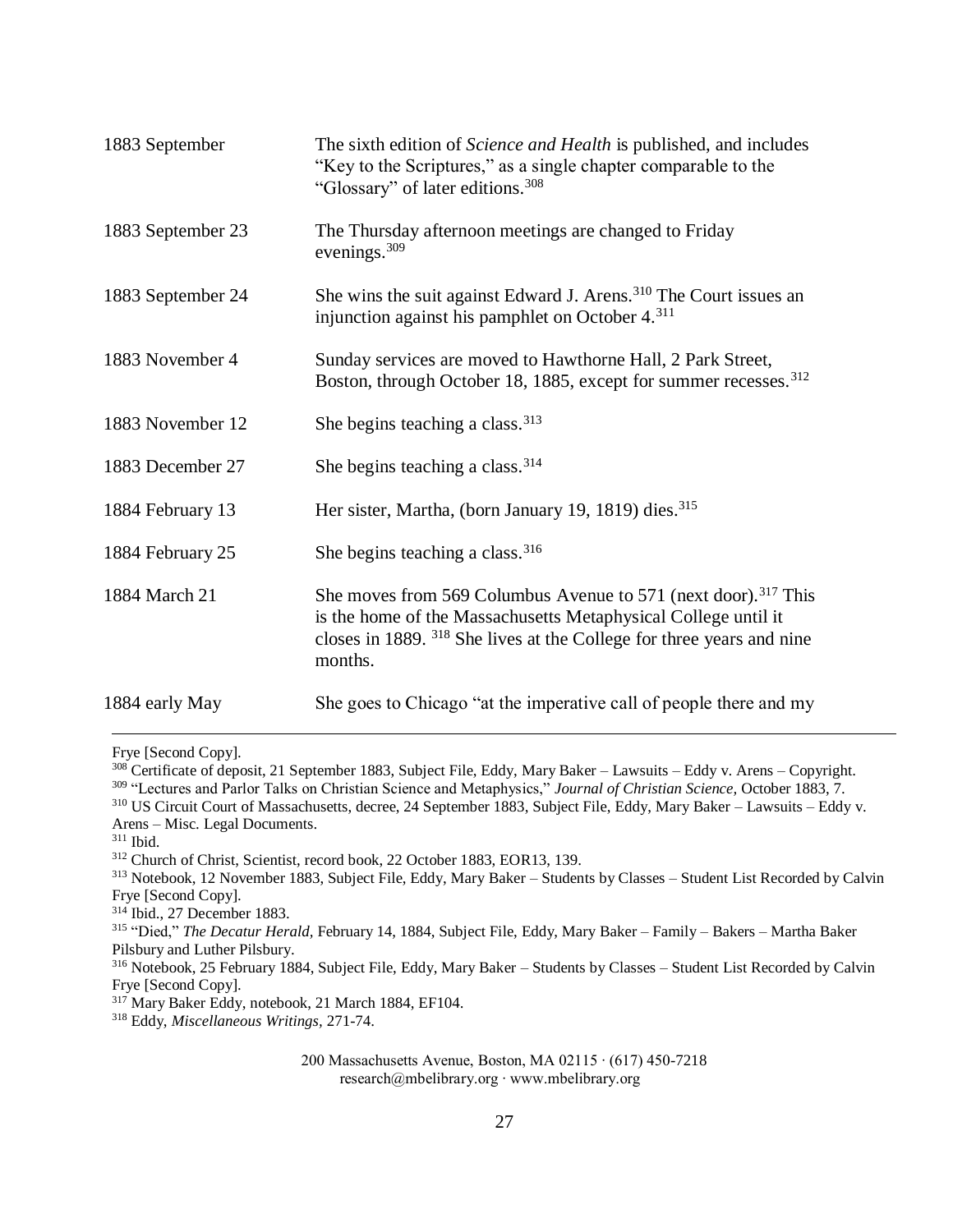|                  | own sense of the needand in three weeks taught a class of 25<br>pupils, lecturedto a full house, got 20 subscriptions for my<br>Journal, sold about thirty copies of Science and Health, etc."319<br>While there she stays at 472 West Randolph Street. <sup>320</sup> |
|------------------|------------------------------------------------------------------------------------------------------------------------------------------------------------------------------------------------------------------------------------------------------------------------|
| 1884 May 13      | She begins teaching her only class in Chicago. $321$                                                                                                                                                                                                                   |
| 1884 May 25      | She lectures at Hershey Hall in Chicago on the text, "Whom do<br>men say that I am?"322                                                                                                                                                                                |
| 1884 August 2    | The <i>Journal</i> becomes a monthly publication. <sup>323</sup>                                                                                                                                                                                                       |
| 1884 August 8    | She begins teaching the first Normal class at the Massachusetts<br>Metaphysical College. <sup>324</sup> Graduates of Normal classes are<br>authorized to teach Christian Science.                                                                                      |
| 1884 September   | Emma Curtis Hopkins, a student of Eddy's, becomes editor of the<br>Journal. <sup>325</sup> (By the following April, Eddy resumes the editorship<br>and Hopkins is named assistant editor. <sup>326</sup> On November 4, 1885,<br>Hopkins resigns.) $327$               |
| 1884 September 2 | She begins teaching a "Primary" class. <sup>328</sup> The term distinguishes<br>this initial course from Normal classes.                                                                                                                                               |
| 1884 November 3  | She begins teaching a Primary class. <sup>329</sup>                                                                                                                                                                                                                    |
| 1884 December 22 | She begins teaching a Primary class. <sup>330</sup>                                                                                                                                                                                                                    |

<sup>330</sup> Ibid., 22 December 1884.

 $\overline{a}$ 

<sup>319</sup> Mary Baker Eddy to Eldridge Smith, 25 June 1884, L02069.

<sup>320</sup> Mary Baker Eddy to Julia Bartlett, 24 May 1884, L07693.

<sup>321</sup> Notebook, 13 May 1884, Subject File, Eddy, Mary Baker – Students by Classes – Student List Recorded by Calvin Frye [Second Copy].

<sup>322</sup> *Chicago Tribune,* May 25, 1884, Subject File, Eddy, Mary Baker – Visits to: Chicago, Ill.

<sup>323</sup> Mary Baker Eddy, "Au Revoir," *Journal of Christian Science,* August 1884, 4.

<sup>324</sup> Notebook, 8 August 1884, Subject File, Eddy, Mary Baker – Students by Classes – Student List Recorded by Calvin Frye [Second Copy].

<sup>325</sup> *Journal of Christian Science,* September 1884, 4.

<sup>326</sup> *The Christian Science Journal*, April 1885, cover.

<sup>&</sup>lt;sup>327</sup> Christian Scientist Association, meeting minutes, Vol. 2, 4 November 1885, EOR11.02, 92.

<sup>328</sup> Notebook, 2 September 1884, Subject File, Eddy, Mary Baker – Students by Classes – Student List Recorded by Calvin Frye [Second Copy].

 $329$  Notebook, 3 November 1884, Subject File, Eddy, Mary Baker – Students by Classes – Student List Recorded by Calvin Frye [Second Copy].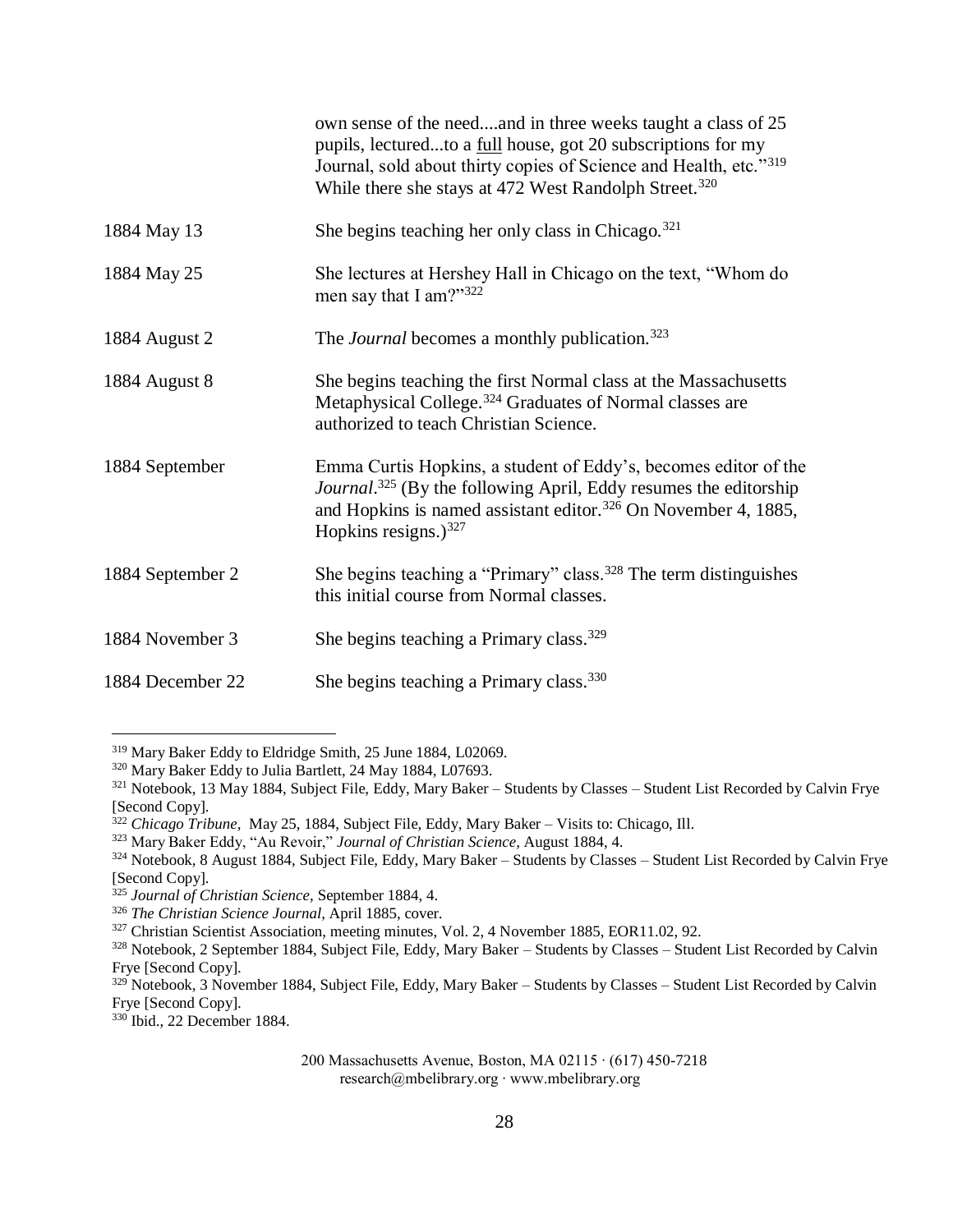| 1885 February    | Historical Sketch of Metaphysical Healing is issued as a<br>pamphlet. <sup>331</sup> It is mainly an autobiography. After revisions and<br>various changes in title, the pamphlet is expanded into<br>Retrospection and Introspection, issued in November 1891. <sup>332</sup>                 |
|------------------|------------------------------------------------------------------------------------------------------------------------------------------------------------------------------------------------------------------------------------------------------------------------------------------------|
| 1885 February 4  | The Christian Scientist Association appoints a Committee on<br>Publication. <sup>333</sup>                                                                                                                                                                                                     |
| 1885 February 7  | The notice that she no longer takes patients appears in the <i>Journal</i><br>for the first time. <sup>334</sup>                                                                                                                                                                               |
| 1885 February 8  | A Communion service is held at Odd Fellows Hall in Boston with<br>about eight hundred people present. <sup>335</sup>                                                                                                                                                                           |
| 1885 February 16 | She begins teaching a Normal class. <sup>336</sup>                                                                                                                                                                                                                                             |
| 1885 March       | Defence of Christian Science is published in the March Journal, 337<br>and as a pamphlet. <sup>338</sup> After much revision and expansion, this later<br>becomes No and Yes. <sup>339</sup> Defence of Christian Science is written in<br>response to attacks from the clergy. <sup>340</sup> |
| 1885 March 2     | She begins teaching a Primary class. <sup>341</sup>                                                                                                                                                                                                                                            |
| 1885 March 16    | She is allowed ten minutes at one of Rev. Joseph Cook's lectures at<br>Tremont Temple in Boston to answer criticisms of the clergy. <sup>342</sup>                                                                                                                                             |
| 1885 April       | The Journal of Christian Science is renamed The Christian Science<br>Journal. <sup>343</sup> She is again editor and publisher. <sup>344</sup> (She remains editor                                                                                                                             |

<sup>331</sup> *Journal of Christian Science,* February 1885, 7.

<sup>332</sup> *The Christian Science Journal,* December 1891, 394.

<sup>333</sup> Christian Scientist Association, meeting minutes, Vol. 2, 4 February 1885, EOR11.01, 54.

<sup>334</sup> *Journal of Christian Science*, February 1885, 7.

<sup>335</sup> Eddy, *Miscellany,* 54.

<sup>336</sup> Notebook, 16 February 1885, Subject File, Eddy, Mary Baker – Students by Classes – Student List Recorded by Calvin Frye [Second Copy].

<sup>337</sup> Mary Baker Eddy, "Defence of Christian Science," *Journal of Christian Science,* March 1885, 1.

<sup>338</sup> *The Christian Science Journal,* April 1885, 18.

<sup>339</sup> "Her Latest Work," *The Christian Science Journal,* August 1887, 266.

<sup>340</sup> Mary Baker Eddy, "Defence of Christian Science," *Journal of Christian Science,* March 1885, 1.

<sup>&</sup>lt;sup>341</sup> Notebook, 2 March 1885, Subject File, Eddy, Mary Baker – Students by Classes – Student List Recorded by Calvin Frye [Second Copy].

<sup>342</sup> *Boston Daily Advertiser,* March 16, 1885, Subject File – Tremont Temple.

<sup>343</sup> *The Christian Science Journal,* April 1885, cover.

<sup>344</sup> Ibid.

<sup>200</sup> Massachusetts Avenue, Boston, MA 02115 ∙ (617) 450-7218 research@mbelibrary.org ∙ www.mbelibrary.org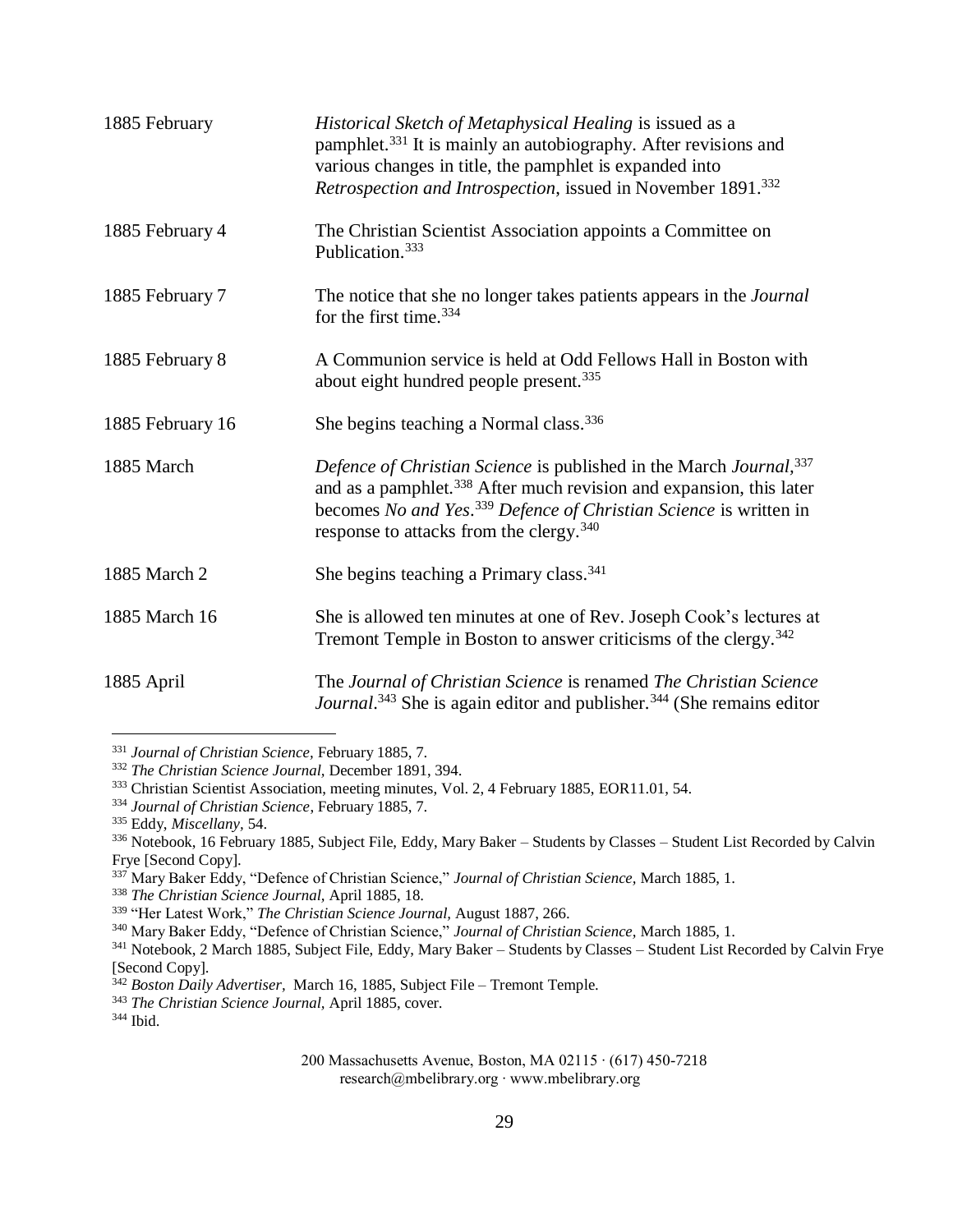|                   | until January 1886.) $345$                                                                                                                                                                                                                                                                                                                                                                          |
|-------------------|-----------------------------------------------------------------------------------------------------------------------------------------------------------------------------------------------------------------------------------------------------------------------------------------------------------------------------------------------------------------------------------------------------|
| 1885 April 20     | She begins teaching a Primary class. <sup>346</sup>                                                                                                                                                                                                                                                                                                                                                 |
| 1885 July 30      | She engages James Henry Wiggin, a retired Unitarian minister, as<br>her editorial assistant. <sup>347</sup> He works with her on the sixteenth and<br>fiftieth editions of Science and Health with Key to the Scriptures. <sup>348</sup><br>He also serves as editor of the <i>Journal</i> from January to August<br>1886, <sup>349</sup> and again from early 1887 to January 1889. <sup>350</sup> |
| 1885 September 14 | She begins teaching a Primary class. <sup>351</sup>                                                                                                                                                                                                                                                                                                                                                 |
| 1885 October 25   | Sunday services move to Chickering Hall at 157 Tremont Street, 352<br>until March 1894. <sup>353</sup> A Sunday School is formally organized. <sup>354</sup>                                                                                                                                                                                                                                        |
| 1885 November 4   | Emma Curtis Hopkins resigns as assistant editor and leaves<br>Christian Science. <sup>355</sup> She goes on to have considerable success in<br>the New Thought movement.                                                                                                                                                                                                                            |
| 1885 November 16  | She begins teaching a Primary class. <sup>356</sup>                                                                                                                                                                                                                                                                                                                                                 |
| 1885 December 26  | The sixteenth edition of Science and Health is copyrighted. <sup>357</sup>                                                                                                                                                                                                                                                                                                                          |
| 1886 January      | James Henry Wiggin becomes editor of the <i>Journal</i> . <sup>358</sup> (He serves                                                                                                                                                                                                                                                                                                                 |

<sup>345</sup> *The Christian Science Journal,* January 1886, cover.

<sup>346</sup> Notebook, 20 April 1885, Subject File, Eddy, Mary Baker – Students by Classes – Student List Recorded by Calvin Frye [Second Copy].

<sup>347</sup> Mary Baker Eddy, "Mrs. Eddy's Activity Shown," *Christian Science Sentinel,* December 1, 1906, 228.

<sup>348</sup> Mary Baker Eddy to James Henry Wiggin, 30 July 1885, L02159; Mary Baker Eddy to James Henry Wiggin, 1889, L07612.

<sup>349</sup> *The Christian Science Journal,* January 1886, cover; *The Christian Science Journal,* September 1886, cover.

<sup>350</sup> "A Miracle?," *The Christian Science Journal,* April 1887, 50; Rev. James Henry Wiggin, "Goodbye," *The Christian Science Journal,* January 1889, 536.

<sup>351</sup> Notebook, 14 September 1885, Subject File, Eddy, Mary Baker – Students by Classes – Student List Recorded by Calvin Frye [Second Copy].

<sup>&</sup>lt;sup>352</sup> Church of Christ, Scientist, record book, 7 December 1885, EOR13, 176.

<sup>353</sup> Eddy, *Miscellany,* 55.

<sup>354</sup> Church of Christ, Scientist, Sunday school record book, 25 October 1885, EOR14.01, 413.

<sup>355</sup> Christian Scientist Association, meeting minutes, Vol. 2, 4 November 1885, EOR11.02, 442.

<sup>356</sup> Notebook, 16 November 1885, Subject File, Eddy, Mary Baker – Students by Classes – Student List Recorded by Calvin Frye [Second Copy].

<sup>&</sup>lt;sup>357</sup> Henry M. Baker, Archibald McLellan, and Josiah E. Fernald, assignment of copyright, 6 March 1907, Subject File, Eddy, Mary Baker – Writings – Copyright.

<sup>358</sup> *The Christian Science Journal,* January 1886, cover.

<sup>200</sup> Massachusetts Avenue, Boston, MA 02115 ∙ (617) 450-7218 research@mbelibrary.org ∙ www.mbelibrary.org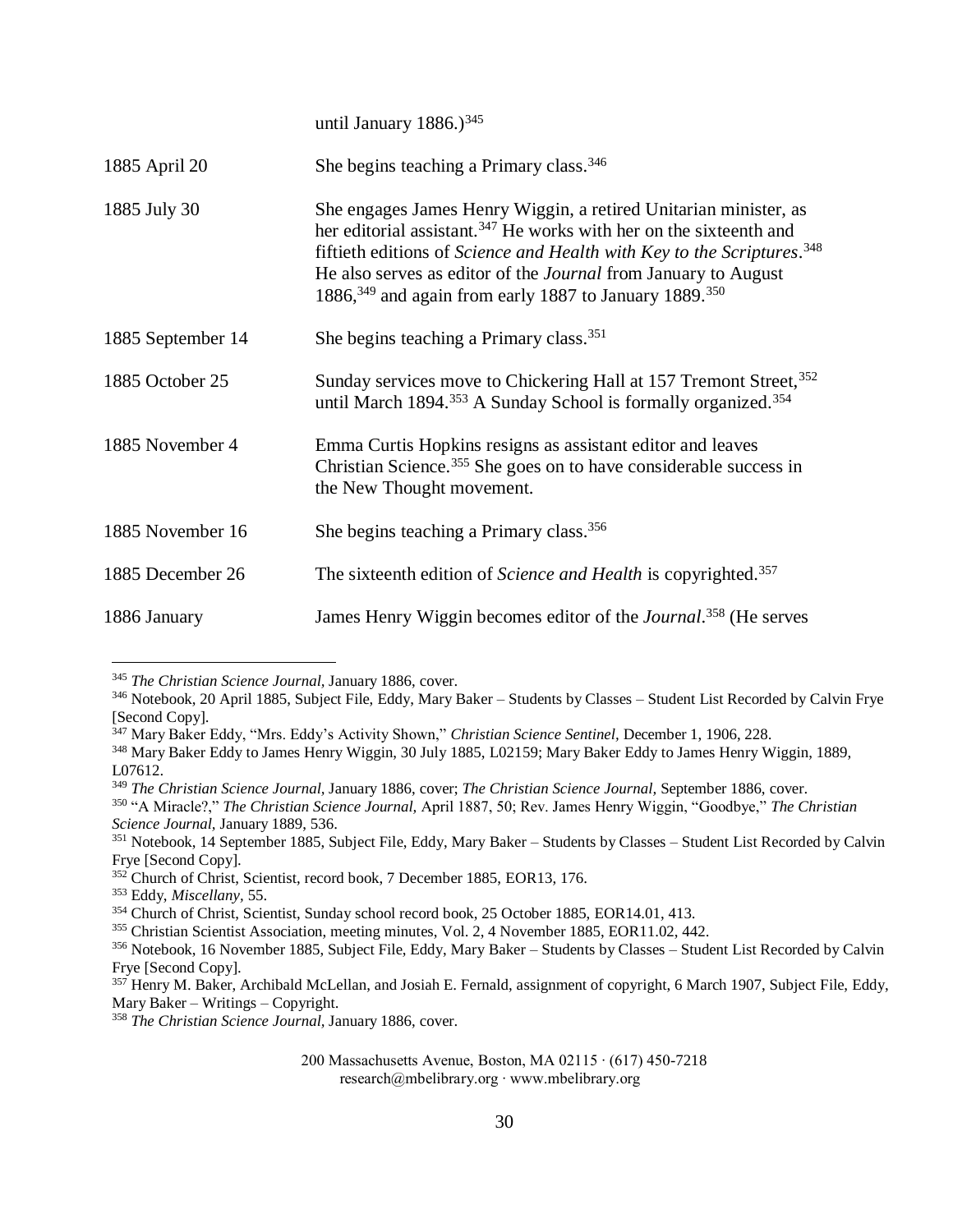|                  | through August, $359$ but comes back to the position in early 1887.) $360$                                                                                                                                                                                                                                                                                                                                                                                                                                                                                                                                                  |
|------------------|-----------------------------------------------------------------------------------------------------------------------------------------------------------------------------------------------------------------------------------------------------------------------------------------------------------------------------------------------------------------------------------------------------------------------------------------------------------------------------------------------------------------------------------------------------------------------------------------------------------------------------|
| 1886 January 29  | The National Christian Scientist Association (NCSA) is formed and<br>holds a general convention on February 10 in New York City. <sup>361</sup><br>Annual meetings are held in Boston in 1886 and 1887; <sup>362</sup> Chicago<br>in 1888; <sup>363</sup> Cleveland in 1889; <sup>364</sup> and New York in 1890. <sup>365</sup> In May<br>1890 she suggests that the NCSA disorganize, or adjourn and meet<br>again in three years. <sup>366</sup> It reconvenes three years later in September<br>1893 in Chicago at the time of Parliament of Religions, associated<br>with the Columbian Exposition (World's Fair). 367 |
|                  | Whereas the CSA is an association for only those taught by her, the<br>NCSA includes both her students and the students of teachers who<br>have passed the Normal course in the Massachusetts Metaphysical<br>College.                                                                                                                                                                                                                                                                                                                                                                                                      |
| 1886 February    | The sixteenth edition of Science and Health is issued, expanded by<br>much new material, rearranged and printed in one volume for the<br>first time since the first edition. <sup>368</sup> There is also an index prepared<br>by James Henry Wiggin. <sup>369</sup>                                                                                                                                                                                                                                                                                                                                                        |
| 1886 February 22 | She begins teaching a Normal class. <sup>370</sup>                                                                                                                                                                                                                                                                                                                                                                                                                                                                                                                                                                          |
| 1886 March 29    | She begins teaching a Primary class. <sup>371</sup>                                                                                                                                                                                                                                                                                                                                                                                                                                                                                                                                                                         |
| 1886 April       | The degrees C.S.B. and C.S.D. are listed in the <i>Journal</i> for the first<br>time. <sup>372</sup> Those with C.S.D. degrees are qualified to teach. <sup>373</sup>                                                                                                                                                                                                                                                                                                                                                                                                                                                       |

<sup>359</sup> *The Christian Science Journal,* September 1886, cover.

200 Massachusetts Avenue, Boston, MA 02115 ∙ (617) 450-7218

research@mbelibrary.org ∙ www.mbelibrary.org

<sup>360</sup> "A Miracle?," *The Christian Science Journal,* April 1887, 50.

<sup>&</sup>lt;sup>361</sup> "A National Association," *The Christian Science Journal*, February 1886, 209-10.

<sup>362</sup> "National Christian Scientist Association," *The Christian Science Journal,* August 1886, 118; L., "National Christian Science Association," *The Christian Science Journal,* May 1887, 101.

<sup>363</sup> "National Convention in Chicago," *The Christian Science Journal,* July 1888, 206.

<sup>364</sup> "Official Minutes of Fourth Annual Meeting, N. C. S. Association," *The Christian Science Journal,* July 1889, 172.

<sup>365</sup> "Editor's Note Book," *The Christian Science Journal,* July 1890, 163–78.

<sup>366</sup> Mary Baker Eddy, "To the National Christian Scientist Association," *The Christian Science Journal,* July 1890, 139–40.

<sup>367</sup> "Christian Science at the World's Religious Congress," *The Christian Science Journal,* November 1893, 337–46.

<sup>368</sup> "Science and Health," *The Christian Science Journal,* March 1886, 240.

<sup>369</sup> Mary Baker Eddy to James Henry Wiggin, 25 June 1885, L02158.

<sup>370</sup> Notebook, 22 February 1886, Subject File, Eddy, Mary Baker – Students by Classes – Student List Recorded by Calvin Frye [Second Copy].

<sup>371</sup> Ibid., 29 March 1886.

<sup>372</sup> "Advertisements," *The Christian Science Journal,* April 1886, 28.

<sup>373</sup> Mary Baker Eddy, "Degrees Conferred by the Mass. Metaphysical College," *The Christian Science Journal,* February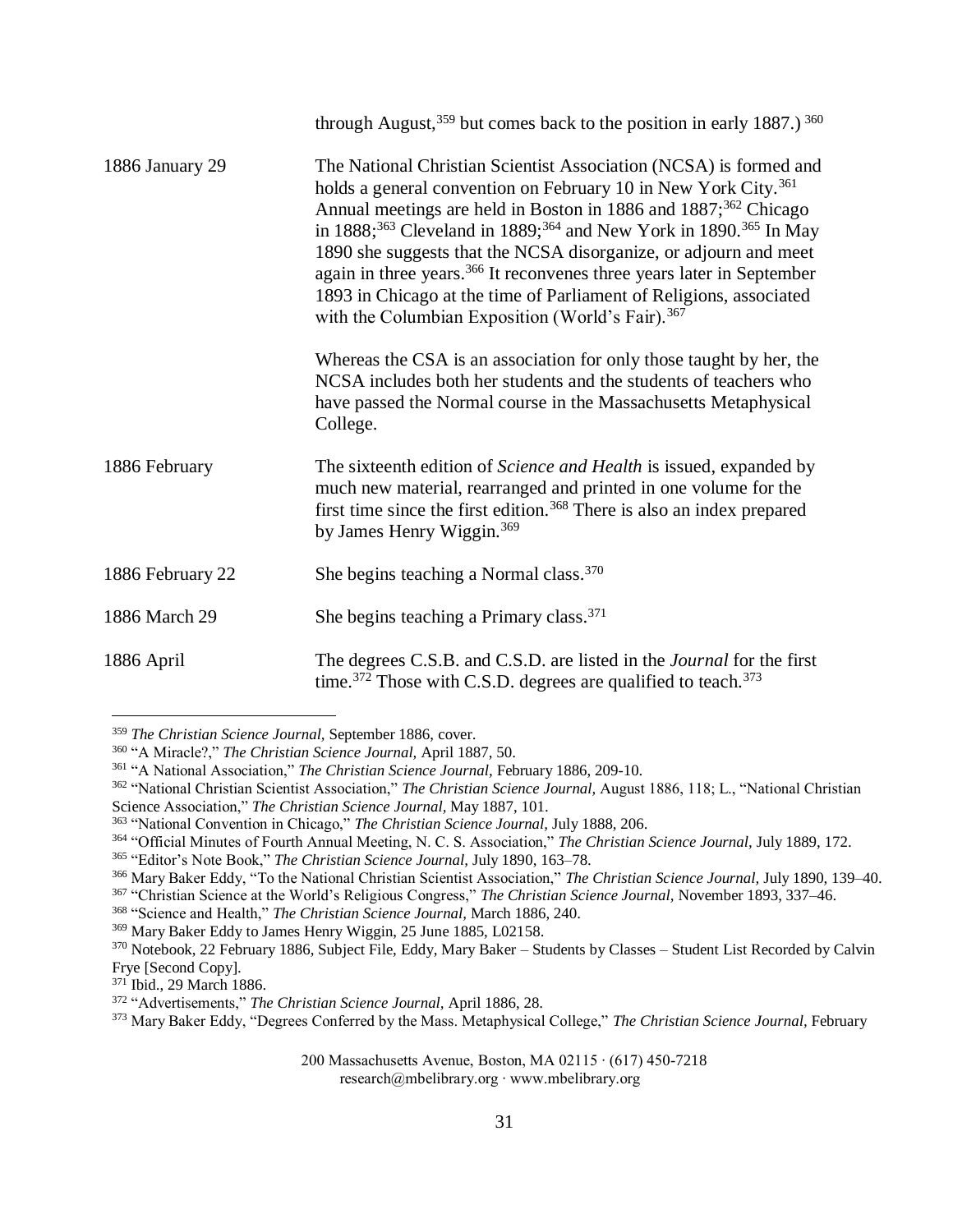| 1886 May 3      | She begins teaching a Normal class. <sup>374</sup>                                                                                                                                                                                                                                                                                                                                                                                                                                                                                             |
|-----------------|------------------------------------------------------------------------------------------------------------------------------------------------------------------------------------------------------------------------------------------------------------------------------------------------------------------------------------------------------------------------------------------------------------------------------------------------------------------------------------------------------------------------------------------------|
| 1886 July 1     | William H. Bradley, Treasurer, on behalf of the Church, assumes a<br>mortgage on a lot of land at the corner of Falmouth Street,<br>purchased from Nathan Matthews for the purpose of erecting a<br>church edifice. <sup>375</sup>                                                                                                                                                                                                                                                                                                             |
| 1886 August 22  | Her sister, Abigail, (born January 15, 1816) dies. <sup>376</sup>                                                                                                                                                                                                                                                                                                                                                                                                                                                                              |
| 1886 August 30  | She begins teaching a Primary class. <sup>377</sup>                                                                                                                                                                                                                                                                                                                                                                                                                                                                                            |
| 1886 September  | William I. Gill serves for four months as editor of the <i>Journal</i> . <sup>378</sup>                                                                                                                                                                                                                                                                                                                                                                                                                                                        |
| 1886 October 4  | She begins teaching a Normal class. <sup>379</sup>                                                                                                                                                                                                                                                                                                                                                                                                                                                                                             |
| 1886 October 29 | She sells the <i>Journal</i> to six of her students in her Christian Scientist<br>Association to operate as the Christian Science Publishing<br>Society. <sup>380</sup> By October 1888 all but one (Calvin A. Frye) have<br>either withdrawn or been expelled from the Association. (The<br>others are Sarah H. Crosse, 381 William I. Gill, 382 William H.<br>Bradley, <sup>383</sup> George H. Bradford, <sup>384</sup> and Charles A. S. Troup.) <sup>385</sup><br>The <i>Journal</i> reverts back to Eddy in October 1888. <sup>386</sup> |
| 1886 October 31 | The first building erected especially for Christian Science services                                                                                                                                                                                                                                                                                                                                                                                                                                                                           |

1886, 215.

<sup>374</sup> Notebook, 3 May 1886, Subject File, Eddy, Mary Baker – Students by Classes – Student List Recorded by Calvin Frye [Second Copy].

 $375$  Trust Deeds, 2 September 1886, Subject File, The First Church of Christ, Scientist – Edifices – Land.

<sup>376</sup> *New Hampshire Patriot and State Gazette,* August 26, 1886, Subject File, Eddy, Mary Baker – Family – Bakers – Abigail Baker Tilton.

<sup>&</sup>lt;sup>377</sup> Notebook, 30 August 1886, Subject File, Eddy, Mary Baker – Students by Classes – Student List Recorded by Calvin Frye [Second Copy].

<sup>378</sup> S. H. C., "A Valedictory and Introduction," *The Christian Science Journal,* September 1886, 148.

<sup>379</sup> Notebook, 4 October 1886, Subject File, Eddy, Mary Baker – Students by Classes – Student List Recorded by Calvin Frye [Second Copy].

<sup>380</sup> Mary Baker Eddy to Sarah H. Crosse, et. al., 29 October 1886, L09065.

<sup>381</sup> Christian Scientist Association, meeting minutes, 8 August 1888, EOR11.03, 589.

<sup>382</sup> Christian Scientist Association, meeting minutes, 6 April 1887, EOR11.02, 503.

<sup>383</sup> Christian Scientist Association, meeting minutes, 3 October 1888, EOR11.04, 598.

<sup>384</sup> Christian Scientist Association, meeting minutes, 12 June 1888, EOR11.03, 568-69.

<sup>385</sup> Ibid.

<sup>386</sup> Calvin Frye, notebook, October 1888, EF007.

<sup>200</sup> Massachusetts Avenue, Boston, MA 02115 ∙ (617) 450-7218 research@mbelibrary.org ∙ www.mbelibrary.org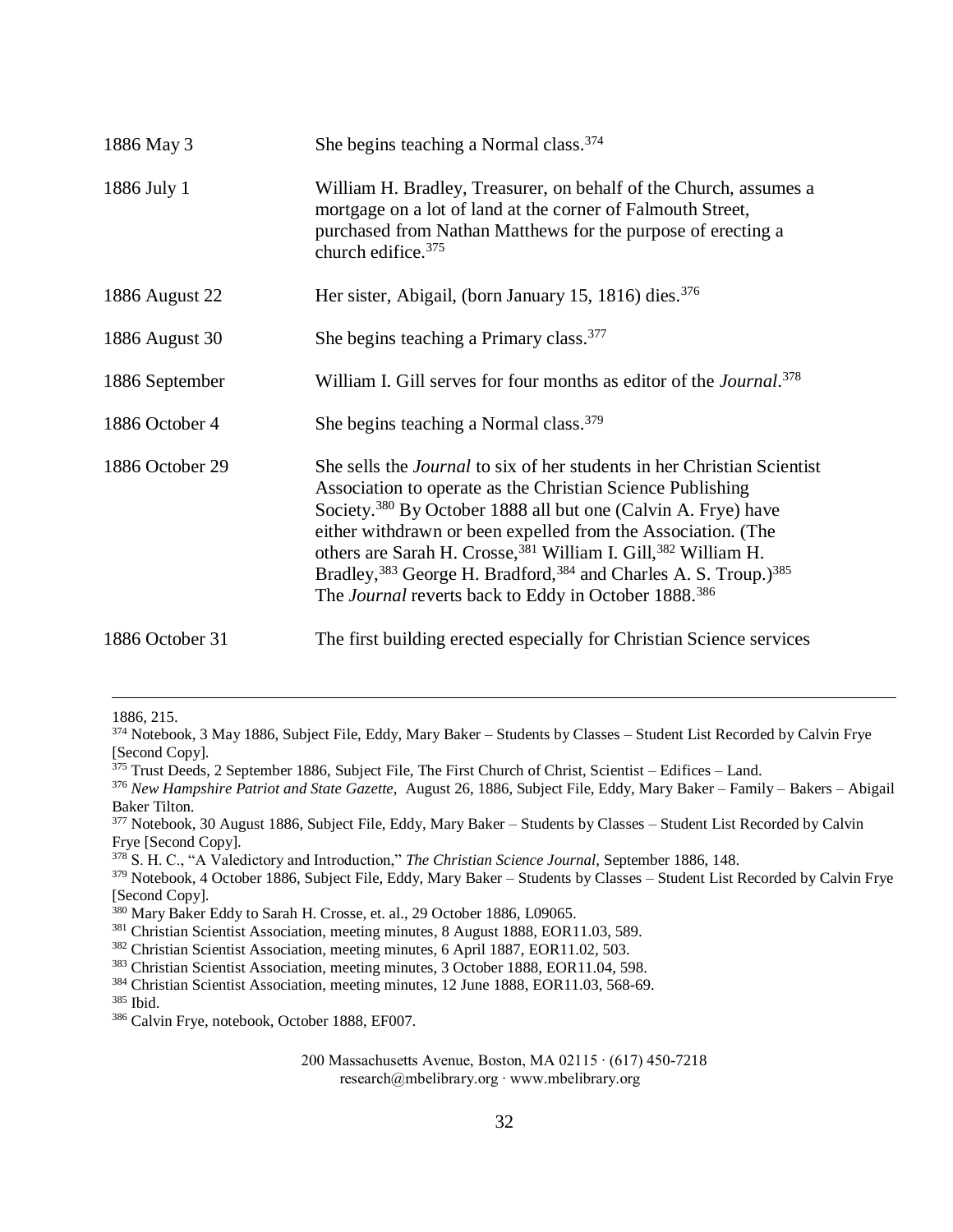|                   | in Oconto, Wisconsin, has its opening service. <sup>387</sup> It is dedicated<br>February 20, 1887. <sup>388</sup>                                                                                                                                                                                    |
|-------------------|-------------------------------------------------------------------------------------------------------------------------------------------------------------------------------------------------------------------------------------------------------------------------------------------------------|
| 1886 December 3   | She sells 8 Broad Street, Lynn, to Benjamin E. Curtin for \$4,800. <sup>389</sup>                                                                                                                                                                                                                     |
| 1887 early        | James Henry Wiggin replaces William I. Gill as editor. <sup>390</sup> (He will<br>serve until January 1889.) <sup>391</sup>                                                                                                                                                                           |
| 1887 January      | A "Free Dispensary of Christian Science Healing" opens at 3<br>Boylston Place, Boston. <sup>392</sup> A group of Church members do this<br>independently; there is no official connection with either the<br>Church or Eddy's Association.                                                            |
| 1887 January 10   | She begins teaching a Primary class. <sup>393</sup>                                                                                                                                                                                                                                                   |
| 1887 February 7   | She begins teaching a Normal class. <sup>394</sup>                                                                                                                                                                                                                                                    |
| 1887 April 6      | The Christian Scientist Association votes to consider opening "a<br>reading and waiting room" in Boston. <sup>395</sup>                                                                                                                                                                               |
| 1887 April 13, 14 | She addresses the National Christian Scientist Association in<br>Meionaon Hall in Tremont Temple. <sup>396</sup> She began her speech by<br>recalling how two years earlier, in 1885, she had been granted ten<br>minutes "in which to reply to a scathing letter read at that time in<br>public."397 |
| 1887 May 2        | She begins teaching a Primary class. <sup>398</sup>                                                                                                                                                                                                                                                   |
| 1887 June         | She offers to pay for the publication of Phineas Parkhurst Quimby's                                                                                                                                                                                                                                   |

<sup>387</sup> Genevieve B. Sargent, "Date of Erection of Edifice," 1950, Church Archives, Box 530767, Folder 239774. <sup>388</sup> Ibid.

<sup>389</sup> Chain, n.d., Subject File, Eddy, Mary Baker – Residences – Lynn – Deeds.

<sup>390</sup> "A Miracle?," *The Christian Science Journal,* April 1887, 50.

<sup>391</sup> Rev. James Henry Wiggin, "Goodbye," *The Christian Science Journal,* January 1889, 536.

<sup>392</sup> Mrs. George H. Meader, "Dispensary Work," *The Christian Science Journal,* June 1889, 154-55.

<sup>&</sup>lt;sup>393</sup> Notebook, 10 January 1887, Subject File, Eddy, Mary Baker – Students by Classes – Student List Recorded by Calvin Frye [Second Copy].

<sup>394</sup> Ibid., 7 February 1887.

<sup>395</sup> Christian Scientist Association, meeting minutes, 6 April 1887, EOR11.02, 503.

<sup>396</sup> L., "National Christian Science Association," *The Christian Science Journal,* May 1887, 101-02.

<sup>397</sup> Mary Baker Eddy, "NCSA," n.d., A11146.

<sup>&</sup>lt;sup>398</sup> Notebook, 2 May 1887, Subject File, Eddy, Mary Baker – Students by Classes – Student List Recorded by Calvin Frye [Second Copy].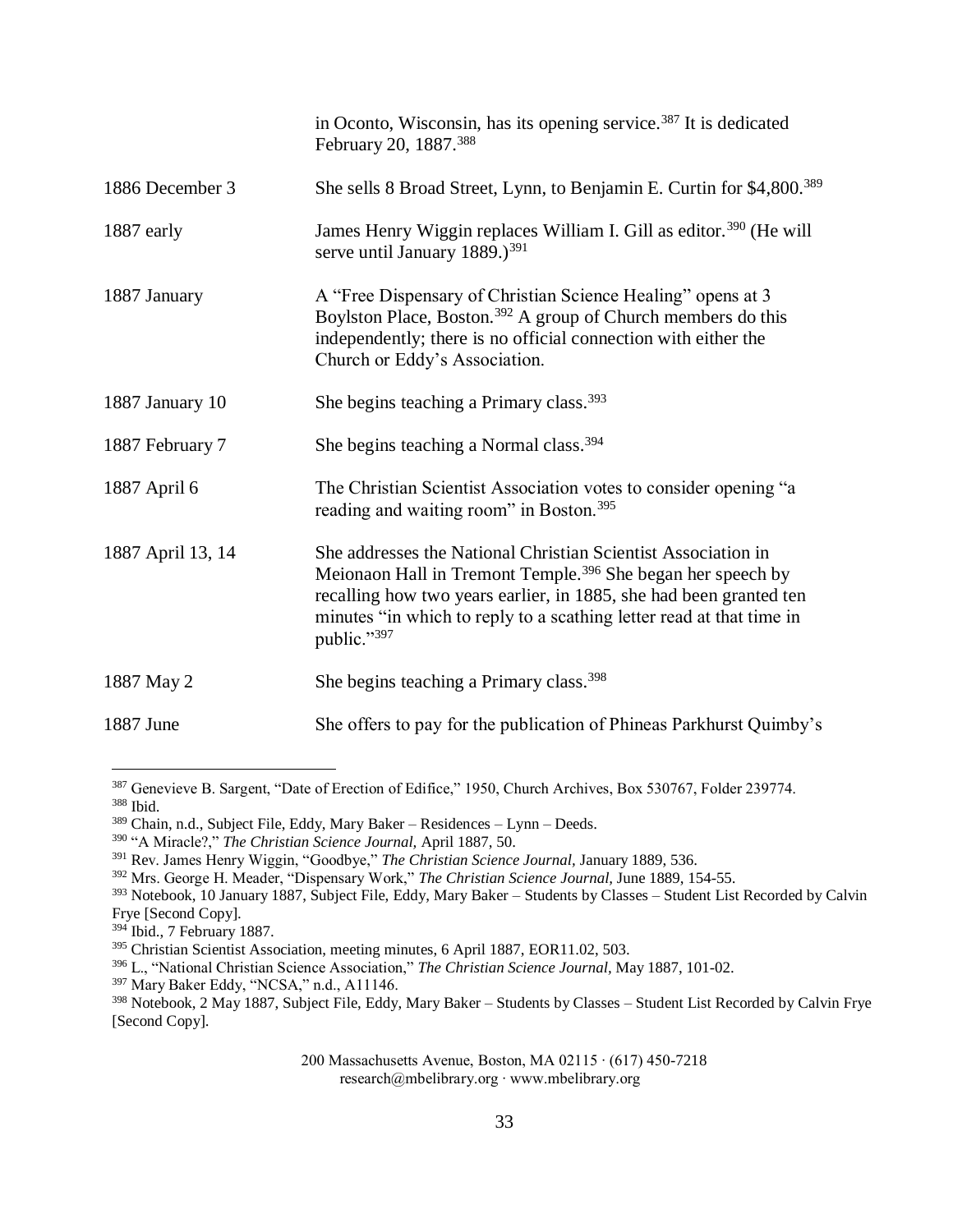|                 | manuscripts in a June <i>Journal</i> article titled "Mind-Healing"<br>History."399                                                                                                                                                  |
|-----------------|-------------------------------------------------------------------------------------------------------------------------------------------------------------------------------------------------------------------------------------|
| 1887 June 6     | She begins teaching the first Obstetrics class. <sup>400</sup>                                                                                                                                                                      |
| 1887 August     | Christian Science: No and Yes is published; it is renamed No and<br>Yes in 1891. <sup>401</sup> (The Journal notice states that No and Yes more<br>than replaces <i>Defence of Christian Science</i> , first issued in 1885.) $402$ |
| 1887 October 3  | She begins teaching a Normal class. <sup>403</sup>                                                                                                                                                                                  |
| 1887 October 19 | A Mental Healers Convention is held in Boston. <sup>404</sup> Eddy does not<br>attend.                                                                                                                                              |
| 1887 October 30 | She begins teaching a Normal class. <sup>405</sup>                                                                                                                                                                                  |
| 1887 November   | George Washington Glover Jr.'s family comes to Boston for eight<br>months. <sup>406</sup>                                                                                                                                           |
|                 | Rudiments and Rules of Divine Science is published; <sup>407</sup> it is<br>renamed Rudimental Divine Science in 1891, <sup>408</sup> but is not offered<br>for sale under this title until June 1893. <sup>409</sup>               |
| 1887 November 7 | She begins teaching a Primary class. <sup>410</sup>                                                                                                                                                                                 |

<sup>399</sup> Mary Baker Eddy, "Mind-Healing History," *The Christian Science Journal,* June 1887, 109–18.

<sup>400</sup> Notebook, 6 June 1887, Subject File, Eddy, Mary Baker – Students by Classes – Student List Recorded by Calvin Frye [Second Copy].

<sup>401</sup> "Her Latest Work," *The Christian Science Journal,* August 1887, 266.

<sup>402</sup> "Economic Hints," *The Christian Science Journal,* August 1887, 270.

<sup>403</sup> Notebook, 3 October 1887, Subject File, Eddy, Mary Baker – Students by Classes – Student List Recorded by Calvin Frye [Second Copy].

<sup>404</sup> "The Mental Healers," *Boston Daily Advertiser,* October 20, 1887.

<sup>405</sup> Mary Baker Eddy to Lizzie T. Harmony, 22 September 1887, L12252; Eddy to Emma A. Estes, 23 September 1887,

L12741; Eddy to Harriet V. W. Bennett Coursen, 22 September 1887, L12720; Eddy to Ruth B. Ewing, 22 September 1887, L15648.

<sup>406</sup> George W. Glover to Mary Baker Eddy, 23 October 1887, IC197.32.011; Mary Baker Glover Billings, "Memories of My Grandmother," 2 August 1941, Reminiscence, Mary Baker Glover Billings, 2.

<sup>407</sup> "Rudiments and Rules of Divine Science," *The Christian Science Journal,* November 1887, 432.

<sup>408</sup> Mary Baker Eddy, *Rudimental Divine Science,* 10th rev. ed., (Boston: E. J. Foster Eddy, 1891).

<sup>409</sup> *The Christian Science Journal,* June 1893, Inside Back Cover.

<sup>410</sup> Notebook, 7 November 1887, Subject File, Eddy, Mary Baker – Students by Classes – Student List Recorded by Calvin Frye [Second Copy].

<sup>200</sup> Massachusetts Avenue, Boston, MA 02115 ∙ (617) 450-7218 research@mbelibrary.org ∙ www.mbelibrary.org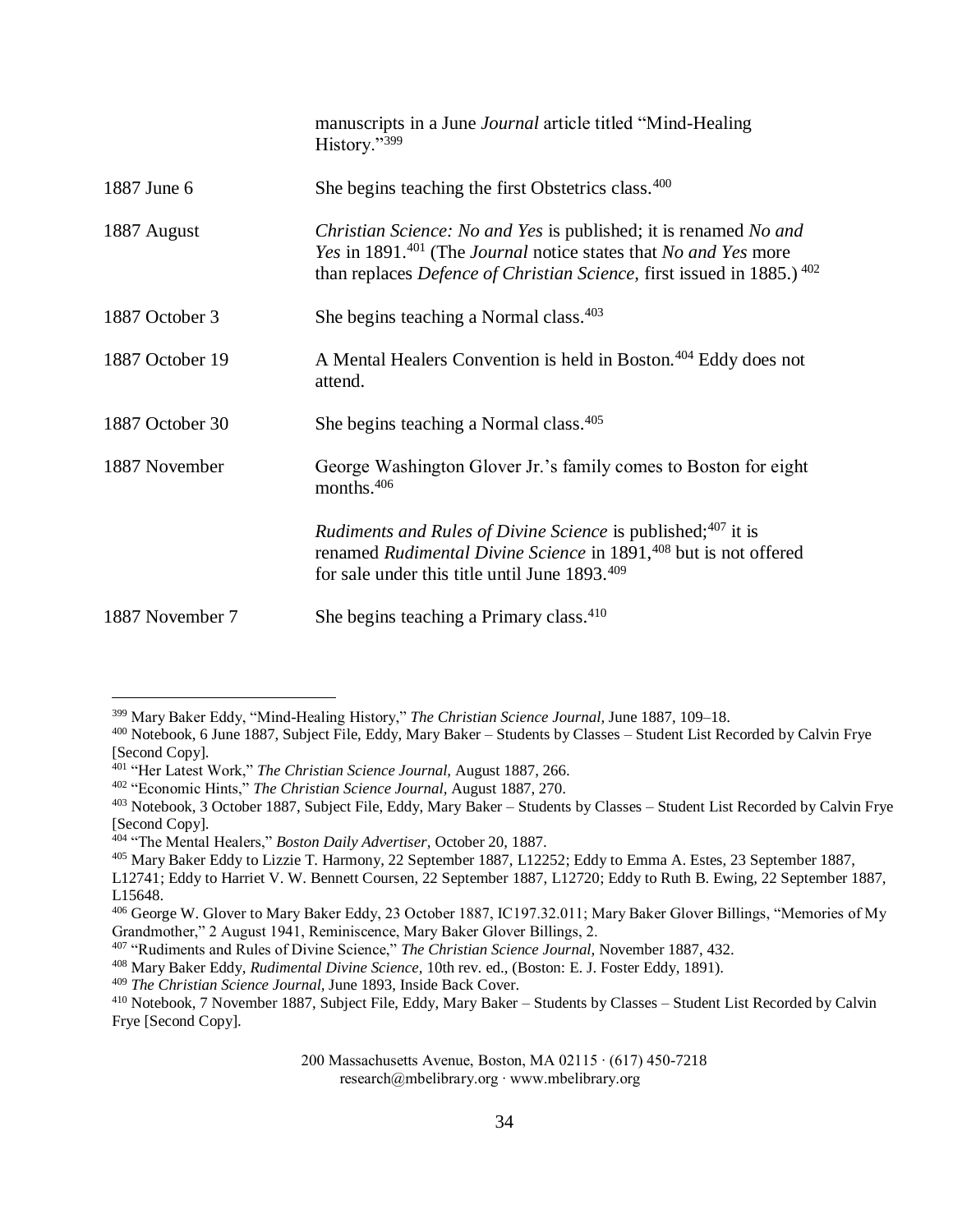| 1887 December 5     | She begins teaching an Obstetrics class. <sup>411</sup>                                                                                                                                                         |
|---------------------|-----------------------------------------------------------------------------------------------------------------------------------------------------------------------------------------------------------------|
| 1887 December 19-21 | A fundraising fair is held at Horticultural Hall to finance the church<br>building. <sup>412</sup>                                                                                                              |
| 1887 late December  | She moves into her new home at 385 Commonwealth Avenue in<br>Boston. <sup>413</sup> She will live here one year and six months.                                                                                 |
| 1888 January 30     | She begins teaching a Normal class. <sup>414</sup>                                                                                                                                                              |
| 1888 February 26    | Before preaching a sermon on "Names and Baptism," she christens<br>29 children, including three of her grandchildren (Gershom, Mary<br>and Evelyn), at a christening service in Chickering Hall. <sup>415</sup> |
| 1888 March          | Unity of Good and Unreality of Evil is published (copyrighted in<br>1887). <sup>416</sup> It is renamed Unity of Good in 1891. <sup>417</sup>                                                                   |
|                     | The Treasurer, William H. Bradley, absconds with money raised<br>for the payment of the mortgage on the lot for the Original<br>Edifice. <sup>418</sup>                                                         |
| 1888 March 5        | She begins teaching a Primary class. <sup>419</sup>                                                                                                                                                             |
| 1888 May 21         | She begins teaching a Normal class. <sup>420</sup>                                                                                                                                                              |
| 1888 June           | Abbie A. Corner is acquitted of a manslaughter charge brought<br>against her because of the death of her daughter (and the daughter's<br>unborn child) while giving birth under Corner's care in the spring     |

<sup>411</sup> Ibid., 5 December 1887.

<sup>412</sup> S. H. C., "Fair Matters," *The Christian Science Journal,* December 1887, 478.

<sup>413</sup> "Change of Material Base," *The Christian Science Journal,* January 1888, 532.

<sup>414</sup> Notebook, 30 January 1888, Subject File, Eddy, Mary Baker – Students by Classes – Student List Recorded by Calvin Frye [Second Copy].

<sup>415</sup> 26 February 1888, A10644; Mary Baker Eddy, 26 February 1888, A10665; "Suffer Little Children to Come Unto Me," *The Christian Science Journal,* March 1888, 632; Mary Baker Glover Billings, "Memories of My Grandmother," 2 August 1941, Reminiscence, Mary Baker Glover Billings, 2.

<sup>416</sup> "Mrs. Eddy's New Book," *The Christian Science Journal,* March 1888, 635.

<sup>&</sup>lt;sup>417</sup> Henry M. Baker, Archibald McLellan, and Josiah E. Fernald, assignment of copyright, 6 March 1907, Subject File, Eddy, Mary Baker – Writings – Copyright.

<sup>418</sup> Church of Christ, Scientist, meeting minutes, 31 May 1888, EOR13.02, 224.

<sup>419</sup> Notebook, 5 March 1888, Subject File, Eddy, Mary Baker – Students by Classes – Student List Recorded by Calvin Frye [Second Copy].

<sup>420</sup> Adeline T. Ricker, May 1888, L10437A.

<sup>200</sup> Massachusetts Avenue, Boston, MA 02115 ∙ (617) 450-7218 research@mbelibrary.org ∙ www.mbelibrary.org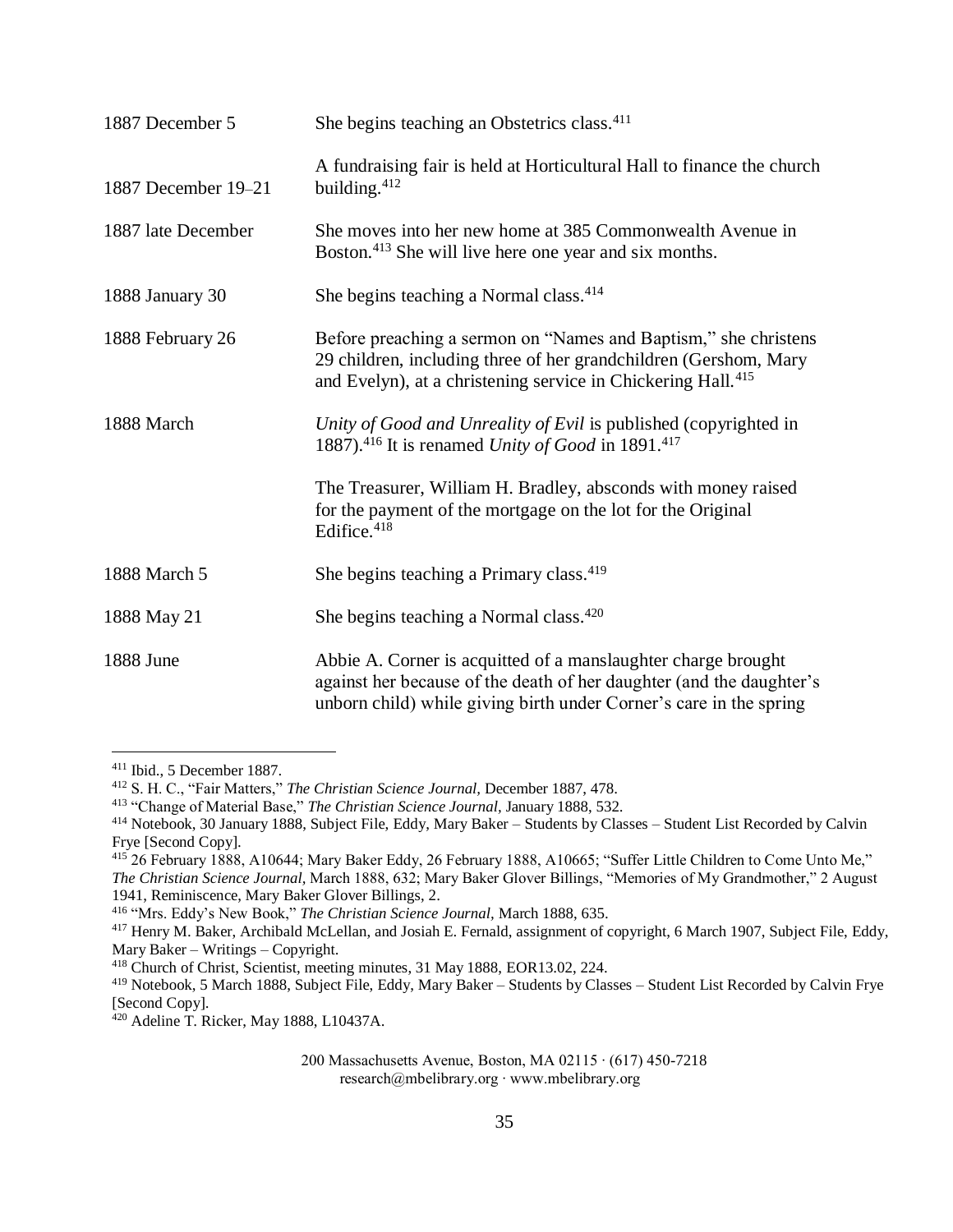of 1888.<sup>421</sup> 1888 June 11 She leaves for Chicago, Illinois, and stays at the Palmer House hotel for less than a week. $422$ 1888 June 12 Rebellious students from the Christian Scientist Association in Boston charge her with misconduct.<sup>423</sup> Altogether 36 will eventually receive letters of dismissal over the course of the next year.<sup>424</sup> 1888 June 13 She speaks in the afternoon to the National Christian Scientist Association at its convention in Chicago.<sup>425</sup> 1888 June 14 She delivers the address "Science and the Senses" at Central Music Hall in Chicago to an audience of between three and four thousand,  $426$  including Susan B. Anthony.  $427$ 1888 August She spends about two weeks in New Hampshire and gives an informal address at Fabyan House in Fabyan.<sup>428</sup> She then visits Ira Oscar Knapp and Flavia S. Knapp and their family in nearby Lyman. $429$ 1888 September The Christian Scientist Association opens a Reading Room in the Hotel Boylston in Boston<sup>430</sup> at 24 Boylston Street (later renumbered  $62.$ )  $431$ 1888 September 17 She begins teaching a Primary class.<sup>432</sup> 1888 October The first notice of services held by the Church of Christ (Scientist),

<sup>421</sup> "The Corner Case," *The Christian Science Journal,* August 1888, 258.

<sup>422</sup> Mary Baker Eddy, "To Loyal Christian Scientists," *The Christian Science Journal,* July 1888, 212–14.

<sup>423</sup> Christian Scientist Association, meeting minutes, 12 June 1888, EOR11.03, 564.

<sup>424</sup> Ibid., 568–69.

<sup>425</sup> "National Convention in Chicago," *The Christian Science Journal,* July 1888, 206.

<sup>426</sup> *Boston Evening Traveler,* 23 June 1888, L10452.

<sup>427</sup> Susan B. Anthony to Mary Baker Eddy, 19 June 1903, IC519.56.005.

<sup>428</sup> "From Among the Clouds," *The Christian Science Journal,* September 1888, 322.

<sup>429</sup> Calvin Frye to Frank E. Mason, 21 August 1888, L13728.

<sup>430</sup> "A New Home," *The Christian Science Journal,* September 1888, 317.

<sup>431</sup> "Students' Association," *The Christian Science Journal,* February 1891, 503.

<sup>432</sup> Notebook, 17 September 1888, Subject File, Eddy, Mary Baker – Students by Classes – Student List Recorded by Calvin Frye [Second Copy].

<sup>200</sup> Massachusetts Avenue, Boston, MA 02115 ∙ (617) 450-7218

research@mbelibrary.org ∙ www.mbelibrary.org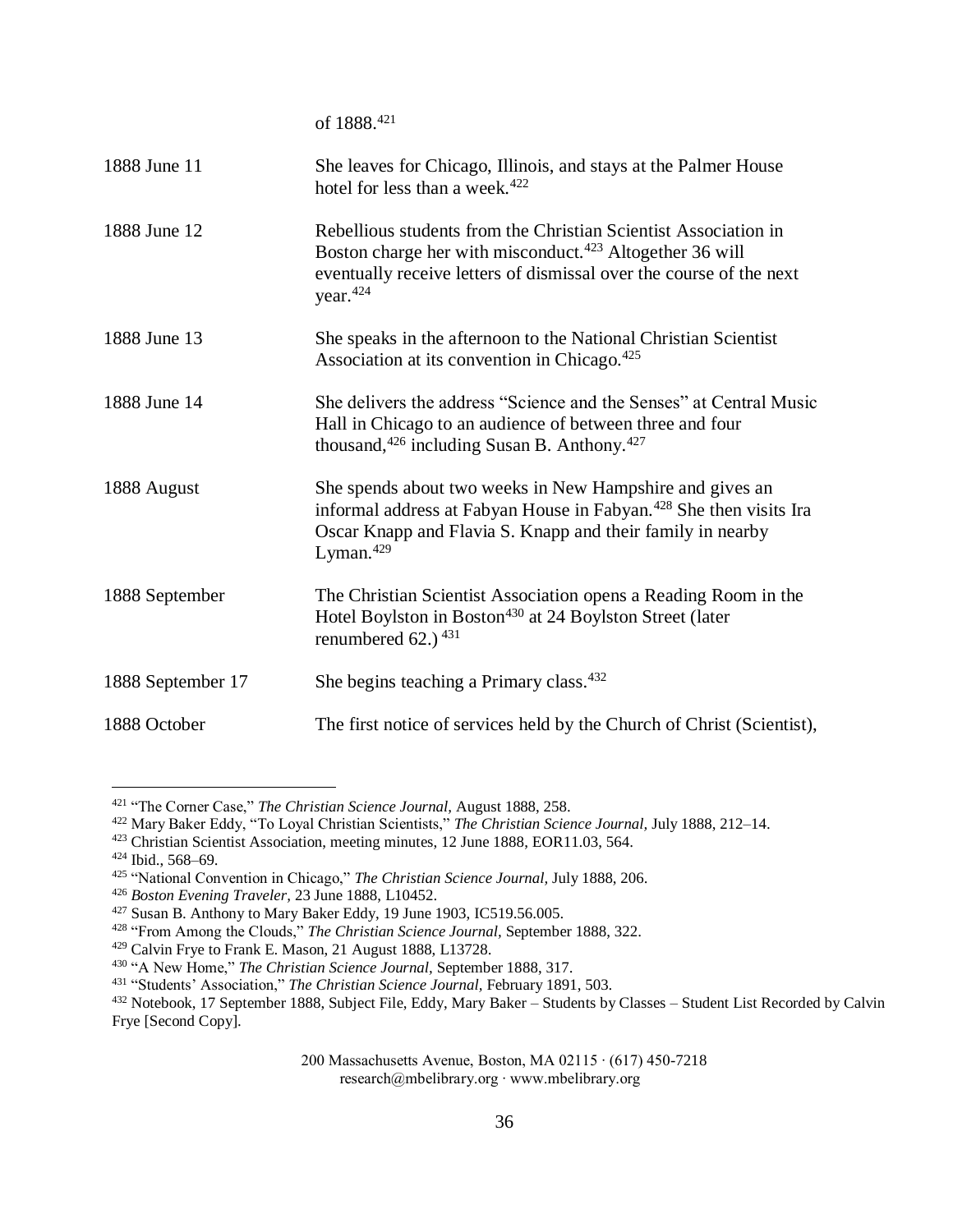|                  | Boston, appears in the <i>Journal</i> . <sup>433</sup>                                                                                                                                                                                             |
|------------------|----------------------------------------------------------------------------------------------------------------------------------------------------------------------------------------------------------------------------------------------------|
| 1888 October 15  | She teaches one day of the third Obstetrics class. Ebenezer J. Foster<br>teaches the rest. <sup>434</sup>                                                                                                                                          |
| 1888 November 5  | She adopts Ebenezer J. Foster (1847-1930) <sup>435</sup> as her son. <sup>436</sup> He<br>assumes the name Ebenezer J. Foster Eddy. He is dropped from the<br>Church on June 20, 1899.437                                                          |
| 1888 November 12 | She begins teaching a Primary class in seven lessons, fewer than<br>the usual number given to other classes. <sup>438</sup>                                                                                                                        |
| 1888 December 4  | Lawyer Baxter E. Perry purchases the mortgage for church land<br>from Nathan Matthews on behalf of Eddy, who then owns the<br>$1$ ot. $439$                                                                                                        |
| 1889             | The first hymnal specially prepared for Christian Science services<br>is published privately in Chicago: Hymns and Tunes for the Church<br>of Christ (Scientist), compiled by Jessie Day and published by her<br>mother, O. W. Day. <sup>440</sup> |
| 1889 January     | The Publishing Society moves to Hotel Boylston at 24 Boylston<br>Street, later renumbered 62.441                                                                                                                                                   |
| 1889 February    | Joshua F. Bailey is made editor of the Journal. <sup>442</sup> He will serve<br>until November 1890. <sup>443</sup>                                                                                                                                |
| 1889 February 15 | She speaks to over one thousand at Steinway Hall in New York<br>City on "Science and Christianity." The meeting is called at 24<br>hours notice. <sup>444</sup>                                                                                    |

<sup>433</sup> "Sunday Services," *The Christian Science Journal*, October 1888, 374.

<sup>434</sup> Mary Baker Eddy to Mary E. Dillingham, 30 October 1888, V03099.

<sup>&</sup>lt;sup>435</sup> Death certificate, n.d., Subject File, Eddy, E. J. Foster – Misc.

<sup>436</sup> Adoption petition, 5 November 1888, Subject File, Eddy, E. J. Foster – Misc.

<sup>437</sup> William B. Johnson to Mary Baker Eddy, 20 June 1899, IC001dP1.01.032.

<sup>438</sup> Notebook, 12 November 1888, Subject File, Eddy, Mary Baker – Students by Classes – Student List Recorded by Calvin Frye [Second Copy].

<sup>439</sup> Baxter Perry to Mary Baker Eddy, 5 December 1888, IC453.53.002.

<sup>440</sup> Jessie Day, compiler, *Hymns and Tunes for the Church of Christ (Scientist)* (Chicago: Mrs. O. W. Day, 1889).

<sup>441</sup> *The Christian Science Journal,* February 1889, cover.

<sup>&</sup>lt;sup>442</sup> Calvin A. Frye to Ellen Brown Linscott, 5 February 1889, L06454.

<sup>443</sup> "Editorial Notice," *The Christian Science Journal,* February 1891, 503.

<sup>444</sup> "Editor's Note Book," *The Christian Science Journal,* March 1889, 633.

<sup>200</sup> Massachusetts Avenue, Boston, MA 02115 ∙ (617) 450-7218 research@mbelibrary.org ∙ www.mbelibrary.org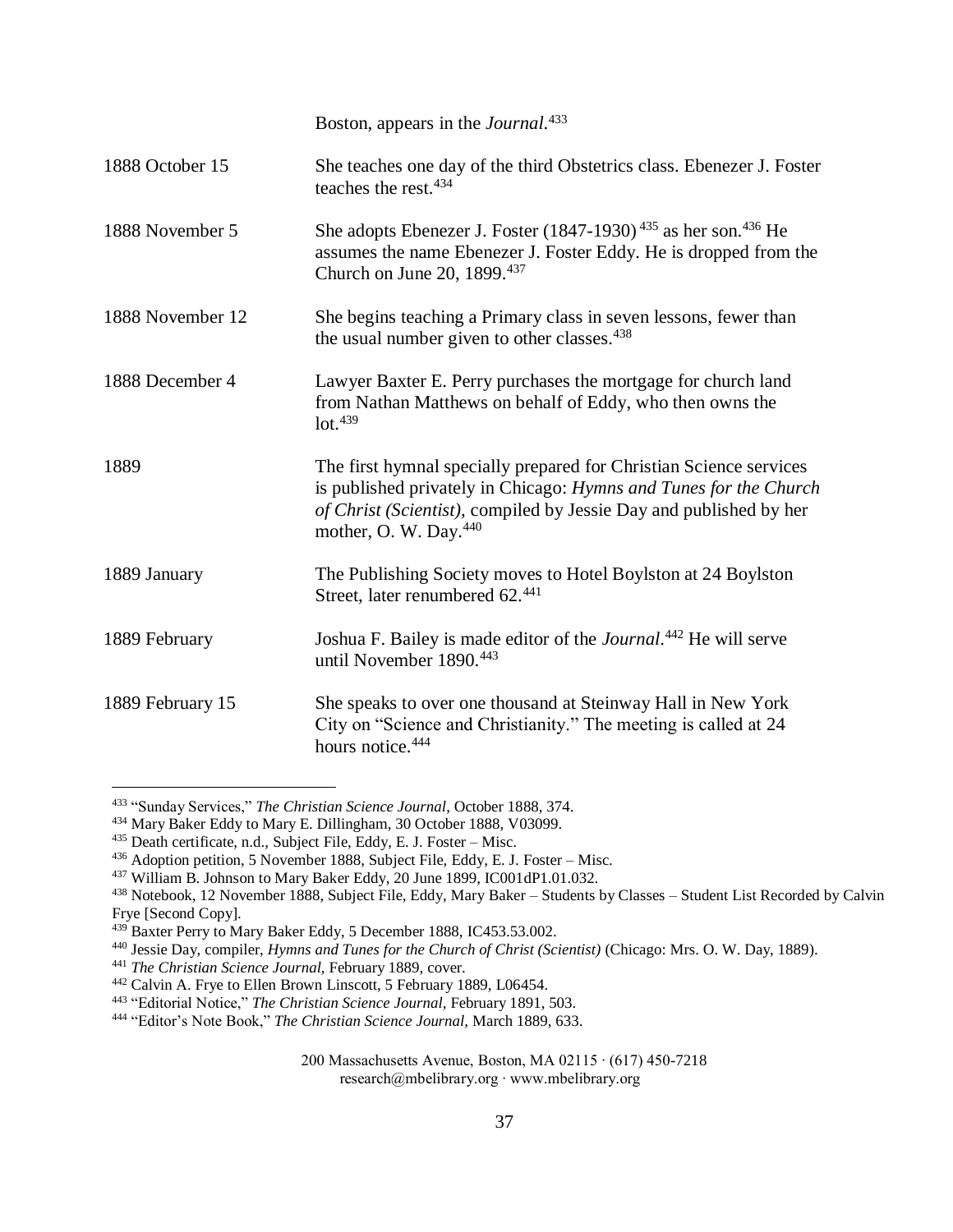| 1889 February 25–March<br>5 | She teaches her last Primary class: 65 students in seven lessons. <sup>445</sup><br>Joshua F. Bailey takes notes at her request. <sup>446</sup>                                                                                                                                                                                                                                                                             |
|-----------------------------|-----------------------------------------------------------------------------------------------------------------------------------------------------------------------------------------------------------------------------------------------------------------------------------------------------------------------------------------------------------------------------------------------------------------------------|
| 1889 March                  | Christian Science tracts begin to appear on a sporadic basis—a total<br>of 30 are eventually published. <sup>447</sup> The sale of some continues<br>through April 1903. <sup>448</sup> They are precursors of leaflets on Christian<br>Science.                                                                                                                                                                            |
| 1889 March 5                | She tells the Primary class that Christian Scientists can become<br>members of the "mother church" in Boston, even "without their<br>personal presence."449 The term "mother church" is published for<br>the first time in the August 1887 Journal. <sup>450</sup>                                                                                                                                                          |
| 1889 April                  | It is announced at the Easter Sunday service that "the regular<br>Friday evening meetings of the church will become public meetings<br>at Steinert Hall [Hotel Boylston] and will include an address,<br>relation of experiences, and inquiries from the audience."451 Hotel<br>Boylston is also the address of the Publishing Society and the<br>Reading Room. Sunday services continue at Chickering Hall. <sup>452</sup> |
|                             | It is also announced at the Easter Sunday service "that a Christian<br>Science Mission and Dispensary would be opened during Easter<br>week, for work among those unable to pay for healing, and<br>prevented by their circumstances from hearing the Glad Tidings<br>unless taken to them by messengers of Truth."453                                                                                                      |
| 1889 May 1                  | The first issue of the <i>Christian Science Series</i> appears. This semi-<br>monthly periodical continues through April 15, 1891. The<br>publication was the idea of editor Joshua F. Bailey. <sup>454</sup>                                                                                                                                                                                                               |
| 1889 May 21                 | She teaches a Normal class for one day. <sup>455</sup> Joshua F. Bailey again                                                                                                                                                                                                                                                                                                                                               |

<sup>445</sup> Notebook, 25 February 1889, Subject File, Eddy, Mary Baker – Students by Classes – Student List Recorded by Calvin Frye [Second Copy].

<sup>446</sup> Joshua Bailey, 5 March 1889, A12065.

<sup>447</sup> "Editorial and Other Notices," *The Christian Science Journal,* March 1889, 641.

<sup>448</sup> "Literature for Distribution," *Christian Science Sentinel,* April 25, 1903, 547.

<sup>449</sup> Joshua Bailey, 5 March 1889, A12065.

<sup>450</sup> A. M. Harvey, "Cincinnati Pluck," *The Christian Science Journal,* August 1887, 265.

<sup>451</sup> "Editor's Note Book," *The Christian Science Journal,* May 1889, 100–01.

<sup>452</sup> "Editorial and Other Notices," *The Christian Science Journal,* April 1889, 50.

<sup>453</sup> "Editor's Note Book," *The Christian Science Journal,* May 1889, 101.

<sup>&</sup>lt;sup>454</sup> Mary Baker Eddy to William Nixon, 27 September 1889, N00029.

<sup>455</sup> Mary Baker Eddy and Joshua Bailey, 21 May 1889, A10273.

<sup>200</sup> Massachusetts Avenue, Boston, MA 02115 ∙ (617) 450-7218 research@mbelibrary.org ∙ www.mbelibrary.org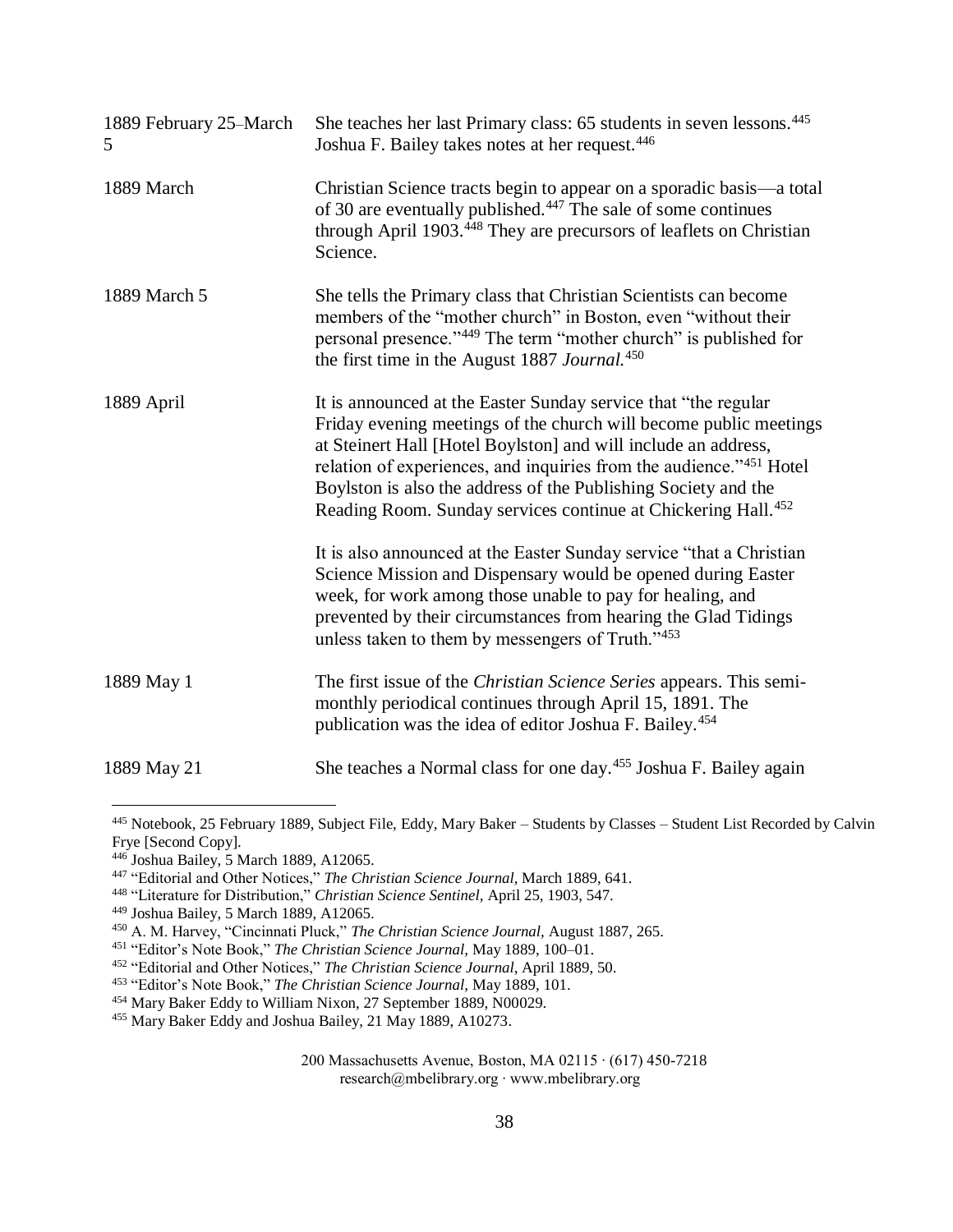|                   | takes notes. <sup>456</sup> This is her last class until November 1898. <sup>457</sup><br>(Ebenezer J. Foster Eddy conducts the remainder of the class,<br>which closes May $25.$ ) <sup>458</sup>                                                                                                                                                                                   |
|-------------------|--------------------------------------------------------------------------------------------------------------------------------------------------------------------------------------------------------------------------------------------------------------------------------------------------------------------------------------------------------------------------------------|
| 1889 May 22 or 23 | She leaves Boston and goes to Barre, Vermont, for four weeks. <sup>459</sup>                                                                                                                                                                                                                                                                                                         |
| 1889 May 28       | She resigns the pastorate of the Boston Church of Christ<br>(Scientist). <sup>460</sup> Lanson P. Norcross of Oconto, Wisconsin, assumes<br>the pastorate on August 25. <sup>461</sup> He resigns in February 1893. <sup>462</sup>                                                                                                                                                   |
| 1889 May 31       | The Christian Science Dispensary Association is organized. <sup>463</sup> It<br>operates under the auspices of the Church. Christian Science<br>Rooms and Dispensary are opened at 7 Temple Street in Boston. <sup>464</sup><br>At this point there are two dispensaries in Boston. <sup>465</sup> The one at 3<br>Boylston Place is no longer listed in the Journal after November. |
| 1889 June         | She announces in the <i>Journal</i> her retirement as teacher in the<br>Massachusetts Metaphysical College and as pastor of the Church of<br>Christ (Scientist), Boston. <sup>466</sup>                                                                                                                                                                                              |
|                   | She gives the <i>Journal</i> to the National Christian Scientist<br>Association at its meeting in Cleveland, Ohio. <sup>467</sup> The NCSA<br>Publication Committee is responsible for publishing it through<br>1897.468                                                                                                                                                             |
|                   | She calls for the organization of Christian Science churches. These<br>will eventually become branches of The Mother Church, in its<br>reorganized form as The First Church of Christ, Scientist, in<br>Boston, Massachusetts, in 1892. <sup>469</sup> The NCSA is to appoint a                                                                                                      |

<sup>456</sup> Ibid.

<sup>457</sup> "An Important Event," *The Christian Science Journal,* December 1898, 588–90.

<sup>458</sup> Mary Baker Eddy to Clara M. S. Shannon, 19 May 1889, V04976.

<sup>459</sup> Calvin Frye, notebook, 23 May 1889, EF007.

<sup>460</sup> Mary Baker Eddy to Church of Christ, Scientist, 28 May 1889, L02658.

<sup>461</sup> Lanson Norcross to Mary Baker Eddy, 26 August 1889, IC306.43.007.

<sup>462</sup> Mary Baker Eddy to Lanson Norcross, 4 March 1893, L11126.

<sup>463</sup> Christian Science Dispensary Association, meeting minutes, 31 May 1889, EOR01.01, 1.

<sup>464</sup> *The Christian Science Journal*, July 1889, 193–201.

<sup>465</sup> *The Christian Science Journal,* June 1889, i.

<sup>466</sup> "Editorial and Other Notices," *The Christian Science Journal,* June 1889, 156.

<sup>467</sup> "Official Minutes of Fourth Annual Meeting, N.C.S. Association," *The Christian Science Journal,* July 1889, 172–73.

<sup>468</sup> Mary Baker Eddy to Edward Bates, Joseph Armstrong, and Eugene Greene, 17 January 1898, L02848.

<sup>469</sup> National Christian Scientist Association, meeting minutes, 13 June 1889, EOR31, 66.

<sup>200</sup> Massachusetts Avenue, Boston, MA 02115 ∙ (617) 450-7218 research@mbelibrary.org ∙ www.mbelibrary.org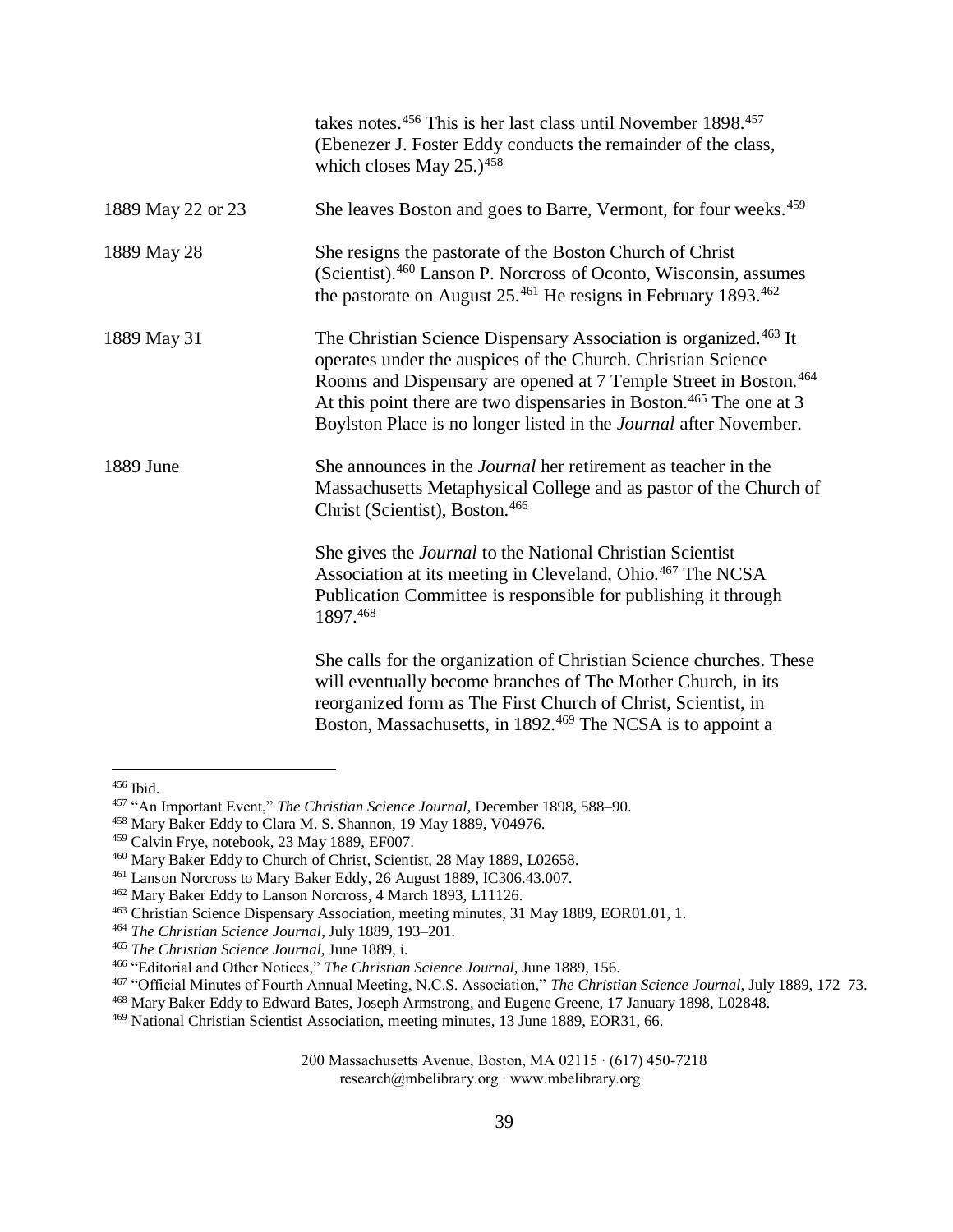|                     | committee "to look after church work and organization."470                                                                                                                                                                                                                                                                                                                               |
|---------------------|------------------------------------------------------------------------------------------------------------------------------------------------------------------------------------------------------------------------------------------------------------------------------------------------------------------------------------------------------------------------------------------|
| 1889 late June      | She moves to a rented house at 62 North State Street, Concord,<br>New Hampshire, and lives here for a total of two years and eleven<br>months. $471$                                                                                                                                                                                                                                     |
| 1889 July           | The church is unable to pay the mortgage on the land at the corner<br>of Falmouth Street, <sup>472</sup> which it had purchased in July 1886 for the<br>purpose of erecting a church edifice. <sup>473</sup>                                                                                                                                                                             |
| 1889 July 4         | She spends the holiday at a farm at Silver Hill, New Hampshire. <sup>474</sup>                                                                                                                                                                                                                                                                                                           |
| 1889 late July      | She stays in Boston for two months. <sup>475</sup>                                                                                                                                                                                                                                                                                                                                       |
| 1889 August         | She publishes a notice of the "Order of Church Service" on page<br>210 in the August Journal.                                                                                                                                                                                                                                                                                            |
| 1889 September 1    | The Boston church services are moved from the afternoon to 10:30<br>a.m., with Sunday School following at 12 noon. <sup>476</sup>                                                                                                                                                                                                                                                        |
| 1889 September 23   | The Christian Scientist Association is dissolved. <sup>477</sup> After the CSA<br>is dissolved, the "[Emma Curtis] Hopkins Metaphysical<br>Association" at its regular monthly meeting December 30, 1889,<br>votes to change its title to "The Christian Science Association,"478 a<br>title close to, and with its initials confusingly identical with, those<br>of Eddy's association. |
| 1889 late September | She returns to 62 North State Street, Concord. <sup>479</sup>                                                                                                                                                                                                                                                                                                                            |
| 1889 October        | William G. Nixon becomes publisher of her writings. <sup>480</sup>                                                                                                                                                                                                                                                                                                                       |

<sup>470</sup> "Official Minutes of Fourth Annual Meeting, N.C.S. Association," *The Christian Science Journal,* July 1889, 178.

<sup>471</sup> Lewis Strang to Hermann Hering, 20 August 1906, L12352.

<sup>472</sup> Baxter E. Perry to Mary Baker Eddy, 2 July 1889, IC453.53.006.

<sup>473</sup> Trust Deed, 1 July 1886, Subject File, The First Church of Christ, Scientist – Edifices – Land.

<sup>&</sup>lt;sup>474</sup> Mary Salchow, "My Ponderings of Our Great Leader, Mary Baker Eddy," 12 February 1936, Reminiscence, Mary Salchow, 1.

<sup>475</sup> Calvin Frye to Frank Mason, 9 September 1889, L13740.

<sup>476</sup> *The Christian Science Journal,* September 1889, 338.

<sup>477</sup> "Editor's Note Book," *The Christian Science Journal,* December 1889, 459.

<sup>478</sup> "'The Hopkins Metaphysical Association' is changed to 'The Christian Science Association,'" *Christian Science: My Words Shall Not Pass Away,* February 1890, 194–95.

<sup>479</sup> Mary Baker Eddy to Laura E. Sargent, 24 September 1889, L05954.

<sup>480</sup> "To The Public," *The Christian Science Journal*, October 1889, Insert.

<sup>200</sup> Massachusetts Avenue, Boston, MA 02115 ∙ (617) 450-7218 research@mbelibrary.org ∙ www.mbelibrary.org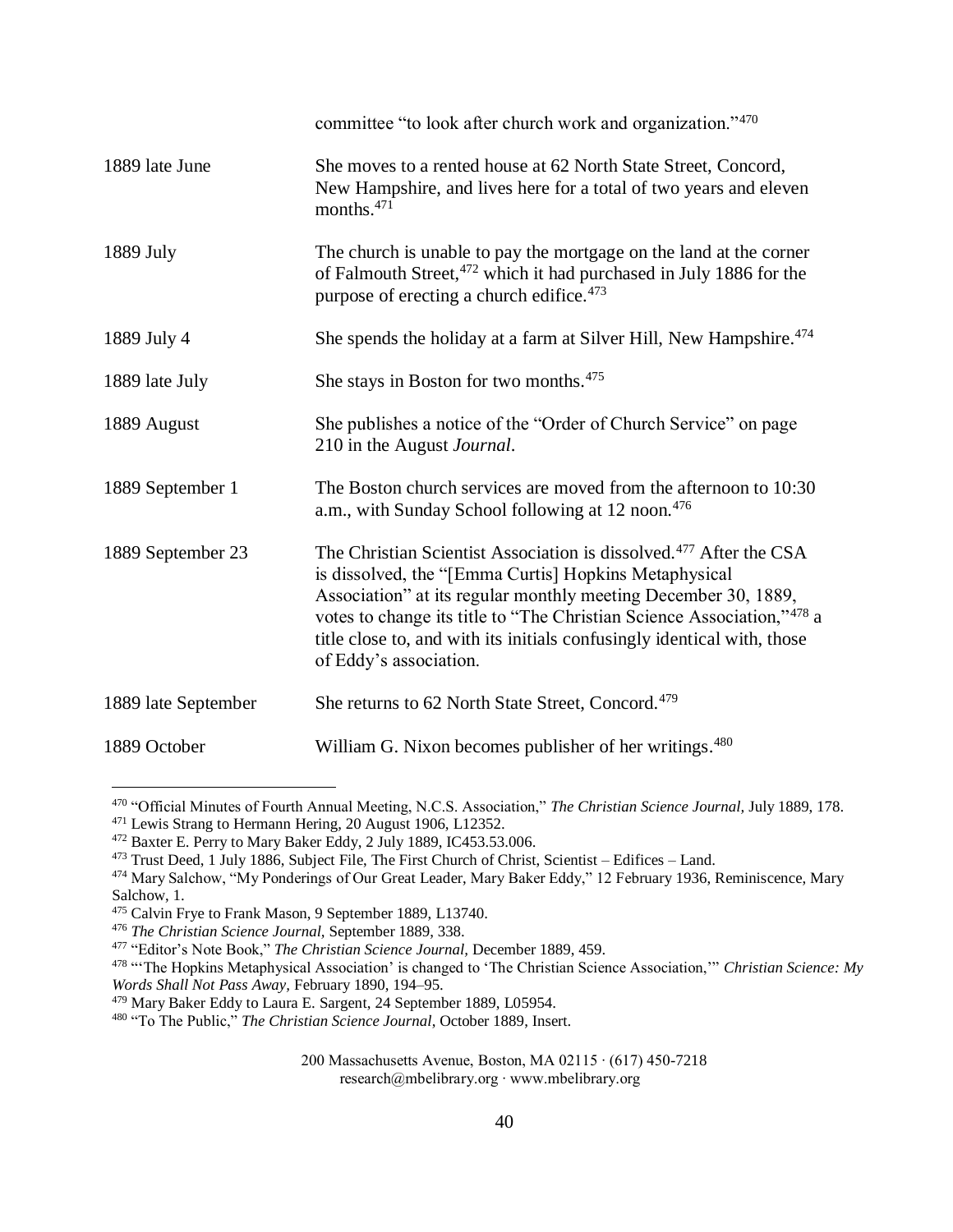| 1889 October 29  | The Massachusetts Metaphysical College is dissolved. <sup>481</sup>                                                                                                                                                                                                                                                                                                                                                                      |
|------------------|------------------------------------------------------------------------------------------------------------------------------------------------------------------------------------------------------------------------------------------------------------------------------------------------------------------------------------------------------------------------------------------------------------------------------------------|
| 1889 December 2  | Church of Christ (Scientist), Boston, abandons its congregational<br>organization by the unanimous vote of the membership. It retains<br>its name and continues to hold Sunday services and Friday evening<br>meetings as a voluntary association. <sup>482</sup>                                                                                                                                                                        |
| 1889 December 9  | An advertisement in the <i>Boston Herald</i> states that the lot of land<br>purchased for building the Original Edifice and acquired by her on<br>foreclosure of the mortgage is available for purchase. <sup>483</sup>                                                                                                                                                                                                                  |
| 1889 December 10 | At her request, Ira Oscar Knapp purchases the lot of land originally<br>purchased for building the Original Edifice. <sup>484</sup> Baxter E. Perry<br>quitclaims it to him. <sup>485</sup>                                                                                                                                                                                                                                              |
| 1889 December 18 | Ira Oscar Knapp's Deed of Trust conveys the land for a church to<br>three Trustees: Alfred Lang, Marcellus Munroe, and William G.<br>Nixon. The Deed also establishes a Board of Directors responsible<br>for maintaining church services and employing a pastor to preach<br>strictly in accord with Christian Science. The Directors are David<br>Anthony, Joseph S. Eastaman, Eugene H. Greene, William B.<br>Johnson, and Knapp. 486 |
| 1890             | During this year she makes brief visits to Boston, <sup>487</sup> and Tilton,<br>New Hampshire. <sup>488</sup>                                                                                                                                                                                                                                                                                                                           |
| 1890 January     | A monthly publication entitled Christian Science Bible Lessons<br>begins. <sup>489</sup> After three issues it appears in April 1890 as a quarterly<br>with the cover title Christian Science Quarterly. <sup>490</sup> The December<br>1889 Journal carries a notice that the Christian Science Bible<br>Lessons that appear in January are prepared by a number of<br>Christian Science workers, and would include some new            |

<sup>481</sup> Massachusetts Metaphysical College, meeting minutes, 29 October 1889, EOR21, 39.

<sup>485</sup> Ibid.

 $\overline{a}$ 

<sup>487</sup> Laura Sargent, 12 September 1939, Reminiscence, Laura Sargent, 15.

<sup>488</sup> Ibid.

<sup>482</sup> Mary Baker Eddy to The First Church of Christ, Scientist, 28 November 1889, L00008.

<sup>483</sup> "Notice," *The Boston Herald,* December 9, 1889, Subject File, The First Church of Christ, Scientist – Edifices – Land.

<sup>484</sup> Ira Knapp to Calvin Frye, 14 December 1889, IC83a.18.009.

<sup>486</sup> Trust deed, 18 December 1889, Subject File, The First Church of Christ, Scientist – Edifices – Land.

<sup>489</sup> "Editor's Note Book," *The Christian Science Journal,* December 1889, 461.

<sup>490</sup> *Christian Science Quarterly,* April 1890, cover.

<sup>200</sup> Massachusetts Avenue, Boston, MA 02115 ∙ (617) 450-7218 research@mbelibrary.org ∙ www.mbelibrary.org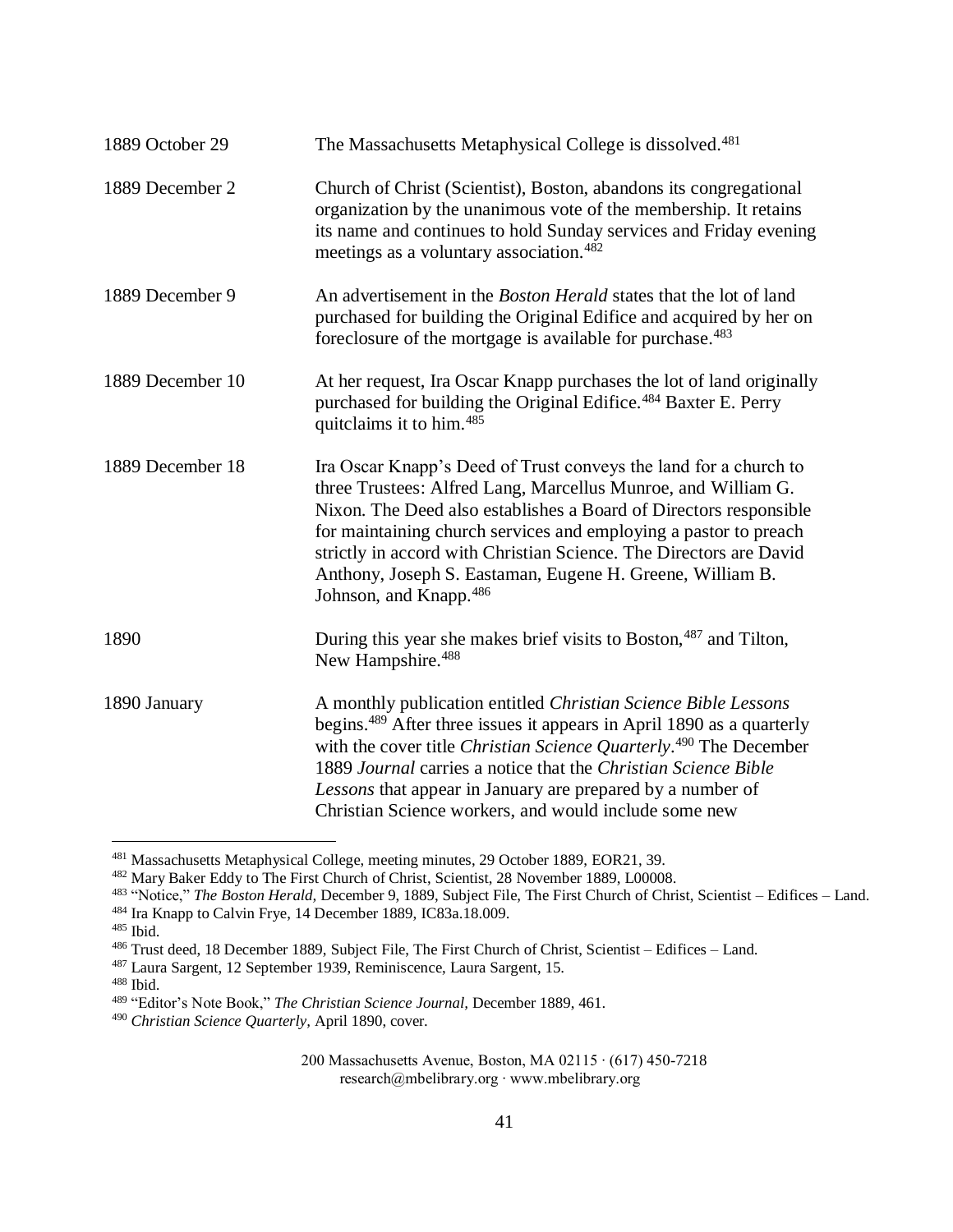|                 | features. <sup>491</sup> The December Lessons had been prepared by Frank E.<br>Mason whose Bible Lessons had appeared in the Journal from<br>August 1888 (though not continuously). <sup>492</sup>                                                                                                                                                                        |
|-----------------|---------------------------------------------------------------------------------------------------------------------------------------------------------------------------------------------------------------------------------------------------------------------------------------------------------------------------------------------------------------------------|
| 1890 May        | The Christian Science Dispensary at 7 Temple Street moves to 24<br>Boylston Street. <sup>493</sup> This is the same address as the Publishing<br>Society and the Reading Room. The street would be renumbered in<br>January 1891 and the address would become 62 Boylston. <sup>494</sup>                                                                                 |
| 1890 May 27-28  | The National Christian Scientist Association meets and, at her<br>request, dissolves; technically it adjourns until 1893. <sup>495</sup>                                                                                                                                                                                                                                  |
| 1890 June 6     | The fiftieth edition of Science and Health is copyrighted. <sup>496</sup>                                                                                                                                                                                                                                                                                                 |
| 1890 September  | She publishes in the <i>Journal</i> "Seven Fixed Rules" that state she is<br>not to be consulted about Christian Science practitioners listed in<br>the <i>Journal</i> , periodical content, marriage relations, choice of<br>pastors, disaffection between Christian Scientists, admittance of<br>members or their discipline, and treatment of the sick. <sup>497</sup> |
| 1890 November   | The Journal announces the first Christian Science Hymnal<br>published by the Christian Science Publishing Society as a four-<br>page leaflet containing 17 hymns (later 25). <sup>498</sup> A book-size hymnal<br>does not appear until 1892. <sup>499</sup>                                                                                                              |
| 1890 December   | Sarah J. Clark becomes editor of the <i>Journal</i> . <sup>500</sup> (She will serve<br>through December $1891.)^{501}$                                                                                                                                                                                                                                                   |
| 1891 January 19 | The fiftieth edition of Science and Health is published—a major                                                                                                                                                                                                                                                                                                           |

<sup>491</sup> "Editor's Note Book," *The Christian Science Journal,* December 1889, 461.

<sup>492</sup> Frank Mason, "Christian Science Bible Lessons," *The Christian Science Journal,* November 1889, 411–28.

<sup>493</sup> *The Christian Science Journal,* May 1890, iv.

<sup>494</sup> *The Christian Science Journal,* February 1891, iv.

<sup>495</sup> Mary Baker Eddy, "To the National Christian Scientist Association," *The Christian Science Journal,* July 1890, 139–40.

<sup>496</sup> Ainsworth Spofford, copyright form, 6 June 1890, Subject File, Eddy, Mary Baker – Writings – Science and Health – Copyrights.

<sup>497</sup> Mary Baker Eddy, "Open Letters," *The Christian Science Journal,* September 1890, 249.

<sup>498</sup> "Publisher's Department," *The Christian Science Journal,* November 1890, 367–68.

<sup>499</sup> Alice Dayton, "A Word of Thanksgiving for the Christian Science Hymnal," *The Christian Science Journal,* December 1892, 406–7.

<sup>500</sup> Christian Science Publishing Society, meeting minutes, 22 November 1890, EOR02, 18.

<sup>501</sup> Christian Science Publishing Society, meeting minutes, 31 October 1891, EOR02, 37.

<sup>200</sup> Massachusetts Avenue, Boston, MA 02115 ∙ (617) 450-7218 research@mbelibrary.org ∙ www.mbelibrary.org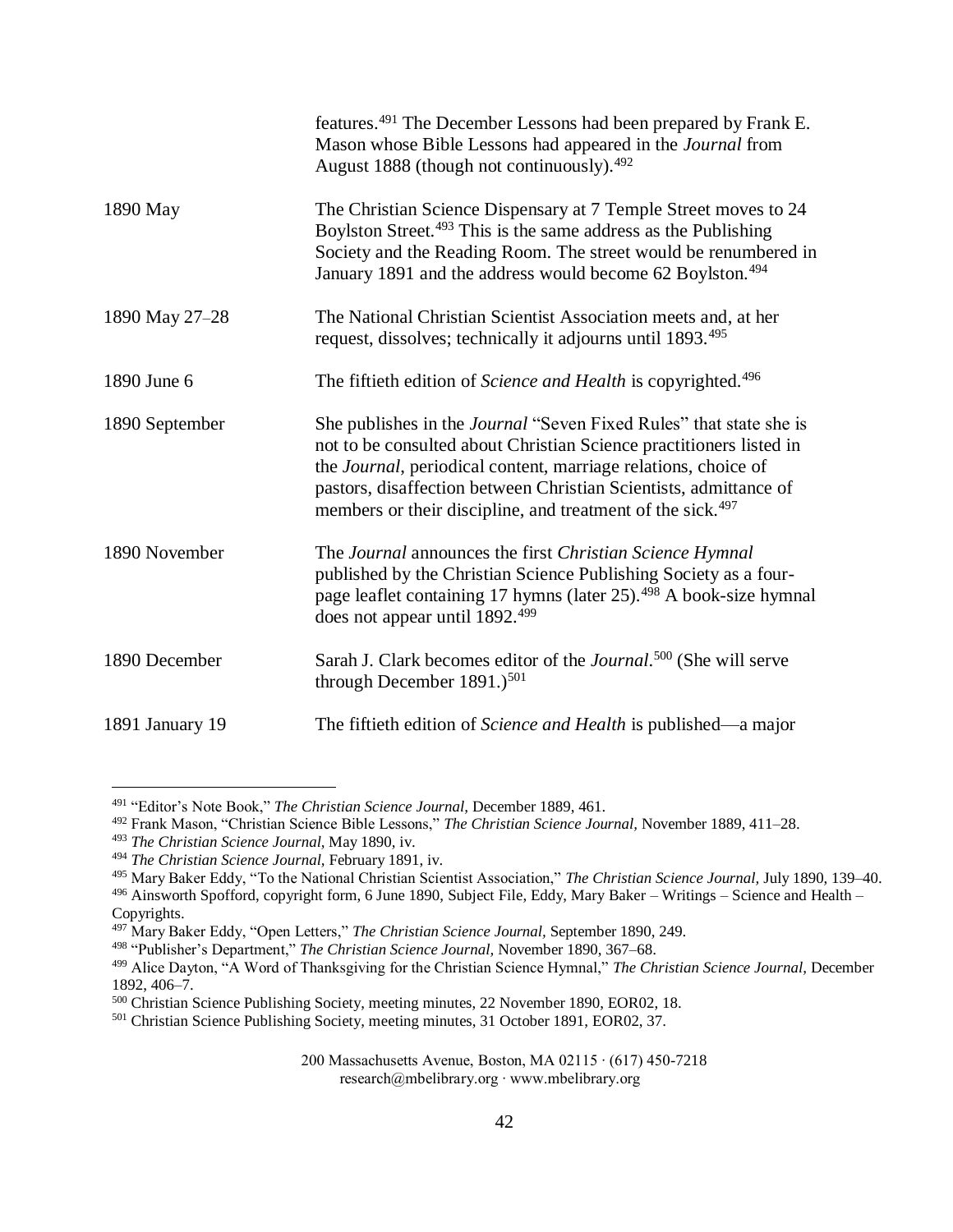|                | revision. <sup>502</sup> Three thousand copies are printed. <sup>503</sup> Marginal<br>headings are introduced. The "trial scene" is omitted (in the current<br>edition, see pages 430–442), but restored in the eighty-first edition<br>in 1894. <sup>504</sup> The fiftieth edition is reviewed in the March Journal,<br>and reprinted in April. <sup>505</sup>                                                                                                                                                                                                                                                                                                                                                                                       |
|----------------|---------------------------------------------------------------------------------------------------------------------------------------------------------------------------------------------------------------------------------------------------------------------------------------------------------------------------------------------------------------------------------------------------------------------------------------------------------------------------------------------------------------------------------------------------------------------------------------------------------------------------------------------------------------------------------------------------------------------------------------------------------|
| 1891 March 1   | The idea of a children's fund to build a Mother's Room for Eddy in<br>the Original Edifice (which occurred to Maurine R. Campbell on<br>October 3, 1890) <sup>506</sup> is presented to the twelve children in the<br>Boston Sunday School. <sup>507</sup> The children's fund is called the "Busy<br>Bees." <sup>508</sup> An invitation to other children to join the Busy Bees is<br>published in the April Journal. <sup>509</sup> After the room is completed, the<br>children provide penny offerings for a Flower Fund for the room<br>and also to keep a lamp burning. <sup>510</sup> Their activities cease at Eddy's<br>request on August 30, 1895. <sup>511</sup> She dedicates <i>Pulpit and Press</i> to<br>these children. <sup>512</sup> |
| 1891 April 15  | The last issue of the <i>Christian Science Series</i> is published.                                                                                                                                                                                                                                                                                                                                                                                                                                                                                                                                                                                                                                                                                     |
| 1891 May 23    | She moves from Concord to 175 Poplar Street in Roslindale, a part<br>of Boston, <sup>513</sup> but only stays a month due to noise. <sup>514</sup>                                                                                                                                                                                                                                                                                                                                                                                                                                                                                                                                                                                                      |
| 1891 late June | She returns to 62 North State Street, Concord. <sup>515</sup>                                                                                                                                                                                                                                                                                                                                                                                                                                                                                                                                                                                                                                                                                           |
| 1891 October   | She directs the "Order of Church Service" to be reprinted in the<br>October Journal. <sup>516</sup>                                                                                                                                                                                                                                                                                                                                                                                                                                                                                                                                                                                                                                                     |
| 1891 November  | Retrospection and Introspection is published. <sup>517</sup> This is a greatly                                                                                                                                                                                                                                                                                                                                                                                                                                                                                                                                                                                                                                                                          |

<sup>502</sup> Mary Baker Eddy to Ruth Ewing, 18 January 1891, L08500.

<sup>505</sup> Rev. L. P. Norcross, "Science and Health by Mary Baker G. Eddy," *The Christian Science Journal,* April 1891, 1–7.

- <sup>506</sup> Maurine Campbell, "The Story of the Busy Bees," 1918, Reminiscence, Maurine R. Campbell, 23.
- <sup>507</sup> Ibid., 24.

- <sup>510</sup> Maurine Campbell, "To the Busy Bees," *The Christian Science Journal,* March 1895, 522.
- <sup>511</sup> Mary Baker Eddy to Maurine Campbell, 30 August 1895, V03073.

<sup>513</sup> Mary Baker Eddy to George H. and Nellie J. Moore, 22 May 1891, L13114.

<sup>503</sup> Ibid.

<sup>504</sup> Eddy, *Science and Health with Key to the Scriptures*, 81st ed. (Boston: E. J. Foster Eddy, M. D., C. S. D., 1894), 428–39.

<sup>508</sup> Maurine Campbell to Mary Baker Eddy, 7 April 1891, IC51.16.003.

<sup>509</sup> Maurine Campbell, "Home and Children's Department," *The Christian Science Journal,* April 1891, 21–22.

<sup>512</sup> Mary Baker Eddy, *Pulpit and Press,* 1st ed. (Concord, New Hampshire, Mary Baker Eddy, 1895), 2.

<sup>514</sup> Mary Baker Eddy to Laura Sargent, 8 July 1891, L05962.

<sup>515</sup> Lewis Strang to Hermann Hering, 20 August 1906, L12352.

<sup>516</sup> Mary Baker Eddy, "Order of Church Service," *The Christian Science Journal,* October 1891, 284.

<sup>517</sup> *The Christian Science Journal,* December 1891, 394.

<sup>200</sup> Massachusetts Avenue, Boston, MA 02115 ∙ (617) 450-7218 research@mbelibrary.org ∙ www.mbelibrary.org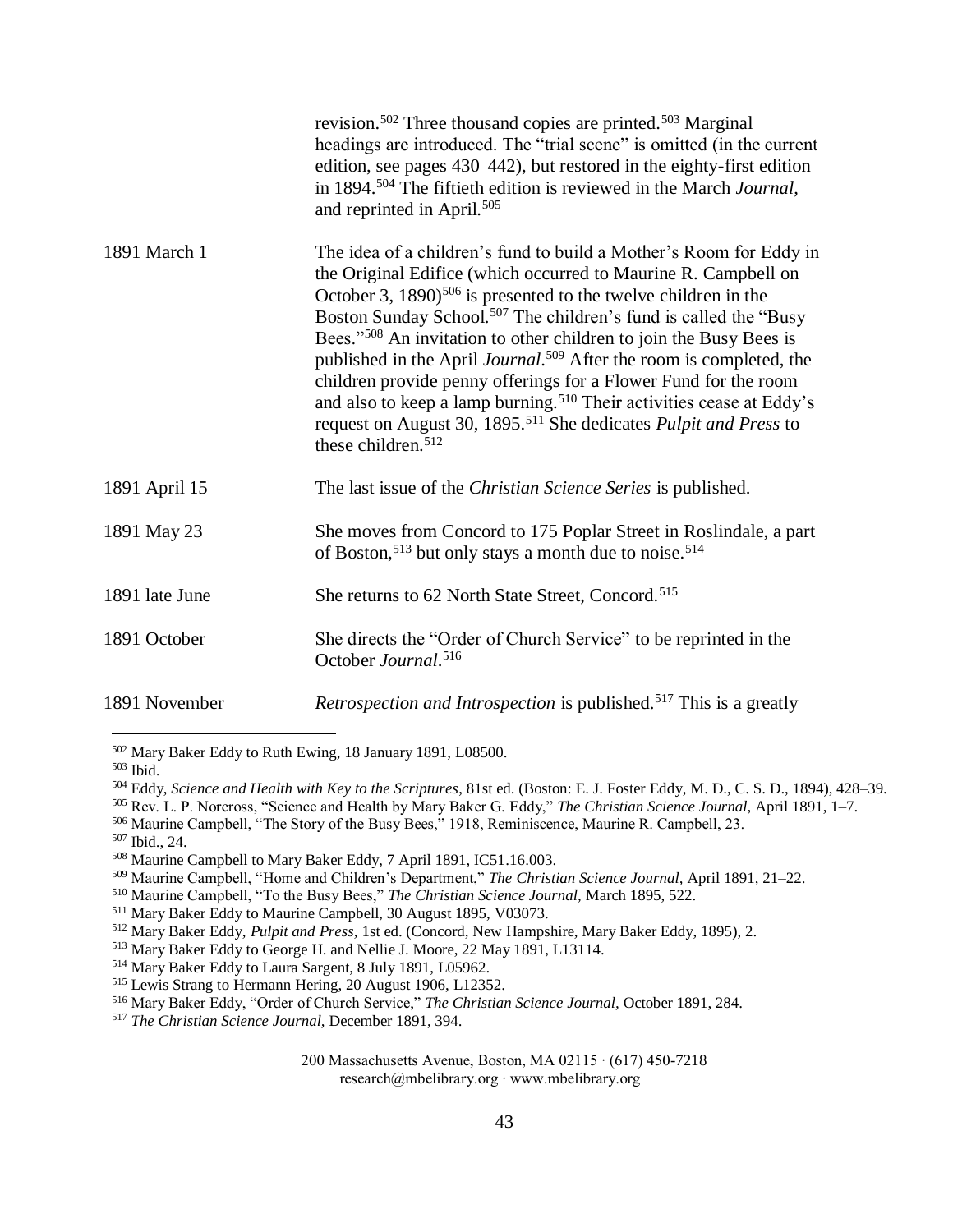|                  | expanded revision of Historical Sketch of Metaphysical Healing<br>(see entry for February 1885).                                                                                                                                                                                                                                          |
|------------------|-------------------------------------------------------------------------------------------------------------------------------------------------------------------------------------------------------------------------------------------------------------------------------------------------------------------------------------------|
| 1892 January     | Julia Field-King becomes editor of the <i>Journal</i> and serves nine<br>months. <sup>518</sup>                                                                                                                                                                                                                                           |
| 1892 March 30    | She is made a member of the Daughters of the American<br>Revolution. <sup>519</sup>                                                                                                                                                                                                                                                       |
| 1892 May 29      | She gives her first talk in Concord, New Hampshire, in her student<br>Ann Otis's rooms in the Fowler Building. <sup>520</sup>                                                                                                                                                                                                             |
| 1892 June 20     | She moves to 188 Pleasant Street on the outskirts of Concord. <sup>521</sup><br>"Pleasant View," as she names the farm, was purchased the<br>previous December. <sup>522</sup> She lives here for fifteen-and-a-half years,<br>until January 1908. <sup>523</sup>                                                                         |
| 1892 August      | The conditions of the deed for the land for the Original Edifice are<br>broken by the Trustees when they collect funds to build a<br>combination church and publishing house. <sup>524</sup> The deed states that<br>only a church is to be built on the land. <sup>525</sup> The land reverts back to<br>Ira Oscar Knapp. <sup>526</sup> |
| 1892 August 19   | Ira Oscar Knapp deeds the land for the Original Edifice to her. <sup>527</sup>                                                                                                                                                                                                                                                            |
| 1892 September 1 | She establishes a Deed of Trust which gives the land to the<br>Christian Science Board of Directors. <sup>528</sup> The Board, created by the<br>deed, constitutes "a perpetual body or corporation" for the purpose<br>of building a church edifice on the land. Since the State                                                         |

<sup>518</sup> Christian Science Publishing Society, 7 November 1891, EOR02, 39; Christian Science Publishing Society, 27 August 1892, EOR02, 51.

200 Massachusetts Avenue, Boston, MA 02115 ∙ (617) 450-7218

research@mbelibrary.org ∙ www.mbelibrary.org

<sup>519</sup> Mary L. Shields to Mary B. G Eddy, 30 March 1892, Subject File, Mary Baker Eddy – Ancestry – General.

<sup>520</sup> Laura E. H. Plumer, 11 October 1932, Reminiscence, Laura E. H. Plumer, 4.

<sup>521</sup> Calvin Frye, notebook, 20 June 1892, EF067.

<sup>522</sup> State of New Hampshire, warranty deed, 3 December 1891, Subject File, Eddy, Mary Baker – Residences – Pleasant View, New Hampshire – Legal Documents.

<sup>523</sup> "Mrs. Eddy Moves to Greater Boston," *Christian Science Sentinel,* February 1, 1908, 423–27.

<sup>524</sup> Alfred Lang, Marcellus Monroe, W. G. Nixon, circular, 25 May 1891, Subject File, The First Church of Christ, Scientist – Edifices – Original – Building Fund – Circular and Flyers, 1887, 1891, 1892.

<sup>525</sup> Trust deed, 18 December 1889, Subject File, The First Church of Christ, Scientist – Edifices – Land.

<sup>526</sup> Trust deed, 19 August 1892, Subject File, The First Church of Christ, Scientist – Edifices – Land.

<sup>527</sup> Mary Baker Eddy to Ira O. Knapp, 25 August 1892, L03429.

<sup>528</sup> Mary Baker Eddy, *Manual of The Mother Church,* 89th ed. (Boston: The First Church of Christ, Scientist, 1908), 128.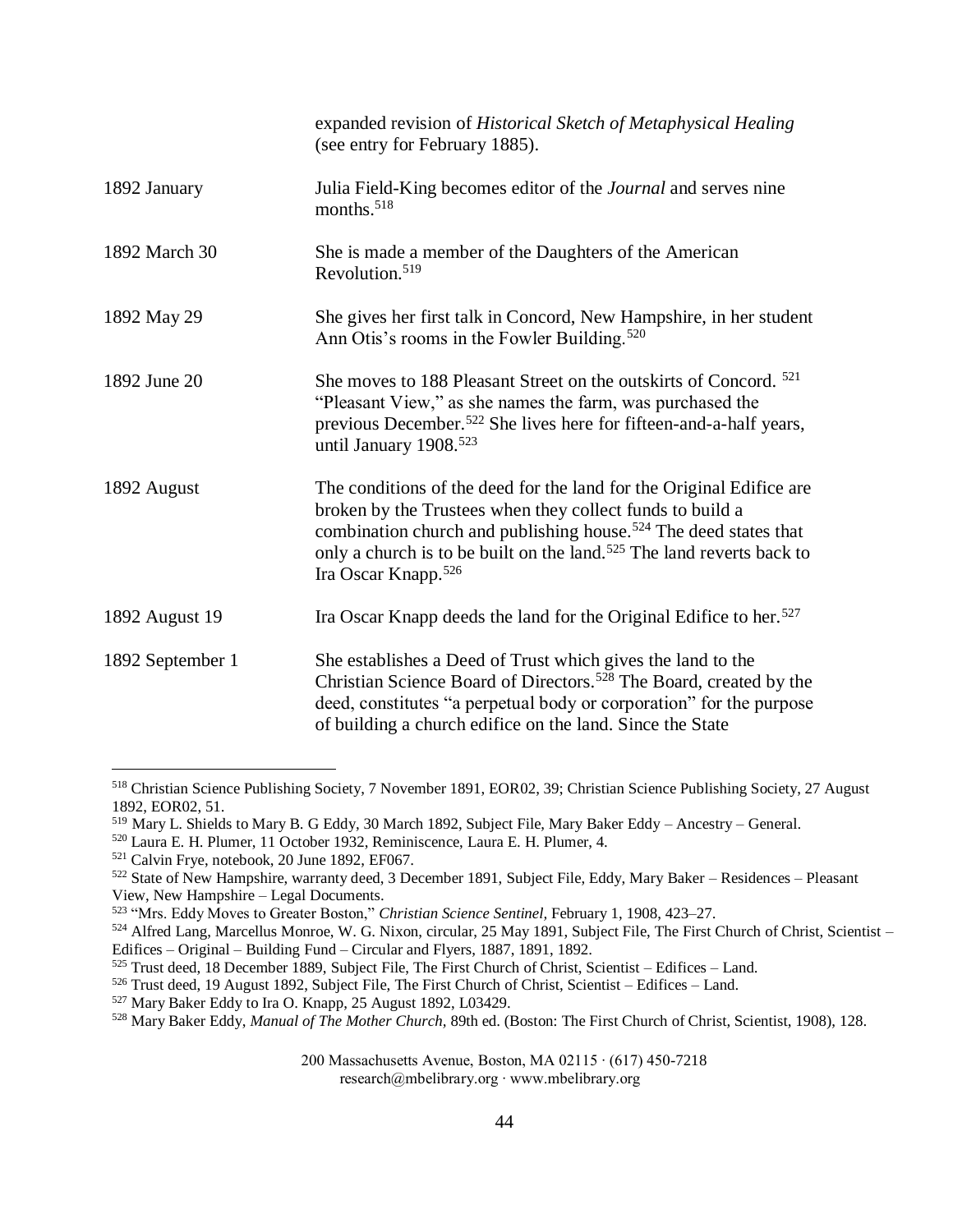|                             | Commissioner has refused to grant a charter for the church, the<br>legal support for Eddy's action is found in a state statute permitting<br>an unincorporated religious association through its trustees to take<br>and hold property in the same manner as if incorporated. <sup>529</sup> Ira<br>Oscar Knapp, William B. Johnson, Joseph S. Eastaman, and<br>Stephen A. Chase constitute the Board of Directors. <sup>530</sup>                                                                                                                                                                                             |
|-----------------------------|--------------------------------------------------------------------------------------------------------------------------------------------------------------------------------------------------------------------------------------------------------------------------------------------------------------------------------------------------------------------------------------------------------------------------------------------------------------------------------------------------------------------------------------------------------------------------------------------------------------------------------|
| 1892 September 23           | The Church of Christ (Scientist) is reorganized with twelve<br>members as The Mother Church, The First Church of Christ,<br>Scientist, in Boston, Massachusetts. <sup>531</sup> While the government of its<br>predecessor was democratic, in this reorganization church<br>government is divided between Eddy, the Board of Directors, and<br>the First Members. <sup>532</sup> On January 10, 1901, the First Members<br>relinquish their role in church government; <sup>533</sup> on March 17, 1903,<br>they are designated "Executive Members;" <sup>534</sup> and on July 8, 1908,<br>they are disbanded. <sup>535</sup> |
| 1892 October                | Emma E. Cooley serves as acting editor of the <i>Journal</i> for one<br>month. <sup>536</sup>                                                                                                                                                                                                                                                                                                                                                                                                                                                                                                                                  |
| 1892 October or<br>November | The Publishing Society issues the first official Christian Science<br><i>Hymnal</i> with music. <sup>537</sup> There are 221 settings for hymns. <sup>538</sup>                                                                                                                                                                                                                                                                                                                                                                                                                                                                |
| 1892 November               | Septimus J. Hanna becomes editor of the <i>Journal</i> . <sup>539</sup> He serves until<br>June 1902. <sup>540</sup>                                                                                                                                                                                                                                                                                                                                                                                                                                                                                                           |
| 1893 January                | Ebenezer J. Foster Eddy is made Publisher of Science and Health<br>and her other writings; Joseph Armstrong is made Publisher of the<br>Journal and Manager of the Christian Science Publishing Society,                                                                                                                                                                                                                                                                                                                                                                                                                       |

<sup>529</sup> Ibid., 130.

<sup>530</sup> Ibid., 128–130.

<sup>531</sup> Ebenezer J. Foster Eddy to William B. Johnson, 25 September 1892, F00689.

<sup>532</sup> Clifford P. Smith, "Our Church's Constitution," n.d., Subject File, The First Church of Christ, Scientist – Organization – General.

<sup>533</sup> Eddy, *Church Manual,* 20th ed., 30.

<sup>534</sup> Eddy, *Church Manual,* 29th ed., 66.

<sup>535</sup> Mary Baker Eddy to The Christian Science Board of Directors, 3 July 1908, L00985.

<sup>536</sup> Christian Science Publishing Society, meeting minutes, 27 August 1892, EOR02, 56.

<sup>537</sup> Alice Dayton, "A Word of Thanksgiving for the Christian Science Hymnal," *The Christian Science Journal,* December 1892, 406–7.

<sup>538</sup> *Christian Science Hymnal* (Boston: The Christian Science Publishing Society, 1892).

<sup>539</sup> Christian Science Publishing Society, meeting minutes, 24 September 1892, EOR02, 60.

<sup>540</sup> "Editorial Department," *Christian Science Sentinel,* June 26, 1902, 688.

<sup>200</sup> Massachusetts Avenue, Boston, MA 02115 ∙ (617) 450-7218 research@mbelibrary.org ∙ www.mbelibrary.org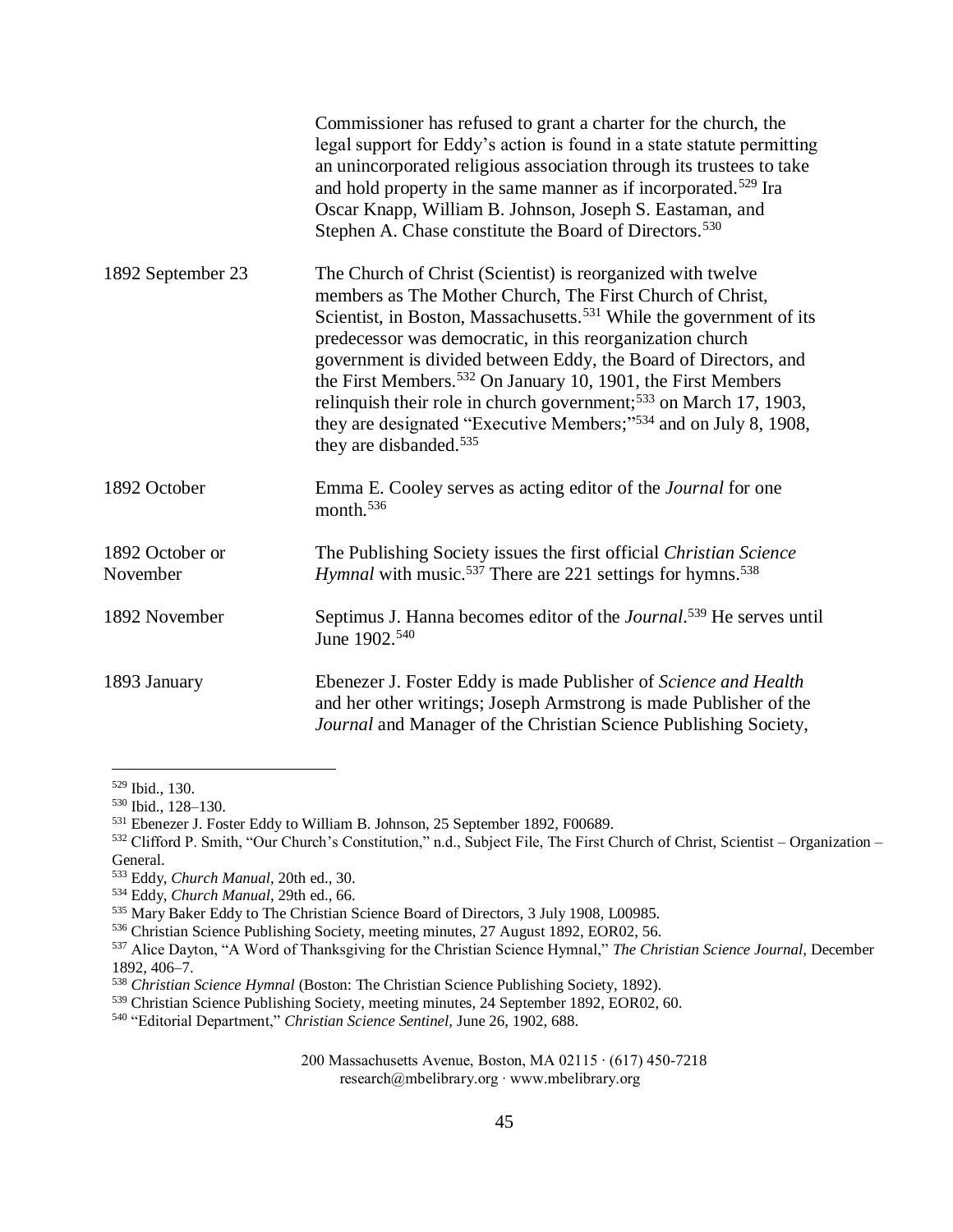|                   | replacing William G. Nixon. <sup>541</sup>                                                                                                                                                                                                                                                                                                                                               |
|-------------------|------------------------------------------------------------------------------------------------------------------------------------------------------------------------------------------------------------------------------------------------------------------------------------------------------------------------------------------------------------------------------------------|
| 1893 February     | The name "Mary Baker Eddy" appears on the a Daughters of the<br>American Revolution certificate. <sup>542</sup> About a year after this she<br>begins dropping the initial "G." (for Glover) in correspondence. <sup>543</sup>                                                                                                                                                           |
|                   | Lanson P. Norcross resigns his pastorate of The Mother Church. <sup>544</sup>                                                                                                                                                                                                                                                                                                            |
| 1893 March        | James F. Gilman begins illustrations for Christ and Christmas,<br>shortly after she writes the poem. <sup>545</sup>                                                                                                                                                                                                                                                                      |
|                   | Joseph Armstrong replaces Joseph S. Eastaman as a Director. <sup>546</sup>                                                                                                                                                                                                                                                                                                               |
| 1893 March 1      | David A. Easton becomes Pastor of The Mother Church. <sup>547</sup> He dies<br>on March 1, 1894. <sup>548</sup>                                                                                                                                                                                                                                                                          |
| 1893 April 27     | George Washington Glover Jr. and his four-year-old son, George,<br>visit Pleasant View. <sup>549</sup>                                                                                                                                                                                                                                                                                   |
| 1893 September 11 | The first Parliament of Religions convenes in conjunction with the<br>Columbian Exposition (World's Fair) in Chicago. <sup>550</sup> Edward A.<br>Kimball oversees Christian Scientists' participation in the event. <sup>551</sup>                                                                                                                                                      |
| 1893 September 20 | As part of the Parliament events, a Congress of Christian Science is<br>held under the auspices of the NCSA which had adjourned three<br>years earlier. <sup>552</sup> Twelve addresses on topics chosen by Eddy are<br>delivered by students she selected. <sup>553</sup> At her request, the NCSA<br>votes that the Journal is her property. <sup>554</sup> She then gives the Journal |

<sup>541</sup> "Publisher's Department," *The Christian Science Journal,* January 1893, 479.

<sup>542</sup> The Mary Baker Eddy Library, 16 February 1893, Object Collection, 0.1967.

<sup>543</sup> Eddy, *Miscellaneous Writings*, x.

<sup>&</sup>lt;sup>544</sup> Mary Baker Eddy to Lanson Norcross, 4 March 1893, L11126.

<sup>545</sup> James Franklin Gilman to Mary Baker Eddy, 29 March 1893, IC353.48.026.

<sup>546</sup> Mary Baker Eddy to Joseph Armstrong, 24 March 1893, L02690.

<sup>547</sup> David A. Easton to Mary Baker Eddy, 1 March 1893, IC275.41.035.

<sup>548</sup> "Editor's Table," *The Christian Science Journal,* April 1894, 35-39.

<sup>549</sup> Calvin Frye, notebook, 4 April 1893, EF067; Irving C. Tomlinson, "The Woman and the Revelator," 12 May 1932, Reminiscence, Irving C. Tomlinson, 656.

<sup>550</sup> "Dawn of Love," *Boston Daily Globe,* September 12, 1893.

<sup>551</sup> Edward Kimball to Septimus J. Hanna, 16 June 1893, IC155aP1.24.026.

<sup>552</sup> "Christian Science at the World's Religious Congress," *The Christian Science Journal,* November 1893, 337–46.

<sup>553</sup> Ibid.

<sup>554</sup> Ibid.

<sup>200</sup> Massachusetts Avenue, Boston, MA 02115 ∙ (617) 450-7218 research@mbelibrary.org ∙ www.mbelibrary.org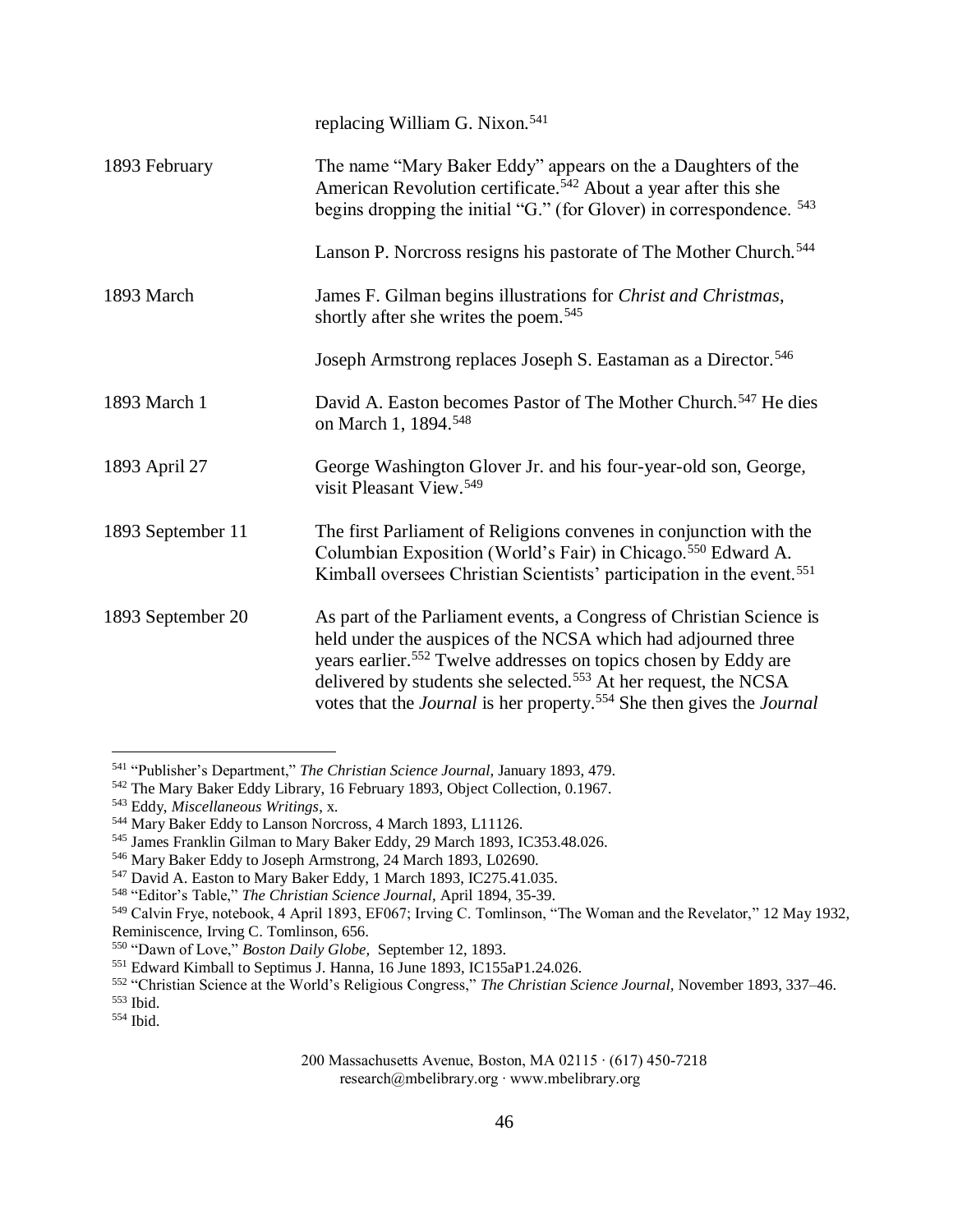|                    | back to the NCSA to be responsible for its publication. <sup>555</sup>                                                                                                                                                                                                                                                                                                 |
|--------------------|------------------------------------------------------------------------------------------------------------------------------------------------------------------------------------------------------------------------------------------------------------------------------------------------------------------------------------------------------------------------|
| 1893 September 22  | Septimus J. Hanna reads her address to the Parliament of<br>Religions. <sup>556</sup>                                                                                                                                                                                                                                                                                  |
| 1893 September 29  | She advises the Directors to begin building the church in Boston. <sup>557</sup><br>Ground is broken on October 1. <sup>558</sup>                                                                                                                                                                                                                                      |
| 1893 October 3     | The first Annual Meeting of the reorganized Church is held in<br>Chickering Hall in Boston. <sup>559</sup> Until the completion of the Extension<br>in 1906, Annual Meetings are held in Copley Hall, <sup>560</sup> the Original<br>Edifice of The Mother Church, <sup>561</sup> Tremont Temple, <sup>562</sup> the<br>Mechanics Building, 563 and Symphony Hall. 564 |
| 1893 December      | <i>Christ and Christmas is published.</i> <sup>565</sup>                                                                                                                                                                                                                                                                                                               |
| 1894 January 10    | She stops the sale of Christ and Christmas. <sup>566</sup> It is reissued<br>December 1897. <sup>567</sup>                                                                                                                                                                                                                                                             |
| 1894 March 1       | Church services are held in Copley Hall on Clarendon Street until<br>the Original Edifice is available December 30, 1894. <sup>568</sup>                                                                                                                                                                                                                               |
|                    | David A. Easton dies. <sup>569</sup>                                                                                                                                                                                                                                                                                                                                   |
| 1894 after March 1 | Septimus J. Hanna becomes Pastor of The Mother Church. <sup>570</sup> In<br>January 1895 he becomes First Reader, the first to hold that<br>office. <sup>571</sup>                                                                                                                                                                                                     |

<sup>555</sup> Ibid.

<sup>558</sup> Ibid.

- <sup>560</sup> William B. Johnson, "Annual Church Meeting," *The Christian Science Journal,* November 1894, 311–14.
- <sup>561</sup> "Annual Church Meeting," *The Christian Science Journal,* November 1895, 312–15.
- <sup>562</sup> "The Annual Church Meeting," *The Christian Science Journal,* July 1899, 238–47.
- <sup>563</sup> "Annual Church Meeting," *Christian Science Sentinel,* June 7, 1900, 643–45.

<sup>568</sup> Eddy, *Miscellany,* 55.

<sup>556</sup> "Religions of the World," *Boston Daily Globe,* September 23, 1893.

<sup>557</sup> Mary Baker Eddy to The Christian Science Board of Directors, 29 September 1893, L00053.

<sup>559</sup> William B. Johnson, "Annual Church Meeting," *The Christian Science Journal,* November 1893, 371–73.

<sup>564</sup> "The Annual Meeting," *Christian Science Sentinel,* June 18, 1904, 660–62.

<sup>565</sup> *The Christian Science Journal*, December 1893, 398.

<sup>566</sup> Mary Baker Eddy, "Hear, O Israel," *The Christian Science Journal*, February 1894, 471.

<sup>567</sup> "Christ and Christmas," *The Christian Science Journal,* December 1897, 539.

<sup>569</sup> "Editor's Table," *The Christian Science Journal,* April 1894, 35–39.

<sup>570</sup> S. J. Hanna, 15 March 1894, 033a.13.049.

<sup>571</sup> Mary Baker Eddy to the Christian Science Board of Directors, 9 January 1895, L02702.

<sup>200</sup> Massachusetts Avenue, Boston, MA 02115 ∙ (617) 450-7218 research@mbelibrary.org ∙ www.mbelibrary.org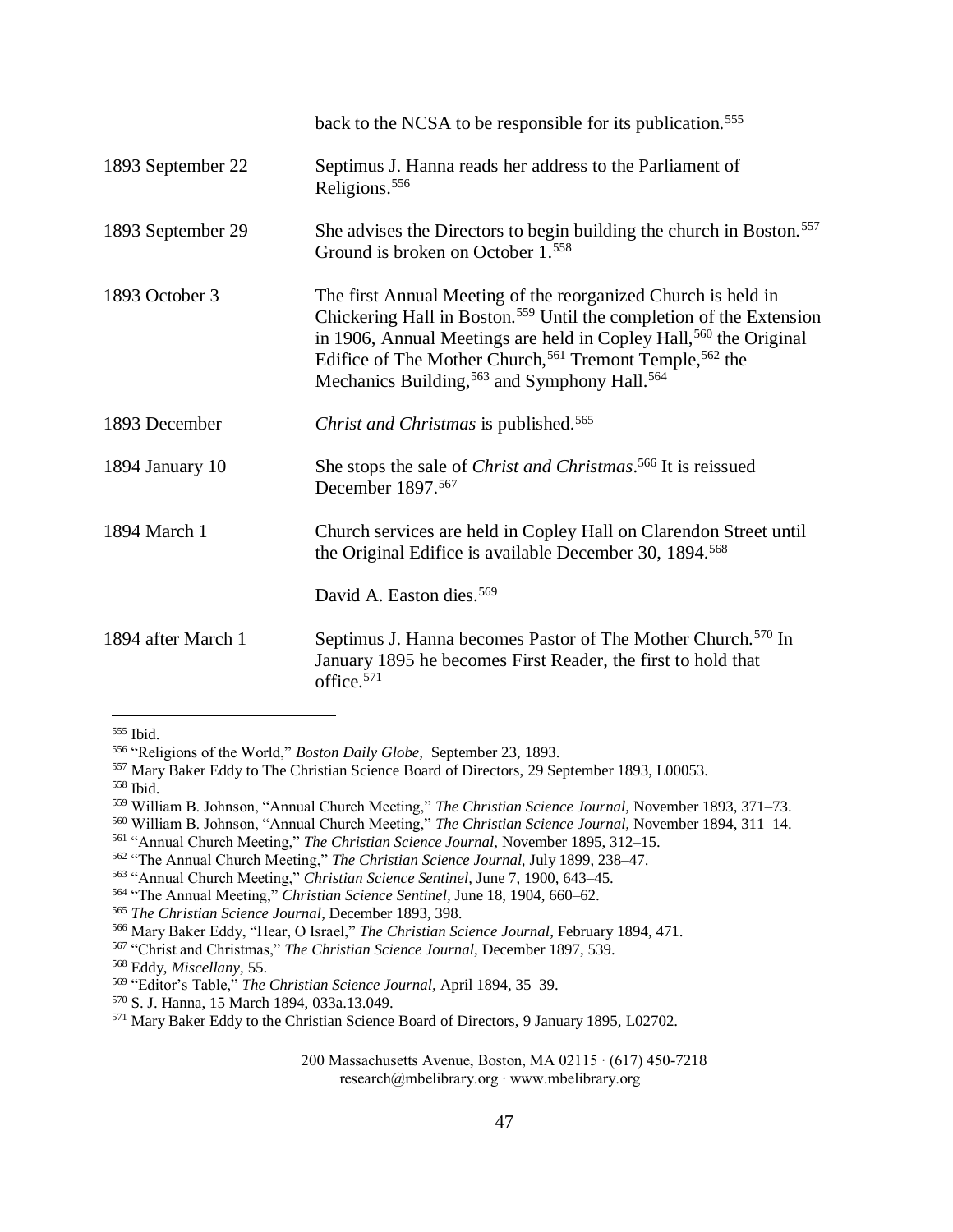| 1894 April/May   | The eighty-first edition of <i>Science and Health</i> is published, a<br>revision in which the "trial" is reinstated in the chapter, "Christian<br>Science Practice," after omission of some three years. Also, this is<br>the first edition in which the "Tenets" appear. <sup>572</sup> |
|------------------|-------------------------------------------------------------------------------------------------------------------------------------------------------------------------------------------------------------------------------------------------------------------------------------------|
| 1894 May 21      | The Cornerstone of the Original Edifice of The Mother Church is<br>laid at 7 p.m., and contains the Bible, the eighty-first edition of<br>Science and Health and other books by her. <sup>573</sup>                                                                                       |
| 1894 July 10     | She requests that the Dispensary at 62 Boylston Street in Boston be<br>closed. $574$                                                                                                                                                                                                      |
| 1894 July 24     | She requests that the Reading Room at 62 Boylston Street be<br>closed. $575$                                                                                                                                                                                                              |
| 1894 July 30     | Based on her requests, it is voted by the Christian Scientist<br>Association to close the Dispensary and the Reading Room at 62<br>Boylston Street. <sup>576</sup>                                                                                                                        |
| 1894 October 2   | The Annual Meeting of The Mother Church is held in Copley<br>Hall. <sup>577</sup>                                                                                                                                                                                                         |
| 1894 October 7   | The Communion service of The Mother Church is held in Copley<br>Hall. <sup>578</sup>                                                                                                                                                                                                      |
| 1894 December 19 | She ordains the Bible and Science and Health with Key to the<br>Scriptures as Pastor of The Mother Church. <sup>579</sup>                                                                                                                                                                 |
| 1894 December 30 | The first service is held in the Original Edifice—a Communion<br>service. <sup>580</sup> The new Pastor is announced. <sup>581</sup> Only First Reader                                                                                                                                    |

<sup>572</sup> "Editor's Table," *The Christian Science Journal,* June 1894, 128–29.

<sup>573</sup> Joseph Armstrong to Mary Baker Eddy, 21 May 1894, IC003aP1.03.025.

<sup>574</sup> Mary Baker Eddy to Superintendent of the Christian Science Dispensary Association, 10 July 1894, L00062.

<sup>575</sup> Calvin Frye to Mary M. W. Munroe, 24 July 1894, L01120.

<sup>576</sup> Christian Scientist Association, meeting minutes, 30 July 1894, Subject File, Christian Scientist Association – Meetings – 1891–1896.

<sup>577</sup> William B. Johnson, "Annual Church Meeting," *The Christian Science Journal,* November 1894, 311–14.

<sup>578</sup> "Communion Service," *The Christian Science Journal,* November 1894, 315–19.

<sup>579</sup> Mary Baker Eddy to the Christian Science Board of Directors, 19 December 1894, L00653.

<sup>580</sup> "First Services in the New Church," *The Christian Science Journal,* February 1895, 464.

<sup>581</sup> Ibid.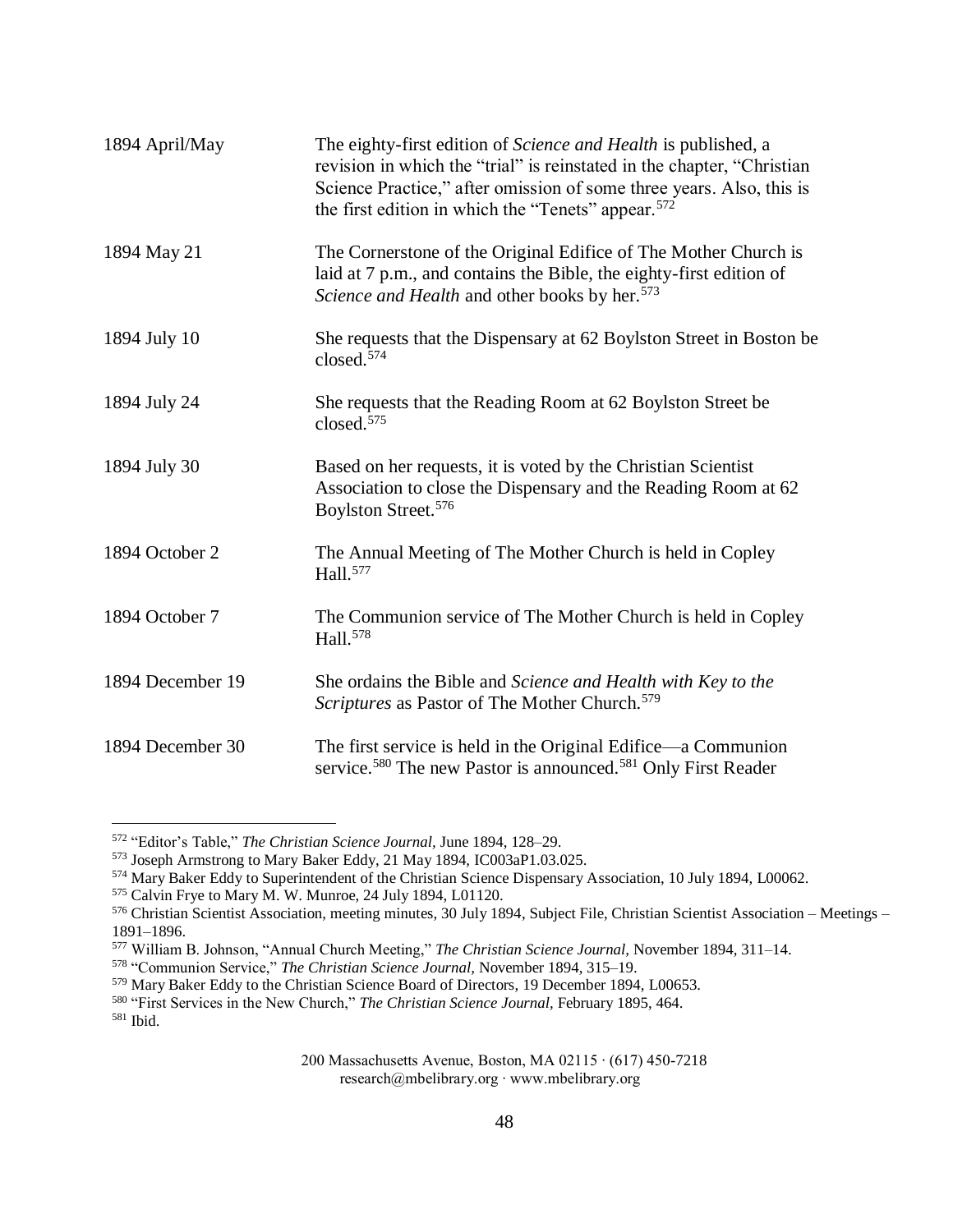|                 | Septimus J. Hanna conducts the December 30 service. <sup>582</sup>                                                                                                                                                                                                                                                                                                                                                                                                                                                                                                                                                                        |
|-----------------|-------------------------------------------------------------------------------------------------------------------------------------------------------------------------------------------------------------------------------------------------------------------------------------------------------------------------------------------------------------------------------------------------------------------------------------------------------------------------------------------------------------------------------------------------------------------------------------------------------------------------------------------|
| 1895 January 6  | The Original Edifice of The Mother Church (costing over<br>\$250,000) is dedicated. Ebenezer J. Foster Eddy and Septimus J.<br>Hanna read from the Bible and Science and Health respectively and<br>alternately. Her dedicatory sermon is read by Henrietta Clark<br>Bemis, a non-member and professional elocutionist. Five services<br>are held, including one exclusively for children. <sup>583</sup>                                                                                                                                                                                                                                 |
| 1895 January 20 | Readings from the Bible and Science and Health replace personal<br>sermons, and Readers (Septimus J. Hanna as First Reader, 584 and<br>Eldora O. Gragg as Second Reader) <sup>585</sup> replace preachers in The<br>Mother Church services. <sup>586</sup> Eddy had ordained these two books as<br>Pastor the previous December 19. <sup>587</sup> Until March 16, 1899, the<br>First Reader reads the Bible and the Second Reader reads Science<br>and Health. <sup>588</sup> In April 1895, branch churches adopt this form of<br>service. <sup>589</sup> The International Bible Lessons are adapted for<br>Christian Science sermons. |
| 1895 March      | The Publishing Society moves to 95 Falmouth Street. <sup>590</sup>                                                                                                                                                                                                                                                                                                                                                                                                                                                                                                                                                                        |
| 1895 March 25   | She refuses an offer from the Board of Directors to be Pastor of<br>The First Church of Christ, Scientist, in Boston, <sup>591</sup> and suggests to<br>the Directors she be made "Pastor Emeritus." <sup>592</sup> She is given this<br>title April 23.593                                                                                                                                                                                                                                                                                                                                                                               |
| 1895 April      | In the April Journal, she ordains the Bible and Science and Health<br>as Pastor for all branch churches. Readers replace preachers. <sup>594</sup>                                                                                                                                                                                                                                                                                                                                                                                                                                                                                        |
| 1895 April 1    | She pays a private visit to the Original Edifice for the first time and                                                                                                                                                                                                                                                                                                                                                                                                                                                                                                                                                                   |

<sup>582</sup> Ibid.

<sup>583</sup> "The Dedication of The Mother Church," *The Christian Science Journal,* February 1895, 451–460.

<sup>584</sup> Mary Baker Eddy to the Christian Science Board of Directors, 9 January 1895, L02702.

<sup>585</sup> William B. Johnson to Eldora Gragg, 15 January 1895, Subject File, Gragg, Eldora O. W.

<sup>586</sup> "Editor's Table," *The Christian Science Journal,* February 1895, 489–91.

<sup>587</sup> Mary Baker Eddy to the Christian Science Board of Directors, 19 December 1894, L00653.

<sup>588</sup> "Notices," *Christian Science Sentinel,* March 16, 1899, 15.

<sup>589</sup> Mary Baker Eddy, "Church and School," *The Christian Science Journal,* April 1895, 1–3.

<sup>590</sup> *The Christian Science Journal,* March 1895, cover.

<sup>591</sup> Mary Baker Eddy to the Christian Science Board of Directors, 25 March 1895, L00095.

<sup>592</sup> The Christian Science Board of Directors to Mary Baker Eddy, 20 April 1895, IC 002a.02.006.

<sup>593</sup> Mary Baker Eddy to the Christian Science Board of Directors, 23 April 1895, L00101.

<sup>594</sup> Mary Baker Eddy, "Church and School," *The Christian Science Journal,* April 1895, 1–3.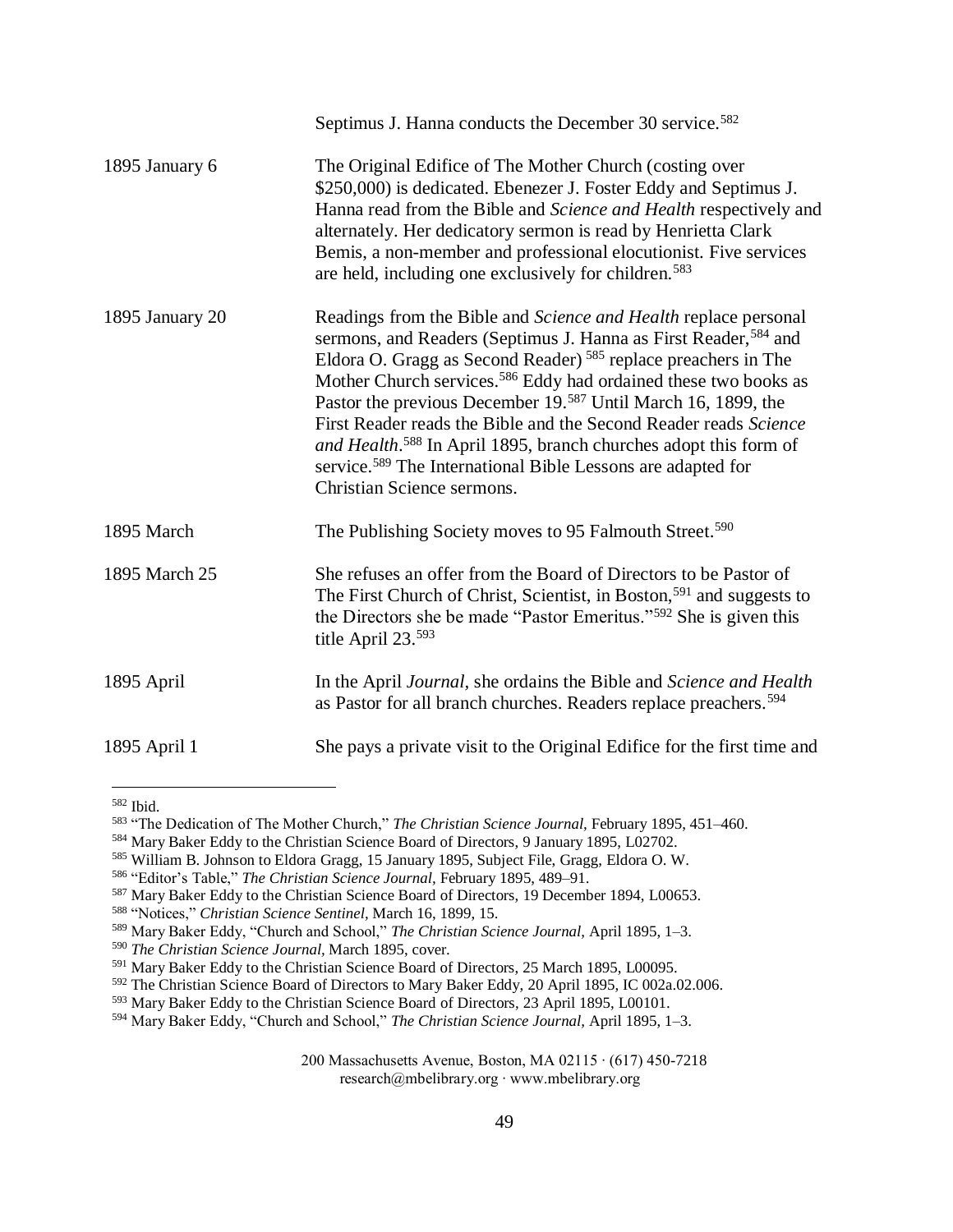|                            | spends the night in the Mother's Room. <sup>595</sup>                                                                                                                                                                                                                                                                                                                            |
|----------------------------|----------------------------------------------------------------------------------------------------------------------------------------------------------------------------------------------------------------------------------------------------------------------------------------------------------------------------------------------------------------------------------|
| 1895 April 15              | The Pleasant View house undergoes alterations (completed on May<br>14). <sup>596</sup> She, Calvin A. Frye, and Clara S. Shannon move to the<br>caretaker's cottage. <sup>597</sup>                                                                                                                                                                                              |
| 1895 April 20              | Josephine Curtis Woodbury, a troublesome student of Eddy's who<br>would later bring suit against her, <sup>598</sup> is readmitted to the Church on<br>probation. <sup>599</sup> She is dismissed on November 6, 1895, <sup>600</sup> but again<br>reinstated March 24, 1896, as a probationary member. <sup>601</sup> She is<br>excommunicated on April 4, 1896. <sup>602</sup> |
| 1895 April (3rd week)      | Pulpit and Press is published. <sup>603</sup>                                                                                                                                                                                                                                                                                                                                    |
| 1895 April 23              | The Board of Directors votes to give her the title of "Pastor"<br>Emeritus." <sup>604</sup>                                                                                                                                                                                                                                                                                      |
| 1895 May 25-26<br>(Sunday) | She makes her second visit to The Mother Church. <sup>605</sup> She delivers<br>the first of two addresses she will give in the Original Edifice. <sup>606</sup><br>She spends Saturday night (May 25) in the Mother's Room. $607$                                                                                                                                               |
| 1895 June 6                | She addresses 180 members of her Christian Scientist Association<br>at Pleasant View. <sup>608</sup>                                                                                                                                                                                                                                                                             |
| 1895 Midsummer             | The Board of Missionaries is established. The By-Law "Board of<br>Missionaries" appears in the 1st edition of the Church Manual. <sup>609</sup><br>This By-Law is omitted from the second through the fifth editions,<br>but reinserted in the sixth. <sup>610</sup> In February 1906 (fifty-fourth edition)                                                                     |

<sup>595</sup> "The Mother's Visit," *The Christian Science Journal,* May 1895, 45–46.

<sup>596</sup> Calvin Frye, notebook, 15 April 1895, EF067.

<sup>597</sup> Ibid.

<sup>598</sup> S. J. Hanna to Mary Baker Eddy, 31 July 1899, IC33c.13.023.

<sup>599</sup> Mary Baker Eddy to The First Church of Christ, Scientist, 17 April 1895, L00100.

<sup>600</sup> "Notice," *The Christian Science Journal,* June 1896, 122.

<sup>601</sup> William B. Johnson to Mary Baker Eddy, 24 March 1896, IC001cP2.01.009.

<sup>602</sup> "Notice," *The Christian Science Journal,* June 1896, 122.

<sup>603</sup> Mary Baker Eddy to Laura Sargent, 15 April 1895, L05976.

<sup>604</sup> Mary Baker Eddy to the Christian Science Board of Directors, 23 April 1895, L00101.

<sup>605</sup> "The Mother's First Appearance in the New Church," *The Christian Science Journal,* July 1895, 139–40.

<sup>606</sup> Eddy, *Miscellaneous Writings*, 106.

<sup>607</sup> Clara M. S. Shannon, "Golden Memories," n.d., Reminiscence, Clara M. S. Shannon, 48.

<sup>608</sup> "Meeting of the College Association," *The Christian Science Journal,* July 1895, 141–43.

<sup>609</sup> Eddy, *Church Manual,* 1st ed., 23.

<sup>610</sup> Eddy, *Church Manual,* 6th ed., 19–20.

<sup>200</sup> Massachusetts Avenue, Boston, MA 02115 ∙ (617) 450-7218 research@mbelibrary.org ∙ www.mbelibrary.org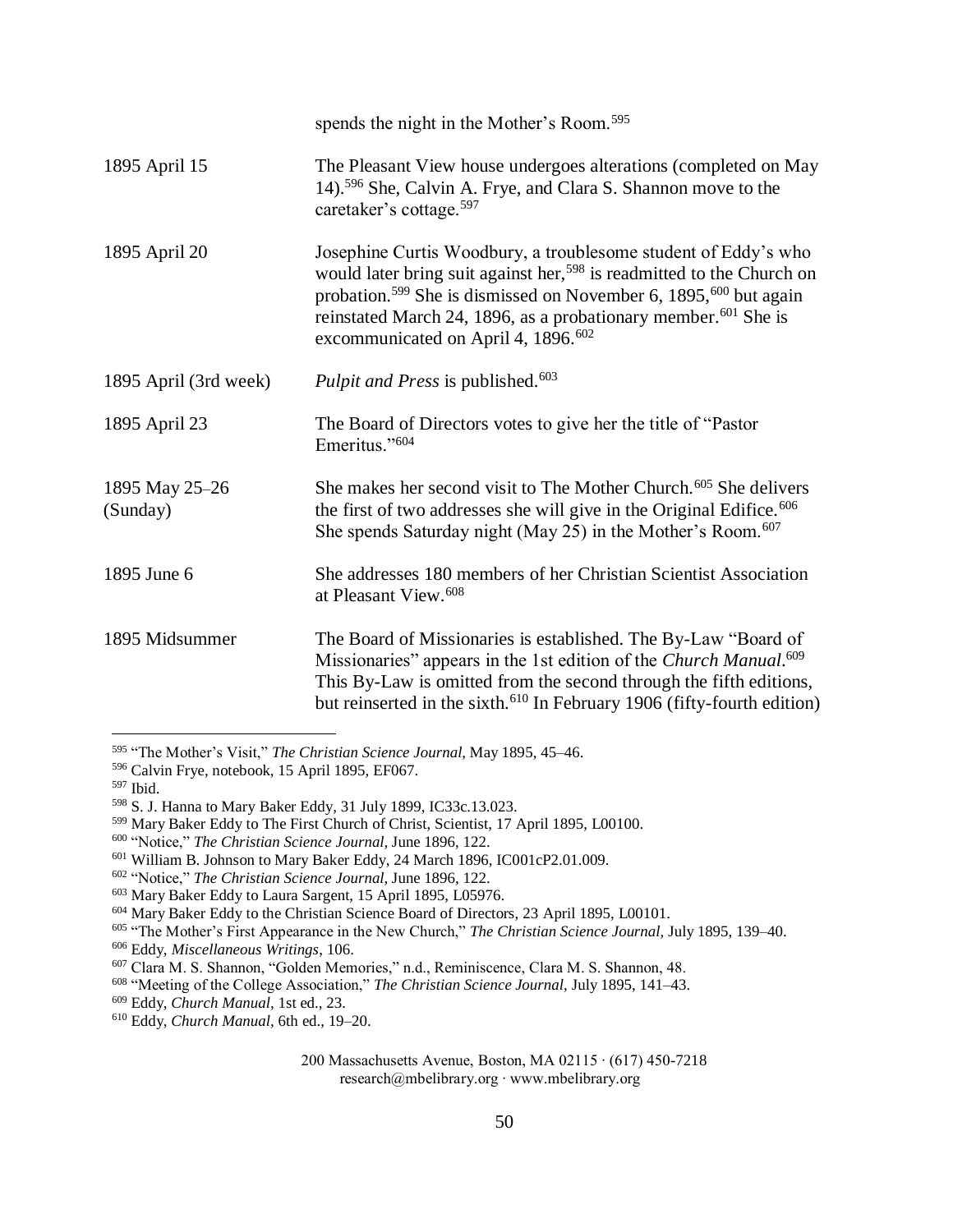|                   | their function changes. <sup>611</sup> The By-Law is repealed May 31, 1909. <sup>612</sup><br>It is omitted from eighty-first edition of the Church Manual.                                                                                |
|-------------------|--------------------------------------------------------------------------------------------------------------------------------------------------------------------------------------------------------------------------------------------|
| 1895 September 10 | The first edition of the Manual of The Mother Church is<br>published. <sup>613</sup>                                                                                                                                                       |
| 1895 October 1    | Annual Meeting of The Mother Church is the first to be held in the<br>church edifice. <sup>614</sup>                                                                                                                                       |
| 1895 October 6    | The Sunday School is now for children only. <sup>615</sup>                                                                                                                                                                                 |
| 1895 October 20   | Ezra M. Buswell begins to hold Sunday services in Concord. <sup>616</sup>                                                                                                                                                                  |
| 1895 November 6   | Josephine Curtis Woodbury is dismissed from membership in the<br>Church. <sup>617</sup>                                                                                                                                                    |
| 1896 January      | The first permanent public Christian Science services are held in<br>London. <sup>618</sup> The next year a synagogue is purchased and remodeled.<br>Church services are held there from November 7, 1897. <sup>619</sup>                  |
| 1896 January 5    | Eddy delivers her second address in the Original Edifice, a<br>communion service (and the first anniversary of the church's<br>dedication). <sup>620</sup> This is her third and last visit to The Mother Church.                          |
| 1896 January 29   | She writes to Julia Field-King to go to London, England, to help<br>establish Christian Science there through healing and teaching,<br>before starting a church. <sup>621</sup> Field-King departs for England in<br>March. <sup>622</sup> |
| 1896 March 24     | Josephine Curtis Woodbury is reinstated as a probationary                                                                                                                                                                                  |

<sup>611</sup> Eddy, *Church Manual,* 54th ed., 93.

<sup>&</sup>lt;sup>612</sup> The Christian Science Board of Directors to Mary Baker Eddy, 31 May 1909, L00606.

<sup>613</sup> *The Christian Science Journal*, September 1895, 231.

<sup>614</sup> "Annual Church Meeting," *The Christian Science Journal,* November 1895, 312–15.

<sup>615</sup> Mary Baker Eddy, "What We Can Do For The Children," *The Christian Science Journal*, October 1895, 268.

<sup>616</sup> Ezra Buswell to Mary Baker Eddy, 24 October 1895, IC047.15.016.

<sup>617</sup> "Notice," *The Christian Science Journal,* June 1896, 122.

<sup>618</sup> "Dedication of a Church in London, England," *The Christian Science Journal,* January 1898, 593–98.

<sup>619</sup> Ibid.

<sup>620</sup> Eddy, *Miscellaneous Writings,* 120–125.

<sup>&</sup>lt;sup>621</sup> Mary Baker Eddy to Julia Field-King, 29 January 1896, F00115.

<sup>&</sup>lt;sup>622</sup> Julia Field-King to Mary Baker Eddy, 5 April 1896, IC214b.35.035.

<sup>200</sup> Massachusetts Avenue, Boston, MA 02115 ∙ (617) 450-7218 research@mbelibrary.org ∙ www.mbelibrary.org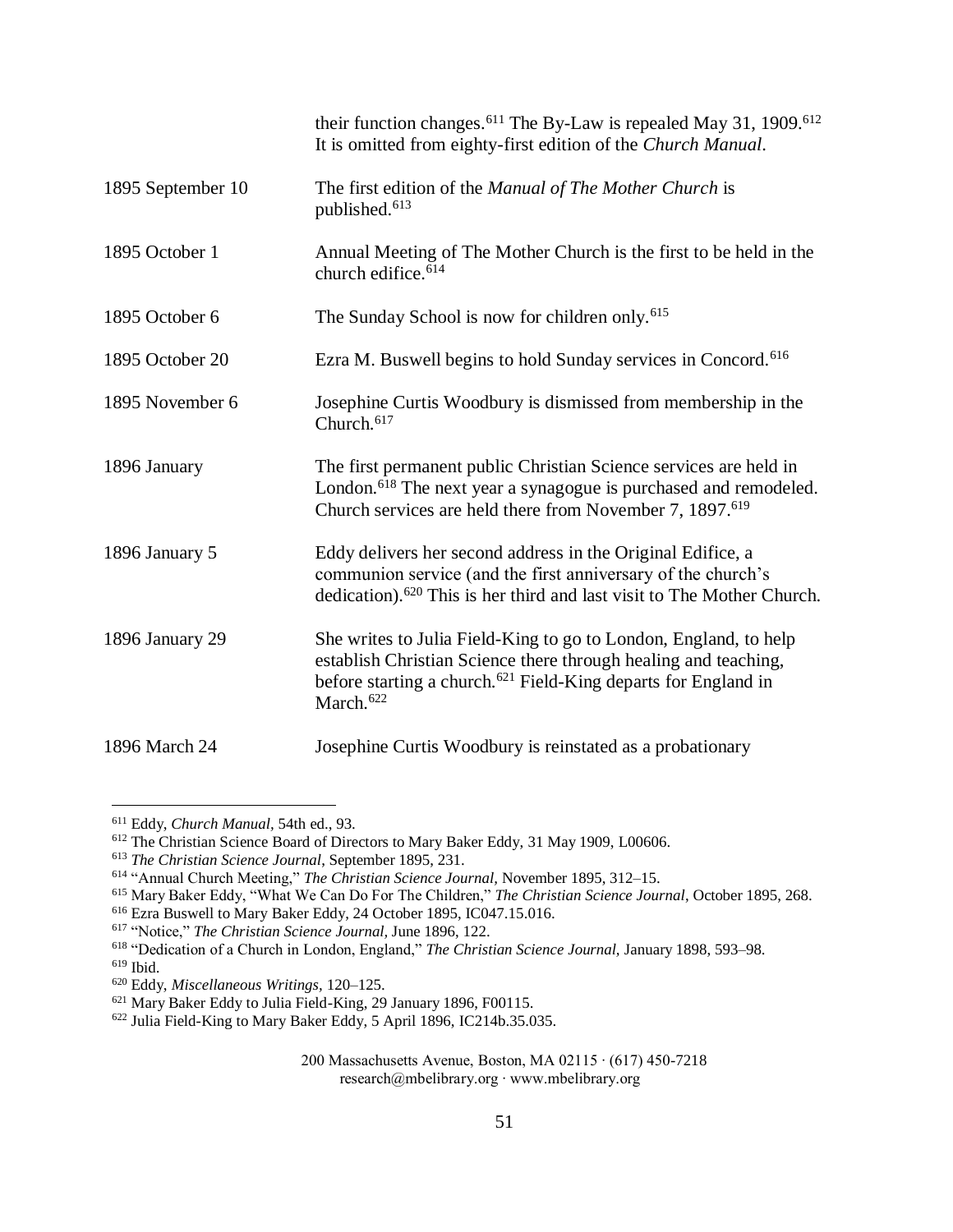|                  | member. <sup>623</sup>                                                                                                                                                                                                                                                                               |
|------------------|------------------------------------------------------------------------------------------------------------------------------------------------------------------------------------------------------------------------------------------------------------------------------------------------------|
| 1896 April 4     | Josephine Curtis Woodbury is excommunicated forever from the<br>Church. <sup>624</sup>                                                                                                                                                                                                               |
| 1896 April 19    | Two Sunday services are held in the Original Edifice at 10:30 a.m.<br>and $3:00$ p.m. <sup>625</sup> The second Sunday service is first listed in the<br>June 1896 issue of the <i>Journal</i> . <sup>626</sup> Beginning Sunday, October 1,<br>1905, three Sunday services are held. <sup>627</sup> |
| 1896 May         | She publishes the "Order of Services" for Communion and Sunday<br>services, and Friday evening meetings. <sup>628</sup>                                                                                                                                                                              |
| 1896 August      | She sends Ebenezer J. Foster Eddy to Philadelphia, <sup>629</sup> and appoints<br>Joseph Armstrong as Publisher of her writings. <sup>630</sup>                                                                                                                                                      |
| 1896 August 14   | Unknown to her, Daniel Patterson dies in Saco, Maine. <sup>631</sup>                                                                                                                                                                                                                                 |
| 1896 October 4   | A Communion service of The Mother Church is held. <sup>632</sup>                                                                                                                                                                                                                                     |
| 1896 October 6   | Annual Meeting of The Mother Church is held. <sup>633</sup>                                                                                                                                                                                                                                          |
| 1896 December 7  | An internal telephone is installed in the Pleasant View house and<br>stable. <sup>634</sup>                                                                                                                                                                                                          |
| 1897 January 2   | A resolution is adopted that changes Annual Meeting to a biennial<br>meeting. Therefore a meeting isn't held in 1897. <sup>635</sup>                                                                                                                                                                 |
| 1897 February 10 | Miscellaneous Writings: 1883-1896 is published. <sup>636</sup> This is a                                                                                                                                                                                                                             |

<sup>623</sup> William B. Johnson to Mary Baker Eddy, 24 March 1896, IC001cP2.01.009.

<sup>624</sup> "Notice," *The Christian Science Journal,* June 1896, 122.

<sup>625</sup> William B. Johnson to Mary Baker Eddy, 13 April 1896, IC001cP2.01.012.

<sup>626</sup> *The Christian Science Journal,* June 1896, iii.

<sup>627</sup> "Services in The Mother Church," *Christian Science Sentinel,* October 7, 1905, 89.

<sup>628</sup> Mary Baker Eddy, "Take Notice," *The Christian Science Journal*, May 1896, 51–52.

<sup>629</sup> Dr. E. J. Foster Eddy, "From Dr. Eddy," *The Christian Science Journal,* October 1896, 341.

<sup>630</sup> "Notice," *The Christian Science Journal,* October 1896, 326.

<sup>631</sup> State of Maine, record of death, n.d., Subject File, Patterson, Daniel – Papers – Decease.

<sup>632</sup> "Editor's Table," *The Christian Science Journal,* November 1896, 415–16.

<sup>633</sup> "The Annual Church Meeting," *The Christian Science Journal,* November 1896, 365–73.

<sup>634</sup> Calvin Frye, notebook, 7 December 1896, EF071.

<sup>635</sup> Mary Baker Eddy, 2 January 1897, L00699D.

<sup>636</sup> Edward Bates, "Opinions of the New Book," *The Christian Science Journal,* March 1897, 585–86.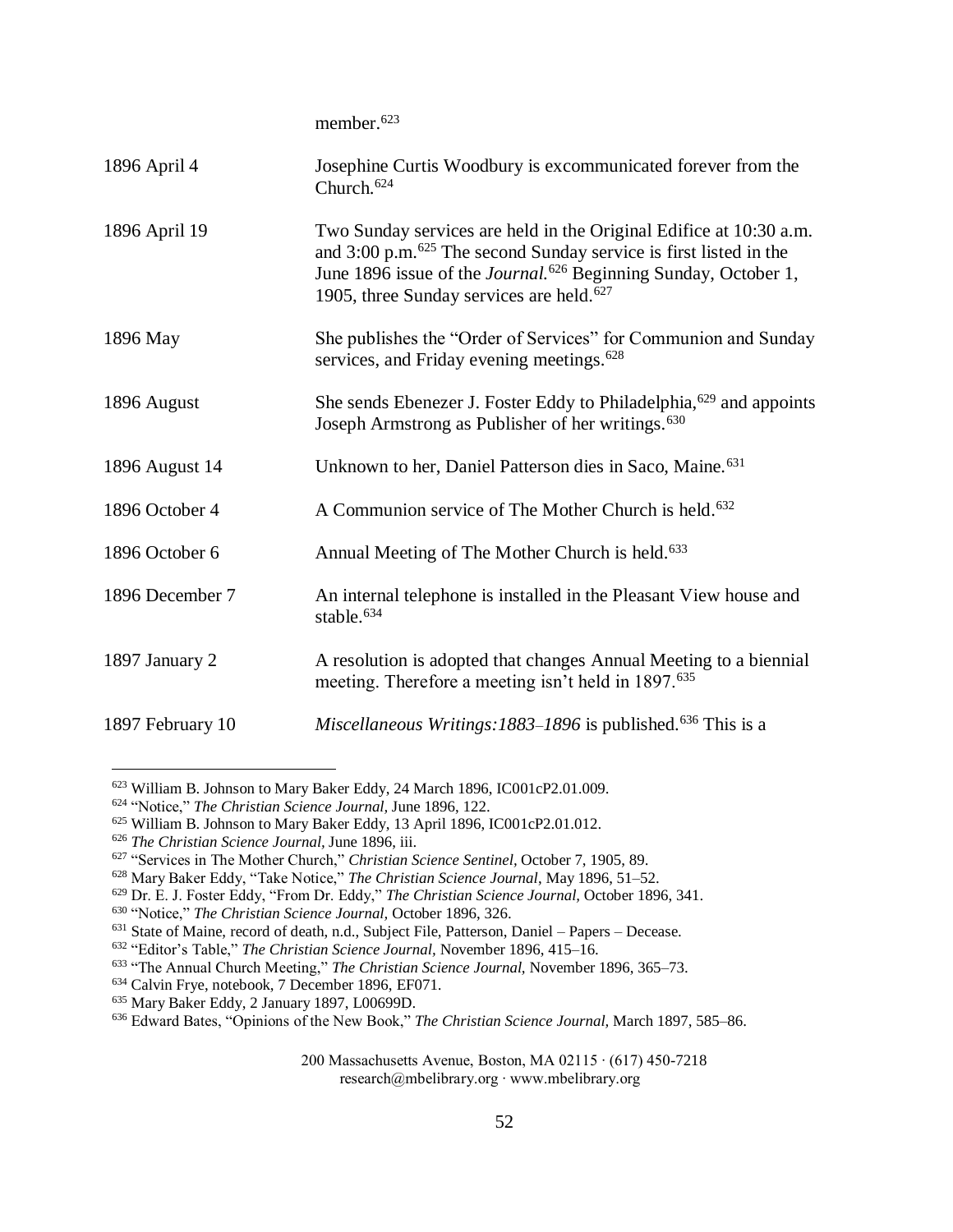|                              | compilation of her contributions to the <i>Journal</i> from 1883 to 1896,<br>but it also includes a few new articles. (Her address of July 1897,<br>located on pages 251–53, was inserted later to replace three<br>items.) $637$                                                                                                                 |
|------------------------------|---------------------------------------------------------------------------------------------------------------------------------------------------------------------------------------------------------------------------------------------------------------------------------------------------------------------------------------------------|
| 1897 March                   | Due to the publication of <i>Miscellaneous Writings</i> , she requests<br>Christian Science teachers in the United States and Canada to cease<br>teaching for one year. She states, "The Bible, Science and Health<br>with Key to the Scriptures, and my other published works, are the<br>only proper instructors for this hour." <sup>638</sup> |
| 1897 April 3                 | The Christian Science Publishing Society becomes a legal entity by<br>incorporating and obtaining a charter from the state. <sup>639</sup> This is done<br>at Eddy's request. <sup>640</sup>                                                                                                                                                      |
| 1897 July 4                  | A Communion service of The Mother Church is held, but no<br>Annual Meeting is held this year. <sup>641</sup>                                                                                                                                                                                                                                      |
| 1897 July 5                  | She addresses 2,500 members of The Mother Church at Pleasant<br>View. This is the first of such visits at her invitation. $642$                                                                                                                                                                                                                   |
| 1897 July 21                 | She makes a permanent break with Ebenezer J. Foster Eddy. <sup>643</sup>                                                                                                                                                                                                                                                                          |
| 1897 November or<br>December | She reissues <i>Christ and Christmas</i> in a revised edition. <sup>644</sup>                                                                                                                                                                                                                                                                     |
| 1897 December 5              | The first service is held at Christian Science Hall in Concord. <sup>645</sup>                                                                                                                                                                                                                                                                    |
| 1898 January                 | The Christian Science Board of Lectureship is established with five<br>members: Irving C. Tomlinson of Concord; Edward A. Kimball of<br>Chicago; George Tomkins of New York; William P. McKenzie of<br>Boston; and Carol Norton of New York. Kimball is appointed<br>President of the Board, and Tomlinson is appointed Secretary. <sup>646</sup> |

<sup>637</sup> Eddy, *Miscellaneous Writings,* 28th ed.

<sup>638</sup> Mary Baker Eddy, "Notice," *The Christian Science Journal,* March 1897, 575.

<sup>639</sup> Edward P. Bates to Mary Baker Eddy, 3 April 1897, IC19c.09.055.

<sup>640</sup> Mary Baker Eddy to William P. McKenzie, 22 February 1897, L04856.

<sup>641</sup> "Our Fourth of July," *The Christian Science Journal,* August 1897, 261–65.

<sup>642</sup> Ibid.

<sup>643</sup> Mary Baker Eddy to Ebenezer J. Foster Eddy, 21 July 1897, L02006.

<sup>644</sup> "Christ and Christmas," *The Christian Science Journal,* December 1897, 539.

<sup>645</sup> "The New Hall at Concord," *The Christian Science Journal,* January 1898, 588–92.

<sup>646</sup> "Church Rule," *The Christian Science Journal,* February 1898, 666.

<sup>200</sup> Massachusetts Avenue, Boston, MA 02115 ∙ (617) 450-7218 research@mbelibrary.org ∙ www.mbelibrary.org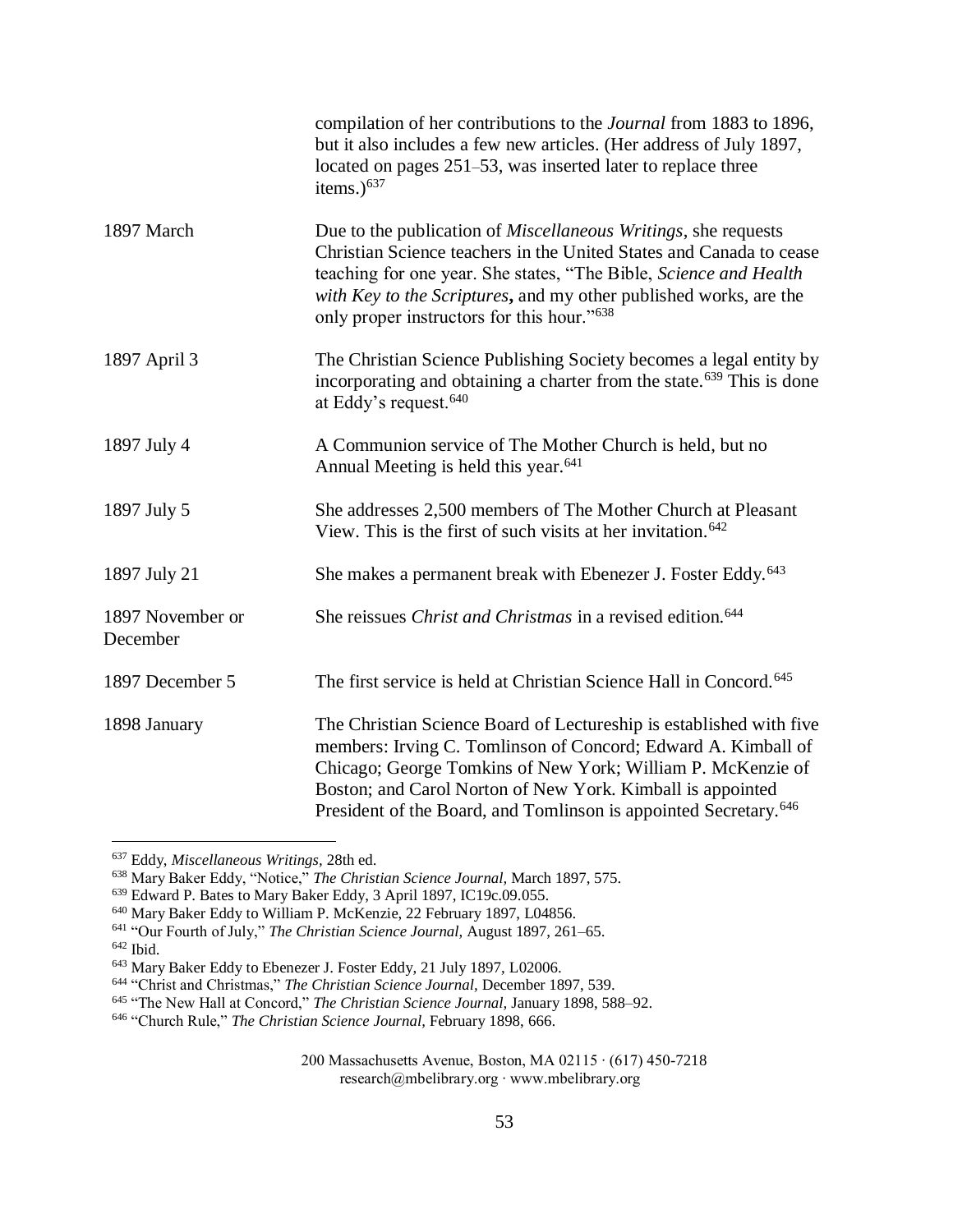| 1898 January 2   | Communion service of The Mother Church is held. <sup>647</sup>                                                                                                                                                                                                                                                                                                                                                                                                                       |
|------------------|--------------------------------------------------------------------------------------------------------------------------------------------------------------------------------------------------------------------------------------------------------------------------------------------------------------------------------------------------------------------------------------------------------------------------------------------------------------------------------------|
| 1898 January 21  | The Christian Science Publishing Society, Inc., sells all its property<br>to her at her request and the corporation dissolves. <sup>648</sup>                                                                                                                                                                                                                                                                                                                                        |
| 1898 January 25  | The Christian Science Publishing Society as it now exists is created<br>by a Deed of Trust with three Trustees. <sup>649</sup> All of Christian Science<br>Publishing Society property is a gift from her to The Mother<br>Church. Edward P. Bates, James A. Neal, and William P.<br>McKenzie constitute the Board of Trustees. <sup>650</sup>                                                                                                                                       |
| 1898 February 14 | Irving C. Tomlinson gives the first Christian Science lecture in<br>Lynn, Massachusetts. <sup>651</sup>                                                                                                                                                                                                                                                                                                                                                                              |
| 1898 February 24 | Eddy writes the By-Law establishing the Board of Education. <sup>652</sup><br>The By-Law appears on page 6 of the September 29, 1898, issue of<br>the Christian Science Weekly. The Board is first mentioned in a<br>notice in the July Journal as being "recently provided for" but not<br>yet "formally organized." <sup>653</sup>                                                                                                                                                 |
|                  | The first Normal Class under the Board of Education auspices is<br>held in January 1899, with Edward A. Kimball as the teacher. <sup>654</sup><br>(Eddy taught the first Normal Class in August 1884.) <sup>655</sup> Septimus<br>J. Hanna is President; Kimball is Secretary; Laura Lathrop is<br>Treasurer; Alfred E. Baker teaches obstetrics. <sup>656</sup> The Board of<br>Education also holds five Primary classes between October 1903<br>and December 1905. <sup>657</sup> |

<sup>647</sup> "Mrs. Eddy's Letter to The Church," *The Christian Science Journal,* February 1898, 664–66.

<sup>648</sup> Bill of sale, 21 January 1898, Subject File, Christian Science Publishing Society – Deeds.

<sup>649</sup> Eddy, *Church Manual,* 89th ed., 79.

<sup>650</sup> "A Gift to The Mother Church, and a Grant of Trusteeship," *The Christian Science Journal,* February 1898, 661–63.

<sup>651</sup> Mary Baker Eddy to Irving Tomlinson, 14 February 1898, L03639.

<sup>652</sup> Mary Baker Eddy to William B. Johnson, 24 February 1898, L00714.

<sup>653</sup> The Board of Education, "Notice," *The Christian Science Journal,* July 1898, 255.

<sup>654</sup> Calvin A. Frye to Edward A. Kimball, 17 January 1899, V03686.

<sup>655</sup> Notebook, 8 August 1884, Subject File, Eddy, Mary Baker – Students by Classes – Student List Recorded by Calvin Frye [Second Copy].

<sup>&</sup>lt;sup>656</sup> Classbook, 9 January 1899, Subject File, The First Church of Christ, Scientist – Board of Education – Classbook – 1899– 1910 Photocopy.

<sup>657</sup> Classbook, October 1903, Subject File, The First Church of Christ, Scientist – Board of Education – Classbook – 1899– 1910 Photocopy; Ibid., December 1903; Ibid., 7 December 1904; Ibid., May 1905; Ibid., December 1905.

<sup>200</sup> Massachusetts Avenue, Boston, MA 02115 ∙ (617) 450-7218 research@mbelibrary.org ∙ www.mbelibrary.org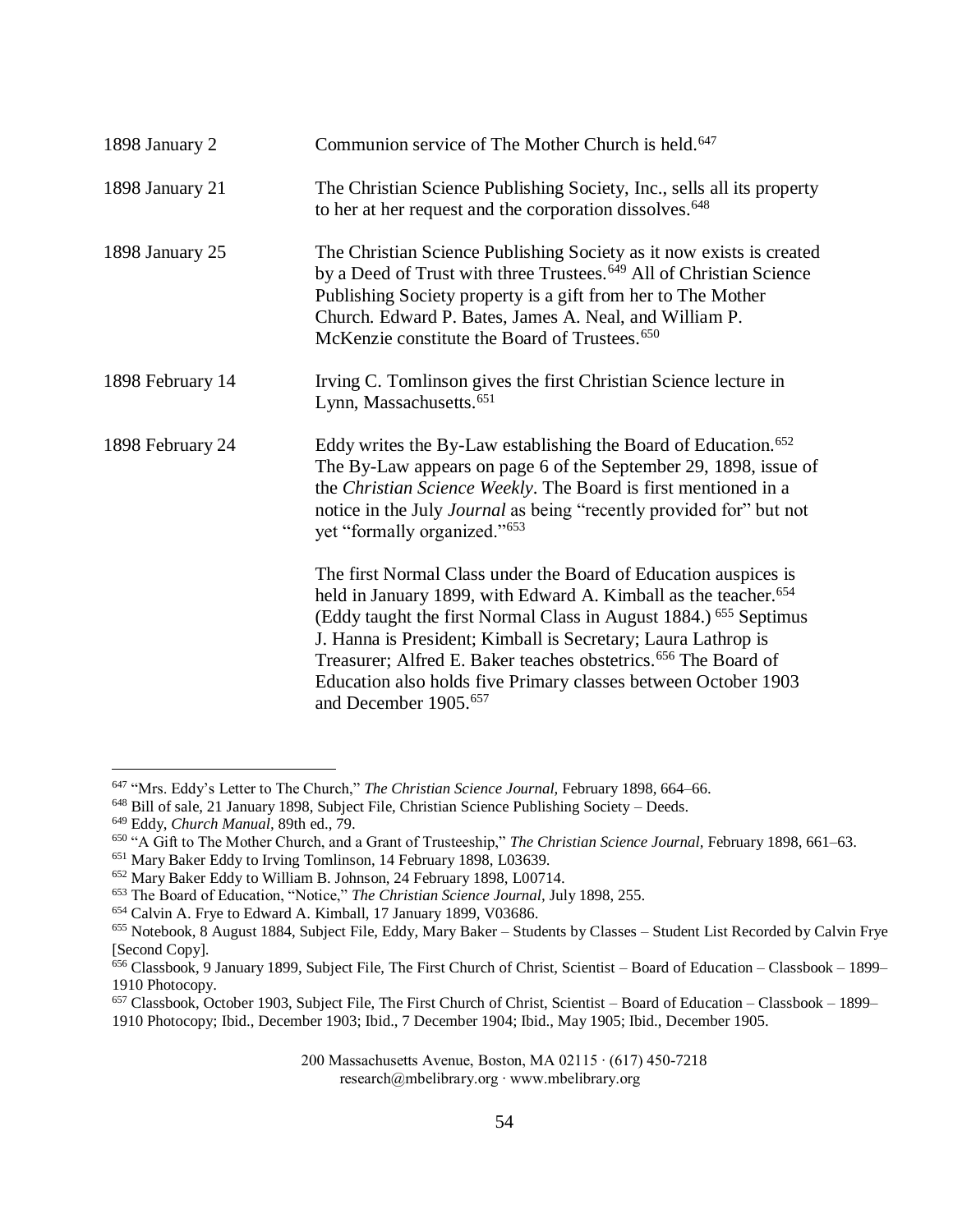| 1898 February 27 | She delivers a sermon at Christian Science Hall in Concord. Her<br>text is Psalm 91. Forty-seven First Members were invited. <sup>658</sup>                                                                                                                                                                                                                                                              |
|------------------|----------------------------------------------------------------------------------------------------------------------------------------------------------------------------------------------------------------------------------------------------------------------------------------------------------------------------------------------------------------------------------------------------------|
| 1898 March       | The first Christian Science church in Germany is organized in<br>Hannover. <sup>659</sup>                                                                                                                                                                                                                                                                                                                |
|                  | Primary class teaching resumes. <sup>660</sup>                                                                                                                                                                                                                                                                                                                                                           |
| 1898 April 26    | She instructs the Bible Lesson Committee to institute 26 Bible<br>Lesson subjects she has devised. <sup>661</sup> They first appear in the July<br>Christian Science Quarterly. They are used at the morning services<br>instead of the adapted International Bible Lessons, which continue<br>as the basis of evening services.                                                                         |
| 1898 May 11      | She writes the "Notice" for the June <i>Journal</i> changing Friday<br>evening meetings to Wednesday. <sup>662</sup>                                                                                                                                                                                                                                                                                     |
| 1898 June 5      | There are two Communion services held this day. Her message to<br>The Mother Church, "Not Pantheism, but Christian Science," is<br>delivered by the First Reader, Septimus J. Hanna, at the end of the<br>Communion service. <sup>663</sup> (This is published as <i>Christian Science</i><br>versus Pantheism—first announced in the Sentinel.) <sup>664</sup> There is no<br>Annual Meeting this year. |
| 1898 July        | She adds Annie M. Knott and Sue Harper Mims to the Board of<br>Lectureship. <sup>665</sup>                                                                                                                                                                                                                                                                                                               |
| 1898 July 30     | Edward P. Bates resigns from Board of Trustees of the Publishing<br>Society. <sup>666</sup> The resignation takes effect upon the appointment of<br>Thomas W. Hatten on September 9. <sup>667</sup>                                                                                                                                                                                                      |
| 1898 August 11   | The By-Law is amended to restore Annual Meetings, but they are                                                                                                                                                                                                                                                                                                                                           |

<sup>658</sup> "A Memorable Occasion," *The Christian Science Journal,* April 1898, 3.

<sup>659</sup> "Notes from the Field," *The Christian Science Journal,* April 1898, 65.

<sup>660</sup> Mary Baker G. Eddy, "Notice," *The Christian Science Journal,* March 1898, 781.

<sup>661</sup> Calvin Frye to Bible Lesson Committee, 26 April 1898, L07294.

<sup>662</sup> Mary Baker Eddy, "Notice," June 1898, V00107.

<sup>663</sup> "Communion of Christian Scientists," *The Christian Science Journal,* July 1898, 269–71.

<sup>664</sup> "New Pamphlet," *Christian Science Sentinel,* September 29, 1898, 7.

<sup>665</sup> "The Board of Lectureship," *The Christian Science Journal,* July 1898, 272.

<sup>666</sup> Edward P. Bates to Mary Baker Eddy, 30 July 1898, IC19.09.074.

<sup>667</sup> Mary Baker Eddy to James A. Neal and William P. McKenzie, 8 September 1898, L07207.

<sup>200</sup> Massachusetts Avenue, Boston, MA 02115 ∙ (617) 450-7218 research@mbelibrary.org ∙ www.mbelibrary.org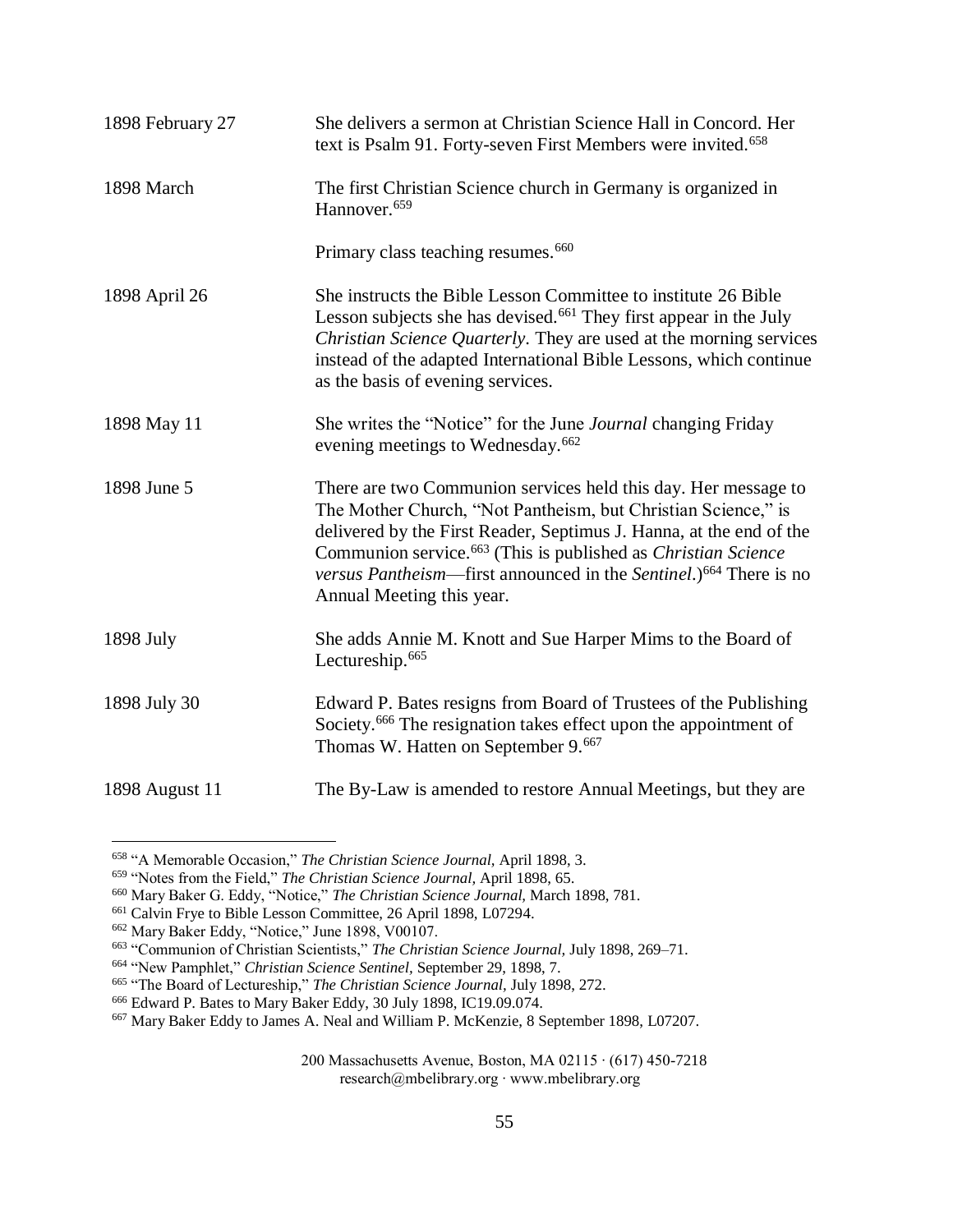|                     | moved to June from October, so no meeting is possible in 1898. <sup>668</sup><br>(Note: There were no meetings in 1897, 1898, or 1901.) The<br>meetings are held on Tuesdays on varying June dates until the By-<br>Law is changed in July 1908.                                                                                                                      |
|---------------------|-----------------------------------------------------------------------------------------------------------------------------------------------------------------------------------------------------------------------------------------------------------------------------------------------------------------------------------------------------------------------|
| 1898 August 20      | She writes to William P. McKenzie as a Trustee of the Publishing<br>Society about the need to publish a "weekly newspaper." She<br>names it the Christian Science Messenger. <sup>669</sup>                                                                                                                                                                           |
| 1898 September 1    | The Christian Science Weekly is established. <sup>670</sup> Four months later it<br>is renamed Christian Science Sentinel (January 26, 1899). <sup>671</sup>                                                                                                                                                                                                          |
| 1898 September 9    | Thomas W. Hatten is appointed to the Board of Trustees of the<br>Publishing Society. <sup>672</sup>                                                                                                                                                                                                                                                                   |
| 1898 September 28   | Irving C. Tomlinson gives the first lecture in The Mother<br>Church. <sup>673</sup>                                                                                                                                                                                                                                                                                   |
| 1898 September 29   | Christian Science versus Pantheism is published. <sup>674</sup>                                                                                                                                                                                                                                                                                                       |
| 1898 October 21     | James A. Neal resigns as a Trustee of the Publishing Society.<br>Joseph B. Clark is appointed to replace him. <sup>675</sup>                                                                                                                                                                                                                                          |
| 1898 November 20-21 | She teaches her last class—a Normal class in two sessions—in<br>Christian Science Hall in Concord, to 66 Christian Scientists and<br>two newspapermen (George H. Moses, later US Senator from New<br>Hampshire, and Allan H. Robinson). <sup>676</sup> Seventy were invited;<br>William G. Ewing and Ruth B. Ewing were delayed and did not<br>attend. <sup>677</sup> |
| 1898 December 13    | The Board of Directors adopts the By-Law establishing the<br>Publication Committee. <sup>678</sup> It is later renamed the Committee on                                                                                                                                                                                                                               |

<sup>668</sup> Mary Baker Eddy, 11 August 1898, L00723.

<sup>669</sup> Mary Baker Eddy to William P. McKenzie, 20 August 1898, L04871B.

<sup>670</sup> "Salutary," *Christian Science Weekly,* September 1, 1898, 1.

<sup>671</sup> "Our Third Bow," *Christian Science Sentinel,* January 26, 1899, 4.

<sup>672</sup> Mary Baker Eddy to James A. Neal and William P. McKenzie, 8 September 1898, L07207.

<sup>673</sup> "Editorial," *Christian Science Weekly,* October 6, 1898, 4.

<sup>674</sup> "New Pamphlet," *Christian Science Weekly,* September 29, 1898, 7.

<sup>675</sup> Mary Baker Eddy to Board of Trustees of The Christian Science Publishing Society, 21 October 1898, L07210.

<sup>676</sup> "An Important Event," *The Christian Science Journal,* December 1898, 588–90.

<sup>&</sup>lt;sup>677</sup> Mary Baker Eddy to William G. and Ruth B. Ewing, 22 November 1898, L15649.

<sup>678</sup> Mary Baker Eddy, 13 December 1898, L00737.

<sup>200</sup> Massachusetts Avenue, Boston, MA 02115 ∙ (617) 450-7218 research@mbelibrary.org ∙ www.mbelibrary.org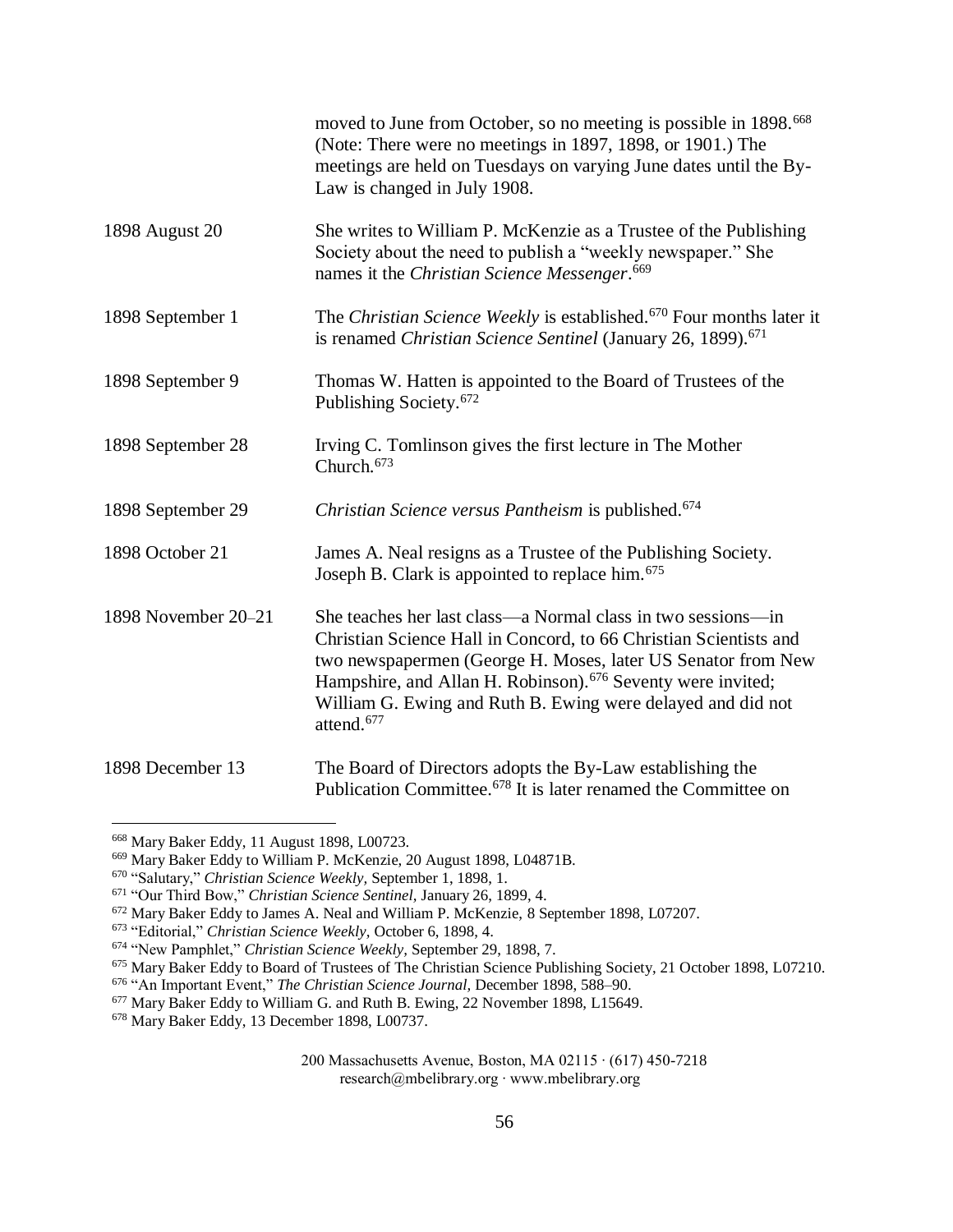Publication.<sup>679</sup>

| 1899 January 2-7   | The first Normal class taught by the Board of Education is held.<br>Edward A. Kimball is the teacher. <sup>680</sup>                                                                                                                                         |
|--------------------|--------------------------------------------------------------------------------------------------------------------------------------------------------------------------------------------------------------------------------------------------------------|
| 1899 January 26    | The Weekly is renamed the Christian Science Sentinel. <sup>681</sup>                                                                                                                                                                                         |
| 1899 late February | An address by Eddy is read at Christian Science Hall after Concord<br>members complete church organization on February 22. <sup>682</sup>                                                                                                                    |
| 1899 March 16      | The tenth edition of the <i>Church Manual</i> is published. <sup>683</sup> Revisions<br>in this edition include switching the duties of Readers: the First<br>Reader is to read from Science and Health, and the Second Reader<br>is to read from the Bible. |
| 1899 April         | The <i>International Bible Lessons</i> are dropped completely and the<br>Quarterly Lesson Sermon used in the morning replaces the<br>International Series in the second service. <sup>684</sup>                                                              |
| 1899 May           | Attacks by Josephine Curtis Woodbury and Julius A. Dresser (a<br>former student of Phineas Parkhurst Quimby's) are published in the<br>Arena magazine. <sup>685</sup>                                                                                        |
|                    | Christian Science History, a booklet by Septimus J. Hanna, is<br>published to respond to Josephine Curtis Woodbury's charges<br>regarding Eddy and Phineas Parkhurst Quimby. <sup>686</sup>                                                                  |
| 1899 June          | The June <i>Journal</i> contains the final listing for Christian Science<br>Dispensaries. <sup>687</sup>                                                                                                                                                     |
| 1899 June 4        | A Communion message to The Mother Church by Eddy <sup>688</sup> is read                                                                                                                                                                                      |

<sup>679</sup> Mary Baker Eddy to the Christian Science Board of Directors, 4 September 1906, L00929.

 $\overline{a}$ 

200 Massachusetts Avenue, Boston, MA 02115 ∙ (617) 450-7218

research@mbelibrary.org ∙ www.mbelibrary.org

<sup>680</sup> Classbook, 9 January 1899, Subject File, The First Church of Christ, Scientist – Board of Education – Classbook – 1899– 1910 Photocopy.

<sup>681</sup> "Our Third Bow," *Christian Science Sentinel,* January 26, 1899, 4.

<sup>682</sup> Mary Baker Eddy, "Address by Rev. Mary Baker G. Eddy," *Christian Science Sentinel,* March 2, 1899, 4*.*

<sup>683</sup> "Notices," *Christian Science Sentinel,* March 16, 1899, 15.

<sup>684</sup> "Note," *Christian Science Quarterly,* April-June 1899, front matter.

<sup>685</sup> Horatio W. Dresser, "Christian Science and its Prophetess: I. The Facts of the Case," *The Arena,* May 1899, 537–70.

<sup>686</sup> Septimus Hanna, *Christian Science History* (Boston: The Christian Science Publishing Society, 1899).

<sup>687</sup> *The Christian Science Journal,* June 1899, xv–xvi.

<sup>688</sup> "Communion Service at The Mother Church," *The Christian Science Journal*, July 1899, 231–37.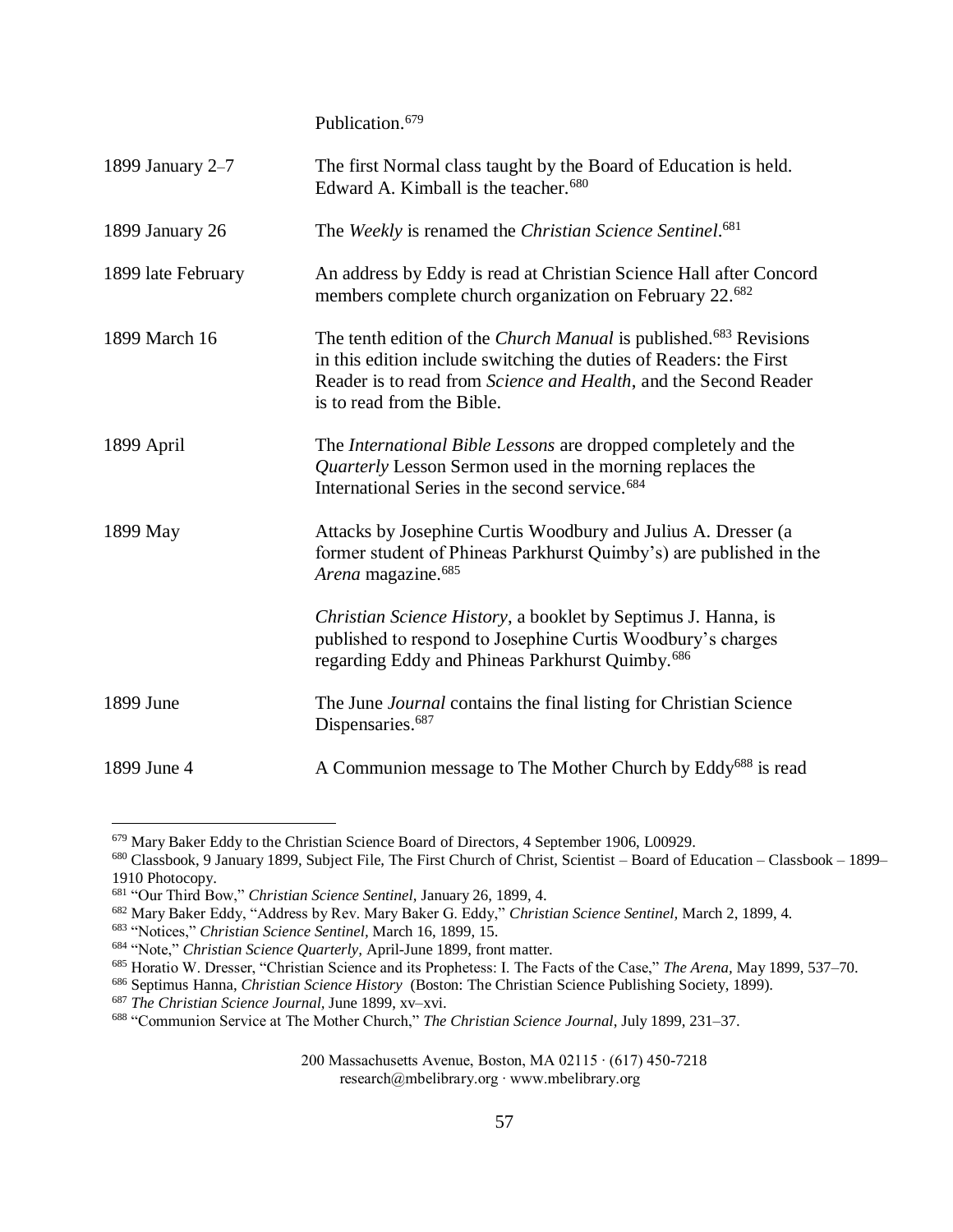|                | at four services held this day. <sup>689</sup>                                                                                                                                                                                                                                                                                    |
|----------------|-----------------------------------------------------------------------------------------------------------------------------------------------------------------------------------------------------------------------------------------------------------------------------------------------------------------------------------|
| 1899 June 5    | She goes to Boston, spending the night at 385 Commonwealth<br>Avenue with Septimus J. Hanna and Camilla Hanna. <sup>690</sup>                                                                                                                                                                                                     |
| 1899 June 6    | She addresses 3,000 people at the morning session of Annual<br>Meeting in Tremont Temple, Boston. <sup>691</sup>                                                                                                                                                                                                                  |
| 1899 June 8    | Members visit Pleasant View. <sup>692</sup>                                                                                                                                                                                                                                                                                       |
| 1899 June 20   | Ebenezer J. Foster Eddy is dropped from membership in The<br>Mother Church. <sup>693</sup>                                                                                                                                                                                                                                        |
| 1899 July 31   | Josephine Curtis Woodbury sues Eddy for libel for the content of<br>her Communion Address of June 4. <sup>694</sup> Woodbury brings six other<br>suits against the Church and its officials. <sup>695</sup> They all terminate April<br>10, 1902.696                                                                              |
| 1899 August 31 | She invites about four hundred Christian Scientists to Concord in<br>observance of "Old Home Week." She sees them at Christian<br>Science Hall, but does not address them. They are invited to<br>Pleasant View for the afternoon. <sup>697</sup> This was the first Old Home<br>Week celebrated in New Hampshire. <sup>698</sup> |
| 1899 October   | Josephine Curtis Woodbury's lawsuit court proceedings begin in<br>Boston. <sup>699</sup>                                                                                                                                                                                                                                          |
|                | The first Mark Twain attack on Christian Science and Eddy is<br>published in <i>Cosmopolitan</i> magazine. <sup>700</sup>                                                                                                                                                                                                         |

<sup>689</sup> Ibid.

<sup>690</sup> "The Annual Church Meeting," *The Christian Science Journal,* July 1899, 238–47.

<sup>691</sup> Ibid.

<sup>692</sup> "A Pilgrimage to Concord," *The Baltimore Sun,* June 9, 1899, Subject File, Eddy, Mary Baker – Visits of.

<sup>&</sup>lt;sup>693</sup> William B. Johnson to Mary Baker Eddy, 20 June 1899, IC001dP1.01.032.

<sup>694</sup> S. J. Hanna to Mary Baker Eddy, 31 July 1899, IC33c.13.023.

<sup>695</sup> Allen M. Bearse, statements, 21 April 1902, Subject File, Eddy, Mary Baker – Lawsuits – Woodbury v. Eddy – Misc. <sup>696</sup> Ibid.

<sup>697</sup> "Christian Scientists Visit Concord," *Christian Science Sentinel,* September 7, 1899, 4.

<sup>698</sup> State of New Hampshire, *Reports to the Legislature of the State of New Hampshire* (Manchester, NH: Arthur E. Clarke, 1901), 199.

<sup>699</sup> Allen M. Bearse, statements, 21 April 1902, Subject File, Eddy, Mary Baker – Lawsuits – Woodbury v. Eddy – Misc.

<sup>700</sup> Mark Twain, "Christian Science and the Book of Mrs. Eddy," *Cosmopolitan,* October 1899, 585–94.

<sup>200</sup> Massachusetts Avenue, Boston, MA 02115 ∙ (617) 450-7218 research@mbelibrary.org ∙ www.mbelibrary.org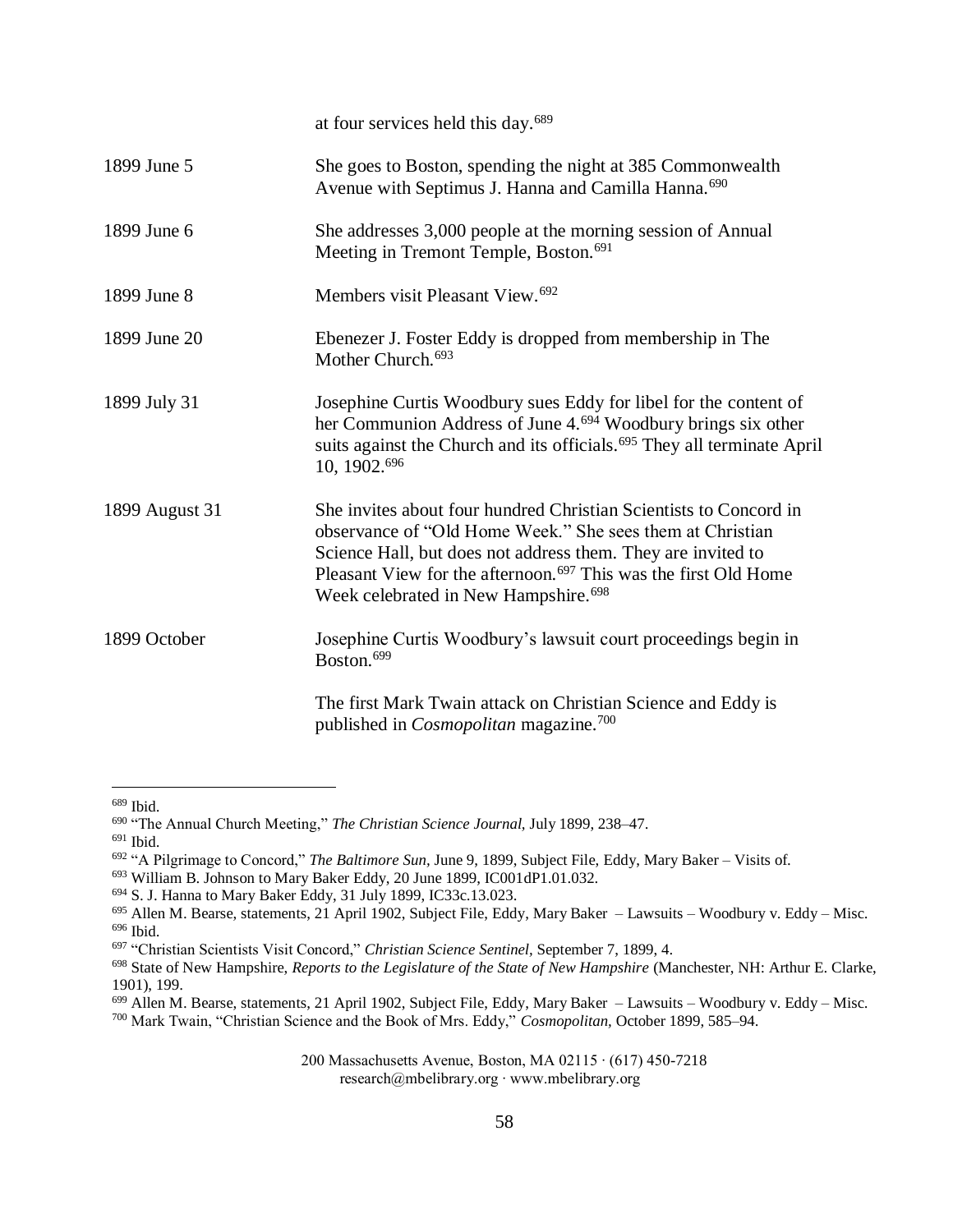| 1899 October 19  | The Sentinel begins to reprint lectures in supplement form on an<br>irregular basis from this date through February 5, 1903.                                                                                                                                                                    |
|------------------|-------------------------------------------------------------------------------------------------------------------------------------------------------------------------------------------------------------------------------------------------------------------------------------------------|
| 1899 November 7  | A semi-annual meeting of The Mother Church is held. <sup>701</sup>                                                                                                                                                                                                                              |
| 1899 December    | Susan B. Anthony praises Eddy as a religious leader in a newspaper<br>article. Anthony is responding to an attack on Eddy made by John<br>Ingalls. A reprint of the article appears in the Sentinel. <sup>702</sup> Anthony<br>had Primary class instruction from Laura Lathrop. <sup>703</sup> |
| 1899 December 15 | The By-Law establishing Reading Rooms is adopted. <sup>704</sup> It appears<br>in the fourteenth edition of the Church Manual.705                                                                                                                                                               |
| 1899 December 24 | She gives a new house in Lead, South Dakota, to her son and his<br>family as a Christmas gift. <sup>706</sup>                                                                                                                                                                                   |
| 1899 December 28 | Josephine Curtis Woodbury is fined for contempt of court. <sup>707</sup>                                                                                                                                                                                                                        |
| 1899 late        | The first two chapters of Retrospection and Introspection are<br>reinserted. <sup>708</sup>                                                                                                                                                                                                     |
| 1900 January 11  | She changes the three member Committee on Publication to a<br>single member Committee and appoints Alfred Farlow to this office<br>under the new By-Law. <sup>709</sup>                                                                                                                         |
| 1900 May 16      | She calls on the Board of Directors to open a Reading Room in<br>Boston. <sup>710</sup>                                                                                                                                                                                                         |
| 1900 June 1      | The first Reading Room of The Mother Church, as defined by the<br>Church Manual, is opened at 194 Boylston Street, Boston. <sup>711</sup>                                                                                                                                                       |

<sup>701</sup> "Among the Churches," *Christian Science Sentinel,* November 16, 1899, 171.

<sup>702</sup> "The Work of Eddy," *Christian Science Sentinel,* December 14, 1899, 245.

<sup>703</sup> Laura Lathrop to Mary Baker Eddy, 20 February 1887, IC161a.27.016.

<sup>704</sup> Mary Baker Eddy, 15 December 1899, L00759.

<sup>705</sup> Eddy, *Church Manual ,* 14th ed., 63.

<sup>706</sup> Mary Baker Eddy to Charles M. Howe, 15 December 1899, L05318.

<sup>707</sup> "Mrs. Josephine C. Woodbury Is Fined \$50 for Contempt," *Boston Herald,* December 29, 1899, Subject File, Eddy, Mary Baker – Lawsuits – Woodbury vs. Eddy - Miscellaneous.

<sup>708</sup> Eddy, *Retrospection and Introspection,* 15th ed. (Boston: Joseph Armstrong, C. S. D., 1899).

<sup>709</sup> Mary Baker Eddy, 11 January 1900, L00762.

<sup>&</sup>lt;sup>710</sup> Mary Baker Eddy to the Christian Science Board of Directors, 16 May 1900, L00247.

<sup>711</sup> "Reading Room," *The Christian Science Journal,* July 1900, 230.

<sup>200</sup> Massachusetts Avenue, Boston, MA 02115 ∙ (617) 450-7218 research@mbelibrary.org ∙ www.mbelibrary.org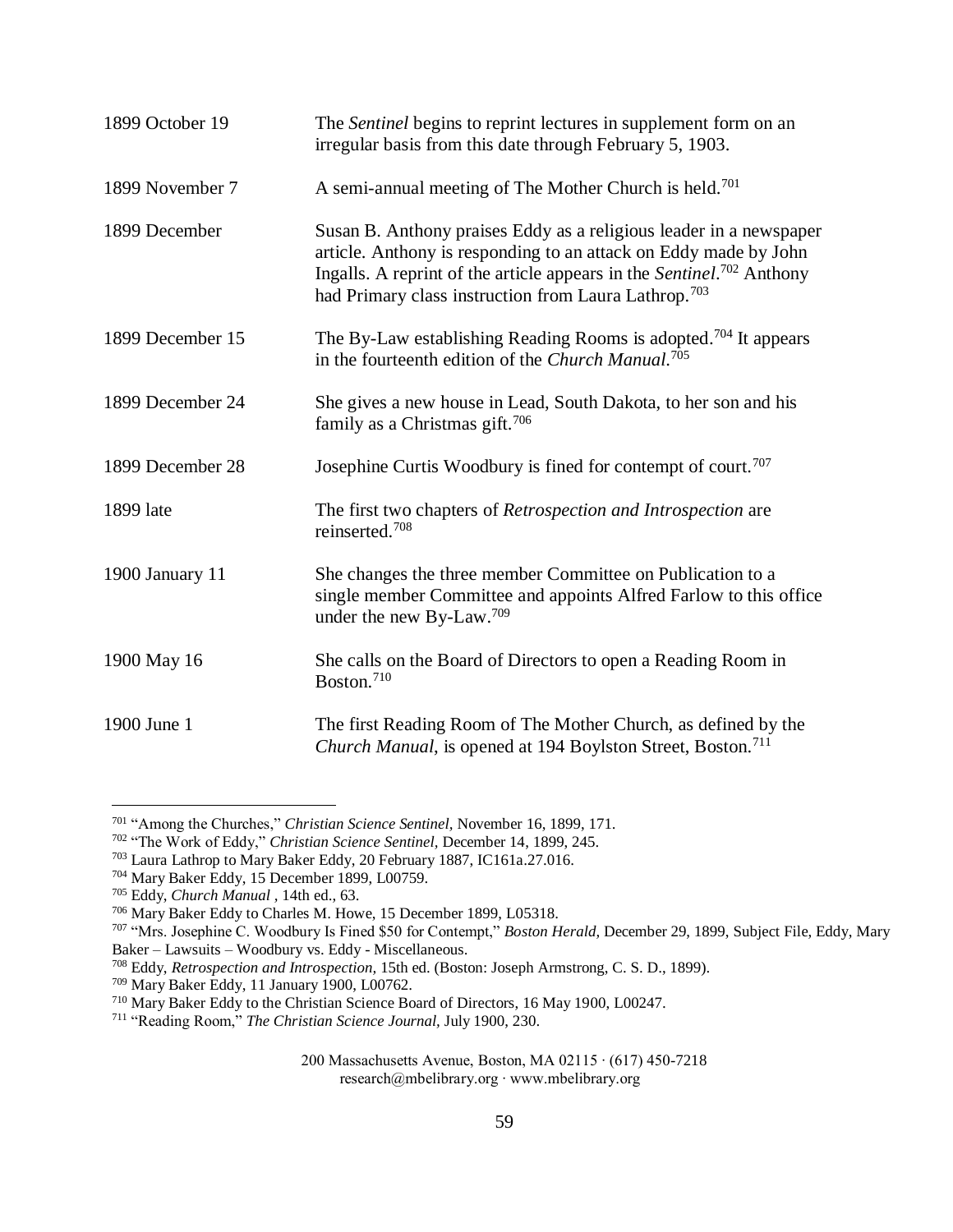| 1900 June 3      | Her message to The Mother Church is read at five communion<br>services $(9 \text{ and } 11 \text{ a.m.}; 2, 4, \text{ and } 7:30 \text{ p.m.})$ by John W. Reeder,<br>First Reader of the Roxbury church. <sup>712</sup> Septimus J. Hanna conducts<br>the services. $713$ The "Message" is printed in full in newspapers. $714$ |
|------------------|----------------------------------------------------------------------------------------------------------------------------------------------------------------------------------------------------------------------------------------------------------------------------------------------------------------------------------|
| 1900 June 4      | She greets members at Pleasant View. Visitors tour her home. The<br>tours continue on the afternoons of June 6 & $7.^{715}$ No formal<br>invitation is made this year.                                                                                                                                                           |
| 1900 June 5      | The Annual Meeting of The Mother Church is held in Mechanics<br>Hall. <sup>716</sup>                                                                                                                                                                                                                                             |
| 1900 early July  | Message to The Mother Church for 1900 is issued as a pamphlet. <sup>717</sup>                                                                                                                                                                                                                                                    |
| 1900 August 10   | She invites First Members and all local members of The Mother<br>Church to meet at Christian Science Hall on August 17 in<br>observance of Old Home Week. <sup>718</sup>                                                                                                                                                         |
| 1900 September 5 | She delivers her last address away from her home. It is given in<br>Christian Science Hall, Concord, to First Members. <sup>719</sup>                                                                                                                                                                                            |
| 1900 September 6 | She visits the Concord State Fair by special invitation. Her carriage,<br>escorted by the Governor's aide, circles the race track. <sup>720</sup> Septimus<br>J. and Camilla Hanna ride in her carriage. <sup>721</sup>                                                                                                          |
| 1900 December 7  | Joseph R. Clarkson urges her to install male leadership. <sup>722</sup>                                                                                                                                                                                                                                                          |
| 1901 January 10  | She requests that First Members transfer their powers in Church<br>business to the Board of Directors. <sup>723</sup>                                                                                                                                                                                                            |
| 1901 January 17  | Edward A. Kimball is put in charge of overseeing the Josephine                                                                                                                                                                                                                                                                   |

<sup>712</sup> "Communion Service at The Mother Church," *The Christian Science Journal*, July 1900, 197–201.

<sup>713</sup> Ibid.

<sup>714</sup> Ibid.

<sup>715</sup> "Scientists at Pleasant View," *Christian Science Sentinel*, June 28, 1900, 696.

<sup>716</sup> "Annual Church Meeting," *Christian Science Sentinel,* June 7, 1900, 643–45.

<sup>717</sup> "Our Leader's Message," *The Christian Science Journal,* August 1900, i.

<sup>718</sup> Mary Baker Eddy to The First Church of Christ, Scientist, 10 August 1900, L00255.

<sup>719</sup> Calvin Frye, notebook, 5 September 1900, EF074.

<sup>720</sup> "The New Hampshire Fair," *Christian Science Sentinel*, September 13, 1900, 24.

<sup>721</sup> Ibid.

<sup>722</sup> Calvin Frye, notebook, 7 December 1900, EF074.

<sup>723</sup> Mary Baker Eddy, 10 January 1901, L00785.

<sup>200</sup> Massachusetts Avenue, Boston, MA 02115 ∙ (617) 450-7218 research@mbelibrary.org ∙ www.mbelibrary.org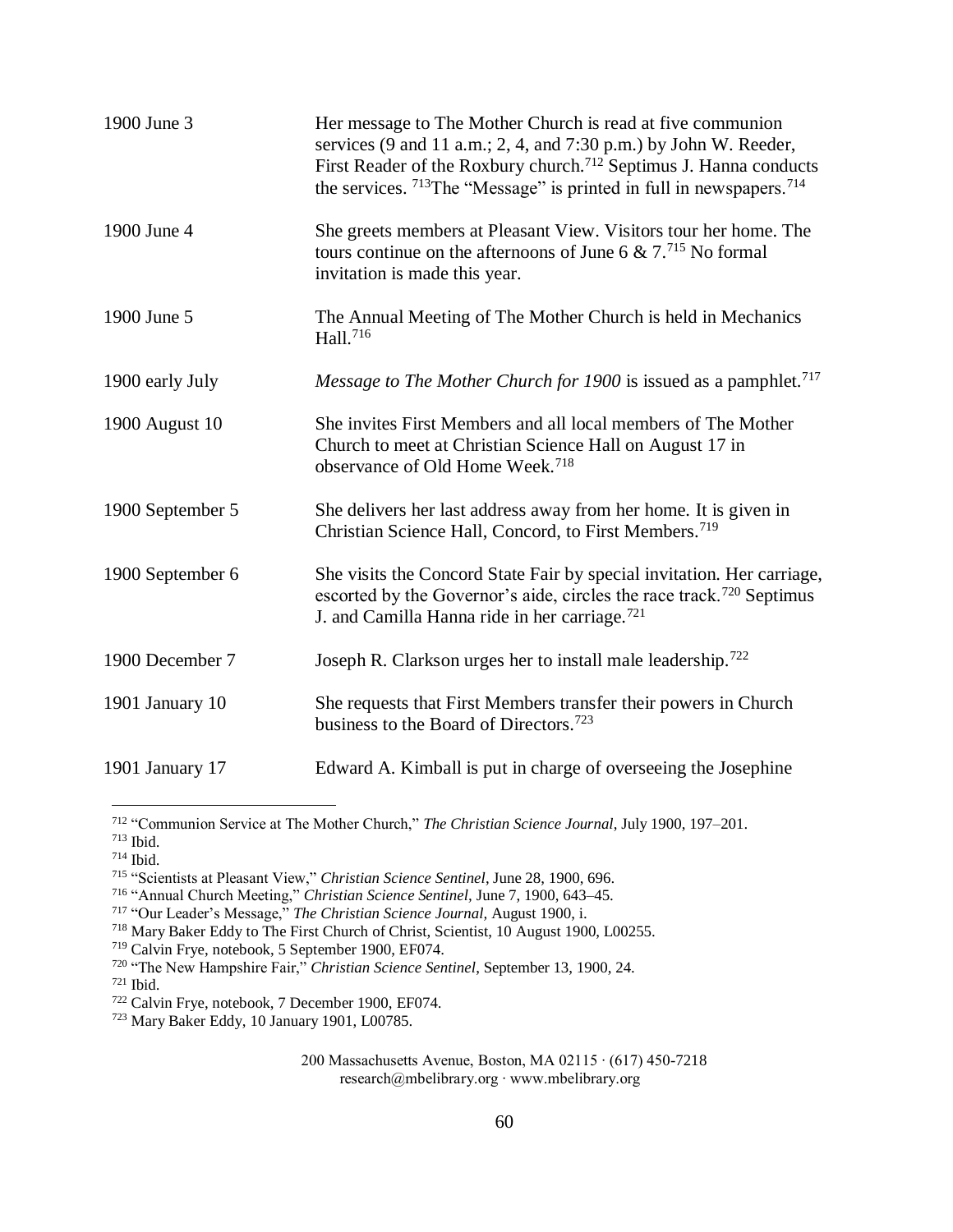|                  | Curtis Woodbury case. <sup>724</sup>                                                                                                                                                                                                                                                                                                                                                                                                                                     |
|------------------|--------------------------------------------------------------------------------------------------------------------------------------------------------------------------------------------------------------------------------------------------------------------------------------------------------------------------------------------------------------------------------------------------------------------------------------------------------------------------|
| 1901 June 5      | The Josephine Curtis Woodbury Suit is decided in Eddy's favor. <sup>725</sup><br>Because of her concern that the verdict might come at Annual<br>Meeting season, she requests the meeting's postponement until<br>October. <sup>726</sup> Then the meeting is postponed to June $1902$ , <sup>727</sup> so there<br>is not a meeting in 1901. (Not until 1909 does the Annual Meeting<br>convene, as at present, on the Monday after the first Sunday in<br>June.) $728$ |
| 1901 June 23     | Her 90 minute Message to The Mother Church is read at the four<br>Communion services. John W. Reeder reads the Message. <sup>729</sup><br>Septimus J. Hanna conducts the services. <sup>730</sup> The "Message" is<br>printed in full in the newspapers. <sup>731</sup> No Annual Meeting is held this<br>year.                                                                                                                                                          |
| 1901 June 25     | She welcomes 2,500–3,000 Christian Scientists to Pleasant View at<br>her invitation. <sup>732</sup>                                                                                                                                                                                                                                                                                                                                                                      |
| 1901 August 1    | The pamphlet Message to The Mother Church for 1901 is<br>published. <sup>733</sup>                                                                                                                                                                                                                                                                                                                                                                                       |
| 1901 August 28   | She makes her second visit to the Concord State Fair. William G.<br>and Ruth B. Ewing ride in her carriage. <sup>734</sup>                                                                                                                                                                                                                                                                                                                                               |
| 1901 December 12 | The two hundred and twenty-sixth edition of Science and Health is<br>copyrighted. <sup>735</sup>                                                                                                                                                                                                                                                                                                                                                                         |
| 1902 January 30  | The two hundred and twenty-sixth edition of Science and Health is                                                                                                                                                                                                                                                                                                                                                                                                        |

<sup>724</sup> Mary Baker Eddy to William B. Johnson, 17 January 1901, L00267; Mary Baker Eddy to Samuel J. Elder, 17 January 1901, L05335.

<sup>725</sup> Allen M. Bearse, statements, 21 April 1902, Subject File, Eddy, Mary Baker – Lawsuits – Woodbury v. Eddy – Misc. <sup>726</sup> Mary Baker Eddy to the Christian Science Board of Directors, 17 June 1901, L00279.

<sup>727</sup> William B. Johnson, "The Annual Meeting," *The Christian Science Journal,* October 1901, 404.

<sup>728</sup> "Mother Church Annual Meeting," *The Christian Science Monitor,* June 7, 1909.

<sup>729</sup> "Message From Mrs. Eddy," *Christian Science Sentinel*, July 4, 1901, 704.

<sup>730</sup> Ibid.

<sup>731</sup> "Communion Service," *Christian Science Sentinel,* June 27, 1901, 684–86.

<sup>732</sup> "The Visit to Pleasant View," *Christian Science Sentinel,* July 4, 1901, 702–03.

<sup>733</sup> "Notices," *Christian Science Sentinel,* August 1, 1901, 763.

<sup>734</sup> "The Concord Fair," *Christian Science Sentinel,* September 5, 1901, 8–11.

<sup>735</sup> Henry M. Baker, Archibald McLellan, and Josiah Fernald, assignment of copyright, 30 December 1909, Subject File, Eddy, Mary Baker – Writings – Copyright.

<sup>200</sup> Massachusetts Avenue, Boston, MA 02115 ∙ (617) 450-7218

research@mbelibrary.org ∙ www.mbelibrary.org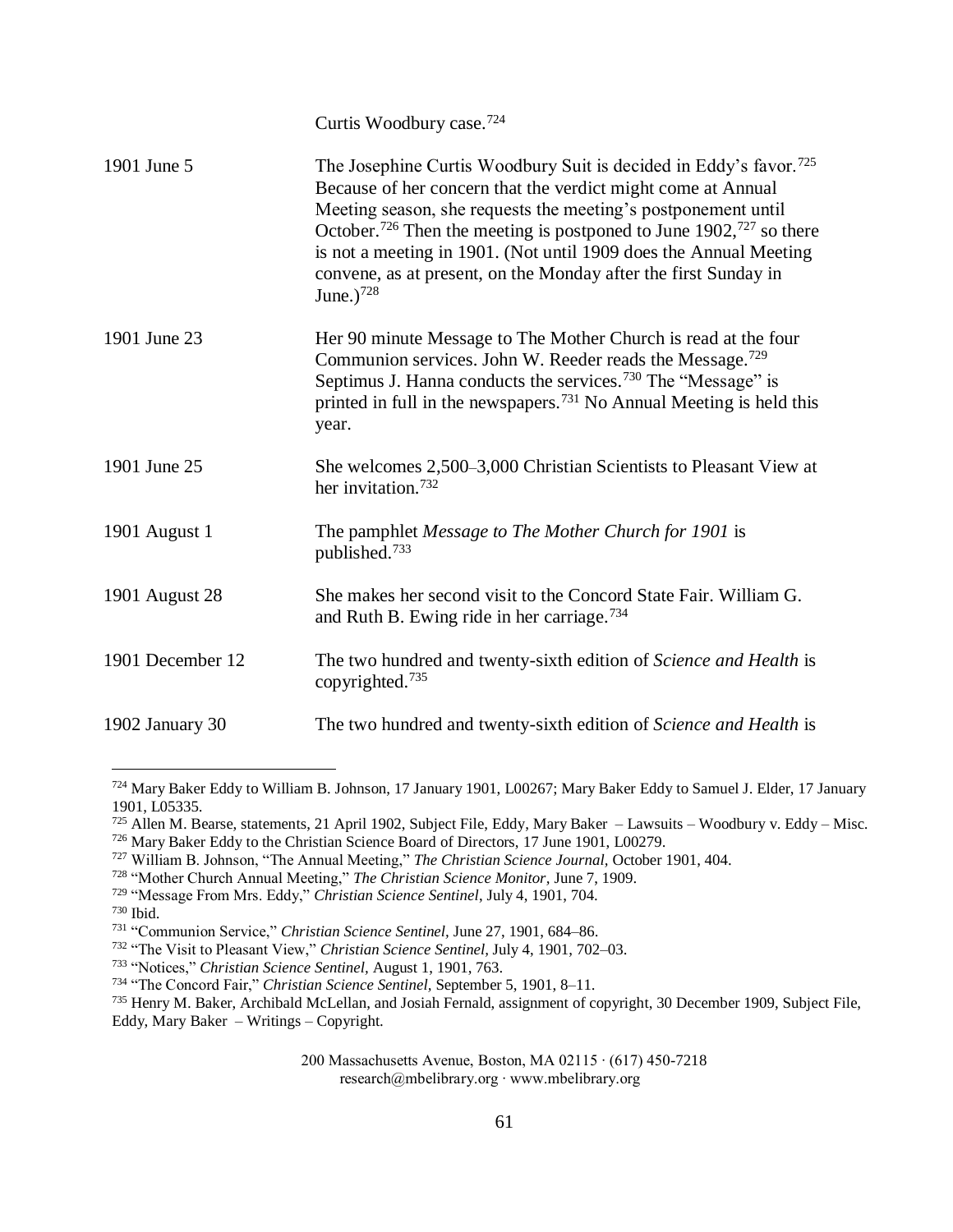|                  | first advertised in the Christian Science periodicals. <sup>736</sup> The chapters<br>assume their present order. The lines are numbered in the margin. It<br>includes the chapter "Fruitage" for the first time. The index is<br>omitted as a Concordance is being prepared. <sup>737</sup> Minor revisions will<br>continue periodically over the next nine years.                                                                                                                                                                                                                                                      |
|------------------|---------------------------------------------------------------------------------------------------------------------------------------------------------------------------------------------------------------------------------------------------------------------------------------------------------------------------------------------------------------------------------------------------------------------------------------------------------------------------------------------------------------------------------------------------------------------------------------------------------------------------|
| 1902 February 13 | Footprints Fadeless title is copyrighted. <sup>738</sup> The book was to give<br>"additional matter relative to her struggles in the early days in<br>establishing Christian Science."739 It also served as a means to<br>counter false accusations made by Frederick W. Peabody in his<br>public lectures about her life and work. She employed Irving C.<br>Tomlinson "to assist her in getting the matter ready for the press.<br>After completing the manuscript, her legal counsel advised her not<br>to publish the book at that time. The manuscript was carefully<br>preserved by her for future publication."740 |
| 1902 April 10    | Josephine Curtis Woodbury's lawsuits against The Mother Church<br>are dismissed by the Court. <sup>741</sup>                                                                                                                                                                                                                                                                                                                                                                                                                                                                                                              |
| 1902 June        | Archibald McLellan replaces Septimus J. Hanna as editor of the<br>Journal and Sentinel. <sup>742</sup> McLellan serves until his death in July<br>1917.743                                                                                                                                                                                                                                                                                                                                                                                                                                                                |
| 1902 June 15     | Her message to The Mother Church is read by Professor Richard<br>Wood Cone at two Communion Services held at 10 a.m. and 3 p.m.<br>in Mechanics Hall in Boston (because the Original Edifice is too<br>small). <sup>744</sup> The "Message" is printed in full in the newspapers. <sup>745</sup>                                                                                                                                                                                                                                                                                                                          |
| 1902 June 18     | On her recommendation, and on motion of Edward A. Kimball,<br>Christian Scientists at Annual Meeting in Mechanics Hall in Boston<br>pledge to raise \$2,000,000 for the erection of an Extension to The                                                                                                                                                                                                                                                                                                                                                                                                                   |

<sup>736</sup> "New Edition of *Science and Health,*" *Christian Science Sentinel,* January 30, 1902, 347.

<sup>737</sup> "The New Edition of *Science and Health,*" *The Christian Science Journal*, March 1902, 786–88.

<sup>738</sup> Henry M. Baker, Archibald McLellan, and Josiah Fernald, assignment of copyright, 30 December 1909, Subject File, Eddy, Mary Baker – Writings – Copyright.

<sup>739</sup> Calvin Frye to Allison V. Stewart, 25 March 1913, L12614.

<sup>740</sup> Ibid.

<sup>741</sup> Allen M. Bearse, statements, 21 April 1902, Subject File, Eddy, Mary Baker – Lawsuits – Woodbury v. Eddy – Misc. <sup>742</sup> "Editorial Department," *Christian Science Sentinel,* June 26, 1902, 688.

<sup>743</sup> Annie M. Knott and William D. McCrackan, "Archibald McLellan, C. S. B.," *Christian Science Sentinel,* July 28, 1917, 950.

<sup>744</sup> "Communion Service of The Mother Church," *Christian Science Sentinel*, June 19, 1902, 672–74. <sup>745</sup> Ibid.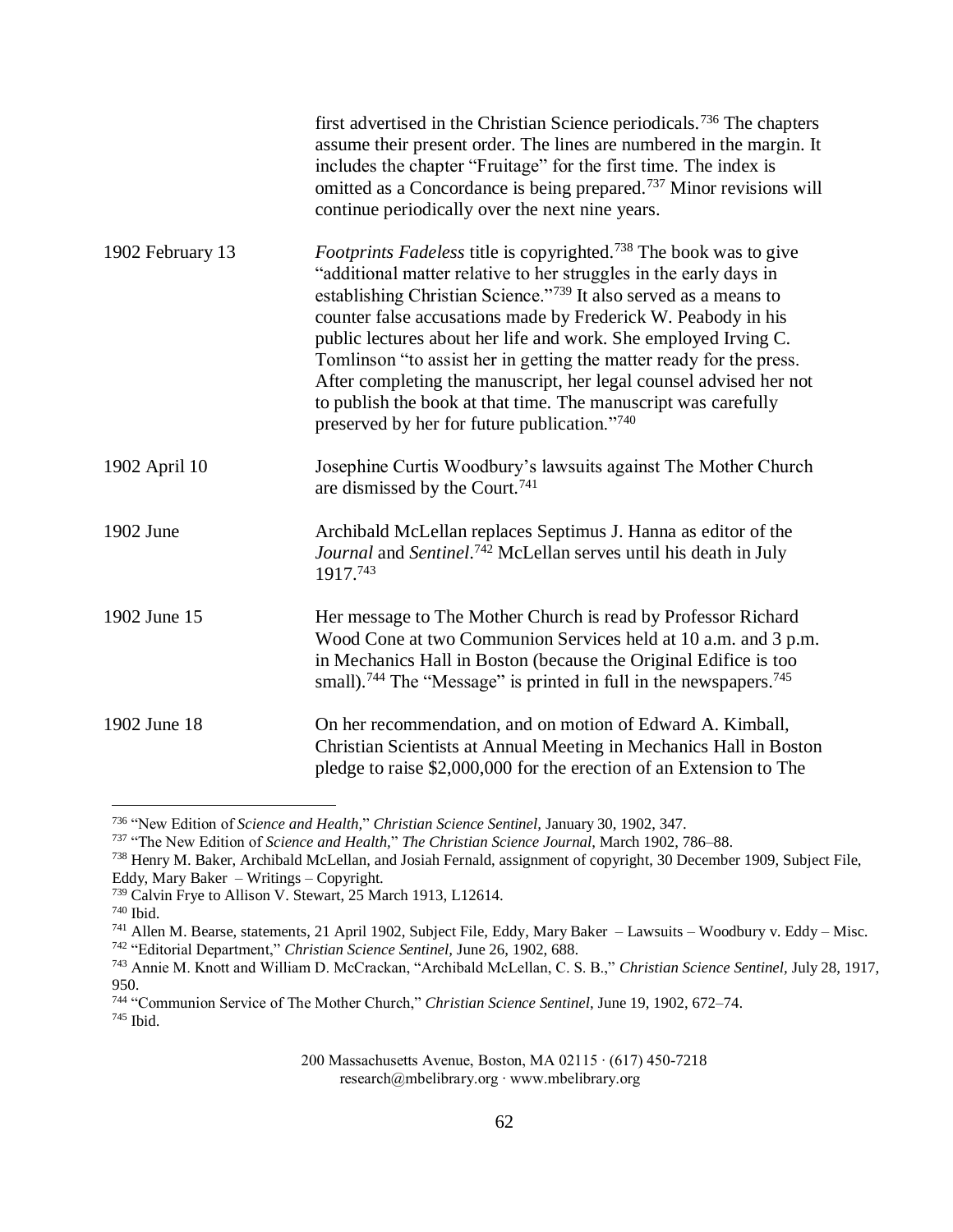|                  | Mother Church. <sup>746</sup> The members do not visit Pleasant View this<br>year.                                                                                                                                                                    |
|------------------|-------------------------------------------------------------------------------------------------------------------------------------------------------------------------------------------------------------------------------------------------------|
|                  | Readers' terms are limited to three years. <sup>747</sup> This terminates<br>Septimus J. Hanna's long service as First Reader of The Mother<br>Church since 1895 (and Pastor in 1894). Hermann S. Hering is<br>elected to replace him. <sup>748</sup> |
| 1902 June 26     | The Sentinel announces the publication of Message to The Mother<br>Church for 1902 in pamphlet form. <sup>749</sup>                                                                                                                                   |
| 1902 November 27 | A Thanksgiving service is first introduced in The Mother Church<br>and its branches. The Lesson Sermon for the special service is<br>published in the Sentinel. <sup>750</sup>                                                                        |
| 1902 December    | The first of four Mark Twain articles on Christian Science is<br>published in the North American Review. <sup>751</sup>                                                                                                                               |
| 1903             | Construction begins on the edifice for First Church, Concord, on<br>the same site as Christian Science Hall. <sup>752</sup>                                                                                                                           |
| 1903 February    | Eddy adds a fifth member, Archibald McLellan, to the four-<br>member Board of Directors. <sup>753</sup>                                                                                                                                               |
| 1903 March 17    | George Washington Glover, Jr. and his daughter, Mary, visit<br>Eddy. <sup>754</sup>                                                                                                                                                                   |
|                  | First Members become "Executive Members."755                                                                                                                                                                                                          |
| 1903 March 29    | She begins work on a major revision of the Church Manual. <sup>756</sup> It is                                                                                                                                                                        |

<sup>746</sup> "The Annual Meeting," *Christian Science Sentinel,* June 26, 1902, 688–91.

<sup>747</sup> Mary Baker Eddy, "Afterglow," *The Christian Science Journal*, August 1902, 265–66.

<sup>748</sup> "The New Readers," *Christian Science Sentinel,* June 26, 1902, 688.

<sup>749</sup> "Notices," *Christian Science Sentinel,* June 26, 1902, 687.

<sup>750</sup> "Thanksgiving Day," *Christian Science Sentinel,* October 30, 1902, 131.

<sup>751</sup> Mark Twain, "Christian Science I," *The North American Review,* December 1902, 756–68.

<sup>752</sup> "Corner-Stone Laid at Concord," *The Christian Science Journal,* August 1903, 297–99.

<sup>753</sup> Mary Baker Eddy to The Christian Science Board of Directors, 5 February 1903, L00323.

<sup>754</sup> Calvin Frye, notebook, 17 March 1903, EF078.

<sup>755</sup> Eddy, *Church Manual,* 29th ed., 66.

<sup>756</sup> Mary Baker Eddy to the Christian Science Board of Directors, 24 March 1903, L00332; Calvin Frye to William B. Johnson, 29 March 1903, L01298.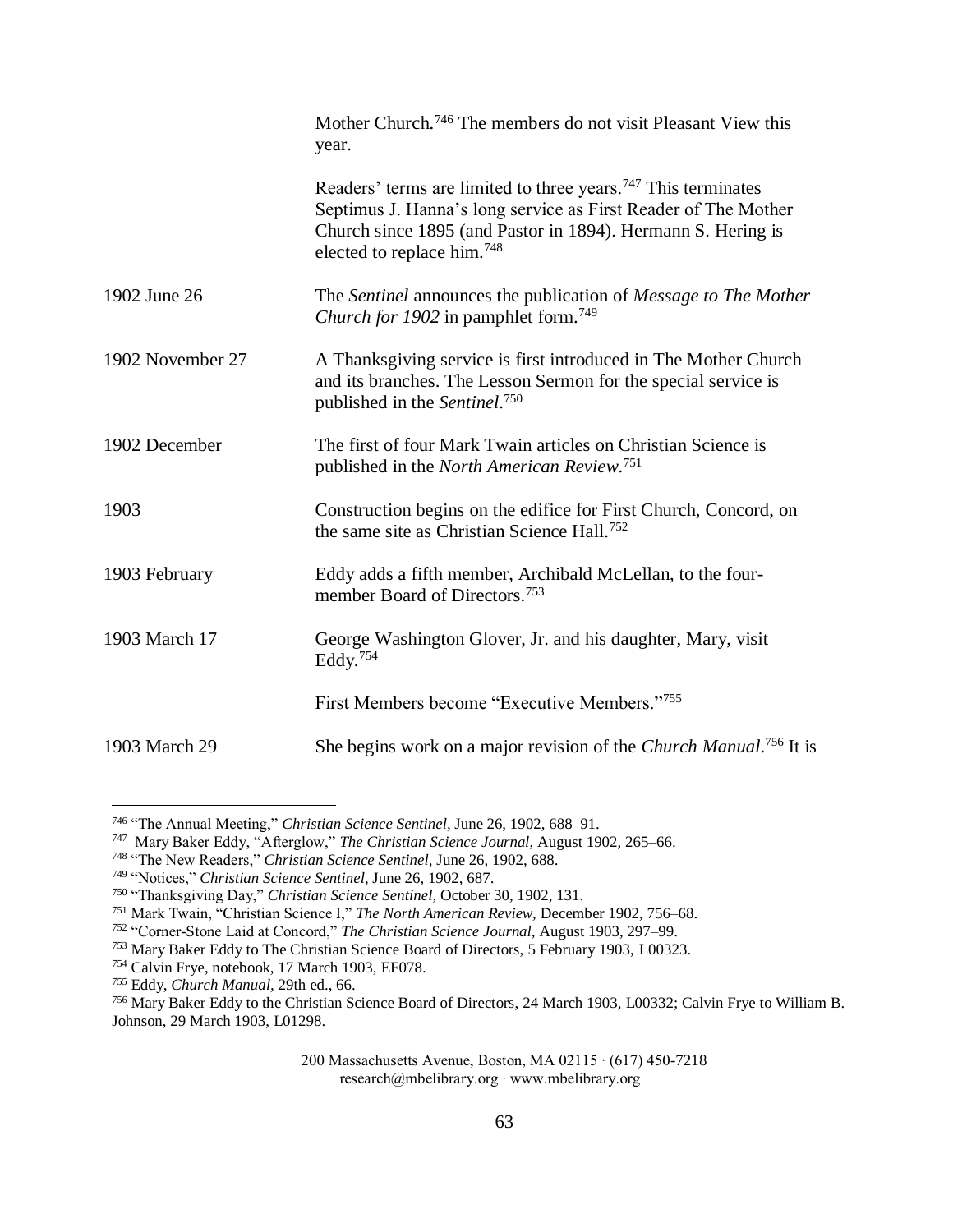|              | finished on July $28.757$ The twenty-ninth edition is published in<br>August 1903. <sup>758</sup>                                                                                                                                                                                                                                                                                                                                                                                                                                             |
|--------------|-----------------------------------------------------------------------------------------------------------------------------------------------------------------------------------------------------------------------------------------------------------------------------------------------------------------------------------------------------------------------------------------------------------------------------------------------------------------------------------------------------------------------------------------------|
| 1903 April   | The Herald of Christian Science: Der Christian Science Herold is<br>established. <sup>759</sup> It later becomes Der Herold der Christian<br>Science. <sup>760</sup> This is the first foreign language publication other than<br>some tracts including "Evil is not power" (French—was never<br>copyrighted, and never put on sale), <sup>761</sup> and "The Way to Begin in<br>Christian Science" (German and Norwegian). <sup>762</sup> The Sentinel also<br>published a German translation of an Irving Tomlinson lecture. <sup>763</sup> |
| 1903 June    | Complete Concordance to Science and Health is published. <sup>764</sup>                                                                                                                                                                                                                                                                                                                                                                                                                                                                       |
| 1903 June 28 | Three Communion services of The Mother Church are held in<br>Mechanics Hall. <sup>765</sup>                                                                                                                                                                                                                                                                                                                                                                                                                                                   |
| 1903 June 29 | She speaks to about ten thousand Christian Scientists at Pleasant<br>View, and the famous balcony photo is taken. <sup>766</sup> Similar invitations<br>were extended in 1897 and 1901. <sup>767</sup> Christian Scientists visited<br>Pleasant View in 1900, $768$ even though no invitation had been<br>made. At Eddy's request there wasn't a visit in 1902. <sup>769</sup>                                                                                                                                                                |
| 1903 June 30 | The Annual Meeting of The Mother Church is held in Mechanics<br>Hall. <sup>770</sup>                                                                                                                                                                                                                                                                                                                                                                                                                                                          |
| 1903 July 1  | A meeting of Normal class graduates is held in The Mother<br>Church. <sup>771</sup>                                                                                                                                                                                                                                                                                                                                                                                                                                                           |

<sup>757</sup> Mary Baker Eddy to Joseph Armstrong, 28 July 1903, L02953.

<sup>758</sup> M., "The Revised Church Manual," *Christian Science Sentinel,* August 15, 1903, 796.

<sup>759</sup> "Important Announcement," *Christian Science Sentinel,* March 7, 1903, 423.

<sup>760</sup> *Der Herold der Christian Science,* April 1905, cover.

<sup>761</sup> The Christian Science Publishing Society to Mary Baker Eddy, 2 December 1907, IC094b.21.021.

<sup>762</sup> *The Christian Science Journal,* July 1890, back cover.

<sup>763</sup> Irving Tomlinson, "Die Christliche Wissenschaft, Das Christenthum Christi," *Christian Science Sentinel,* April 10, 1902, 517–20.

<sup>764</sup> "The New Concordance," *Christian Science Sentinel,* June 27, 1903, 684.

<sup>765</sup> "The Communion and Annual Meeting," *Christian Science Sentinel,* July 4, 1903, 695–98.

<sup>766</sup> Ibid.

<sup>767</sup> "Our Fourth of July," *The Christian Science Journal,* August 1897, 261–65; "The Visit to Pleasant View," *Christian Science Sentinel,* July 4, 1901, 702–03.

<sup>768</sup> "Scientists at Pleasant View," *Christian Science Sentinel*, June 28, 1900, 696.

<sup>769</sup> "Communion Service of The Mother Church," *Christian Science Sentinel,* June 19, 1902, 674.

<sup>770</sup> "The Communion and Annual Meeting," *Christian Science Sentinel,* July 4, 1903, 695–98.

<sup>771</sup> "Meeting of Normal Graduates," *Christian Science Sentinel,* June 13, 1903, 651.

<sup>200</sup> Massachusetts Avenue, Boston, MA 02115 ∙ (617) 450-7218 research@mbelibrary.org ∙ www.mbelibrary.org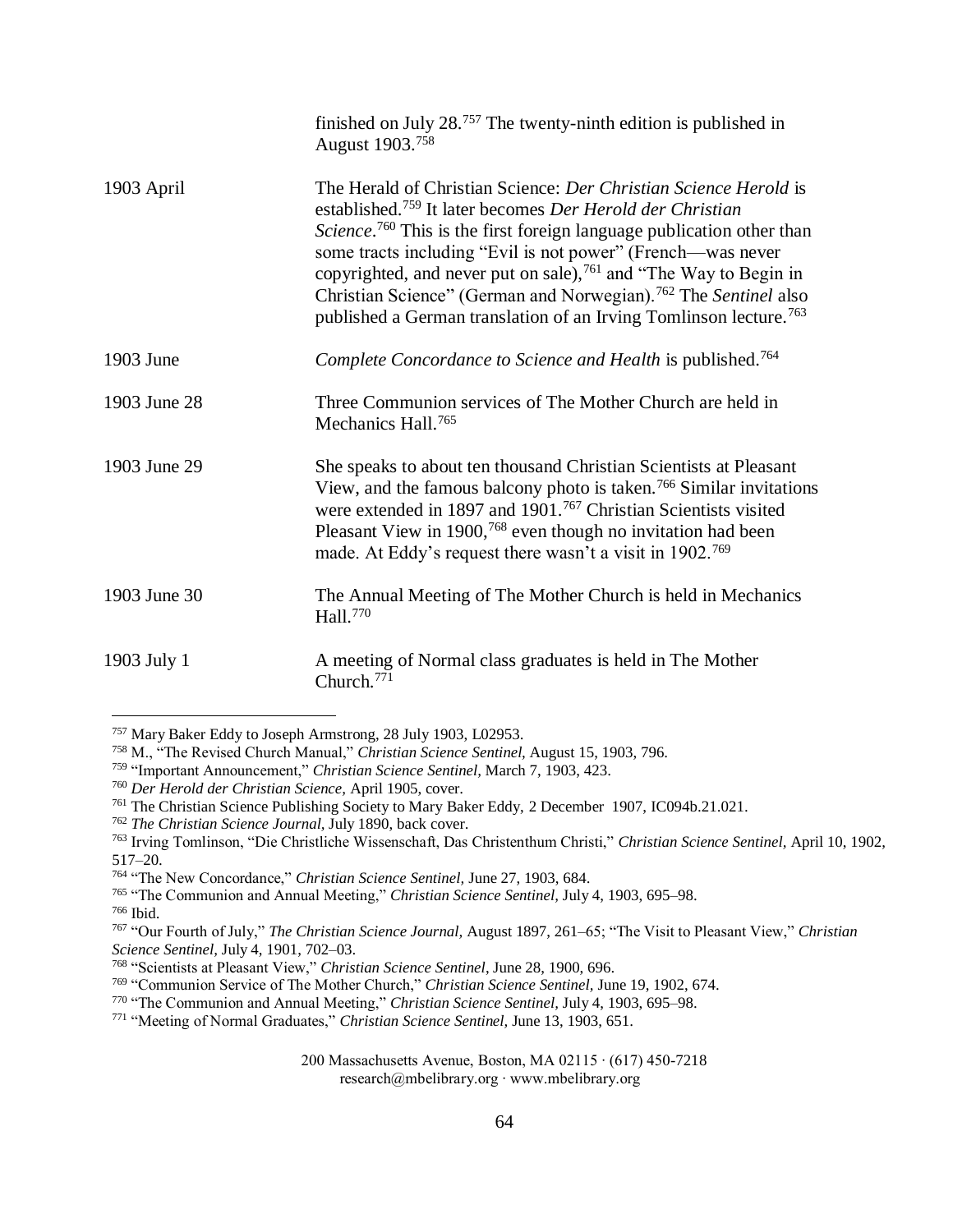| 1903 October     | The Publishing Society moves to 250 Huntington Avenue. <sup>772</sup>                                                                                                                                                                                                                                                                                                                                                                                                             |
|------------------|-----------------------------------------------------------------------------------------------------------------------------------------------------------------------------------------------------------------------------------------------------------------------------------------------------------------------------------------------------------------------------------------------------------------------------------------------------------------------------------|
|                  | Clearing of the site for the Extension begins. <sup>773</sup>                                                                                                                                                                                                                                                                                                                                                                                                                     |
| 1903 October 26  | The first meeting of the General Association of Teachers is held in<br>Boston. <sup>774</sup> Meetings are held in Chicago in October 1904, <sup>775</sup> and in<br>New York in 1905. <sup>776</sup> The By-Law in the fifty-sixth edition of the<br><i>Church Manual</i> provides for biennial meetings, <sup>777</sup> and in the sixty-<br>ninth for triennial (so none were held 1906 and 1907). <sup>778</sup> In June<br>1908 the Association is dissolved. <sup>779</sup> |
| 1903 November 29 | The new edifice of First Church of Christ, Scientist, New York,<br>costing almost two million dollars, is dedicated. <sup>780</sup> This is Augusta<br>E. Stetson's church.                                                                                                                                                                                                                                                                                                       |
| 1904             | The "Present Order of Services" in the forty-fifth edition of the<br>Church Manual is the same as the current "Order" with the<br>exception of the organ prelude and voluntary, added later. <sup>781</sup>                                                                                                                                                                                                                                                                       |
| 1904 March       | The By-Law "Privilege of Members" provides for College<br>Organizations. <sup>782</sup> The first Organization is at Harvard University in<br>Cambridge, Massachusetts. <sup>783</sup>                                                                                                                                                                                                                                                                                            |
| 1904 May         | Edward A. Kimball resigns from Board of Education. <sup>784</sup> He is<br>replaced by Eugene H. Greene. <sup>785</sup>                                                                                                                                                                                                                                                                                                                                                           |

<sup>772</sup> *Christian Science Sentinel,* October 24, 1903, front cover.

<sup>773</sup> Charles C. Coveney, "The Designing and Building of The Mother Church Extension," Reminiscence, Charles C. Coveney, 37.

<sup>774</sup> "General Association of Teachers," *Christian Science Sentinel,* October 31, 1903, 138.

<sup>775</sup> "The General Association of Teachers," *Christian Science Sentinel,* November 5, 1904, 152.

<sup>776</sup> "Meeting of General Association of Teachers," *The Christian Science Journal,* October 1905, 454.

<sup>777</sup> Eddy, *Church Manual of The First Church of Christ, Scientist, in Boston, Massachusetts,* 56th ed. (Boston: Joseph Armstrong, 1906), 87.

<sup>778</sup> Eddy, *Church Manual of The First Church of Christ, Scientist, in Boston, Massachusetts,* 69th ed. (Boston: Allison V. Stewart, 1908), 90.

<sup>779</sup> William B. Johnson to Mary Baker Eddy, 17 June 1908, L07190.

<sup>780</sup> "Built From Plans 'Divinely Revealed,'" *The New York Times,* November 30, 1903, Subject File, Stetson, Augusta E. <sup>781</sup> Eddy, *Church Manual of The First Church of Christ, Scientist, in Boston, Massachusetts,* 45th ed. (Boston: Joseph Armstrong, 1904).

<sup>782</sup> Mary Baker Eddy to the Christian Science Board of Directors, 4 March 1904, L00850.

<sup>783</sup> "Christian Science Society Harvard University," *The Christian Science Journal,* May 1912, 100.

<sup>784</sup> Mary Baker Eddy to Edward A. Kimball, 27 April 1904, L02613.

<sup>785</sup> Mary Baker Eddy to the Christian Science Board of Directors, 20 May 1904, L00383.

<sup>200</sup> Massachusetts Avenue, Boston, MA 02115 ∙ (617) 450-7218 research@mbelibrary.org ∙ www.mbelibrary.org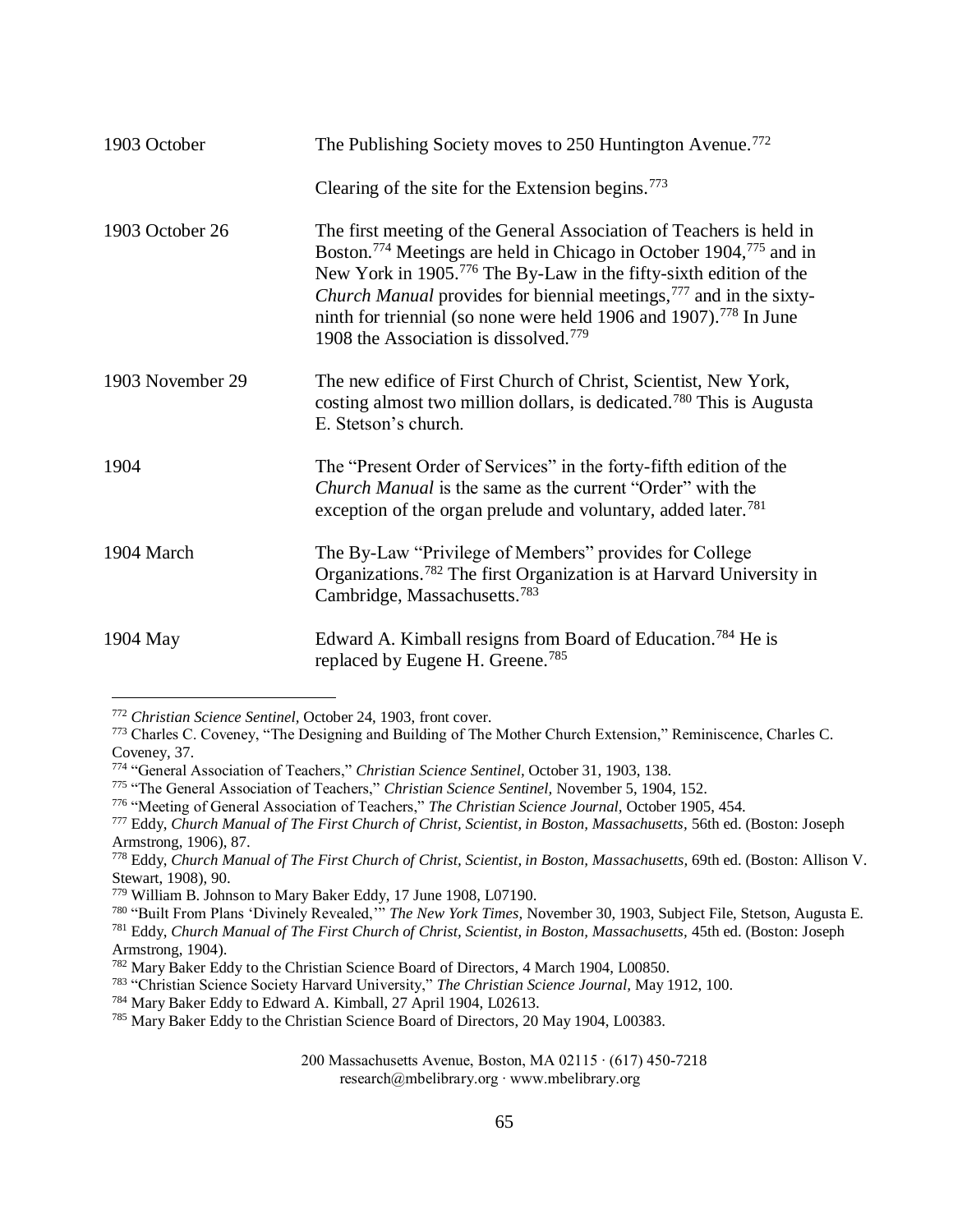| 1904 June 12        | Three Communion services of The Mother Church are held in the<br>church auditorium. <sup>786</sup>                                                                                                                                                                                                                                                                |
|---------------------|-------------------------------------------------------------------------------------------------------------------------------------------------------------------------------------------------------------------------------------------------------------------------------------------------------------------------------------------------------------------|
| 1904 June 13        | Christian Scientists visit Concord to see the church edifice, nearing<br>completion. <sup>787</sup> A gavel is presented by Eddy to Edward P. Bates,<br>President of The Mother Church. <sup>788</sup> This takes place on North State<br>Street, where the people are assembled on the lawns in front of the<br>Unitarian Church and High School. <sup>789</sup> |
| 1904 June 14        | The Annual Meeting of The Mother Church is held in Symphony<br>Hall. <sup>790</sup>                                                                                                                                                                                                                                                                               |
| 1904 July 16        | The cornerstone of the Extension of The Mother Church is laid. <sup>791</sup>                                                                                                                                                                                                                                                                                     |
| 1904 July 17        | First Church of Christ, Scientist, Concord, New Hampshire, is<br>dedicated free of debt, largely through a gift from her (\$100,000<br>had been given by Eddy to three trustees to build a granite<br>church). <sup>792</sup> She pays her only visit to this church in September<br>1905.793                                                                     |
| 1905 April 28       | She purchases 387 Commonwealth Avenue in Boston, next door to<br>the First Reader's residence. <sup>794</sup>                                                                                                                                                                                                                                                     |
| 1905 June 11        | Three Communion services of The Mother Church are held in the<br>church edifice. <sup>795</sup>                                                                                                                                                                                                                                                                   |
| 1905 June 13        | The Annual Meeting of The Mother Church is held in the church<br>edifice. <sup>796</sup>                                                                                                                                                                                                                                                                          |
| 1905 June 17–July 1 | She requests special prayer for end of Russo-Japanese War. <sup>797</sup> She                                                                                                                                                                                                                                                                                     |

<sup>786</sup> "The Annual Communion Service," *Christian Science Sentinel,* June 18, 1904, 659–60.

<sup>787</sup> "The Visit to Concord," *The Christian Science Journal,* July 1904, 196–97.

<sup>788</sup> Ibid.

<sup>789</sup> "The Visit to Concord," *Christian Science Sentinel,* June 18, 1904, 660.

<sup>790</sup> "The Annual Meeting," *Christian Science Sentinel,* June 18, 1904, 660–62.

<sup>791</sup> "The Corner-Stone Laid," *The Christian Science Journal*, August 1904, 272.

<sup>792</sup> "Dedication of the Church in Concord," *Christian Science Sentinel*, July 23, 1904, 740.

<sup>793</sup> "Mrs. Eddy Pays First Visit to New Church in Concord," *Christian Science Sentinel*, September 23, 1905, 54.

<sup>794</sup> Calvin A. Frye to Hermann S. Herring, 7 June 1905, L12317.

<sup>795</sup> "The Communion Service," *Christian Science Sentinel,* June 17, 1905, 674–75.

<sup>796</sup> "The Annual Meeting of The Mother Church," *Christian Science Sentinel,* June 17, 1905, 675–77.

<sup>797</sup> Mary Baker Eddy, "To My Church," *Christian Science Sentinel,* June 17, 1905, 674.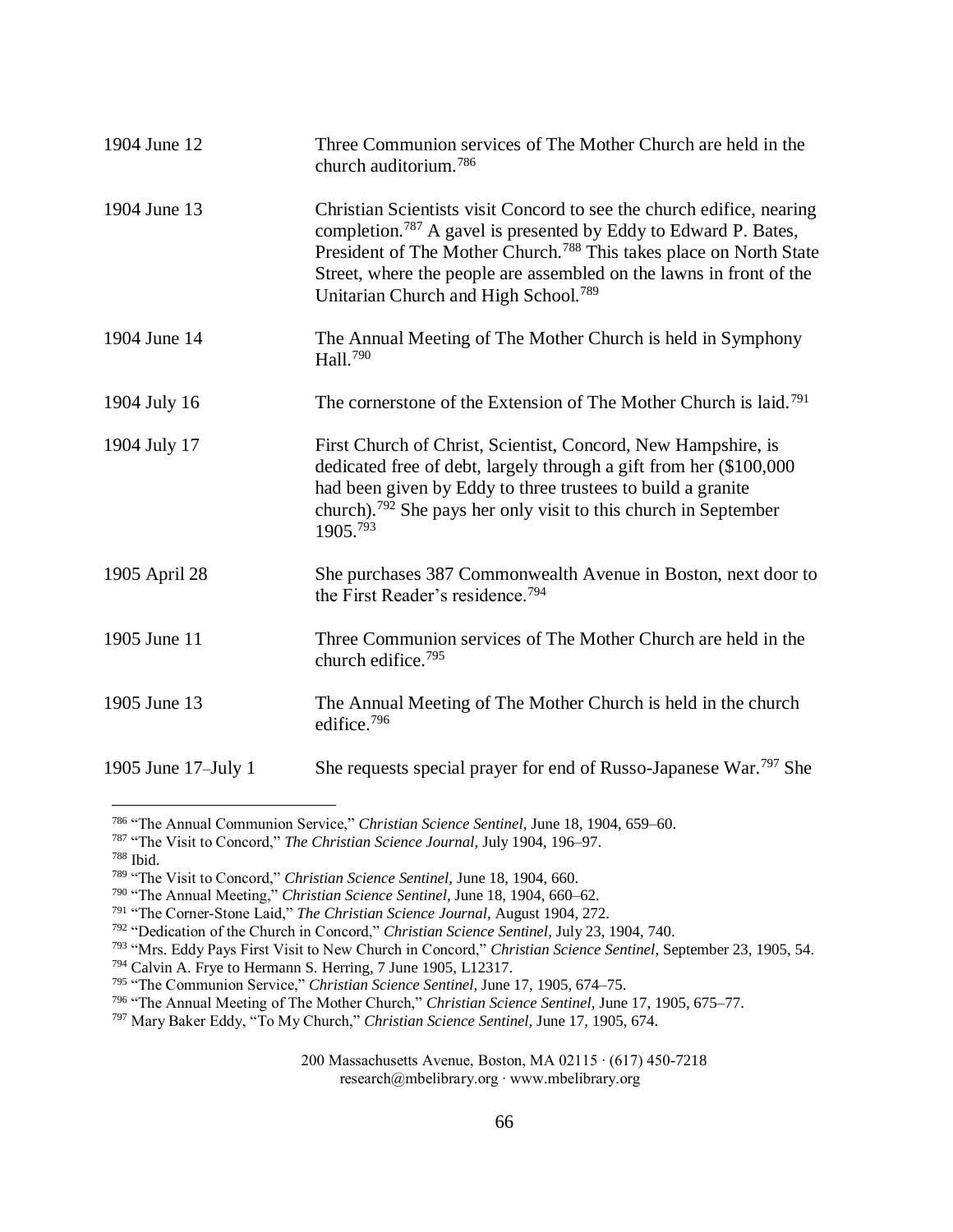|                   | rescinds this request on July 1.798                                                                                                                                                                                                                                                                                                                                                                   |
|-------------------|-------------------------------------------------------------------------------------------------------------------------------------------------------------------------------------------------------------------------------------------------------------------------------------------------------------------------------------------------------------------------------------------------------|
| 1905 September 12 | She makes her only visit to First Church of Christ, Scientist,<br>Concord. She does not speak. <sup>799</sup>                                                                                                                                                                                                                                                                                         |
| 1905 October 1    | Three services each Sunday are introduced in The Mother Church:<br>9:00 a.m., 11:30 a.m., and 3:00 p.m. <sup>800</sup>                                                                                                                                                                                                                                                                                |
| 1906 June 10      | The first services in the Extension of The Mother Church are both a<br>Communion service and a dedication service. A notice is published<br>that sufficient funds are in hand to cover the cost of the building. <sup>801</sup><br>To accommodate those who attend, six identical services are held<br>this day. Her message, "Choose Ye," is read by William Denison<br>McCrackan, First Reader. 802 |
| 1906 June 12      | The Annual Meeting is held in the Extension twice this Tuesday, at<br>10:00 a.m. and 2:00 p.m., so that all members who have come to<br>Boston can attend. <sup>803</sup>                                                                                                                                                                                                                             |
| 1906 July 30      | She requests that the Board of Directors enlarge Pulpit and Press<br>with a full account of what they had written and all the other<br>periodicals had said about the new Extension of The Mother<br>Church. <sup>804</sup> She includes permission to use her dedicatory message,<br>"Choose Ye."805                                                                                                 |
| 1906 September 8  | Joseph B. Clark, Trustee of the Publishing Society, dies. 806                                                                                                                                                                                                                                                                                                                                         |
| 1906 September 25 | Allison V. Stewart is elected as a Trustee of the Publishing Society<br>by the Christian Science Board of Directors. 807 Eddy had declined<br>to fill the vacancy. <sup>808</sup>                                                                                                                                                                                                                     |

<sup>798</sup> Mary Baker Eddy, "'Hear, O Israel: the Lord our God is one Lord,'" *Christian Science Sentinel,* July 1, 1905, 708. <sup>799</sup> "Mrs. Eddy Pays First Visit to New Church in Concord," *Christian Science Sentinel*, September 23, 1905, 54.

200 Massachusetts Avenue, Boston, MA 02115 ∙ (617) 450-7218

research@mbelibrary.org ∙ www.mbelibrary.org

<sup>800</sup> "Services in The Mother Church," *Christian Science Sentinel,* October 7, 1905, 89.

<sup>801</sup> "Notice to the Contributors to the Building Fund," *Christian Science Sentinel*, June 9, 1906, 648.

<sup>802</sup> "The Communion Service and Dedication," *Christian Science Sentinel*, June 16, 1906, 660.

<sup>803</sup> "The Annual Meeting," *Christian Science Sentinel*, June 23, 1906, 675.

<sup>804</sup> Lewis C. Strang to William B. Johnson, July 1906, L15638A-S.

<sup>805</sup> Mary Baker Eddy to the Christian Science Board of Directors, 30 July 1906, L15638; Lewis C. Strang to William B. Johnson, July 1906, L15638A.

<sup>806</sup> Commonwealth of Massachusetts, death certificate, 8 September 1906, Subject File, Clark, Joseph P.

<sup>807</sup> Mary Baker Eddy, *Deed of Trust* (Boston: The Christian Science Publishing Society, 2004), 10.

<sup>808</sup> Mary Baker Eddy to the Board of Trustees of The Christian Science Publishing Society, 14 September 1906, L07257.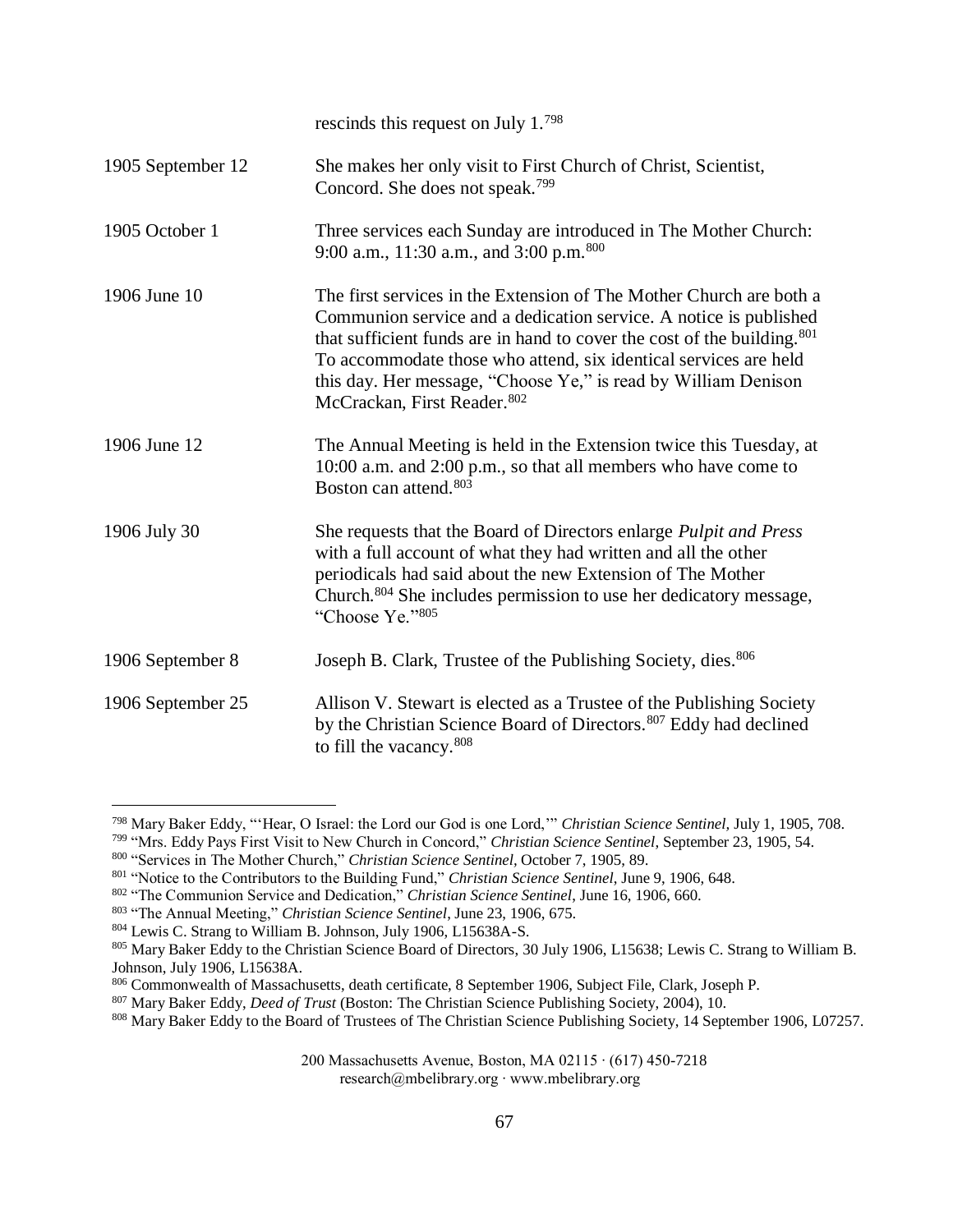| 1906 October 8  | She requests Joseph Armstrong to send her all the material he had<br>gathered for The Mother Church of Christ, Scientist, and<br>Miscellany. <sup>809</sup>                                                                                                                                                                                               |
|-----------------|-----------------------------------------------------------------------------------------------------------------------------------------------------------------------------------------------------------------------------------------------------------------------------------------------------------------------------------------------------------|
| 1906 October 11 | She applies to the Librarian of Congress for the copyright of The<br>First Church of Christ, Scientist, and Miscellany. <sup>810</sup>                                                                                                                                                                                                                    |
| 1906 October 19 | The current edition of Science and Health is copyrighted. <sup>811</sup> It is<br>renewed in 1934. <sup>812</sup>                                                                                                                                                                                                                                         |
| 1906 October 28 | The New York World begins a series of attacks on her. <sup>813</sup> The<br>reporters had been to Concord on behalf of Joseph Pulitzer, and<br>were granted a short interview with her to refute the claim that she<br>was dead, and that a dummy or household member, Pamelia J.<br>Leonard, was substituting for her on her daily drive. <sup>814</sup> |
| 1906 October 30 | She meets with eleven or twelve representatives of the press who<br>had come to Concord following the New York World attack. Sibyl<br>Wilbur represents them in presenting four questions to her. After<br>answering the third question, Eddy leaves to take her daily drive.<br>She does not answer the fourth question. <sup>815</sup>                  |
| 1906 November   | George Washington Glover, Jr.'s cooperation is sought by the New<br>York World for legal action against his mother. <sup>816</sup>                                                                                                                                                                                                                        |
| 1906 December   | Georgine Milmine's forthcoming hostile series on Eddy in<br><i>McClure's Magazine</i> is announced. <sup>817</sup>                                                                                                                                                                                                                                        |
| 1907            | The last copyright (1906) of Science and Health during her lifetime<br>appears in the 1907 edition. <sup>818</sup>                                                                                                                                                                                                                                        |

<sup>809</sup> Mary Baker Eddy to Joseph Armstrong, 8 October 1906, L03007.

813 Calvin Frye, 29 October 1906, L15766.

 $\overline{a}$ 

<sup>810</sup> Mary Baker Eddy to Library of Congress, 11 October 1906, L09759.

<sup>811</sup> Library of Congress Copyright Office, *Catalogue of Copyright Entries* (Washington, DC: Government Printing Office, 1907), Subject File, Eddy – Writings – Science and Health – Copyright.

<sup>812</sup> Library of Congress Copyright Office, *Catalogue of Copyright Entries* (Washington, DC: Government Printing Office, 1935), Subject File, Eddy – Writings – Science and Health – Copyright.

<sup>814</sup> "Baseless Charges Refuted," *Christian Science Sentinel*, November 3, 1906, 147–54.

<sup>815</sup> Ibid., 153–54.

<sup>816</sup> William E. Chandler to John W. Kelley, 20 November 1906, Chandler Papers, New Hampshire Historical Society.

<sup>817</sup> "Editorial Announcement: Mary Baker G. Eddy: The Story of Her Life, and the History of Christian Science," *McClure's Magazine,* December 1906, 211–17.

<sup>818</sup> Eddy, *Science and Health with Key to the Scriptures* (Boston: Joseph Armstrong, 1907).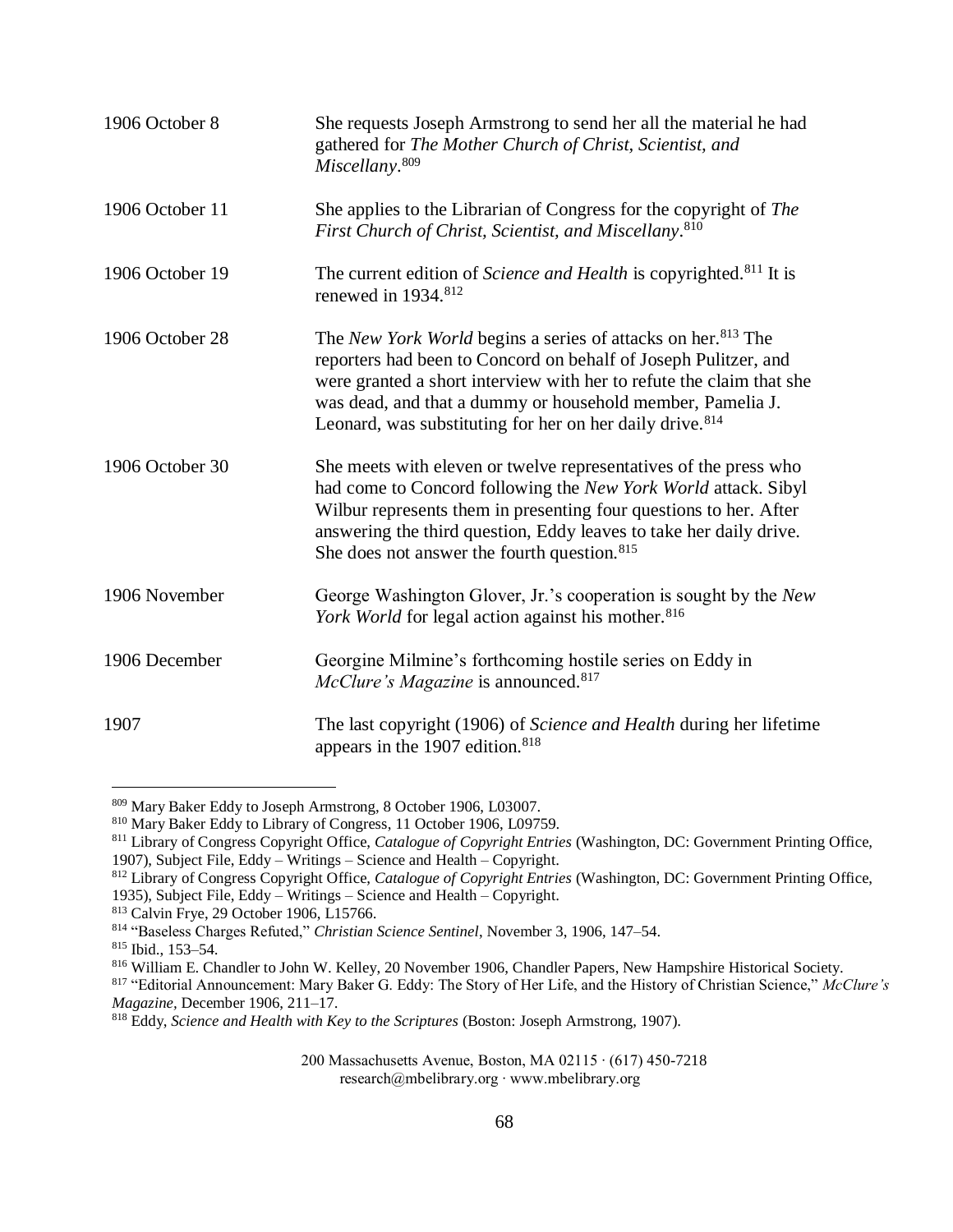1907 January Georgine Milmine's articles about Eddy appear in *McClure's Magazine* from this issue through June 1908 (omitted in November and December of 1907 and January of 1908).<sup>820</sup> She replies with an article in the New Hampshire newspapers and in the *Sentinel*. 821 B.O. Flower comments favorably on Eddy and Christian Science in the January issue of *Arena*, <sup>822</sup> as does Charles Klein in the February issue of *Cosmopolitan*. 823

> Sibyl Wilbur's biographical articles on Eddy, "Glimpses of a Great Personality," begin in *Human Life* magazine and continue through December.<sup>824</sup>

She makes the last major revision of *Science and Health*. 819

 $\overline{a}$ 

820 Georgine Milmine, "Mary Baker G. Eddy: The Story of her Life and the History of Christian Science. I. Forty Years of Obscurity," *McClure's Magazine,* January 1907, 227–42; Milmine, "Mary Baker G. Eddy: The Story of her Life and the History of Christian Science. II. Mrs. Eddy and Phineas Parkhurst Quimby," *McClure's Magazine,* February 1907, 339–54; Milmine, "Mary Baker G. Eddy: The Story of her Life and the History of Christian Science. III. The Quimby Controversy," *McClure's Magazine,* March 1907, 506–24; Milmine, "Mary Baker G. Eddy: The Story of her Life and the History of Christian Science. IV. Six Years of Wandering," *McClure's Magazine,* April 1907, 608–27; Milmine, "Mary Baker G. Eddy: The Story of her Life and the History of Christian Science. V. Mrs. Eddy and Her First Disciples," *McClure's Magazine,*  May 1907, 97–116; Milmine, "Editorial Announcement: Mary Baker G. Eddy: The Story of her Life and the History of Christian Science," *McClure's Magazine,* June 1907, 134; Milmine, "Mary Baker G. Eddy: The Story of her Life and the History of Christian Science: The Revival of Witchcraft," *McClure's Magazine,* July 1907, 333–48; Milmine, "Mary Baker G. Eddy: The Story of her Life and the History of Christian Science: The Church and the Mesmerists," *McClure's Magazine,*  August 1907, 447–58; Milmine, "Mary Baker G. Eddy: The Story of her Life and the History of Christian Science: The Massachusetts Metaphysical College and Calvin Frye," *McClure's Magazine,* September 1907, 567–81; Milmine, "Mary Baker G. Eddy: The Story of her Life and the History of Christian Science: Literary Activities," *McClure's Magazine,*  October 1907, 686–99; Milmine, "Mary Baker G. Eddy: The Story of her Life and the History of Christian Science: The Schism of 1888, The Growth of Christian Science Healing, and the Apotheosis of Mrs. Eddy," *McClure's Magazine,*  February 1908, 387–401; Milmine, "Mary Baker G. Eddy: The Story of her Life and the History of Christian Science: The Adoption of a Son and the Founding of The Mother Church," *McClure's Magazine,* March 1908, 577–90; Milmine, "Mary Baker G. Eddy: The Story of her Life and the History of Christian Science: Life at Pleasant View and 'War in Heaven,'" *McClure's Magazine,* April 1908, 699–712; Milmine, "Mary Baker G. Eddy: The Story of her Life and the History of Christian Science: Training the Vine – A Study in Mrs. Eddy's Prerogatives and Powers," *McClure's Magazine,* May 1908, 16–31; Milmine, "Mary Baker G. Eddy: The Story of her Life and the History of Christian Science: Mrs. Eddy's Books and Doctrine," *McClure's Magazine,* June 1908, 179–89.

<sup>821</sup> "Mrs. Eddy's Reply to the January *McClure's* Article," *Christian Science Sentinel,* January 5, 1907, 311–12; "Mrs.

Eddy's Reply to the January *McClure's* Article," *Christian Science Sentinel,* January 12, 1907, 331–33.

<sup>822</sup> B. O. Flower, "The Recent Reckless and Irresponsible Attacks on Christian Science and Its Founder, With a Survey of the Christian-Science Movement," *The Arena,* January 1907, 47–67.

<sup>823</sup> Charles Klein, "Christian Science: An Impartial Estimate," *Cosmopolitan,* February 1907, 458–63.

<sup>824</sup> Sibyl Wilbur, "Glimpses of a Great Personality," *Human Life,* January 1907, 3–5, 22; Wilbur, "The Story of the Real Mrs. Eddy," *Human Life,* February 1907, 11–13, 26; Wilbur, "The Story of the Real Mrs. Eddy," *Human Life,* March 1907, 9–10; Wilbur, "The Story of the Real Mrs. Eddy," *Human Life,* April 1907, 11–12, 25; Wilbur, "The Story of the Real Mrs. Eddy," *Human Life,* May 1907, 7–8, 16; Wilbur, "The Story of the Real Mrs. Eddy," *Human Life,* June 1907, 11–12; Wilbur, "The

<sup>819</sup> "A New Edition of *Science and Health,*" *Christian Science Sentinel,* September 7, 1907, 10.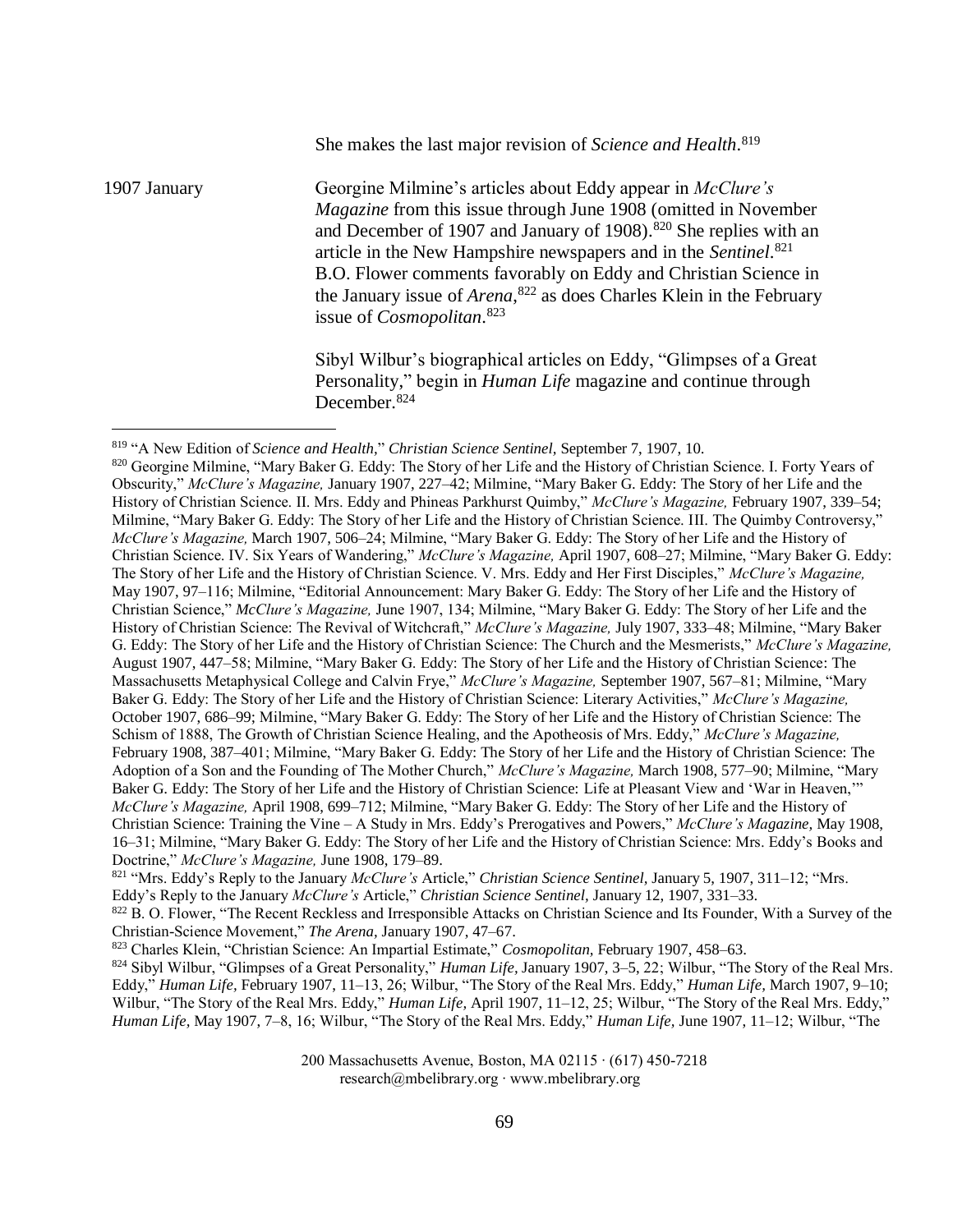| 1907 January-February | Mark Twain's book, <i>Christian Science</i> , is published. <sup>825</sup> It is based<br>on his series of articles in the North American Review.                                                                                                                                                                                                                                                                                                                                                                         |
|-----------------------|---------------------------------------------------------------------------------------------------------------------------------------------------------------------------------------------------------------------------------------------------------------------------------------------------------------------------------------------------------------------------------------------------------------------------------------------------------------------------------------------------------------------------|
| 1907 January 2        | George Washington Glover, Jr. and his daughter, Mary, again visit<br>Eddy. <sup>826</sup>                                                                                                                                                                                                                                                                                                                                                                                                                                 |
| 1907 March 1          | The "Next Friends Suit" begins in Concord. <sup>827</sup> The suit claims that<br>Eddy is mentally incompetent and that her finances are controlled<br>by several members of her household and Church. It is filed by<br>William E. Chandler in New Hampshire court in the name of<br>George Washington Glover, Jr. and Next Friends: Mary Baker<br>Glover (granddaughter), and George W. Baker (nephew). <sup>828</sup><br>Frederick W. Peabody serves as junior counsel. <sup>829</sup> Hearings begin<br>August 13.830 |
| 1907 March 6          | She appoints three trustees to take charge of her property. <sup>831</sup>                                                                                                                                                                                                                                                                                                                                                                                                                                                |
| 1907 March 11         | Ebenezer J. Foster Eddy and Fred W. Baker (cousin) join in the<br>Next Friends Suit. <sup>832</sup> Baker withdraws from the suit two months<br>later. <sup>833</sup>                                                                                                                                                                                                                                                                                                                                                     |
| 1907 April 14         | A Peace Meeting is held in The Mother Church Extension in<br>response to the request of the Committee for National Arbitration<br>and Peace Congress in New York. <sup>834</sup> Her membership as<br>"Fondateur" of the Association for International Conciliation is                                                                                                                                                                                                                                                    |

Story of the Real Mrs. Eddy," *Human Life,* July 1907, 7–8, 18; Wilbur, "The Story of the Real Mrs. Eddy," *Human Life,* August 1907, 9–10; Wilbur, "The Story of the Real Mrs. Eddy," *Human Life,* September 1907, 13–14, 34; Wilbur, "The Story of the Real Mrs. Eddy," *Human Life,* October 1907, 13–14, 34; Wilbur, "The Story of the Real Mrs. Eddy," *Human Life,* November 1907, 14–15, 32; Wilbur, "The Story of the Real Mrs. Eddy," *Human Life,* December 1907, 19–21. <sup>825</sup> Mark Twain, *Christian Science* (New York: Harper & Brothers, 1907), Preface.

<sup>826</sup> Calvin Frye, notebook, 2 January 1907, EF079.

<sup>827</sup> State of New Hampshire, record, (Concord, NH: Rumford Printing Company, 1907), 1, in Subject File, Eddy, Mary Baker – Lawsuits – "Next Friends" – Court Records – Clerk's Files – Copies Part I.

 $\overline{a}$ 

<sup>829</sup> Frederick Peabody to William E. Chandler, 3 January 1907, Chandler Papers, New Hampshire Historical Society.

<sup>830</sup> The M. B. G. Litigation, 27 September 1907, 1, Subject File, Eddy, Mary Baker – Lawsuits – "Next Friends" – Court Proceedings – Printed Materials – September 1907.

<sup>831</sup> "Card," *Christian Science Sentinel,* April 6, 1907, 578.

833 State of New Hampshire, record, (Concord, NH: Rumford Printing Company, 1907), 135, in Subject File, Eddy, Mary Baker – Lawsuits – "Next Friends" – Court Records – Clerk's Files – Copies Part I.

<sup>834</sup> "Peace Meeting in The Mother Church," *Christian Science Sentinel*, April 20, 1907, 611.

<sup>828</sup> Ibid.

<sup>832</sup> State of New Hampshire, record, (Concord, NH: Rumford Printing Company, 1907), 17, in Subject File, Eddy, Mary Baker – Lawsuits – "Next Friends" – Court Records – Clerk's Files – Copies Part I.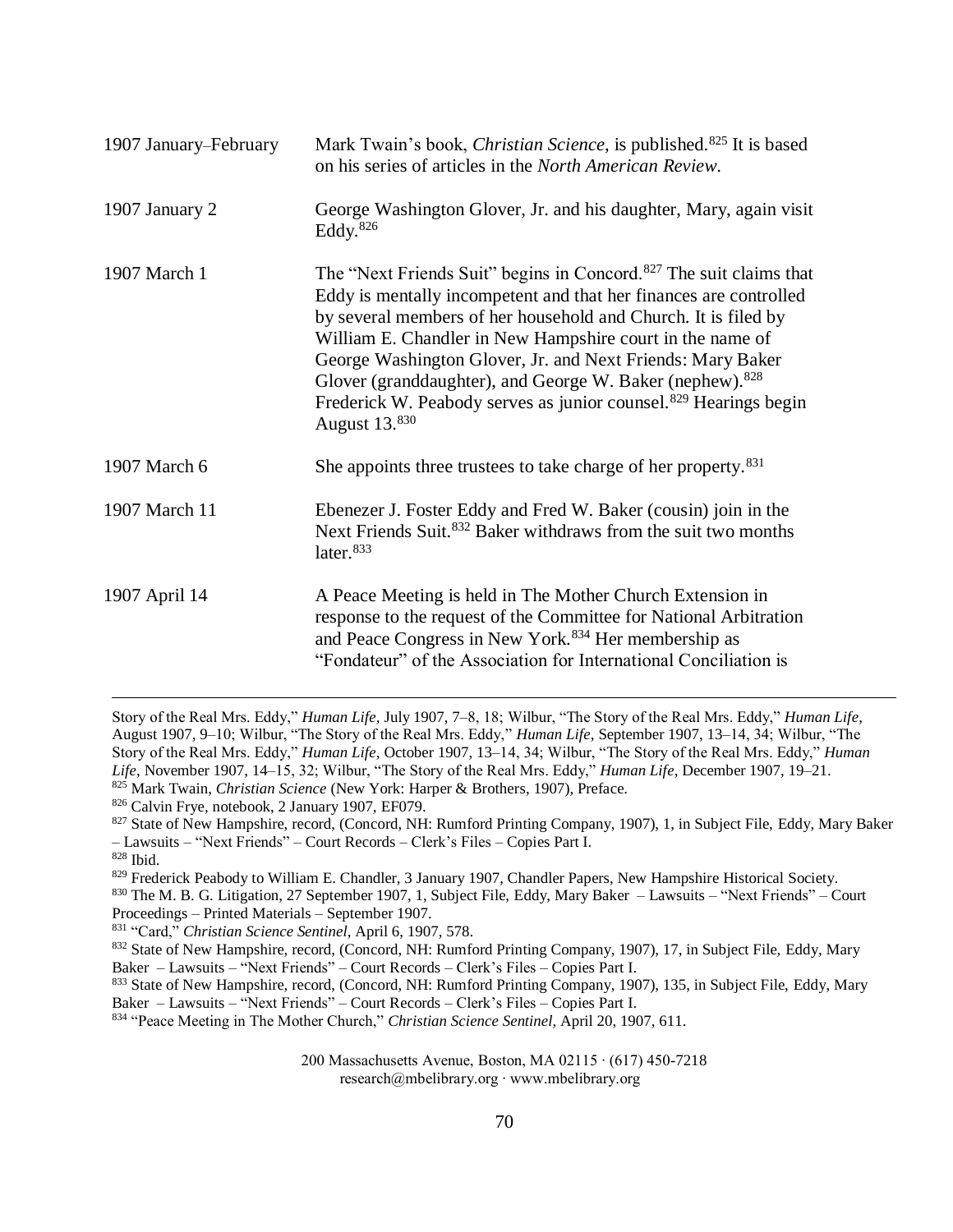|                | reported. <sup>835</sup> A year later an amendment to the <i>Church Manual</i> ,<br>Article XX, Section 14, is added. "The Promotion of Peace"<br>indicates that to promote peace it is not necessary to become<br>members of other organizations. <sup>836</sup>                                                                                                                                                                                                                               |
|----------------|-------------------------------------------------------------------------------------------------------------------------------------------------------------------------------------------------------------------------------------------------------------------------------------------------------------------------------------------------------------------------------------------------------------------------------------------------------------------------------------------------|
| 1907 May 3     | Human Life publisher W. F. Smith visits Pleasant View<br>unannounced and Eddy meets with him. <sup>837</sup>                                                                                                                                                                                                                                                                                                                                                                                    |
| 1907 May 18    | An announcement in the <i>Sentinel</i> , "No large gathering in Boston<br>this year" mentions the "By-law which has been in effect for almost<br>a year," specifying that the General Communion service in The<br>Mother Church is to be held but once in three years—the next in<br>1909.838 A Communion service for local members of The Mother<br>Church is, however, held June $9.839$ In June 1908, she abolishes the<br>Communion service in The Mother Church altogether. <sup>840</sup> |
| 1907 June 9    | Two Communion services of The Mother Church are held in the<br>Extension. <sup>841</sup>                                                                                                                                                                                                                                                                                                                                                                                                        |
| 1907 June 10   | "Until [this date] she had never read [Science and Health]<br>throughout consecutively in order to elucidate her idealism."842                                                                                                                                                                                                                                                                                                                                                                  |
| 1907 June 11   | The Annual Meeting of The Mother Church is held in the<br>Extension. <sup>843</sup>                                                                                                                                                                                                                                                                                                                                                                                                             |
| 1907 July 10   | Edward French, a doctor, interviews her in connection with the<br>Next Friends Suit. 844                                                                                                                                                                                                                                                                                                                                                                                                        |
| 1907 August 12 | Allan McLane Hamilton, a doctor and alienist (psychiatrist), visits<br>her at the request of her lawyers. <sup>845</sup>                                                                                                                                                                                                                                                                                                                                                                        |

<sup>835</sup> "Membership for Mrs. Eddy," *Christian Science Sentinel,* April 27, 1907, 640; Mary Baker Eddy, "Mrs. Eddy's Letter," *Christian Science Sentinel,* May 4, 1907, 662; Archibald McLellan, "Mrs. Eddy's Relation to the Peace Movement," *Christian Science Sentinel,* May 11, 1907, 682.

<sup>836</sup> "Amendment to By-Law," *Christian Science Sentinel*, May 2, 1908, 690.

<sup>837</sup> W. F. Smith, "My Meeting with Mrs. Mary B. G. Eddy," *Human Life*, June 1907, 17.

<sup>838</sup> "No Large Gathering in Boston This Year," *Christian Science Sentinel,* May 18, 1907, 702.

<sup>839</sup> "Communion in The Mother Church," *Christian Science Sentinel,* June 15, 1907, 783.

<sup>840</sup> "Communion Season is Abolished," *Christian Science Sentinel,* June 27, 1908, 850.

<sup>841</sup> "Communion in The Mother Church," *Christian Science Sentinel,* June 15, 1907, 783.

<sup>842</sup> Eddy, *Science and Health* , xii.

<sup>843</sup> "The Annual Meeting of The Mother Church," *Christian Science Sentinel,* June 15,1907, 784–86.

<sup>844</sup> Calvin Frye, notebook, 10 July 1907, EF079.

<sup>845</sup> "Dr. Allan McLane Hamilton Finds Mrs. Eddy Competent," *Christian Science Sentinel*, August 24, 1907, 985–86.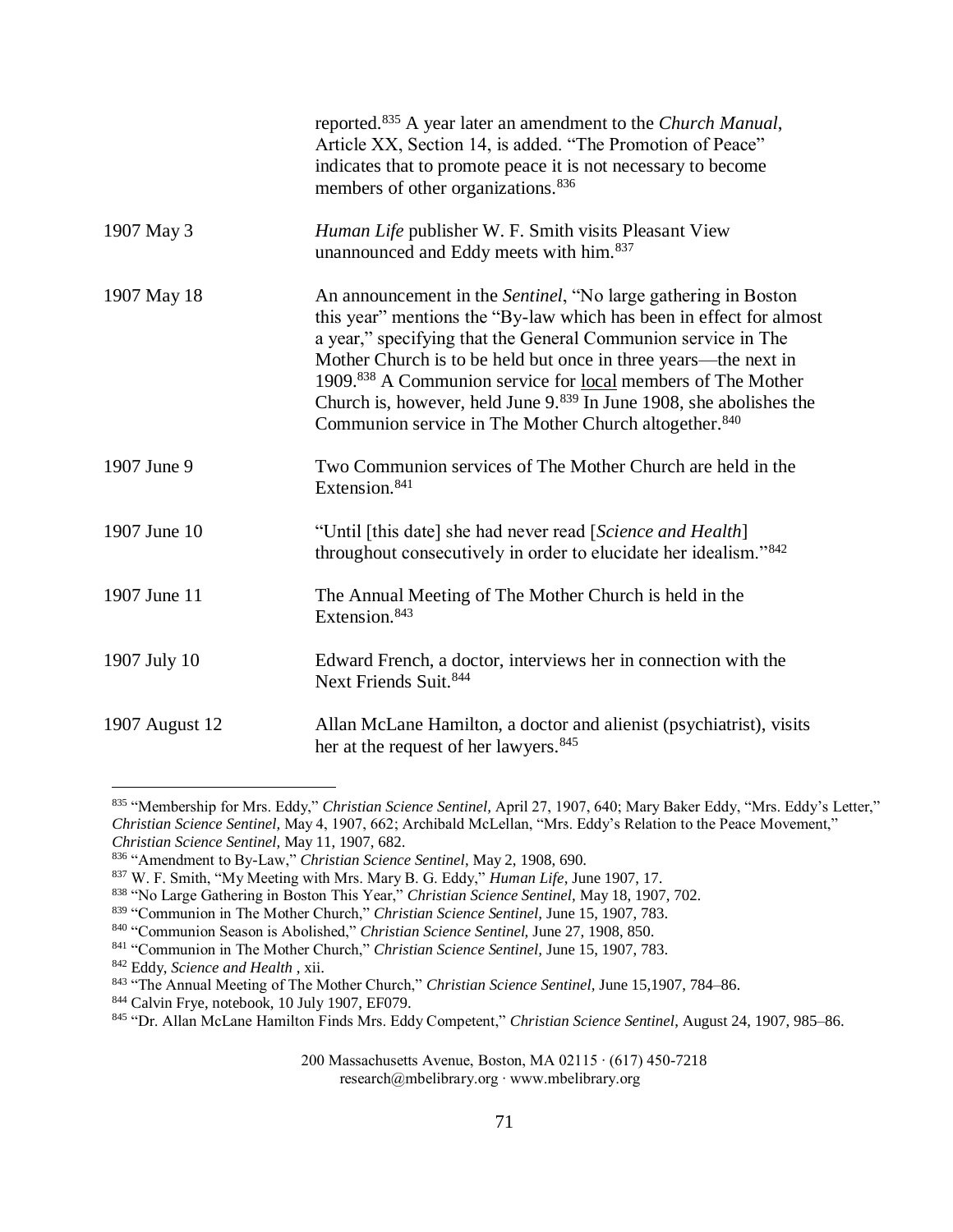| 1907 August 13  | Hearings begin in the Next Friends Suit. <sup>846</sup>                                                                                                                                                                                                                                                                                                                                                                                                                                                                                                  |
|-----------------|----------------------------------------------------------------------------------------------------------------------------------------------------------------------------------------------------------------------------------------------------------------------------------------------------------------------------------------------------------------------------------------------------------------------------------------------------------------------------------------------------------------------------------------------------------|
| 1907 August 14  | The Masters, appointed by Judge Robert N. Chamberlin to<br>determine her competence, visit her at Pleasant View. <sup>847</sup>                                                                                                                                                                                                                                                                                                                                                                                                                          |
| 1907 August 21  | With her competence firmly established, the Next Friends Suit<br>collapses, though it is not formally dismissed until September 30. <sup>848</sup>                                                                                                                                                                                                                                                                                                                                                                                                       |
| 1907 October    | Ground is broken for the new Publishing Society building at 107<br>Falmouth Street. 849                                                                                                                                                                                                                                                                                                                                                                                                                                                                  |
| 1907 October 12 | An announcement is made of the need for a new Publishing House,<br>and calls for funds of approximately \$200,000.850                                                                                                                                                                                                                                                                                                                                                                                                                                    |
| 1907 October 23 | The Grand Prize is awarded to the Publishing Society exhibit at the<br>International Exposition of Book and Paper Industries in Paris. <sup>851</sup><br>Eddy is given the Diploma of Honor. <sup>852</sup> The French government, as<br>a patron of the Exposition, bestows on her the decoration of<br>"Officier d'Academie" in recognition of "valuable and<br>distinguished services."853 The insignia is obtained from France by<br>members of First Church of Christ, Scientist, Concord, and<br>presented to her January 30, 1908. <sup>854</sup> |
| 1907 November   | She writes the article "Youth and Young Manhood" for<br>Cosmopolitan magazine. <sup>855</sup>                                                                                                                                                                                                                                                                                                                                                                                                                                                            |
| 1907 December 6 | Christian Science: The Faith and Its Founder by Lyman P. Powell<br>is published. <sup>856</sup>                                                                                                                                                                                                                                                                                                                                                                                                                                                          |

<sup>846</sup> The M. B. G. Litigation, 27 September 1907, 1, in Subject File, Eddy, Mary Baker – Lawsuits – "Next Friends" – Court Proceedings – Printed Materials – September 1907.

<sup>852</sup> Ibid.

 $\overline{a}$ 

<sup>847</sup> Calvin Frye, notebook, 14 August 1907, EF079.

<sup>848</sup> "Unconditional Surrender of 'Next Friends,' *Christian Science Sentinel*, August 24, 1907, 983–85, 987; Archibald McLellan, "The Suit Formally Dismissed," *Christian Science Sentinel,* October 5, 1907, 90.

<sup>849</sup> The Christian Science Board of Directors to Mary Baker Eddy, 1 October 1907, L00550.

<sup>850</sup> "A New Publishing House," *Christian Science Sentinel,* October 12, 1907, 110.

<sup>851</sup> "Diploma of Honor Awarded to Mrs. Eddy," *Christian Science Sentinel*, November 9, 1907, 190.

<sup>853</sup> Ibid.; "France Honors The Rev. Mary Baker G. Eddy by Conferring Decoration," *Christian Science Sentinel,* December 7, 1907, 270.

<sup>854</sup> *Christian Science Sentinel,* February 8, 1908, 444; *Christian Science Sentinel,* April 4, 1908, 611.

<sup>855</sup> "Mrs. Eddy's Article in the *Cosmopolitan,*" *Christian Science Sentinel*, November 10, 1907, 171.

<sup>856</sup> Library of Congress, *Catalogue of Copyright Entries* (Washington, DC: Government Printing Office, 1908), 26, in Subject File, Powell, Lyman P. – Papers – General.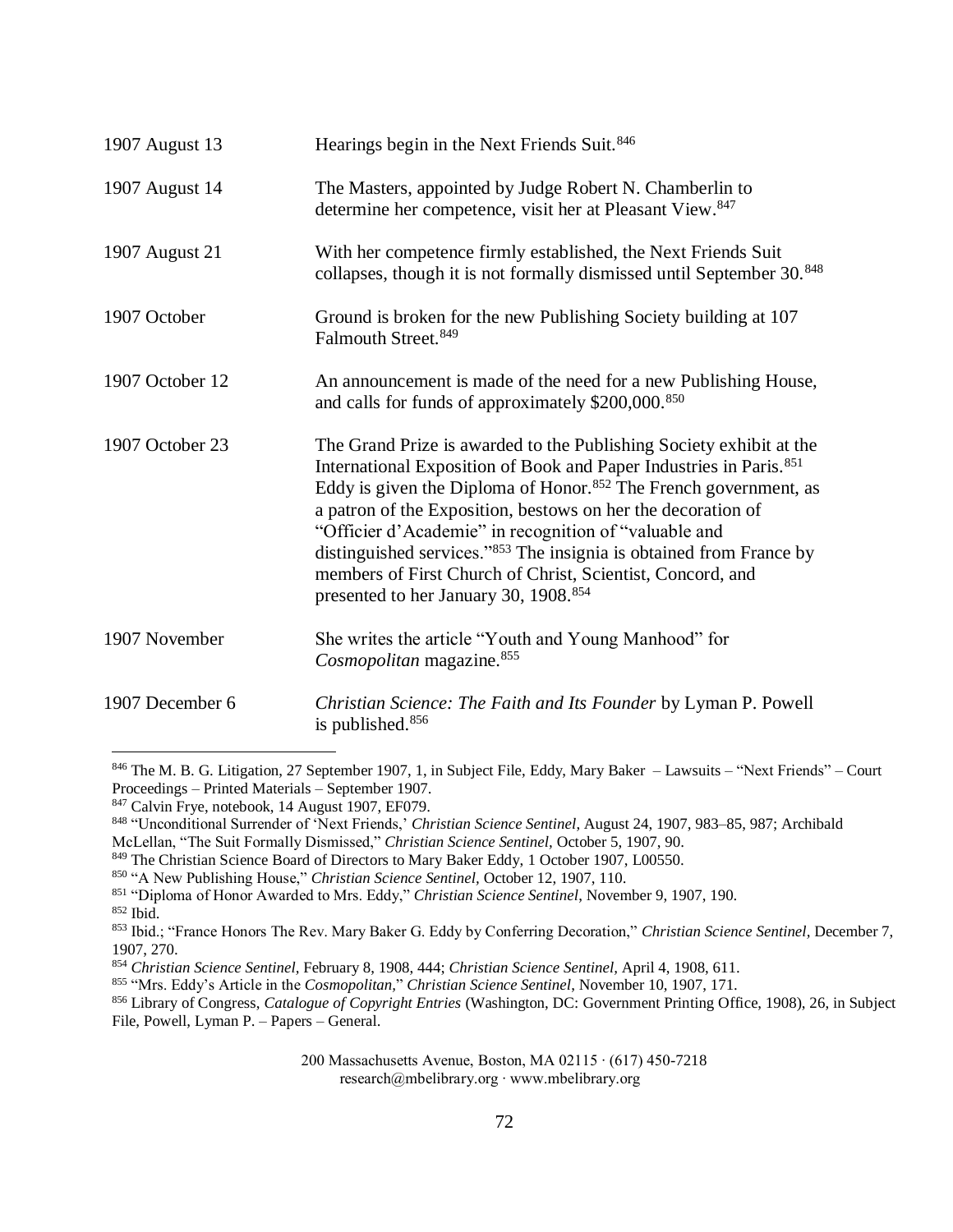| 1907 December 9  | Joseph Armstrong dies. <sup>857</sup> (At the time, he was serving as a<br>Director, Publisher of her works, and as Manager of the Publishing<br>Society.)                                                                                                                                                                                                                                                                                                                                |
|------------------|-------------------------------------------------------------------------------------------------------------------------------------------------------------------------------------------------------------------------------------------------------------------------------------------------------------------------------------------------------------------------------------------------------------------------------------------------------------------------------------------|
| 1907 December 12 | A Normal class is held, with Septimus J. Hanna as the teacher. <sup>858</sup><br>From this time, classes in the Board of Education are held every<br>three years with no more than 30 students. <sup>859</sup> Previously, the forty-<br>first edition of the Church Manual announced that the Board of<br>Education would receive no more students in the Normal class for<br>three years from December 1903.860 In 1903 through 1905, only<br>Primary classes were held. <sup>861</sup> |
|                  | She calls for "a Christian Science institution for the special benefit<br>of the poor and the general good of all mankind." <sup>862</sup> This causes<br>much discussion in the press. Alfred Farlow issues a statement<br>regarding her Charitable Fund. <sup>863</sup> She later decides not to establish<br>such an institution. <sup>864</sup>                                                                                                                                       |
| 1908 January 6   | Allison V. Stewart succeeds Joseph Armstrong as Director and<br>Publisher. <sup>865</sup> David B. Ogden is elected as Manager of the<br>Publishing Society a few days later, succeeding Armstrong. <sup>866</sup>                                                                                                                                                                                                                                                                        |
|                  | William D. McCrackan succeeds Stewart on the Board of Trustees<br>of The Christian Science Publishing Society. <sup>867</sup>                                                                                                                                                                                                                                                                                                                                                             |
|                  | Clara Barton praises Eddy in an article by Viola Rodgers in the<br>New York American, New York Evening Journal, and Boston                                                                                                                                                                                                                                                                                                                                                                |

<sup>&</sup>lt;sup>857</sup> Commonwealth of Massachusetts, return of a death, 14 December 1907, Subject File, Armstrong, Joseph and Mary E. 858 Classbook, 12 December 1907, Subject File, The First Church of Christ, Scientist – Board of Education – Classbook – 1899–1910 Photocopy.

<sup>859</sup> Eddy, *Church Manual of The First Church of Christ, Scientist, in Boston, Massachusetts,* 57th ed. (Boston: Joseph Armstrong, 1906), 85.

<sup>860</sup> Eddy, *Church Manual,* 41st ed., 85.

<sup>861</sup> Classbook, October 1903, Subject File, The First Church of Christ, Scientist – Board of Education – Classbook – 1899– 1910 Photocopy; Ibid., December 1903; Ibid., 7 December 1904; Ibid., May 1905; Ibid., December 1905.

<sup>862</sup> Mary Baker Eddy to Archibald McLellan, 12 December 1907, L07116.

<sup>863</sup> "Mrs. Eddy's Charitable Fund," *Christian Science Sentinel*, January 11, 1908, 366.

<sup>864</sup> Adam Dickey to the Christian Science Board of Directors, 11 August 1908, L01457.

<sup>865</sup> William B. Johnson to Mary Baker Eddy, 6 January 1908, L00559; Allison V. Stewart to Mary Baker Eddy, 17 December 1907, IC004aP1.04.007.

<sup>866</sup> The Christian Science Board of Directors to Mary Baker Eddy, 7 January 1908, L00560.

<sup>867</sup> Mary Baker Eddy to William P. McKenzie and Thomas W. Hattan, 5 January 1908, L07264.

<sup>200</sup> Massachusetts Avenue, Boston, MA 02115 ∙ (617) 450-7218 research@mbelibrary.org ∙ www.mbelibrary.org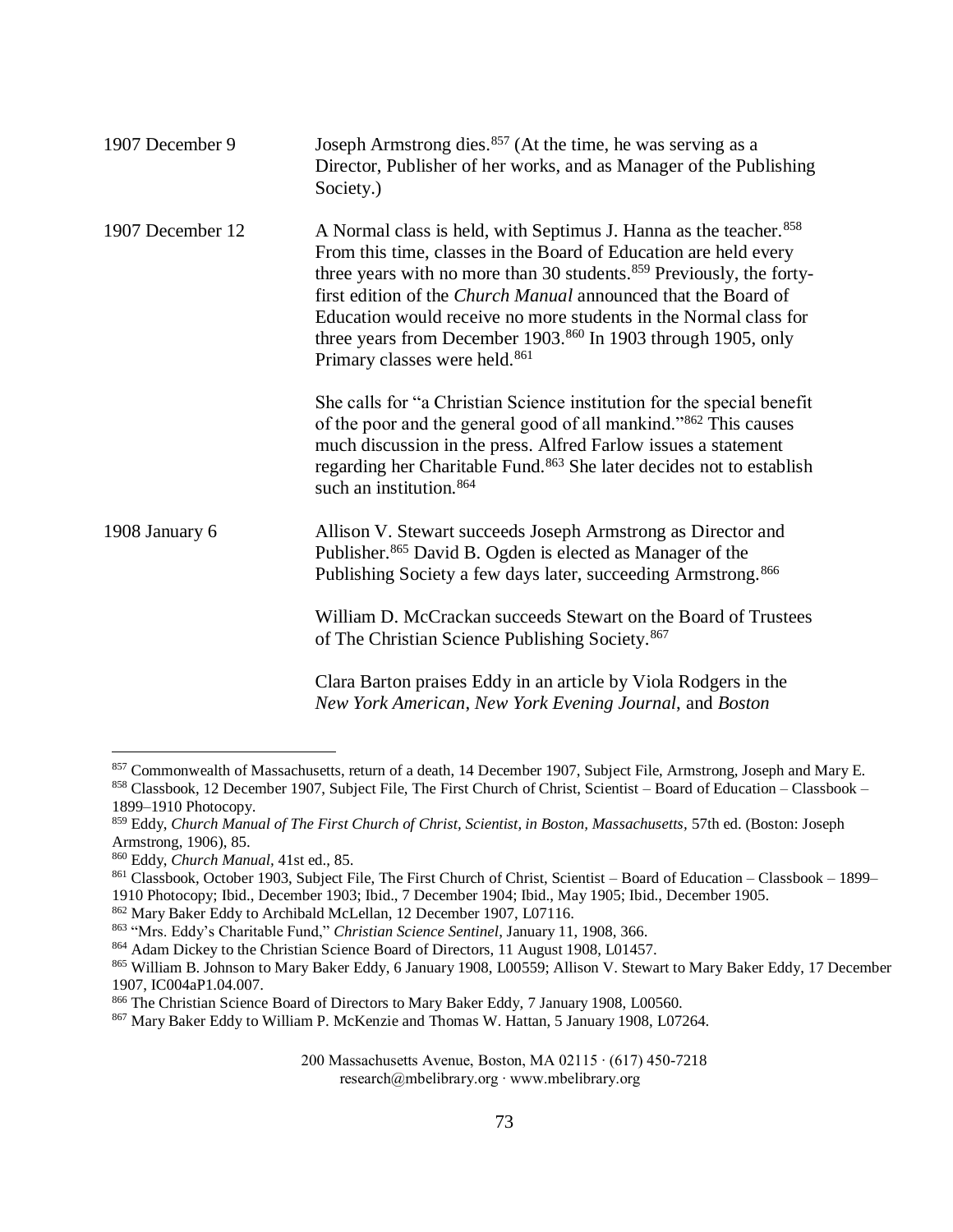*American*. 868

| 1908 January 26 | She moves to Chestnut Hill, near Boston, on this Sunday. <sup>869</sup> She<br>lives here for two years and ten months until her passing.                                                               |
|-----------------|---------------------------------------------------------------------------------------------------------------------------------------------------------------------------------------------------------|
| 1908 January 30 | Officier d'Academie is formally presented to her by the French<br>government. <sup>870</sup>                                                                                                            |
| 1908 February 5 | Adam H. Dickey joins her household. <sup>871</sup>                                                                                                                                                      |
| 1908 February 6 | She "drove slowly down Falmouth St." past The Mother Church<br>Extension, as reported in the <i>Boston Herald</i> and other Boston<br>newspapers the following day. <sup>872</sup>                      |
| 1908 April      | A new form of the Cross and Crown seal for Christian Science<br>literature is introduced. <sup>873</sup>                                                                                                |
| 1908 April 4    | An announcement appears reporting the publication of a new<br>edition of the Concordance to Science and Health, revised to<br>conform to the latest changes. <sup>874</sup>                             |
| 1908 May        | The deeds for the Chestnut Hill property in Middlesex County are<br>filed in order to transfer it to the trustees of her estate. <sup>875</sup>                                                         |
| 1908 June 14    | Two Communion services of The Mother Church are held in the<br>Extension. <sup>876</sup> These are the last Communion services of The<br>Mother Church. Communion services continue in branch churches. |
| 1908 June 16    | The Annual Meeting of The Mother Church is held in the<br>Extension. <sup>877</sup>                                                                                                                     |

<sup>868</sup> "Christian Science, Most Potent Factor in Religious Life, Says Clara Barton," *Christian Science Sentinel,* January 18, 1908, 383–84.

<sup>869</sup> "Mrs. Eddy Moves to Greater Boston," *Christian Science Sentinel,* February 1, 1908, 423–27.

<sup>870</sup> "Mrs. Eddy Receives Insignia of 'Officier D'Academie,' France," *The Boston Post,* January 31, 1908, Subject File, Eddy, Mary Baker – Awards and Honors – Diploma of honor and Officier d'Academie Pin (Order of Academic Palms).

<sup>871</sup> Calvin Frye, notebook, 5 February 1908, EF079.

<sup>872</sup> "Mrs. Eddy Sees Church," *Boston Herald,* February 6, 1908, Subject File, Eddy, Mary Baker – Visits To: The Mother Church.

<sup>873</sup> "The Cross and Crown," *Christian Science Sentinel,* May 30, 1908, 770.

<sup>874</sup> "New Concordance to *Science and Health,*" *Christian Science Sentinel*, April 4, 1908, 610.

<sup>875</sup> SF – Eddy, Mary Baker – Residences – Chesnut Hill, MA – Legal Documents.

<sup>876</sup> William B. Johnson, "Annual Communion in The Mother Church," *Christian Science Sentinel,* June 20, 1908, 823–24.

<sup>877</sup> "Annual Meeting of The Mother Church," *Christian Science Sentinel,* June 20, 1908, 824–25.

<sup>200</sup> Massachusetts Avenue, Boston, MA 02115 ∙ (617) 450-7218

research@mbelibrary.org ∙ www.mbelibrary.org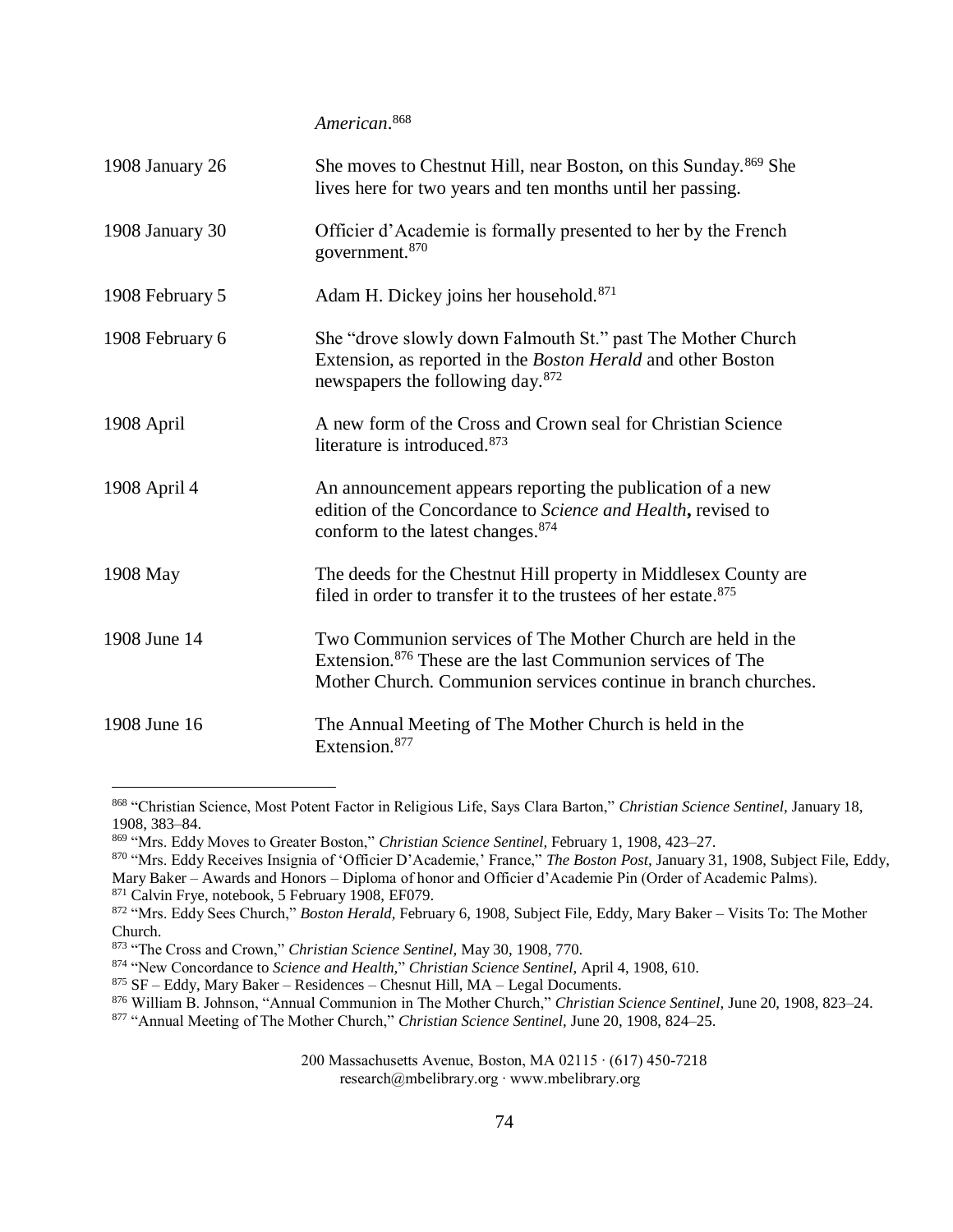| 1908 June 17     | The General Association of Teachers is dissolved. <sup>878</sup>                                                                                                                                                                                  |
|------------------|---------------------------------------------------------------------------------------------------------------------------------------------------------------------------------------------------------------------------------------------------|
| 1908 July 8      | The Executive Members (First Members) are disbanded. <sup>879</sup>                                                                                                                                                                               |
| 1908 July 28     | She requests the Board of Directors to start a daily newspaper<br>called the Christian Science Monitor. <sup>880</sup>                                                                                                                            |
| 1908 August      | The Publishing Society moves to Falmouth and St. Paul Streets. <sup>881</sup>                                                                                                                                                                     |
|                  | A second Reading Room is opened at 15 Exchange Street. <sup>882</sup>                                                                                                                                                                             |
| 1908 August 8    | She requests the Trustees of the Publishing Society to start the<br>Christian Science Monitor. <sup>883</sup>                                                                                                                                     |
| 1908 August 18   | The biography Life of Mary Baker Eddy by Sybil Wilbur is<br>published by the Concord Publishing Company (John Dittemore<br>and two others). 884 The Christian Science Publishing Society takes<br>over publication rights in 1913. <sup>885</sup> |
| 1908 October     | She closes the Mother's Room in the Original Edifice. <sup>886</sup>                                                                                                                                                                              |
| 1908 November 25 | The first issue of The Christian Science Monitor goes on sale.                                                                                                                                                                                    |
| 1908 December 9  | Augusta E. Stetson has her last visit with Eddy. <sup>887</sup>                                                                                                                                                                                   |
| 1909 April       | Irving C. Tomlinson begins reading Sybil Wilbur's biography to<br>Eddy. <sup>888</sup>                                                                                                                                                            |
| 1909 May 31      | John V. Dittemore replaces William B. Johnson as Director and                                                                                                                                                                                     |

<sup>878</sup> William B. Johnson to Mary Baker Eddy, 17 June 1908, L07190.

200 Massachusetts Avenue, Boston, MA 02115 ∙ (617) 450-7218

research@mbelibrary.org ∙ www.mbelibrary.org

<sup>879</sup> Mary Baker Eddy to the Christian Science Board of Directors, 3 July 1908, L00985.

<sup>880</sup> Mary Baker Eddy to the Christian Science Board of Directors, 28 July 1908, L00596.

<sup>881</sup> *The Christian Science Journal,* September 1908, front cover.

<sup>882</sup> *The Christian Science Journal,* September 1908, xii.

<sup>883</sup> Mary Baker Eddy to Board of Trustees of The Christian Science Publishing Society, 8 August 1908, L07268.

<sup>884</sup> John Benbow to William R. Brown, 18 August 1908, Subject File, Wilbur, Sybil – Papers – Correspondence Re: Concord Publishing Company.

<sup>885</sup> "Notice," *Christian Science Sentinel,* August 2, 1913, 951.

<sup>886</sup> Mary Baker Eddy, "New By-Laws," *Christian Science Sentinel*, November 21, 1908, 230.

<sup>887</sup> Mary Baker Eddy to Augusta Stetson, 9 December 1908, H00127.

<sup>888</sup> Irving C. Tomlinson, "The Woman and the Revelator," 12 May 1932, Reminiscence, Irving C. Tomlinson, 822.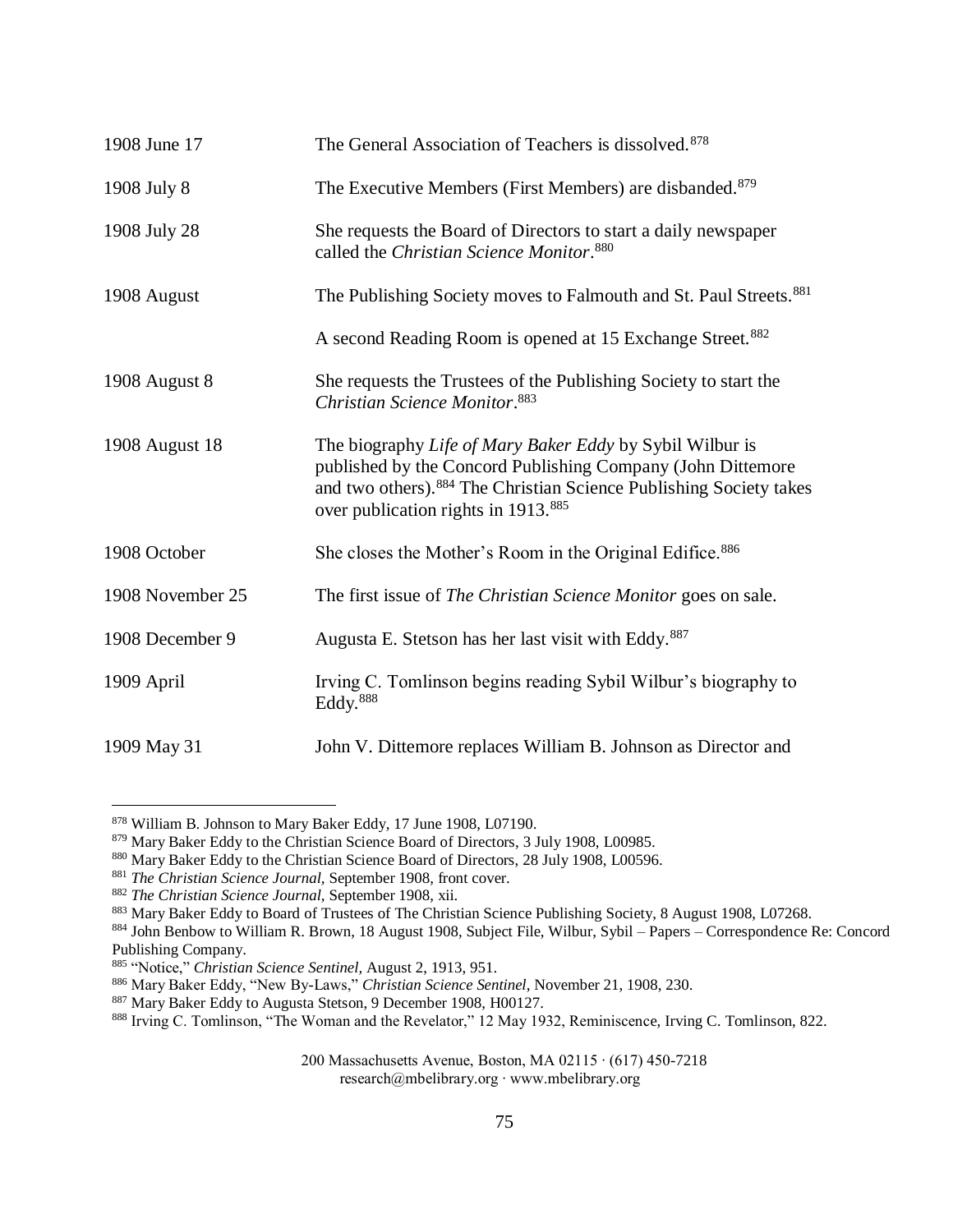|                   | Clerk. <sup>889</sup> Johnson had resigned. <sup>890</sup>                                                                                                                                                                                                                                                                            |
|-------------------|---------------------------------------------------------------------------------------------------------------------------------------------------------------------------------------------------------------------------------------------------------------------------------------------------------------------------------------|
| 1909 June 7       | The Annual Meeting convenes on Monday following the first<br>Sunday in June as specified in Article XIII, Section 1, adopted the<br>previous June. <sup>891</sup> The <i>Monitor</i> carries the report. <sup>892</sup>                                                                                                               |
|                   | Newspapermen representing papers in Boston and elsewhere gather<br>at Chestnut Hill by invitation to see Eddy and to confirm that she is<br>still alive. <sup>893</sup> In a letter published in the Sentinel, she states that<br>Christian Science stands, whether or not she is present in the<br>$f$ lesh. $894$                   |
| 1909 June 13      | First Church of Christ, Scientist, London, England, is dedicated, at<br>a cost of \$400,000.895                                                                                                                                                                                                                                       |
| 1909 August       | Edward A. Kimball dies. 896                                                                                                                                                                                                                                                                                                           |
| 1909 August 21    | She seals the package containing the contents of The First Church<br>of Christ, Scientist, and Miscellany. <sup>897</sup> She writes that "Nobody"<br>shall open this or read its content during my life time without my<br>written consent."898                                                                                      |
| 1909 September 25 | A notice is published that because of the rapid growth of Christian<br>Science, it is expedient that another member of the Board of<br>Lectureship reside permanently in Europe. <sup>899</sup> (Woodbury's<br>presence in London is also a factor.) Bicknell Young is assigned<br>and has his headquarters in London. <sup>900</sup> |
|                   | Augusta E. Stetson is stripped of her status as an authorized<br>Christian Science practitioner and teacher by the Board of                                                                                                                                                                                                           |

<sup>889</sup> Archibald McLellan, Ira Oscar Knapp, Stephen A. Chase, and Allison V. Stewart to Mary Baker Eddy, 28 May 1909, L00605.

<sup>890</sup> Ibid.

<sup>891</sup> Mary Baker Eddy to the Christian Science Board of Directors, 13 June 1908, L00974.

<sup>892</sup> "Mother Church Annual Meeting," *The Christian Science Monitor,* June 7, 1909.

<sup>893</sup> "Misstatements Refuted," *Christian Science Sentinel,* June 12, 1909, 804.

<sup>894</sup> Mary Baker Eddy, "Mrs. Eddy's Statements," *Christian Science Sentinel,* June 12, 1909, 810.

<sup>895</sup> "Dedication of Church in London," *Christian Science Sentinel*, July 3, 1909, 870.

<sup>896</sup> Archibald McLellan, "Edward A. Kimball, C.S.D.," *The Christian Science Journal,* September 1909, 378–79.

<sup>897</sup> Lewis Strang, 21 August 1909, L00621B.

<sup>898</sup> Ibid.

<sup>899</sup> "Mr. Young to Work in Europe," *Christian Science Sentinel*, September 25, 1909, 71. <sup>900</sup> Ibid.

<sup>200</sup> Massachusetts Avenue, Boston, MA 02115 ∙ (617) 450-7218 research@mbelibrary.org ∙ www.mbelibrary.org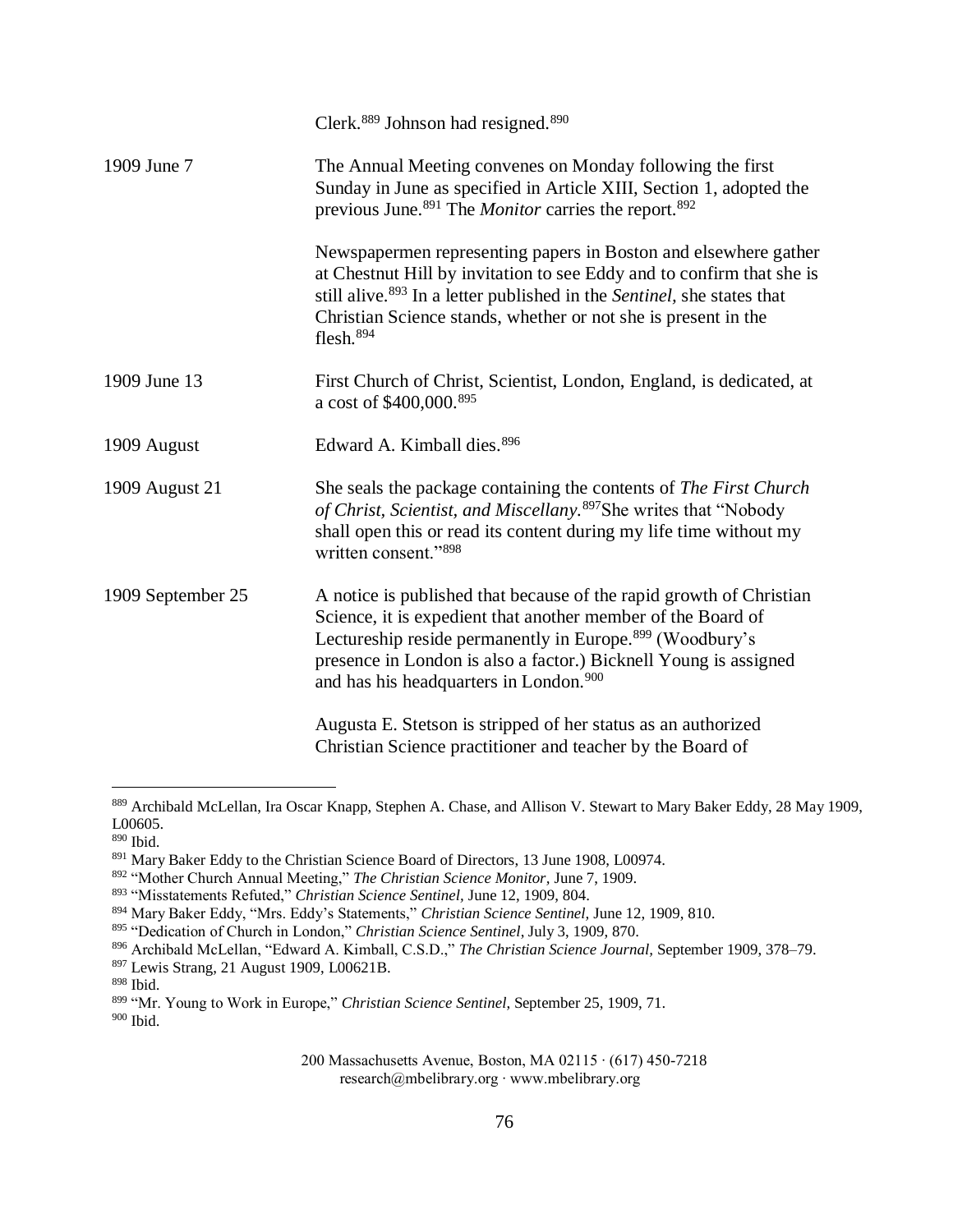|                  | Directors. <sup>901</sup>                                                                                                                                                                                                                                                                                                                           |
|------------------|-----------------------------------------------------------------------------------------------------------------------------------------------------------------------------------------------------------------------------------------------------------------------------------------------------------------------------------------------------|
| 1909 October 16  | "Take Notice" is published, regarding Eddy's approval of the By-<br>Laws of The Mother Church and her expectation that the Directors<br>will maintain them. In her role as the Leader of the Christian<br>Science movement, she is not personally involved in the affairs of<br>the Church other than through these published rules. <sup>902</sup> |
| 1909 November    | She approves the First Reader's (Clifford P. Smith's) proposal that<br>a collection be taken Wednesday evenings in November in The<br>Mother Church for distribution to needy employees (former and<br>current) and needy members of the congregation. <sup>903</sup>                                                                               |
| 1909 November 17 | Augusta E. Stetson is dropped from membership in The Mother<br>Church. The finale of events is reported in the Sentinel of July<br>17.904 A complaint was filed against her by the Board of Directors<br>on November $6;^{905}$ they began hearings November 15, <sup>906</sup> and<br>concluded proceedings November 17.907                        |
| 1909 December 1  | The biography The Life of Mary Baker Eddy and the History of<br>Christian Science by Georgine Milmine is published. <sup>908</sup>                                                                                                                                                                                                                  |
| 1909 December 18 | The new edition of the <i>Christian Science Hymnal</i> is advertised in<br>the <i>Sentinel</i> . It has fifty new hymns. <sup>909</sup>                                                                                                                                                                                                             |

<sup>901</sup> The Christian Science Board of Directors, 25 September 1909, IC002dP2.03.036.

<sup>902</sup> Mary Baker Eddy, "Take Notice," *Christian Science Sentinel*, October 16, 1909, 130.

<sup>903</sup> Clifford P. Smith, "As I Recall It," n.d., Reminiscence, Clifford P. Smith 1, 40.

<sup>904</sup> Mary Baker Eddy, "A Letter by Mrs. Eddy," *Christian Science Sentinel,* July 17, 1909, 910; Eddy, "A New By-Law," *Christian Science Sentinel,* July 31, 1909, 950; Archibald McLellan, "None Good but One," *Christian Science Sentinel,* July 31, 1909, 950; McLellan, "'Meek and Lonely in Heart,'" *Christian Science Sentinel,* October 16, 1909, 130; "Two Letters," *Christian Science Sentinel,* October 16, 1909, 131; "Correspondence between a Committee of Inquiry and the Directors," *Christian Science Sentinel,* October 30, 1909, 170; "Further Correspondence between a Committee of Inquiry and the Board of Directors," *Christian Science Sentinel,* November 6, 1909, 190–91; Christian Science Board of Directors, The, "To Whom It May Concern," *Christian Science Sentinel,* November 13, 1909, 210; "Letters to Our Leader," *Christian Science Sentinel,*  November 13, 1909, 211–12; Eddy, "A Letter by Mrs. Eddy," *Christian Science Sentinel,* November 20, 1909, 230; "Dropped from Membership," *Christian Science Sentinel,* November 27, 1909, 251; "Letters to Our Leader," *Christian Science Sentinel,* November 27, 1909, 251–52; Eddy, "A Letter by Mrs. Eddy," *Christian Science Sentinel,* December 4, 1909, 270; "Letters to Our Leader," *Christian Science Sentinel,* December 4, 1909, 271–72. <sup>905</sup> "Dropped from Membership," *Christian Science Sentinel,* November 27, 1909, 251.

<sup>906</sup> Ibid.

<sup>907</sup> Ibid.

<sup>908</sup> Library of Congress Copyright Office, *Catalogue of Copyright Entries* (Washington DC: Government Printing Office, 23 December 1909), 1309, in Subject File, Milmine, Georgine Collection – Book Copyright. <sup>909</sup> "Special Announcements," *Christian Science Sentinel,* December 18, 1909, 318.

<sup>200</sup> Massachusetts Avenue, Boston, MA 02115 ∙ (617) 450-7218 research@mbelibrary.org ∙ www.mbelibrary.org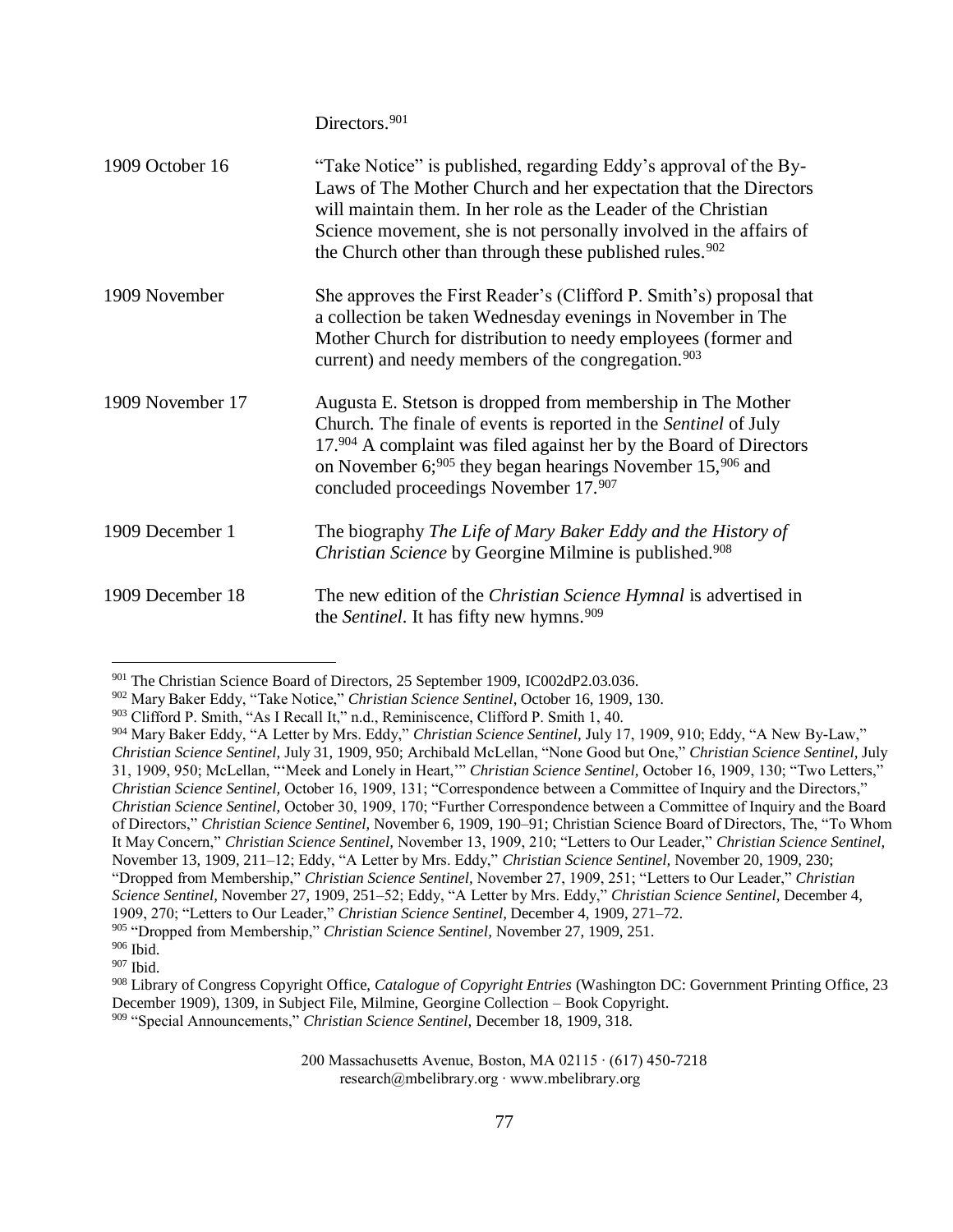| 1910 January    | The Sunday afternoon service is changed to an evening service in<br>The Mother Church. <sup>910</sup>                                                                                                          |
|-----------------|----------------------------------------------------------------------------------------------------------------------------------------------------------------------------------------------------------------|
| 1910 January 5  | She is made an honorary member of the New England Women's<br>Press Association. <sup>911</sup>                                                                                                                 |
| 1910 January 8  | She sends a gift of \$2,250 for enlarging the Publishing House. $912$                                                                                                                                          |
| 1910 January 15 | An important message from her (signed by Adam H. Dickey) states<br>that branch churches should adopt a truly democratic form of<br>government. <sup>913</sup>                                                  |
| 1910 February 7 | She states the need for more men in the Christian Science<br>practice. <sup>914</sup>                                                                                                                          |
| 1910 March 12   | She publishes a notice in the Sentinel about Sybil Wilbur's<br>biography. <sup>915</sup> (It is reprinted in <i>Miscellany</i> , 297–98.)                                                                      |
| 1910 March 31   | She authorizes the work on the first translation of Science and<br>Health into German. <sup>916</sup>                                                                                                          |
| 1910 June 4     | She requests that as a rule, no more letters to her shall be published<br>in the periodicals, thus ending a feature that had first appeared in<br>the Journal in 1886 and then in the Sentinel. <sup>917</sup> |
| 1910 June 11    | The Annual Meeting report illustrates the substantial growth in the<br>movement by the fact that there are 104 additional listings of<br>branch churches and societies since the previous June. <sup>918</sup> |
| 1910 July 16    | Her grandsons, George Washington Glover III and Andrew J.<br>Glover, visit her at Chestnut Hill. <sup>919</sup>                                                                                                |

<sup>910</sup> *The Christian Science Journal,* January 1910, xxi.

<sup>911</sup> "Women Writers Honor Mrs. Eddy," *The Christian Science Monitor,* January 6, 1910.

<sup>912</sup> "Mrs. Eddy's Generous Contribution," *Christian Science Sentinel,* January 8, 1910, 370.

<sup>913</sup> Adam Dickey, "Democracy in Church Government," *Christian Science Sentinel*, January 15, 1910, 390. <sup>914</sup> Eddy, *Miscellany,* 355.

<sup>915</sup> Mary Baker Eddy, "Mrs. Eddy's History," *Christian Science Sentinel,* March 12, 1910, 550.

<sup>916</sup> Mary Baker Eddy to Allison V. Stewart, 31 March 1910, L03271.

<sup>917</sup> Adam Dickey, "Take Notice," *Christian Science Sentinel,* June 4, 1910, 790.

<sup>918</sup> "The Annual Meeting," *Christian Science Sentinel,* June 18, 1910, 810.

<sup>919</sup> Calvin Frye, notebook, 16 July 1910, EF085.

<sup>200</sup> Massachusetts Avenue, Boston, MA 02115 ∙ (617) 450-7218 research@mbelibrary.org ∙ www.mbelibrary.org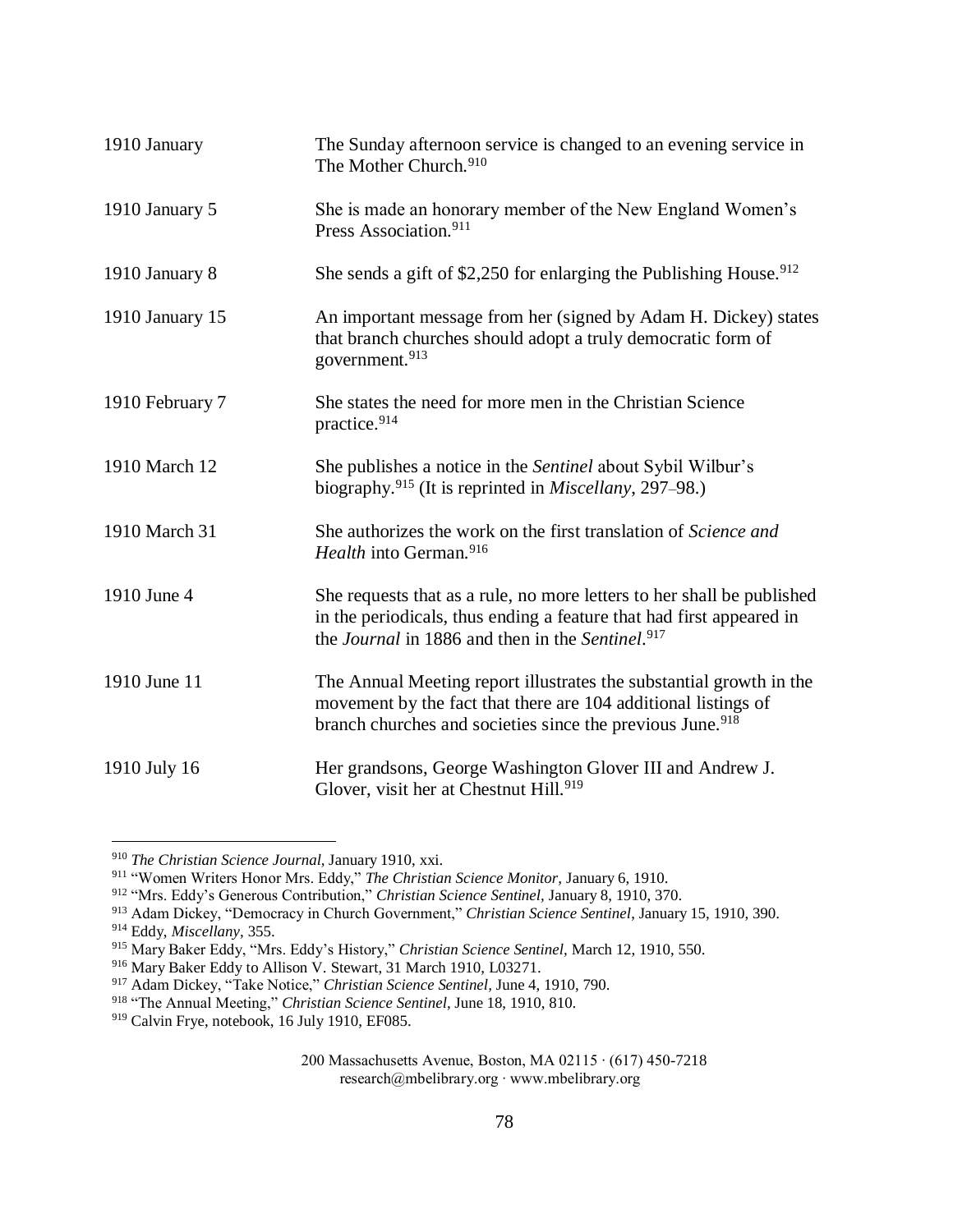| 1910 July 29       | She drives to her 385 Commonwealth Avenue house and sees The<br>Mother Church Extension from the Fenway. <sup>920</sup>                                                                                                                                                                                                           |
|--------------------|-----------------------------------------------------------------------------------------------------------------------------------------------------------------------------------------------------------------------------------------------------------------------------------------------------------------------------------|
| 1910 August 22     | She adds the last provision to the Church Manual (Article VIII,<br>Section 22): it requires practitioners to hold in confidence all<br>communications with their patients. <sup>921</sup>                                                                                                                                         |
| 1910 October       | A few changes in <i>Science and Health</i> are made and are<br>incorporated in the edition published in January 1911. In November<br>she requests that her picture be removed from Science and Health,<br><i>Miscellaneous Writings</i> , and all her present or future writings. <sup>922</sup>                                  |
| 1910 October 1     | "Take Notice" is published from her: all inquiries regarding<br>Christian Science practice, the Committee on Publication, Reading<br>Room activities, membership in The Mother Church, etc., must be<br>sent to the Board of Directors. All replies to questions are handled<br>by the Clerk of The Mother Church. <sup>923</sup> |
| 1910 November 5    | An announcement is made that a volume of her <i>Poems</i> is at the<br>press. <sup>924</sup>                                                                                                                                                                                                                                      |
| 1910 November 11   | Ira Oscar Knapp dies. <sup>925</sup>                                                                                                                                                                                                                                                                                              |
| 1910 November 21   | Adam H. Dickey becomes a Director, succeeding Ira Oscar<br>Knapp. <sup>926</sup>                                                                                                                                                                                                                                                  |
| 1910 November 23   | A special 96-page Thanksgiving issue of the <i>Monitor</i> is published.                                                                                                                                                                                                                                                          |
| 1910 late November | The final revision of the <i>Church Manual</i> (eighty-ninth edition) is<br>approved by her. <sup>927</sup>                                                                                                                                                                                                                       |
| 1910 December 1    | She writes her last words: "God is my life." She writes this upon                                                                                                                                                                                                                                                                 |

<sup>&</sup>lt;sup>920</sup> Calvin Frye, notebook, 29 July 1910, EF085.

 $921$  John Higdon to Mary Baker Eddy, 29 June 1910, L07181; Mary Baker Eddy, 29 June 1910, L07181A; Mary Baker Eddy to Archibald McLellan, 29 August 1910, L07025.

<sup>922</sup> Adam H. Dickey to Allison V. Stewart, 10 November 1910, L07287.

<sup>923</sup> Mary Baker Eddy, "Take Notice," *Christian Science Sentinel,* October 1, 1910, 90.

<sup>924</sup> Archibald McLellan, "Our Leader's Poems," *Christian Science Sentinel,* November 5, 1910, 190; "Poems by Mary Baker Eddy," *Christian Science Sentinel,* November 5, 1910, 193.

<sup>925</sup> Calvin Frye, notebook, 11 November 1910, EF085.

<sup>&</sup>lt;sup>926</sup> Ibid., 21 November 1910.

<sup>927</sup> Mary Baker Eddy, A09003.04, 204.

<sup>200</sup> Massachusetts Avenue, Boston, MA 02115 ∙ (617) 450-7218 research@mbelibrary.org ∙ www.mbelibrary.org